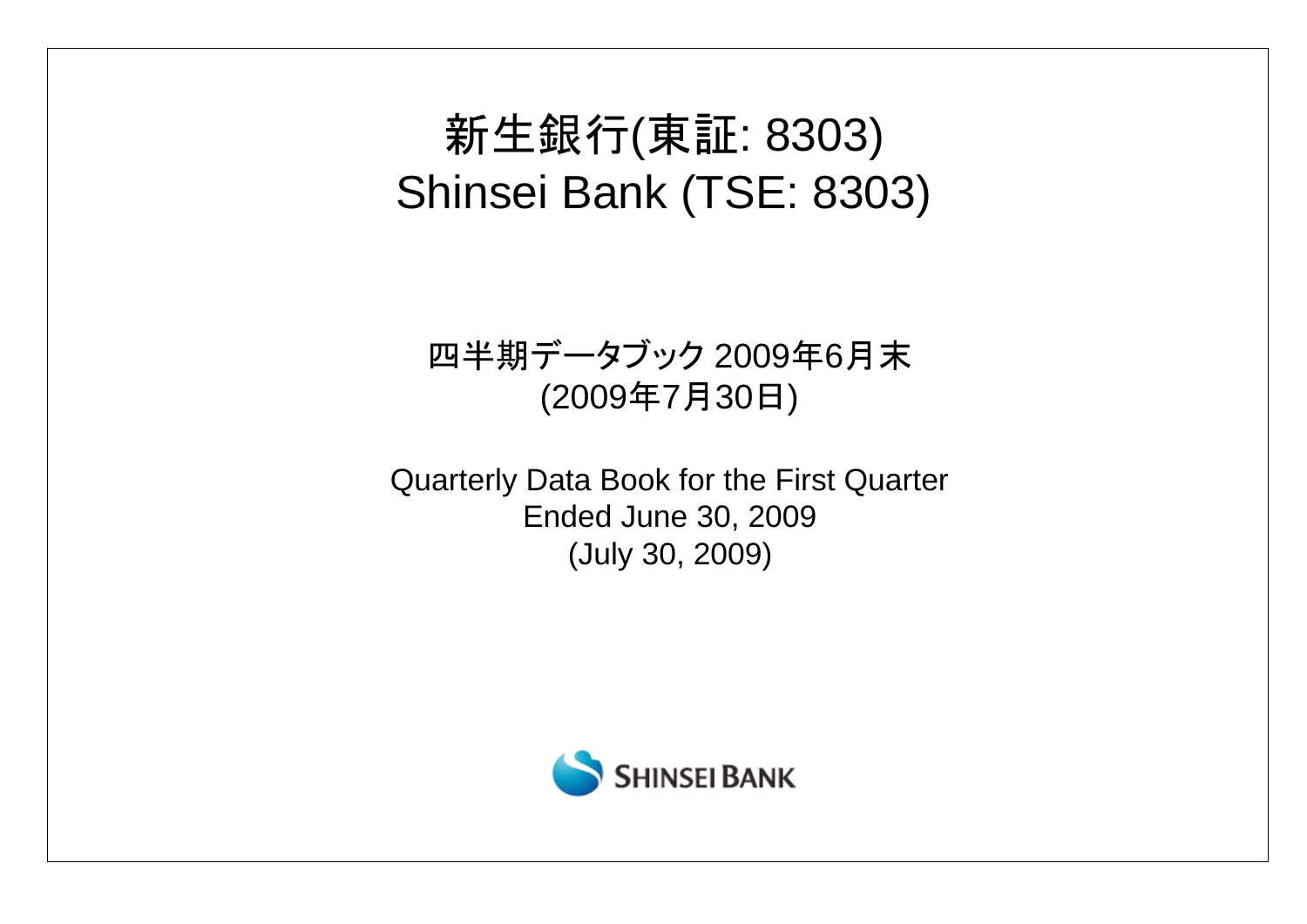| Section 1. 新生銀行 連結財務関連データ         | 1                | Section 1. Shinsei Bank Consolidated P/L and B/S Data                      |                |
|-----------------------------------|------------------|----------------------------------------------------------------------------|----------------|
| 財務の概要                             | 1                | <b>Results of Operations</b>                                               |                |
| 連結損益計算書                           | 1                | <b>Consolidated Statements of Operations</b>                               | $\mathbf{1}$   |
| 非金利利益                             | $\mathbf{1}$     | Non-Interest Income                                                        | $\mathbf{1}$   |
| 経費                                | $\overline{c}$   | General and Administrative Expenses                                        | $\overline{2}$ |
| 与信関連費用                            | $\boldsymbol{2}$ | <b>Net Credit Costs</b>                                                    | $\overline{c}$ |
| 資金運用/調達(リース・割賦売掛金を含む)の状況 (平均残高)   | 3                | Interest-Earning Assets and Interest-Bearing Liabilities (Average Balance) | 3              |
| 資金運用/調達(リース・割賦売掛金を含む)の状況 (利息)     | 4                | Interest-Earning Assets and Interest-Bearing Liabilities (Interest)        | 4              |
| 資金運用/調達(リース・割賦売掛金を含む)の状況 (利回り(%)) | 5                | Interest-Earning Assets and Interest-Bearing Liabilities (Yield/Rate (%))  | 5              |
| 連結貸借対照表                           | 6                | <b>Consolidated Balance Sheets</b>                                         | 6              |
| 買入金銭債権                            | $\overline{7}$   | Other Monetary Claims Purchased                                            | $\overline{7}$ |
| 金銭の信託                             | $\overline{7}$   | Monetary Asset Held in Trust                                               | $\overline{7}$ |
| 有価証券                              | $\overline{7}$   | Securities                                                                 | $\overline{7}$ |
| 有価証券保有区分別残高                       | $\overline{7}$   | Securities by Category                                                     | 7              |
| 有価証券満期別残高                         | $\overline{7}$   | Securities by Maturity                                                     | 7              |
| 業種別貸出内訳                           | 8                | Loans by Borrower Industry                                                 | 8              |
| 無形固定資産                            | 8                | Intangible Assets                                                          | 8              |
| 繰越欠損金                             | 8                | <b>Tax Loss Carryforwards</b>                                              | 8              |
| 1株当たり配当金(円)                       | 8                | Dividends Per Share (JPY)                                                  | 8              |
| リスク管理債権                           | 8                | <b>Risk Monitored Loans</b>                                                | 8              |
| 子会社別連結リスク管理債権                     | 9                | Risk Monitored Loans Breakdown for Large Entities                          | 9              |
| 連結リスク管理債権に準ずる割賦売掛金                | 9                | Risk Monitored Installment Receivables Included in Other Assets            | 9              |
| 貸倒引当金                             | 9                | <b>Reserve for Credit Losses</b>                                           | 9              |
| 資金調達内訳                            | 9                | <b>Overall Funding Composition</b>                                         | 9              |
| 預金期末残高                            | 9                | Deposits and Negotiable Certificates of Deposits (NCDs)                    | 9              |
| 定期預金の残存期間別残高                      | 9                | Time Deposits by Maturity                                                  | 9              |
| 債券の残存期間別残高                        | 9                | Maturity Schedule of Debentures                                            | 9              |
| 借用金の残存期間別残高                       | 10               | Maturity Schedule of Borrowed Money                                        | 1 <sup>1</sup> |
| 社債の残存期間別残高                        | 10               | Maturity Schedule of Corporate Bonds                                       | 1 <sup>1</sup> |
|                                   |                  |                                                                            |                |
| Section 2. 新生銀行 連結部門別データ          | 11               | Section 2. Shinsei Bank Consolidated Business Line Data                    | 11             |
| Section 2.1 概要                    | 11               | <b>Section 2.1 Overall</b>                                                 | 11             |
| 概要                                | 11               | Overall                                                                    | 11             |
| 法人·商品部門                           | 11               | <b>Institutional Group</b>                                                 | 11             |
| 個人部門                              | 11               | <b>Individual Group</b>                                                    | 11             |
| 経営勘定/その他                          | 11               | Corporate/Other                                                            | 11             |
| Section 2.2 部門別業務粗利益              | 11               | <b>Section 2.2 Business Line Total Revenue</b>                             | 11             |
| 法人·商品部門 業務粗利益                     | 11               | Institutional Group Total Revenue                                          | 11             |
| 個人部門 業務粗利益                        | 12               | Individual Group Total Revenue                                             | 12             |
| 経営勘定/その他 業務粗利益                    | 12               | Corporate/Other Total Revenue                                              | 12             |
| 業務粗利益                             | 12               | <b>Total Revenue</b>                                                       | 12             |
| 経費                                | 12 <sup>2</sup>  | General and Administrative Expenses                                        | 12             |
| 実質業務純益(損失)                        | 13               | <b>Ordinary Business Profit (Loss)</b>                                     | 13             |
| 与信関連費用                            | 13               | <b>Net Credit Costs</b>                                                    | 13             |
| 与信関連費用加算後 実質業務純益(損失)              | 13               | Ordinary Business Profit (Loss) After Net Credit Costs                     | 13             |
| Section 2.3 部門別主要データ              | 14               | <b>Section 2.3 Business Line Key Data</b>                                  | 14             |
| 法人·商品部門                           | 14               | <b>Institutional Group</b>                                                 | 14             |
| 個人部門                              | 14               | <b>Individual Group</b>                                                    | 14             |
| 貸出残高                              | 15               | <b>Total Loans and Bills Discounted</b>                                    | 15             |
| 部門別、配賦リスク資本                       | 15               | <b>Risk Capital Allocation by Business</b>                                 | 15             |

| ction 1. 新生銀行 連結財務関連データ           | 1              | Section 1. Shinsei Bank Consolidated P/L and B/S Data                      |                  |
|-----------------------------------|----------------|----------------------------------------------------------------------------|------------------|
| 財務の概要                             | $\overline{1}$ | <b>Results of Operations</b>                                               | 1                |
| 連結損益計算書                           | 1              | <b>Consolidated Statements of Operations</b>                               | 1                |
| 非金利利益                             | $\mathbf{1}$   | Non-Interest Income                                                        | $\mathbf{1}$     |
| 経費                                | 2              | General and Administrative Expenses                                        | $\overline{2}$   |
| 与信関連費用                            | $\mathbf{2}$   | <b>Net Credit Costs</b>                                                    | $\sqrt{2}$       |
| 資金運用/調達(リース・割賦売掛金を含む)の状況 (平均残高)   | 3              | Interest-Earning Assets and Interest-Bearing Liabilities (Average Balance) | 3                |
| 資金運用/調達(リース・割賦売掛金を含む)の状況 (利息)     | $\overline{4}$ | Interest-Earning Assets and Interest-Bearing Liabilities (Interest)        | 4                |
| 資金運用/調達(リース・割賦売掛金を含む)の状況 (利回り(%)) | 5              | Interest-Earning Assets and Interest-Bearing Liabilities (Yield/Rate (%))  | 5                |
| 連結貸借対照表                           | 6              | <b>Consolidated Balance Sheets</b>                                         | $\,6\,$          |
| 買入金銭債権                            | $\overline{7}$ | Other Monetary Claims Purchased                                            | $\overline{7}$   |
| 金銭の信託                             | $\overline{7}$ | Monetary Asset Held in Trust                                               | $\overline{7}$   |
| 有価証券                              | $\overline{7}$ | <b>Securities</b>                                                          | $\overline{7}$   |
| 有価証券保有区分別残高                       | $\overline{7}$ | Securities by Category                                                     | $\overline{7}$   |
| 有価証券満期別残高                         | $\overline{7}$ | Securities by Maturity                                                     | $\boldsymbol{7}$ |
| 業種別貸出内訳                           | 8              | Loans by Borrower Industry                                                 | $\bf 8$          |
| 無形固定資産                            | 8              | Intangible Assets                                                          | $\,8\,$          |
| 繰越欠損金                             | 8              | Tax Loss Carryforwards                                                     | $\bf 8$          |
| 1株当たり配当金(円)                       | 8              | Dividends Per Share (JPY)                                                  | $\bf 8$          |
| リスク管理債権                           | 8              | <b>Risk Monitored Loans</b>                                                | $\bf 8$          |
| 子会社別連結リスク管理債権                     | 9              | Risk Monitored Loans Breakdown for Large Entities                          | 9                |
| 連結リスク管理債権に準ずる割賦売掛金                | 9              | Risk Monitored Installment Receivables Included in Other Assets            | $\boldsymbol{9}$ |
| 貸倒引当金                             | 9              | <b>Reserve for Credit Losses</b>                                           | $\boldsymbol{9}$ |
| 資金調達内訳                            | 9              | <b>Overall Funding Composition</b>                                         | 9                |
| 預金期末残高                            | 9              | Deposits and Negotiable Certificates of Deposits (NCDs)                    | $\boldsymbol{9}$ |
| 定期預金の残存期間別残高                      | 9              | Time Deposits by Maturity                                                  | 9                |
| 債券の残存期間別残高                        | 9              | Maturity Schedule of Debentures                                            | $\boldsymbol{9}$ |
| 借用金の残存期間別残高                       | 10             | Maturity Schedule of Borrowed Money                                        | 10               |
| 社債の残存期間別残高                        | 10             | Maturity Schedule of Corporate Bonds                                       | 10               |
| ction 2. 新生銀行 連結部門別データ            | 11             | Section 2. Shinsei Bank Consolidated Business Line Data                    | 11               |
| Section 2.1 概要                    | 11             | <b>Section 2.1 Overall</b>                                                 | 11               |
| 概要                                | 11             | Overall                                                                    | 11               |
| 法人·商品部門                           | 11             | <b>Institutional Group</b>                                                 | 11               |
| 個人部門                              | 11             | <b>Individual Group</b>                                                    | 11               |
| 経営勘定/その他                          | 11             | Corporate/Other                                                            | 11               |
| Section 2.2 部門別業務粗利益              | 11             | <b>Section 2.2 Business Line Total Revenue</b>                             | 11               |
| 法人•商品部門 業務粗利益                     | 11             | Institutional Group Total Revenue                                          | 11               |
| 個人部門 業務粗利益                        | 12             | Individual Group Total Revenue                                             | 12               |
| 経営勘定/その他 業務粗利益                    | 12             | Corporate/Other Total Revenue                                              | 12               |
| 業務粗利益                             | 12             | <b>Total Revenue</b>                                                       | 12               |
| 経費                                | 12             | General and Administrative Expenses                                        | 12               |
| 実質業務純益(損失)                        | 13             | <b>Ordinary Business Profit (Loss)</b>                                     | 13               |
| 与信関連費用                            | 13             | <b>Net Credit Costs</b>                                                    | 13               |
| 与信関連費用加算後 実質業務純益(損失)              | 13             | Ordinary Business Profit (Loss) After Net Credit Costs                     | 13               |
| Section 2.3 部門別主要デ一タ              | 14             | Section 2.3 Business Line Key Data                                         | 14               |
| 法人・商品部門                           | 14             | <b>Institutional Group</b>                                                 | 14               |
| 個人部門                              | 14             | <b>Individual Group</b>                                                    | 14               |
| 貸出残高                              | 15             | <b>Total Loans and Bills Discounted</b>                                    | 15               |
| 部門別、配賦リスク資本                       | 15             | <b>Risk Capital Allocation by Business</b>                                 | 15               |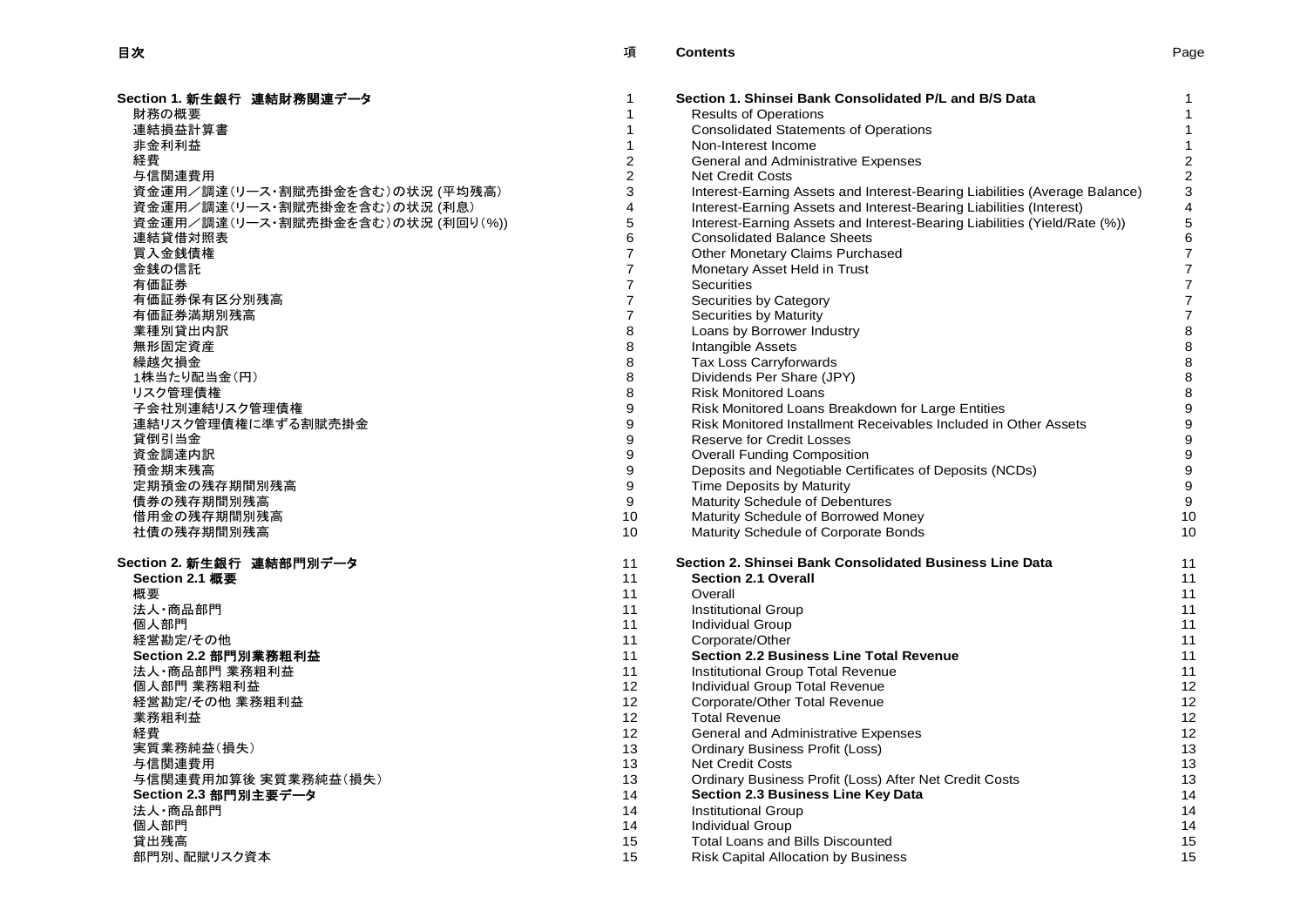| Section 3. 連結財務諸比率、自己資本、1株当たり数値、格付け情報他 | 16       | Section S. Shinsel Bank Consolidated Financial Katios, Capital Adequacy<br>and Per Share Data, and Credit Ratings | 16              |
|----------------------------------------|----------|-------------------------------------------------------------------------------------------------------------------|-----------------|
| 財務比率                                   | 16       | <b>Financial Ratios</b>                                                                                           | 16              |
| リスク分類別リスク資本の配賦                         | 16       | Risk Capital Allocation by Risk Categories                                                                        | 16              |
| 自己資本関連情報                               | 16       | Capital Adequacy Data                                                                                             | 16              |
| 1株当たり数値(円)                             | 16       | Per Share Data (JPY)                                                                                              | 16              |
| 株式数                                    | 16       | Share Data                                                                                                        | 16              |
| 格付け(新生銀行)                              | 17       | Credit Ratings (Shinsei Bank)                                                                                     | 17              |
| 格付け(アプラス)                              | 17       | Credit Ratings (APLUS)                                                                                            | 17              |
| 格付け(シンキ)                               | 17       | Credit Ratings (Shinki)                                                                                           | 17              |
| 格付け(昭和リース)                             | 17       | Credit Ratings (Showa Leasing)                                                                                    | 17              |
| 連結対象会社数                                | 18       | Subsidiaries and Affiliates Data                                                                                  | 18              |
| その他主要データ                               | 18       | Other Key Data                                                                                                    | 18              |
| Section 4. 主要子会社の財務データ他                | 19       | Section 4. Subsidiaries' Financial and Business Data                                                              | 19              |
| 新生フィナンシャルの、銀行の勘定科目体系に組替後の、連結損益計算書、     | 19       | Shinsei Financial Consolidated P/L and B/S Data, after reclassification to                                        | 19              |
| 貸借対照表データ(新生銀行への連結会計処理前)                |          | conform to Bank's Financial Statements, before Consolidating to Shinsei Bank                                      |                 |
| 連結損益計算書                                | 19       | Consolidated Statements of Income                                                                                 | 19              |
| 連結貸借対照表                                | 19       | <b>Consolidated Balance Sheets</b>                                                                                | 19              |
| 利息返還関連                                 | 19       | Grey Zone Related Information                                                                                     | 19              |
| 新生フィナンシャル主要係数                          | 20       | Shinsei Financial Summary of Major Business Information                                                           | 20              |
| 営業債権残高                                 | 20       | <b>Principal Balance</b>                                                                                          | 20              |
| 顧客数(千人)                                | 20       | Number of Customers (Thousands)                                                                                   | 20              |
| 店舗・チャネル                                | 20       | Number of Branches and Channels                                                                                   | 20              |
| 新生フィナンシャル 無担保パーソナルローンビジネス計数            | 20       | Shinsei Financial Unsecured Personal Loans (UPL) Business Information                                             | 20              |
| 新規獲得顧客数(千人)<br>成約率                     | 20<br>20 | Number of Newly Acquired Customers (Thousands)                                                                    | 20<br>20        |
| 平均貸出金利                                 | 20       | <b>Approval Rate</b>                                                                                              | 20              |
| 貸出金利帯別残高                               | 20       | <b>Average Lending Rates</b><br>Breakdown of Loans by Lending Rates                                               | 20              |
| 延滞残高、比率                                | 21       | Balance and Ratio of Delinquent Unsecured Personal Loans                                                          | 21              |
| 年齢別残高構成比                               | 21       | Balance by Age                                                                                                    | 21              |
| 性別、既婚・未婚別残高構成比                         | 21       | Balance by Gender and Marital Status                                                                              | 21              |
| 実行残高別残高構成比                             | 21       | Balance by Amount of Origination                                                                                  | 21              |
| 年収別残高構成比                               | 21       | Balance by Annual Income                                                                                          | 21              |
| 株式会社アプラスの、銀行の勘定科目体系に組替後の、連結損益計算書、      |          | APLUS Consolidated P/L and B/S Data, after reclassification to conform to                                         |                 |
| 貸借対照表データ(新生銀行への連結会計処理前)                | 22       | Bank's Financial Statements, before Consolidating to Shinsei Bank                                                 | $\overline{22}$ |
| 連結損益計算書                                | 22       | <b>Consolidated Statements of Operations</b>                                                                      | 22              |
| 連結貸借対照表                                | 22       | <b>Consolidated Balance Sheets</b>                                                                                | 22              |
| アプラス開示の連結データ                           | 23       | <b>APLUS Consolidated Data Disclosed by APLUS</b>                                                                 | 23              |
| 連結損益の概要                                | 23       | Summary of Income Statement                                                                                       | 23              |
| 利息返還関連                                 | 23       | Grey Zone Related Information                                                                                     | 23              |
| 営業債権残高                                 | 24       | <b>Account Receivables</b>                                                                                        | 24              |
| 顧客数                                    | 24       | Number of Customers (Thousands)                                                                                   | 24              |
| 店舗・チャネル(単体)                            | 24       | Number of Branches and Channels (Non-Consolidated)                                                                | 24              |
| 平均貸出金利                                 | 24       | Average Lending Rates                                                                                             | 24              |
| 融資残高内訳                                 | 25       | Breakdown of Loan Receivables                                                                                     | 25              |
| 延滞残高、比率                                | 25       | Balance and Ratio of Delinguent Unsecured Personal Loans                                                          | 25              |
| 加重平均借入金利                               | 25       | Weighted Average Rate of Funding Rate                                                                             | 25              |
| 1口座あたり残高(千円)                           | 25       | Credit Outstanding Per Account (Thousands of Yen)                                                                 | 25              |
| 年齢別残高構成比                               | 25       | Balance by Age                                                                                                    | 25              |
| 性別残高構成比                                | 25       | <b>Balance by Gender</b>                                                                                          | 25              |
| 実行残高別残高構成比                             | 25       | Balance by Amount of Origination                                                                                  | 25              |

| 目己資本、1株当たり数値、格付け情報他  | 16 | Section 3. Shinsei Bank Consolidated Financial Ratios, Capital Adequacy      | 16 |
|----------------------|----|------------------------------------------------------------------------------|----|
|                      | 16 | and Per Share Data, and Credit Ratings<br><b>Financial Ratios</b>            | 16 |
| 賦                    | 16 | Risk Capital Allocation by Risk Categories                                   | 16 |
|                      | 16 | Capital Adequacy Data                                                        | 16 |
|                      | 16 | Per Share Data (JPY)                                                         | 16 |
|                      | 16 | Share Data                                                                   | 16 |
|                      | 17 | Credit Ratings (Shinsei Bank)                                                | 17 |
|                      | 17 | Credit Ratings (APLUS)                                                       | 17 |
|                      | 17 | Credit Ratings (Shinki)                                                      | 17 |
|                      | 17 | Credit Ratings (Showa Leasing)                                               | 17 |
|                      | 18 | Subsidiaries and Affiliates Data                                             | 18 |
|                      | 18 | Other Key Data                                                               | 18 |
| データ他                 | 19 | Section 4. Subsidiaries' Financial and Business Data                         | 19 |
| カ定科目体系に組替後の、連結損益計算書、 | 19 | Shinsei Financial Consolidated P/L and B/S Data, after reclassification to   | 19 |
| の連結会計処理前)            |    | conform to Bank's Financial Statements, before Consolidating to Shinsei Bank |    |
|                      | 19 | Consolidated Statements of Income                                            | 19 |
|                      | 19 | <b>Consolidated Balance Sheets</b>                                           | 19 |
|                      | 19 | Grey Zone Related Information                                                | 19 |
|                      | 20 | <b>Shinsei Financial Summary of Major Business Information</b>               | 20 |
|                      | 20 | <b>Principal Balance</b>                                                     | 20 |
|                      | 20 | Number of Customers (Thousands)                                              | 20 |
|                      | 20 | Number of Branches and Channels                                              | 20 |
| パーソナルローンビジネス計数       | 20 | Shinsei Financial Unsecured Personal Loans (UPL) Business Information        | 20 |
|                      | 20 | Number of Newly Acquired Customers (Thousands)                               | 20 |
|                      | 20 | Approval Rate                                                                | 20 |
|                      | 20 | Average Lending Rates                                                        | 20 |
|                      | 20 | Breakdown of Loans by Lending Rates                                          | 20 |
|                      | 21 | Balance and Ratio of Delinquent Unsecured Personal Loans                     | 21 |
|                      | 21 | Balance by Age                                                               | 21 |
| 比                    | 21 | <b>Balance by Gender and Marital Status</b>                                  | 21 |
|                      | 21 | Balance by Amount of Origination                                             | 21 |
|                      | 21 | Balance by Annual Income                                                     | 21 |
| 定科目体系に組替後の、連結損益計算書、  | 22 | APLUS Consolidated P/L and B/S Data, after reclassification to conform to    | 22 |
| の連結会計処理前)            |    | Bank's Financial Statements, before Consolidating to Shinsei Bank            |    |
|                      | 22 | <b>Consolidated Statements of Operations</b>                                 | 22 |
|                      | 22 | <b>Consolidated Balance Sheets</b>                                           | 22 |
|                      | 23 | <b>APLUS Consolidated Data Disclosed by APLUS</b>                            | 23 |
|                      | 23 | Summary of Income Statement                                                  | 23 |
|                      | 23 | Grey Zone Related Information                                                | 23 |
|                      | 24 | <b>Account Receivables</b>                                                   | 24 |
|                      | 24 | Number of Customers (Thousands)                                              | 24 |
|                      | 24 | Number of Branches and Channels (Non-Consolidated)                           | 24 |
|                      | 24 | Average Lending Rates                                                        | 24 |
|                      | 25 | Breakdown of Loan Receivables                                                | 25 |
|                      | 25 | Balance and Ratio of Delinquent Unsecured Personal Loans                     | 25 |
|                      | 25 | Weighted Average Rate of Funding Rate                                        | 25 |
|                      | 25 | Credit Outstanding Per Account (Thousands of Yen)                            | 25 |
|                      | 25 | Balance by Age                                                               | 25 |
|                      | 25 | <b>Balance by Gender</b>                                                     | 25 |
|                      | つに | Ralance by Amount of Origination                                             | つに |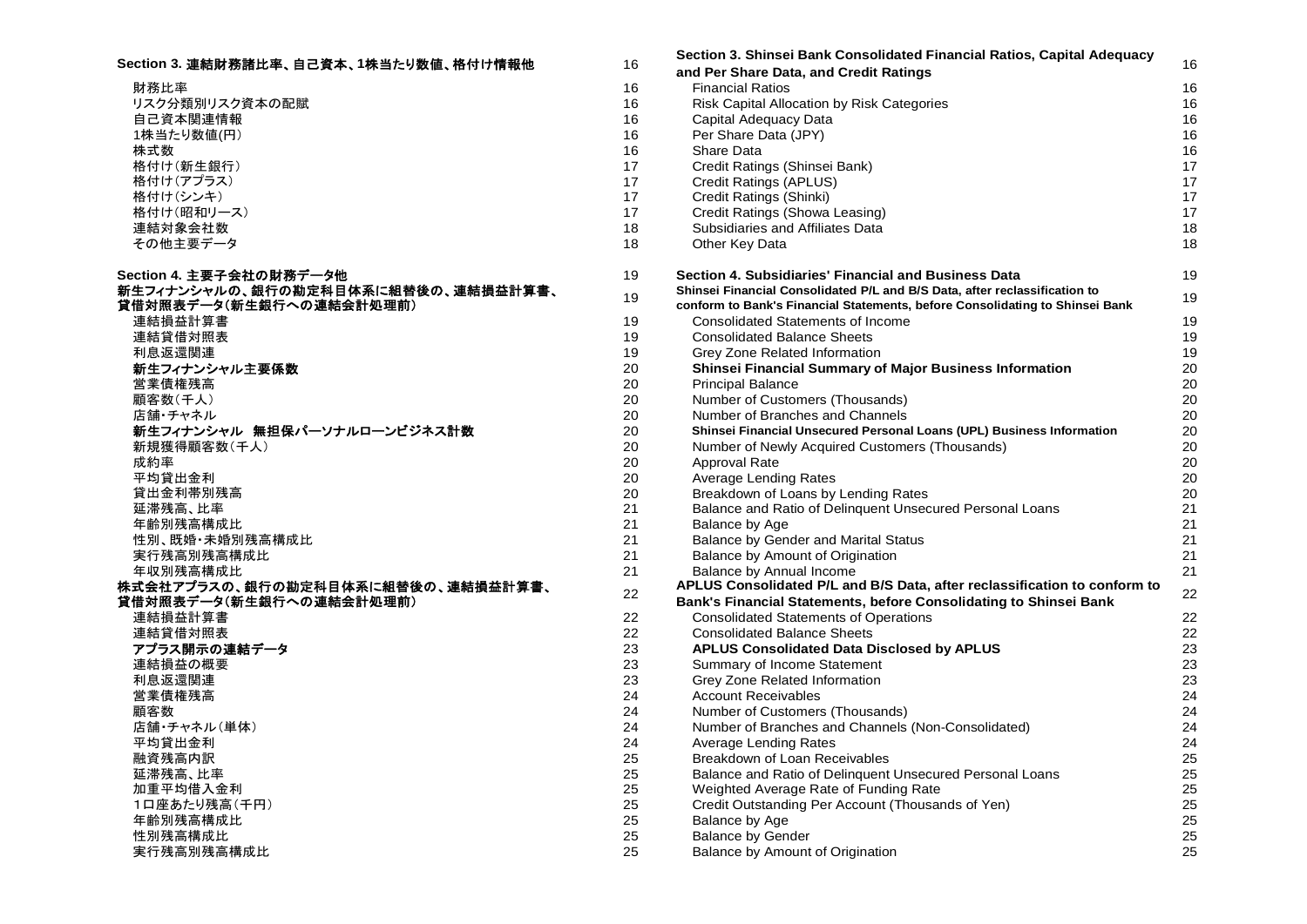| シンキ株式会社の、銀行の勘定科目体系に組替後の、連結損益計算書、<br>貸借対照表データ(新生銀行への連結会計処理前)   | 26       |  |
|---------------------------------------------------------------|----------|--|
| 連結損益計算書                                                       | 26       |  |
| 連結貸借対照表                                                       | 26       |  |
| 利息返還関連                                                        | 26       |  |
| シンキ開示のデータ                                                     | 27       |  |
| 貸付金残高                                                         | 27       |  |
| 顧客数(千人)                                                       | 27       |  |
| 店舗・チャネル                                                       | 27       |  |
| 成約率                                                           | 27       |  |
| 加重平均約定金利 (単体)                                                 | 27       |  |
| 貸出金利帯別残高                                                      | 27       |  |
| 延滞残高、比率                                                       | 27       |  |
| 加重平均借入金利 (単体)                                                 | 27       |  |
| 年齢別残高構成比                                                      | 28       |  |
| 性別、既婚·未婚別残高構成比                                                | 28       |  |
| 実行残高別残高構成比                                                    | 28       |  |
| 年収別残高構成比                                                      | 28       |  |
| 昭和リース株式会社の、銀行の勘定科目体系に組替後の、連結損益計算書、<br>貸借対照表データ(新生銀行への連結会計処理前) | 29       |  |
|                                                               |          |  |
| 連結損益計算書                                                       | 29       |  |
| 連結貸借対照表                                                       | 29       |  |
| Section 5. 新生銀行 単体財務関連データ                                     | 30       |  |
| 単体損益の概要                                                       | 30       |  |
| 単体損益計算書                                                       | 30       |  |
| 与信関連費用 (単体)                                                   | 30       |  |
| 資金運用/調達の状況(平均残高)(単体)                                          | 31       |  |
| 資金運用/調達の状況(利息)(単体)                                            | 31       |  |
| 資金運用/調達の状況(利回り(%))(単体)                                        | 32       |  |
| 単体貸借対照表                                                       | 33       |  |
| 貸出金の残存期間別残高(単体)                                               | 34       |  |
| リスク管理債権(単体)                                                   | 34       |  |
| 業種別貸出残高(単体)                                                   | 34       |  |
| 業種別リスク管理債権残高(単体)                                              | 35       |  |
| 地域別海外・オフショアローン残高(単体)                                          | 35       |  |
| 地域別 海外・オフショアローン リスク管理債権残高(単体)                                 | 35       |  |
| 金融再生法の開示基準に基づく債権(単体)                                          | 36       |  |
| 金融再生法の開示債権の保全率(単体)                                            | 36       |  |
| 貸倒引当金(単体)                                                     | 36       |  |
| 債務者区分別の引当率(単体)                                                | 36       |  |
|                                                               |          |  |
| 住宅ローン残高(単体)<br>中小企業等に対する貸出金及び比率(単体)                           | 36<br>36 |  |
|                                                               |          |  |
| 預金残高(単体)                                                      | 36       |  |
| Section 6. 米国住宅ローン市場関連投融資および                                  |          |  |
| 証券化商品などのエクスポージャー                                              | 37       |  |
| 米国住宅ローン市場関連エクスポージャー                                           | 37       |  |
| 証券化商品の商品別、地域別残高(単体)                                           | 37       |  |
| LBO、モノライン、SIV、ABCP(単体)                                        | 37       |  |
|                                                               |          |  |
| (参考)                                                          | 37       |  |
| <b>*******</b>                                                | $\sim$   |  |

| シンキ株式会社の、銀行の勘定科目体系に組替後の、連結損益計算書、   |    | Shinki Consolidated P/L and B/S Data, after Reclassification to Conform to Bank's             |        |
|------------------------------------|----|-----------------------------------------------------------------------------------------------|--------|
| 貸借対照表データ(新生銀行への連結会計処理前)            | 26 | <b>Financial Statements, before Consolidating to Shinsei Bank</b>                             | 26     |
| 連結損益計算書                            | 26 | <b>Consolidated Statements of Income</b>                                                      | 26     |
| 連結貸借対照表                            | 26 | <b>Consolidated Balance Sheets</b>                                                            | 26     |
| 利息返還関連                             | 26 | Grey Zone Related Information                                                                 | 26     |
| シンキ開示のデータ                          | 27 | Shinki Data Disclosed by Shinki                                                               | 27     |
| 貸付金残高                              | 27 | Loan Receivables                                                                              | 27     |
| 顧客数(千人)                            | 27 | Number of Customers (Thousands)                                                               | 27     |
| 店舗・チャネル                            | 27 | Number of Branches and Channels                                                               | 27     |
| 成約率                                | 27 | <b>Approval Rate</b>                                                                          | 27     |
| 加重平均約定金利 (単体)                      | 27 | Weighted Average Rate of Loan Interest Rate (Non-Consolidated)                                | 27     |
| 貸出金利帯別残高                           | 27 | Breakdown of Loans by Lending Rates                                                           | 27     |
| 延滞残高、比率                            | 27 | Balance and Ratio of Delinquent                                                               | 27     |
| 加重平均借入金利 (単体)                      | 27 | Weighted Average Rate of Funding Rate (Non-Consolidated)                                      | 27     |
| 年齡別残高構成比                           | 28 | Balance by Age                                                                                | 28     |
| 性別、既婚・未婚別残高構成比                     | 28 | Balance by Gender and Marital Status                                                          | 28     |
| 実行残高別残高構成比                         | 28 | Balance by Amount of Origination                                                              | 28     |
| 年収別残高構成比                           | 28 | Balance by Annual Income                                                                      | 28     |
| 昭和リース株式会社の、銀行の勘定科目体系に組替後の、連結損益計算書、 |    | Showa Leasing Consolidated P/L and B/S Data, after reclassification to conform                |        |
| 貸借対照表データ(新生銀行への連結会計処理前)            | 29 | to Bank's Financial Statements, before Consolidating to Shinsei Bank                          | 29     |
| 連結損益計算書                            | 29 | <b>Consolidated Statements of Income</b>                                                      | 29     |
| 連結貸借対照表                            | 29 | <b>Consolidated Balance Sheets</b>                                                            | 29     |
| Section 5. 新生銀行 単体財務関連データ          | 30 | Section 5, Shinsei Bank Non-Consolidated P/L and B/S Data                                     | 30     |
| 単体損益の概要                            | 30 | Results of Operations (Non-Consolidated)                                                      | 30     |
| 単体損益計算書                            | 30 | Non-Consolidated Statements of Operations                                                     | 30     |
| 与信関連費用 (単体)                        | 30 | Net Credit Costs (Recoveries) (Non-Consolidated)                                              | $30\,$ |
| 資金運用/調達の状況(平均残高)(単体)               | 31 | Interest-Earning Assets and Interest-Bearing Liabilities (Average Balance) (Non-Consolidated) | 31     |
| 資金運用/調達の状況(利息)(単体)                 | 31 | Interest-Earning Assets and Interest-Bearing Liabilities (Interest) (Non-Consolidated)        | 31     |
| 資金運用/調達の状況(利回り(%))(単体)             | 32 | Interest-Earning Assets and Interest-Bearing Liabilities (Yield/Rate (%)) (Non-Consolidated)  | $32\,$ |
| 単体貸借対照表                            | 33 | Non-Consolidated Balance Sheets                                                               | 33     |
| 貸出金の残存期間別残高(単体)                    | 34 | Loan Maturity (Non-consolidated)                                                              | 34     |
| リスク管理債権(単体)                        | 34 | Risk Monitored Loans (Non-Consolidated)                                                       | 34     |
| 業種別貸出残高(単体)                        | 34 | Loans by Borrower Industry (Non-Consolidated)                                                 | 34     |
| 業種別リスク管理債権残高(単体)                   | 35 | Risk Monitored Loans by Borrower Industry (Non-Consolidated)                                  | 35     |
| 地域別 海外・オフショアローン残高(単体)              | 35 | Overseas and Offshore Loans by Region (Non-Consolidated)                                      | 35     |
| 地域別 海外・オフショアローン リスク管理債権残高(単体)      | 35 | Risk Monitored Loans of Overseas and Offshore Loans by Region (Non-Consolidated)              | 35     |
| 金融再生法の開示基準に基づく債権(単体)               | 36 | Claims Classified under the Financial Revitalization Law (Non-Consolidated)                   | 36     |
|                                    |    | Coverage Ratio for Non-Performing Claims                                                      |        |
| 金融再生法の開示債権の保全率(単体)                 | 36 | Disclosed under the Financial Revitalization Law (Non-Consolidated)                           | 36     |
| 貸倒引当金(単体)                          | 36 | Reserve for Credit Losses (Non-Consolidated)                                                  | 36     |
| 債務者区分別の引当率(単体)                     | 36 | Reserve Ratio for Borrowers' Category (Non-Consolidated)                                      | 36     |
| 住宅ローン残高(単体)                        | 36 | Housing Loans (Non-Consolidated)                                                              | 36     |
| 中小企業等に対する貸出金及び比率(単体)               | 36 | Loans to Small and Medium Sized Entities (SME) (Non-Consolidated)                             | 36     |
| 預金残高(単体)                           | 36 | Balance of Deposits (Non-Consolidated)                                                        | 36     |
| Section 6. 米国住宅ローン市場関連投融資および       |    | Section 6. Exposure to U.S. Residential Mortgage, Securitized Products                        |        |
| 証券化商品などのエクスポージャー                   | 37 | and Related Investments                                                                       | 37     |
| 米国住宅ローン市場関連エクスポージャー                | 37 | U.S. Residential Mortgage Exposure                                                            | 37     |
| 証券化商品の商品別、地域別残高(単体)                | 37 | Balance of Securitized Products (Non-Consolidated)                                            | 37     |
| LBO、モノライン、SIV、ABCP(単体)             | 37 | LBO, Monoline, SIV, ABCP (Non-Consolidated)                                                   | 37     |
| (参考)                               | 37 | (Reference)                                                                                   | 37     |
| 換算為替レート                            | 37 | Exchange Rate Information                                                                     | 37     |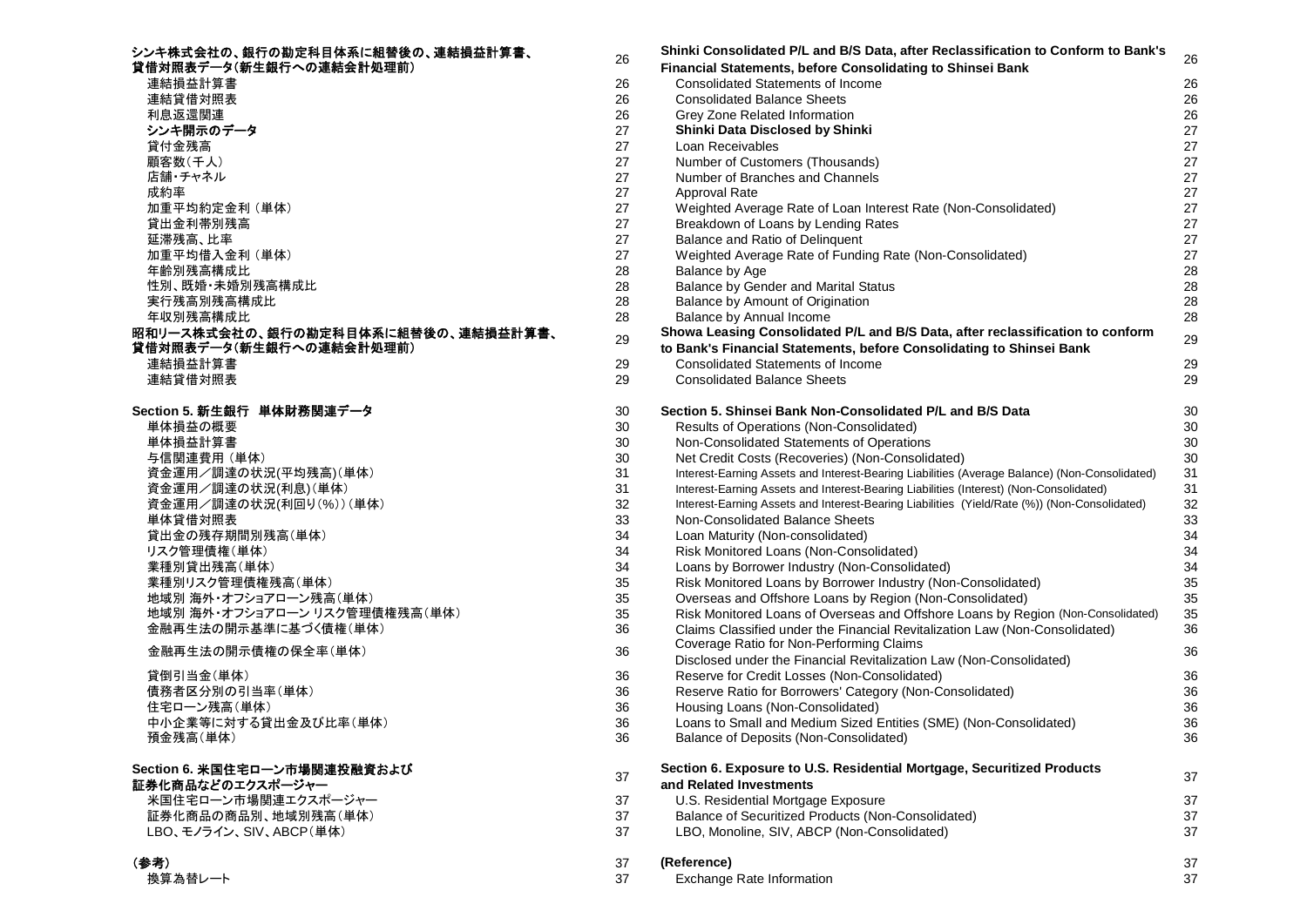# 本データブックは、四半期財務情報に基づいて作成されています。通期、中間期の財務情報や、より詳細な四半期財務情報、また、その他の財務関連情報については、以下のサイトをご覧下さい: http://www.shinseibank.com/investors/ir/index.html

The Data Book has been prepared using quarterly financial information. For other financial information including annual and interim reports, quarterly financial results, and other selected financial information please see our IR website at: http://www.shinseibank.com/investors/en/ir/index.html

# 株式会社 新生銀行

〒100-8501 東京都千代田区内幸町2-1-8 電話番号: 03-5511-8303 Fax番号: 03-4560-1706

**Shinsei Bank, Limited** Chiyoda-ku, Uchisaiwaicho,2-1-8, Tokyo, 100-8501 Tel: +81-3-5511-8303Fax: +81-3-4560-1706

# **Group Investor Relations & Corporate Communications Division**

Raymond Spencer, Chief IR & PR Officer Raymond.Spencer@shinseibank.com Yasuhiro Fujiki, Deputy General Manager Yasuhiro.Fujiki@shinseibank.com Hiroshi Ishii, Deputy General Manager Hiroshi.Ishii02@shinseibank.comYui Takamatsu, Deputy General Manager

Yui.Takamatsu@shinseibank.com

グループ**IR**・広報部レイモンド・スペンサー グループIR ・PRオフィサーRaymond.Spencer@shinseibank.com 藤木康寛 次長 Yasuhiro.Fujiki@shinseibank.com 石井博司 次長 Hiroshi.Ishii02@shinseibank.com 高松由依 次長 Yui.Takamatsu@shinseibank.com

# 免責条項Disclaimer

本資料には、当行および当行の子会社に関連する見通し、将来に関する計画、経営目標などが記載されています。これらの将来の見通しに関する記述は、将来の事象や動向に関する現時点での仮定に基づくものであり、 <sup>・</sup>当該仮定は不正確であることがあり得ます。様々な要因により、実際の業績が本書の記載と著しく異なる可能性があります。 別段の記載がない限り、本資料に記載されている財務データは日本において一般に認められて いる会計原則に従って表示されています。当行は、将来の事象などの発生にかかわらず、必ずしも今後の見通しに関する発表を修正するとは限りません。尚、特別な注記がない場合、財務データは連結ベースで表示して **おります。** 

当行以外の金融機関とその子会社に関する情報は、一般に公知の情報に依拠しています。

本資料はいかなる有価証券の申込みもしくは購入の案内、あるいは勧誘を含むものではなく、本資料および本資料に含まれる内容のいずれも、いかなる契約、義務の根拠となり得るものではありません。

This databook contains statements that constitute forward-looking statements, plans for the future, management targets, etc. relating to the Company and its subsidiaries. These forward-looking statements <sup>1</sup>are based on current assumptions of future events and trends, which may be incorrect and are subject to risks and uncertainties. Actual results may differ materially from those in such forward-looking statements I as a result of various factors. Unless otherwise noted, the financial data contained in these materials are presented under Japanese GAAP. The Company disclaims any obligation to update or to announce any revision to forward-looking statements to reflect future events or developments. Unless otherwise specified, all the financial information is shown on a consolidated basis.

Information concerning financial institutions other than the Company and its subsidiaries are based on publicly available information.

These materials do not constitute an invitation or solicitation of an offer to subscribe for or purchase any securities and neither this document nor anything contained herein shall form the basis for any contract or commitment whatsoever.

# 本資料の財務データ、記述における単位は、1億円未満切捨て、パーセンテージは小数点第2位以下、四捨五入で記載しております。 Financial and operational data that are stated in multiples of 0.1 billion yen have been truncated. All percentages have been rounded to the nearest 0.1%.

本資料の財務データは決算発表時において開示可能な数字を記載しております。

This data book contains financial and operational data that are available at the time of financial results announcement.

\* の項目は経営管理ベースで表示をしております。

\* Management accounting basis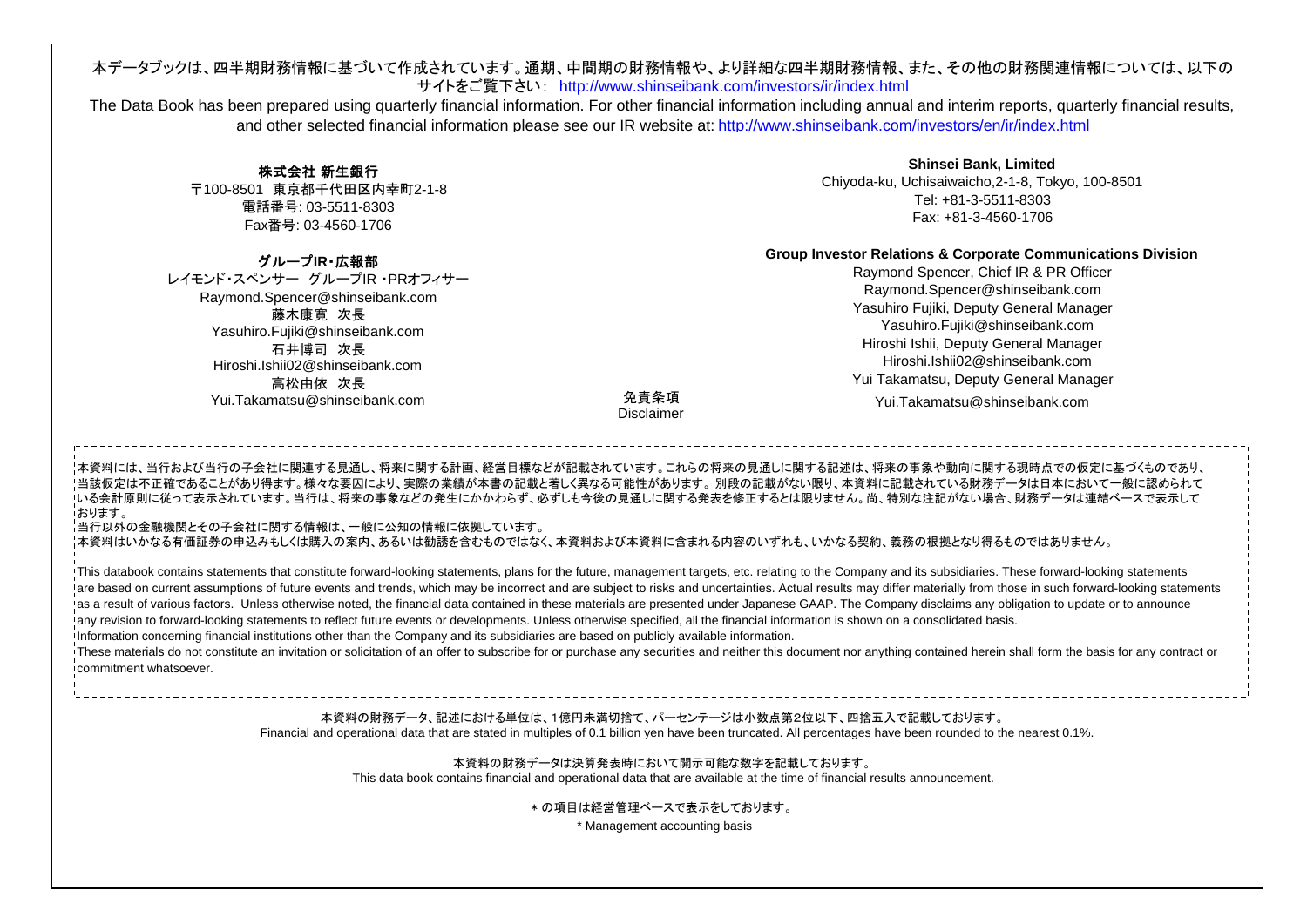| Section 1. 新生銀行 連結財務関連データ | Section 1. Shinsei Bank Consolidated P/L and B/S Data    |          |            |          |                  |                  |                     | 未監査(単位:10億円) Unaudited (Billions of Yen) |                  |
|---------------------------|----------------------------------------------------------|----------|------------|----------|------------------|------------------|---------------------|------------------------------------------|------------------|
| 財務の概要*                    | <b>Results of Operations*</b>                            | 2007.7-9 | 2007.10-12 | 2008.1-3 | 2008.4-6         |                  | 2008.7-9 2008.10-12 | 2009.1-3                                 | 2009.4-6         |
| 資金利益                      | Net Interest Income                                      | 29.6     | 40.6       | 40.5     | 35.7             | 34.8             | 66.8                | 65.5                                     | 57.4             |
| 非資金利益                     | Non-Interest Income                                      | 32.5     | 29.5       | 13.2     | 25.2             | 6.5              | 21.1                | 2.2                                      | 30.0             |
| 役務取引等利益                   | Net Fees and Commissions                                 | 10.3     | 9.2        | 8.4      | 9.3              | 7.9              | 4.6                 | 4.6                                      | 4.9              |
| 特定取引利益                    | Net Trading Income                                       | 2.0      | 1.3        | 0.5      | $\overline{2.7}$ | (3.7)            | (1.2)               | (2.3)                                    | (0.3)            |
| その他業務利益                   | Net Other Business Income                                | 20.1     | 19.0       | 4.2      | 13.2             | 2.3              | 17.7                | 0.0                                      | 25.4             |
| 業務粗利益                     | <b>Total Revenue</b>                                     | 62.2     | 70.2       | 53.8     | 61.0             | 41.3             | 87.9                | 67.8                                     | 87.5             |
| 経費                        | <b>General and Administrative Expenses</b>               | 39.9     | 40.2       | 40.2     | 40.9             | 35.7             | 50.4                | 51.5                                     | 44.5             |
| 実質業務純益                    | <b>Ordinary Business Profit</b>                          | 22.2     | 29.9       | 13.6     | 20.0             | 5.5              | 37.5                | $\overline{16.2}$                        | 43.0             |
|                           |                                                          |          |            | 32.8     | 8.3              | 33.2             | 37.9                | 49.3                                     |                  |
| 与信関連費用                    | <b>Net Credit Costs</b>                                  | 21.1     | 10.0       |          |                  |                  |                     |                                          | 26.0             |
| のれん及び無形資産償却額(グロス)         | Amortization of Goodwill and Other Intangible Assets     | 3.0      | 3.3        | 3.0      | 2.9              | $\overline{2.7}$ | 4.6                 | 7.1                                      | 5.3              |
| その他利益(損失)                 | <b>Other Gains (Losses)</b>                              | (0.5)    | (0.8)      | 55.8     | 6.2              | 6.4              | (4.9)               | (59.5)                                   | (4.1)            |
| 税金等調整前四半期純利益(損失)          | Income (Loss) before Income Taxes and Minority Interests | (2.5)    | 15.7       | 33.5     | 14.8             | (24.0)           | (9.9)               | (99.8)                                   | 7.4              |
| 法人税、住民税及び事業税              | <b>Current Income Tax (Benefit)</b>                      | 0.5      | 0.5        | 0.2      | 2.0              | 0.3              | 0.4                 | 0.6                                      | 0.3              |
| 法人税等調整額                   | Deferred Income Tax (Benefit)                            | (0.8)    | (0.1)      | 4.3      | (2.3)            | 1.7              | (0.2)               | 7.8                                      | (0.8)            |
| 少数株主利益                    | Minority Interests in Net Income of Subsidiaries         | 5.8      | 4.9        | 2.4      | 4.2              | 3.9              | 2.6                 | 2.6                                      | $\overline{2.7}$ |
| 四半期純利益(損失)                | <b>Net Income (Loss)</b>                                 | (8.0)    | 10.3       | 26.5     | 10.8             | (30.1)           | (12.8)              | (110.9)                                  | 5.1              |
| キャッシュベース四半期純利益(損失)        | <b>Cash Basis Net Income (Loss)</b>                      | (5.2)    | 13.2       | 29.2     | 13.4             | (27.7)           | (9.0)               | (73.6)                                   | 9.7              |
|                           |                                                          |          |            |          |                  |                  |                     |                                          |                  |
| 連結損益計算書                   | <b>Consolidated Statements of Operations</b>             | 2007.7-9 | 2007.10-12 | 2008.1-3 | 2008.4-6         |                  | 2008.7-9 2008.10-12 | 2009.1-3                                 | 2009.4-6         |
| 資金運用収益                    | Total Interest Income                                    | 58.1     | 68.2       | 62.4     | 60.7             | 63.6             | 93.1                | 85.8                                     | 79.3             |
| 貸出金利息                     | Interest on Loans and Bills Discounted                   | 45.4     | 52.3       | 50.0     | 47.3             | 50.6             | 81.4                | 76.6                                     | 68.3             |
| 有価証券利息配当金                 | Interest and Dividends on Securities                     | 9.4      | 11.9       | 10.2     | 11.1             | 9.8              | 9.1                 | 7.9                                      | 8.8              |
| その他の資金運用収益                | Other Interest Income                                    | 3.2      | 4.0        | 2.0      | 2.3              | 3.1              | 2.5                 | 1.2                                      | 2.1              |
| 役務取引等収益                   | Fees and Commissions Income                              | 17.0     | 15.5       | 15.2     | 14.9             | 13.9             | 11.6                | 12.0                                     | 12.4             |
| 特定取引収益                    | <b>Trading Profits</b>                                   | 2.0      | 1.3        | 1.1      | 4.6              | 0.5              | $\overline{10.5}$   | (3.8)                                    | 4.3              |
| その他業務収益                   | Other Business Income                                    | 65.3     | 56.4       | 56.4     | 56.8             | 55.6             | 52.2                | 46.8                                     | 56.1             |
| その他経常収益                   | Other Ordinary Income                                    | 10.0     | 6.1        | 4.8      | 4.7              | 7.5              | 32.2                | (22.4)                                   | 3.3              |
|                           |                                                          |          |            |          |                  |                  |                     |                                          |                  |
| 経常収益                      | <b>Ordinary Income</b>                                   | 152.6    | 147.6      | 140.1    | 142.0            | 141.3            | 199.8               | 118.4                                    | 155.6            |
| 資金調達費用                    | <b>Total Interest Expenses</b>                           | 28.4     | 27.5       | 21.8     | 25.0             | 28.8             | 26.2                | 20.2                                     | 21.8             |
| 預金利息                      | Interest on Deposits                                     | 11.0     | 11.1       | 11.1     | 10.8             | 11.5             | 12.2                | 12.6                                     | 13.9             |
| 債券利息                      | <b>Interest on Debentures</b>                            | 0.8      | 0.8        | 0.9      |                  |                  |                     |                                          |                  |
| 借用金利息                     | Interest on Borrowings                                   | 5.3      | 4.5        | 1.7      | 4.2              | 4.4              | 4.1                 | 4.1                                      | 3.2              |
| 社債利息                      | Interest on Corporate Bonds                              |          |            |          | 4.1              | 3.1              | 2.2                 | 1.9                                      | 2.0              |
| その他の資金調達費用                | Other Interest Expenses                                  | 11.2     | 11.0       | 7.8      | 5.8              | 9.6              | 7.5                 | 1.4                                      | 2.5              |
| 役務取引等費用                   | Fees and Commissions Expenses                            | 6.6      | 6.3        | 6.8      | 5.6              | 6.0              | 7.0                 | 7.4                                      | 7.5              |
| 特定取引費用                    | <b>Trading Losses</b>                                    | 0.0      | (0.0)      | (0.0)    | 1.9              | 4.3              | 11.7                | (1.4)                                    | 4.7              |
| その他業務費用                   | <b>Other Business Expenses</b>                           | 47.2     | 42.5       | 53.4     | 46.5             | 53.9             | 51.5                | 92.8                                     | 35.2             |
| 営業経費                      | <b>Total General and Administrative Expenses</b>         | 43.1     | 43.6       | 44.0     | 44.2             | 39.0             | 55.7                | 60.5                                     | 50.5             |
| 営業経費(のれん及び無形資産償却を除く)      | General and Administrative Expenses                      | 40.0     | 40.3       | 40.9     | 41.2             | 36.3             | 51.0                | 53.4                                     | 45.1             |
| のれん償却額                    | Amortization of Goodwill                                 | 2.3      | 2.3        | 2.1      | 2.0              | 1.8              | 2.6                 | 5.1                                      | 3.3              |
| 無形資産償却額                   | Amortization of Intangible Assets                        | 0.6      | 0.9        | 0.9      | 0.9              | 0.9              | $\overline{2.0}$    | 1.9                                      | 2.0              |
| その他経常費用                   | <b>Other Ordinary Expenses</b>                           | 29.4     | 12.1       | 40.4     | 10.8             | 41.9             | 55.1                | 69.2                                     | 39.8             |
| 貸倒引当金繰入額                  | Provision of Reserve for Loan Losses                     | 19.8     | 9.1        | 28.5     | 7.8              | 30.4             | 38.6                | 47.9                                     | 24.5             |
| その他                       | Others                                                   | 9.5      | 3.0        | 11.9     | 2.9              | 11.4             | 16.5                | 21.2                                     | 15.2             |
| 経常費用                      | <b>Ordinary Expenses</b>                                 | 155.0    | 132.2      | 167.2    | 134.2            | 174.1            | 207.5               | 249.0                                    | 159.7            |
| 経常利益(損失)                  | <b>Net Ordinary Income (Loss)</b>                        | (2.3)    | 15.4       | (27.1)   | 7.7              | (32.8)           | (7.6)               | (130.5)                                  | (4.1)            |
| 特別利益                      | <b>Special Gains</b>                                     | 1.0      | 0.3        |          | 11.0             | 9.2              | 3.0                 |                                          | 12.6             |
|                           |                                                          |          |            | 66.9     |                  |                  |                     | 77.5                                     |                  |
| 特別損失                      | <b>Special Losses</b>                                    | 1.2      | 0.0        | 6.2      | 3.9              | 0.4              | 5.3                 | 46.9                                     | 1.0              |
| 税金等調整前四半期純利益(損失)          | Income (Loss) before Income Taxes and Minority Interests | (2.5)    | 15.7       | 33.5     | 14.8             | (24.0)           | (9.9)               | (99.8)                                   | 7.4              |
| 税金                        | Income Taxes (Benefit):                                  |          |            |          |                  |                  |                     |                                          |                  |
| 法人税、住民税及び事業税              | Current                                                  | 0.5      | 0.5        | 0.2      | 2.0              | 0.3              | 0.4                 | 0.6                                      | 0.3              |
| 法人税等調整額                   | Deferred                                                 | (0.8)    | (0.1)      | 4.3      | (2.3)            | 1.7              | (0.2)               | 7.8                                      | (0.8)            |
| 少数株主利益                    | Minority Interests in Net Income of Subsidiaries         | 5.8      | 4.9        | 2.4      | 4.2              | 3.9              | 2.6                 | 2.6                                      | 2.7              |
| 四半期純利益(損失)                | Net Income (Loss)                                        | (8.0)    | 10.3       | 26.5     | 10.8             | (30.1)           | (12.8)              | (110.9)                                  | 5.1              |
|                           |                                                          |          |            |          |                  |                  |                     |                                          |                  |
| 非金利利益*                    | Non-Interest Income*                                     | 2007.7-9 | 2007.10-12 | 2008.1-3 | 2008.4-6         |                  | 2008.7-9 2008.10-12 | 2009.1-3                                 | 2009.4-6         |
| 役務取引等利益                   | Net Fees and Commissions                                 | 10.3     | 9.2        | 8.4      | 9.3              | 7.9              | 4.6                 | 4.6                                      | 4.9              |
| 特定取引利益                    | Net Trading Income                                       | 2.0      | 1.3        | 0.5      | 2.7              | (3.7)            | (1.2)               | (2.3)                                    | (0.3)            |
|                           |                                                          |          |            |          |                  |                  |                     |                                          |                  |

Net Other Business Income<br>
Income on Leased Assets and Installment Receivables, Net 14.3 12.2 12.6 12.2 12.1 1.9 12.9 1.4.4

その他業務利益

非資金利益

うちリース収益・割賦収益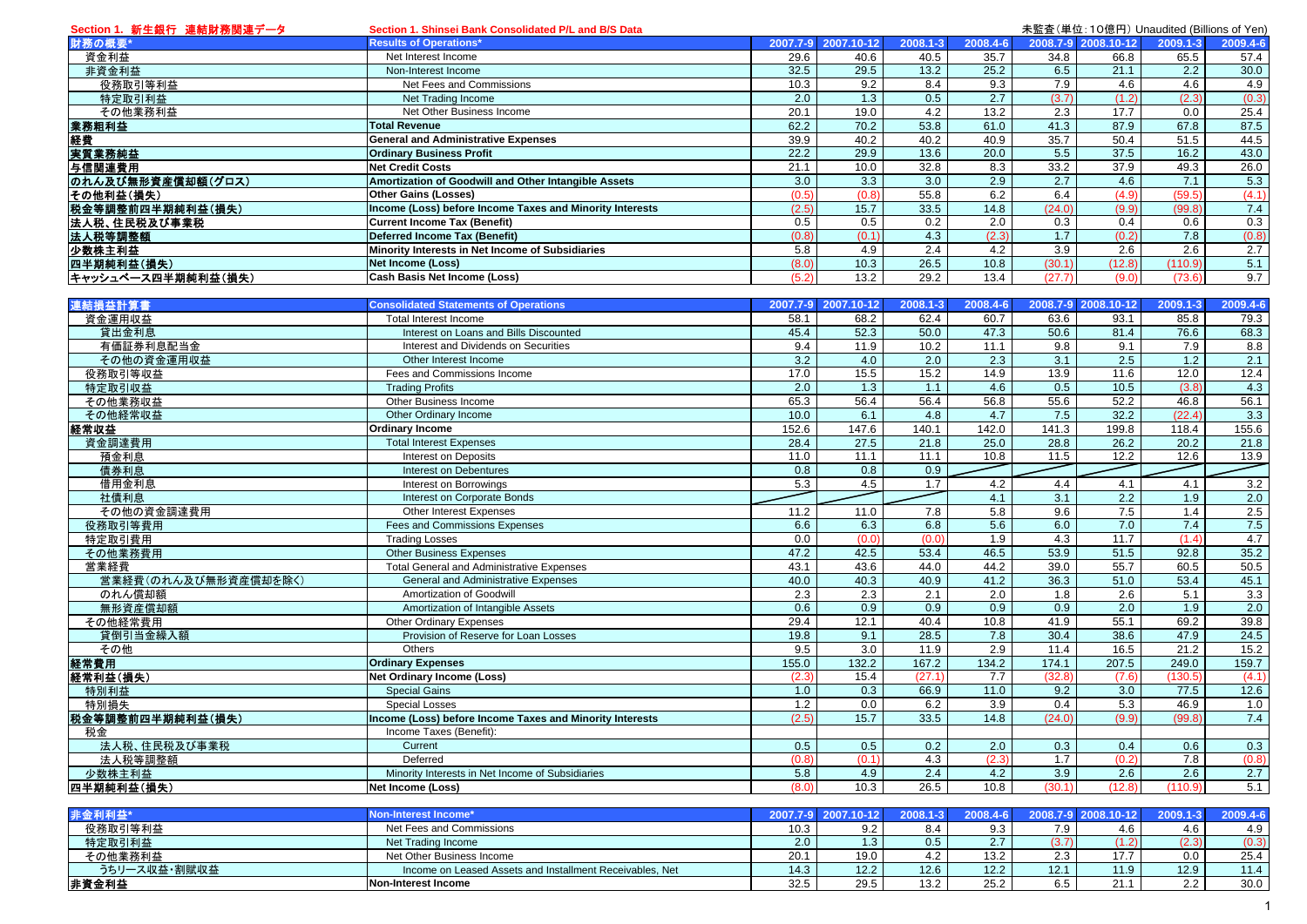|               |                                            |               |                     |                  |                  |                  | .                   |              |          |
|---------------|--------------------------------------------|---------------|---------------------|------------------|------------------|------------------|---------------------|--------------|----------|
| 経費"           | General and Administrative Expenses*       |               | 2007.7-9 2007.10-12 | 2008.1-3         | 2008.4-6         |                  | 2008.7-9 2008.10-12 | $2009.1 - 3$ | 2009.4-6 |
| 人件費           | <b>Personnel Expenses</b>                  | 16.3          | 16.4                | 14.7             | 17.0             | 12.7             | 20.5                | 18.6         | 17.0     |
| 店舗関連費用        | <b>Premises Expenses</b>                   | 4.5           | 5.2                 | 4.7              | 5.5              | 5.6              | 7.8 <sub>1</sub>    | 8.3          | 7.1      |
| 通信・データ費、システム費 | Technology and Data Processing Expenses    |               | 5.8                 | 5.8              | 5.8              | 5.6              | 6.4                 | 6.5          | 6.1      |
| 広告費           | <b>Advertising Expenses</b>                |               | 2.3                 | 2.5              | 2.1              |                  |                     | 4.5          | 3.0      |
| 消費税·固定資産税等    | <b>Consumption and Property Taxes</b>      | $\sim$<br>2.2 | l.6                 | 2.5              | 8. ا             | l.5              | 2.3                 | 2.4          | 2.3      |
| 預金保険料         | Deposit Insurance Premium                  | 0.8           | 0.8                 | 0.8 <sub>0</sub> | 0.9 <sub>0</sub> | 0.9 <sup>°</sup> | 0.9 <sup>°</sup>    | 0.9          | 1.0      |
| その他           | Other General and Administrative Expenses  |               | 77                  | 8.9              | 7.4              | 7.0              | 8.5                 | 10.1         | 7.6      |
| 経費            | <b>General and Administrative Expenses</b> | 39.9          | 40.2                | 40.2             | 40.9             | 35.7             | 50.4                | 51.5         | 44.5     |

注記: 連結損益計算書における営業経費と経営管理ベースの経費(上記テーブル並びに以下の頁)の差は、退職給付費用の一部やその他で臨時費用等とみなされるものによる。

Note: The difference between "General and Administrative Expenses" in Consolidated Statements of Operations and "General and Administrative Expenses" under management accounting basis,

which is used in the table above and following pages, is mainly related to expenses associated with a portion of retirement and other lump-sum compensation expenses.

| 与信関連費用            | <b>Net Credit Costs</b>                                      |      | 2007.7-9 2007.10-12 | $2008.1 - 3$ | 2008.4-6 |       | $2008.7 - 92008.10 - 12$ | $2009.1 - 3$ | 2009.4-6 |
|-------------------|--------------------------------------------------------------|------|---------------------|--------------|----------|-------|--------------------------|--------------|----------|
| 貸出金償却·債権処分損       | Losses on Write-Off of Loans / Losses on Sale of Loans       | 0.0  |                     | 2.9          | 0.6      | 2.3   | (0.0)                    | 0.3          | 1.4      |
| 貸倒引当金繰入           | Net Provision (Reversal) of Reserve for Loan Losses          | 18.8 |                     | 35.9         | 8.1      | 32.5  | 38.6                     | 50.4         | 24.7     |
| 一般貸倒引当金繰入         | Net (Reversal) Provision of General Reserve for Loan Losses  | (3.4 | (2.8)               | 31.1         | (0.5)    | 19.0  | 11.9                     | 25.7         | 2.6      |
| 個別貸倒引当金繰入         | Net (Reversal) Provision of Specific Reserve for Loan Losses | 22.3 | 11.9                | 4.8          | 8.6      | 13.4  | 26.6                     | 24.7         | 22.1     |
| 特定海外債権引当勘定繰入      | Net (Reversal) Provision of Reserve for Loan Losses to       | 0.0  |                     | 0.0          |          |       |                          | (0.0)        |          |
|                   | <b>Restructuring Countries</b>                               |      |                     |              |          | (0.0) |                          |              |          |
| その他貸倒引当金繰入        | Net Provision of Specific Reserve for Other Credit Losses    | .0   |                     | (7.3)        | (0.2)    | (2.0) |                          | (2.4)        | (0.1)    |
| リース業務関連のその他与信関連費用 | Other Credit Costs Relating to Leasing Business              |      |                     | . 2          |          | 0.4   | (0.5)                    | 1.0          | 0.0      |
| 与信関連費用            | <b>Net Credit Costs</b>                                      | 21.1 | 10.0                | 32.8         | 8.3      | 33.2  | 37.9                     | 49.3         | 26.0     |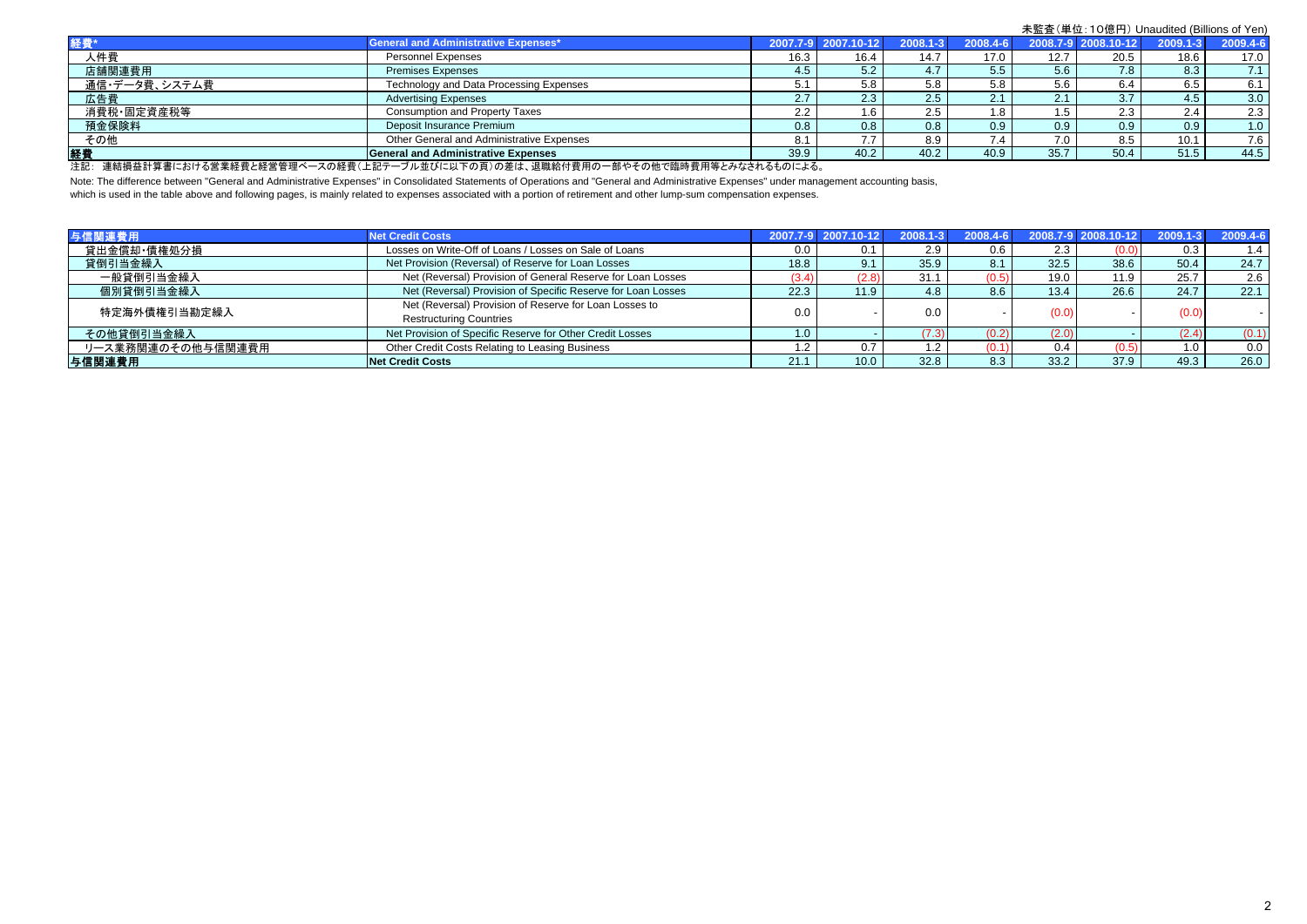|                            |                                                                 |          | 木皿且 \丰 Ш. TO is [ ] / Urlaudited (Dillions Of Terr) |          |          |          |                     |              |          |  |  |
|----------------------------|-----------------------------------------------------------------|----------|-----------------------------------------------------|----------|----------|----------|---------------------|--------------|----------|--|--|
| 資金運用/調達(リース・割賦売掛金を含む)の状況   | Interest-Earning Assets and Interest-Bearing Liabilities        | 2007.7-9 | 2007.10-12                                          | 2008.1-3 | 2008.4-6 |          | 2008.7-9 2008.10-12 | $2009.1 - 3$ | 2009.4-6 |  |  |
| (平均残高)                     | (Average Balance)*                                              |          |                                                     |          |          |          |                     |              |          |  |  |
| 資金運用勘定:                    | <b>Interest-Earning Assets:</b>                                 |          |                                                     |          |          |          |                     |              |          |  |  |
| 貸出金                        | Loans and Bills Discounted                                      | 5,257.1  | 5,772.7                                             | 5,317.8  | 5,714.7  | 5,845.9  | 6,141.8             | 5,938.7      | 5,683.9  |  |  |
| リース・割賦売掛金                  | Leased Assets and Installment Receivables                       | 777.8    | 761.8                                               | 738.0    | 727.4    | 709.4    | 688.5               | 630.7        | 649.1    |  |  |
| 有価証券                       | <b>Securities</b>                                               | 2.035.1  | 2,315.8                                             | 1,936.4  | 2,477.2  | 2,586.7  | 2.250.6             | 2.826.0      | 3,295.9  |  |  |
| その他資金運用勘定                  | Other Interest-Earning Assets                                   | 962.0    | 1,166.7                                             | 1,142.3  | 994.9    | 1,153.1  | 771.8               | 932.1        | 702.0    |  |  |
| 資金運用勘定合計                   | <b>Total Revenue on Interest-Earning Assets</b>                 | 9,032.1  | 10,017.2                                            | 9,134.7  | 9,914.4  | 10,295.3 | 9,852.9             | 10,327.6     | 10,331.0 |  |  |
| 資金調達勘定:                    | <b>Interest-Bearing Liabilities:</b>                            |          |                                                     |          |          |          |                     |              |          |  |  |
| 預金·讓渡性預金                   | Deposits, Including Negotiable Certificates of Deposit          | 5.570.9  | 5.987.2                                             | 5.851.3  | 5,998.1  | 6.236.3  | 6.187.4             | 6.360.7      | 6,690.5  |  |  |
| 債券                         | <b>Debentures</b>                                               | 689.6    | 663.0                                               | 668.6    | 665.7    | 715.9    | 735.5               | 708.2        | 656.3    |  |  |
| 借用金                        | <b>Borrowed Money</b>                                           | 1,119.4  | 1,191.1                                             | .090.5   | .093.6   | 1,172.2  | 1,121.8             | 1,156.1      | 982.0    |  |  |
| 劣後借入                       | <b>Subordinated Debt</b>                                        | 108.0    | 108.0                                               | 108.0    | 108.0    | 108.0    | 108.0               | 107.8        | 102.0    |  |  |
| その他借用金                     | <b>Other Borrowed Money</b>                                     | 1,011.4  | 1,083.1                                             | 982.5    | 985.6    | .064.2   | 1,013.8             | 1.048.2      | 880.0    |  |  |
| 社債                         | Corporate Bonds                                                 | 435.3    | 451.9                                               | 367.8    | 435.6    | 382.5    | 259.4               | 328.9        | 261.8    |  |  |
| 劣後社債                       | <b>Subordinated Bonds</b>                                       | 356.5    | 358.8                                               | 285.4    | 355.8    | 303.0    | 179.6               | 251.1        | 187.2    |  |  |
| その他社債                      | <b>Other Corporate Bonds</b>                                    | 78.8     | 93.1                                                | 82.4     | 79.7     | 79.5     | 79.8                | 77.7         | 74.6     |  |  |
| その他資金調達勘定                  | Other Interest-Bearing Liabilities                              | 1,208.4  | 1.285.1                                             | 972.6    | 185.7    | 1,348.7  | 702.8               | 418.8        | 715.9    |  |  |
| 資金調達勘定合計                   | <b>Total Expense on Interest-Bearing Liabilities</b>            | 9,023.8  | 9,578.6                                             | 8,950.9  | 9,378.8  | 9,855.9  | 9,007.2             | 8,972.8      | 9,306.6  |  |  |
| 非金利負債                      | Non Interest-Bearing Sources of Funds:                          |          |                                                     |          |          |          |                     |              |          |  |  |
| ネット非金利負債(非金利資産)            | Non Interest-Bearing (Assets) Liabilities, Net                  | (649.7)  | (217.1)                                             | (503.1)  | (180.1)  | (250.7)  | 181.1               | 742.3        | 447.6    |  |  |
| 純資産の部合計ー少数株主持分             | <b>Total Equity Excluding Minority Interest in Subsidiaries</b> | 658.0    | 655.7                                               | 686.8    | 715.7    | 690.1    | 664.5               | 612.5        | 576.7    |  |  |
| 資金調達及び非金利負債合計              | <b>Total Interest-Bearing Liabilities and</b>                   | 9,032.1  | 10,017.2                                            | 9,134.7  | 9,914.4  | 10,295.3 | 9,852.9             | 10,327.6     | 10,331.0 |  |  |
|                            | Non Interest-Bearing Sources of Funds:                          |          |                                                     |          |          |          |                     |              |          |  |  |
| 純資金利鞘(ネットインタレストマージン)       | <b>Net Interest Margin</b>                                      |          |                                                     |          |          |          |                     |              |          |  |  |
| 非金利負債の影響                   | Impact of Non Interest-Bearing Sources                          |          |                                                     |          |          |          |                     |              |          |  |  |
| 資金利益/資金運用利回り(リース・割賦売掛金を含む) | Net Revenue/Yield on Interest-Earning Assets                    |          |                                                     |          |          |          |                     |              |          |  |  |
| 経常収益ベース資金運用勘定/収益への組み替え     | Reconciliation of Total Revenue on Interest-Earning Assets to   |          |                                                     |          |          |          |                     |              |          |  |  |
|                            | <b>Total Interest Income</b>                                    |          |                                                     |          |          |          |                     |              |          |  |  |
| 資金運用勘定合計                   | Total Revenue on Interest-Earning Assets                        | 9,032.   | 10,017.2                                            | 9,134.7  | 9,914.4  | 10,295.3 | 9,852.9             | 10,327.6     | 10,331.0 |  |  |
| 差引:リース・割賦売掛金               | Less: Income on Leased Assets and Installment Receivables, Net  | 777.8    | 761.8                                               | 738.0    | 727.4    | 709.4    | 688.5               | 630.7        | 649.1    |  |  |
| 経常収益ベース資金運用勘定              | <b>Total Interest Income</b>                                    | 8,254.3  | 9,255.3                                             | 8,396.7  | 9,186.9  | 9,585.8  | 9,164.3             | 9.696.9      | 9,681.9  |  |  |
| 資金調達費用                     | <b>Total Interest Expenses</b>                                  |          |                                                     |          |          |          |                     |              |          |  |  |
| 資金利益                       | Net Interest Income                                             |          |                                                     |          |          |          |                     |              |          |  |  |
|                            |                                                                 |          |                                                     |          |          |          |                     |              |          |  |  |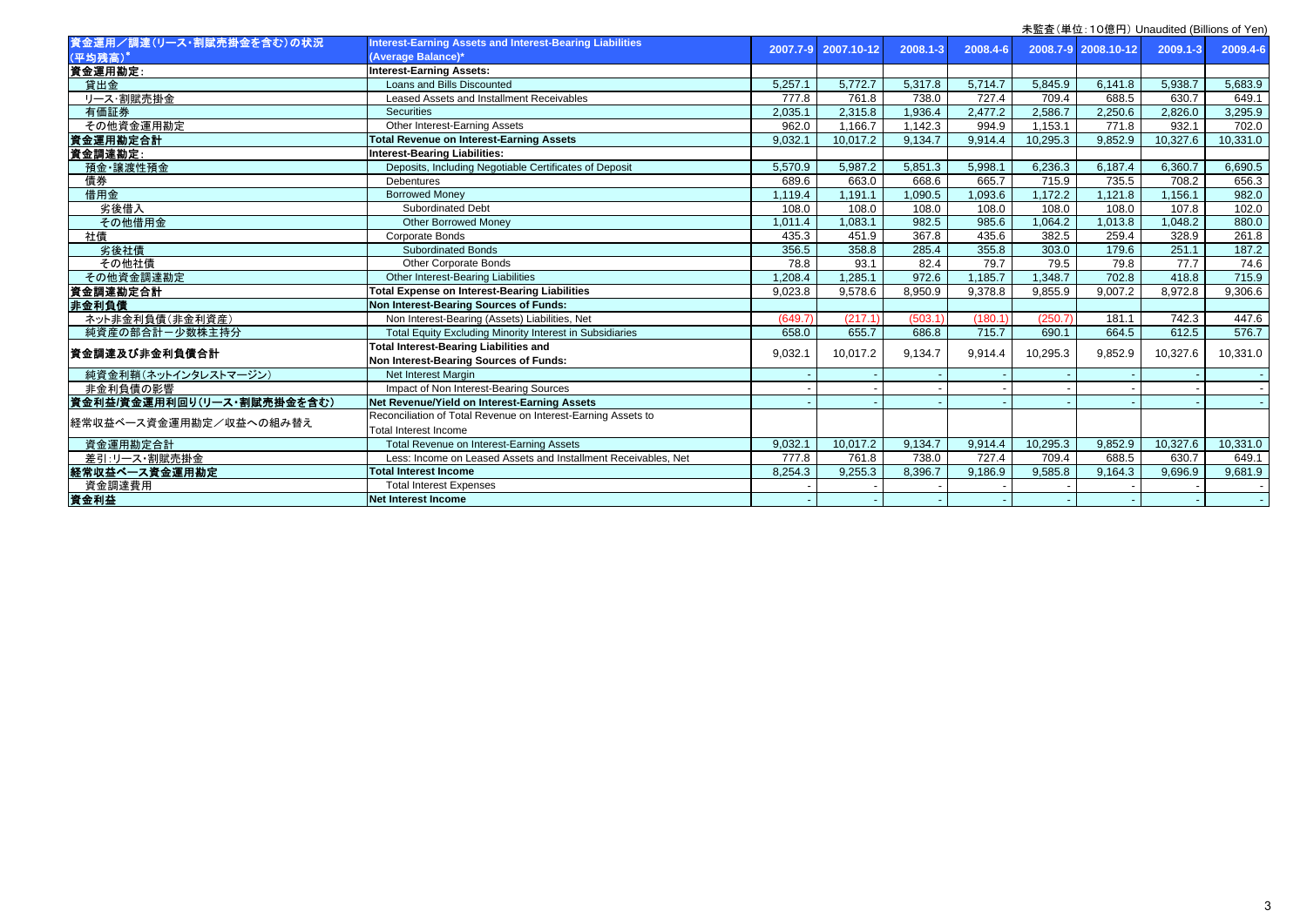|                            |                                                                 |                  |                   |          |                  |                  | 木血宜\芈位. TO混口/ Urlaudited (Dillions of Terr) |                   |          |
|----------------------------|-----------------------------------------------------------------|------------------|-------------------|----------|------------------|------------------|---------------------------------------------|-------------------|----------|
| 資金運用/調達(リース・割賦売掛金を含む)の状況   | <b>Interest-Earning Assets and Interest-Bearing Liabilities</b> | 2007.7-9         | 2007.10-12        | 2008.1-3 | 2008.4-6         |                  | 2008.7-9 2008.10-12                         | 2009.1-3          | 2009.4-6 |
| (利息)*                      | (Interest)*                                                     |                  |                   |          |                  |                  |                                             |                   |          |
| 資金運用勘定:                    | <b>Interest-Earning Assets:</b>                                 |                  |                   |          |                  |                  |                                             |                   |          |
| 貸出金                        | Loans and Bills Discounted                                      | 45.4             | 52.3              | 50.0     | 47.3             | 50.6             | 81.4                                        | 76.6              | 68.3     |
| リース・割賦売掛金                  | Leased Assets and Installment Receivables                       | 14.3             | 12.2              | 12.6     | 12.2             | 12.1             | 11.9                                        | 12.9              | 11.4     |
| 有価証券                       | <b>Securities</b>                                               | 9.4              | 11.9              | 10.2     | 11.1             | 9.8              | 9.1                                         | 7.9               | 8.8      |
| その他資金運用勘定                  | Other Interest-Earning Assets                                   | $\overline{3.2}$ | 4.0               | 2.0      | 2.3              | $\overline{3.1}$ | 2.5                                         | 1.2               | 2.1      |
| 資金運用勘定合計                   | <b>Total Revenue on Interest-Earning Assets</b>                 | 72.4             | 80.5              | 75.0     | 72.9             | 75.8             | 105.0                                       | 98.8              | 90.8     |
| 資金調達勘定:                    | <b>Interest-Bearing Liabilities:</b>                            |                  |                   |          |                  |                  |                                             |                   |          |
| 預金·讓渡性預金                   | Deposits, Including Negotiable Certificates of Deposit          | 12.0             | 12.6              | 12.3     | 12.1             | 12.9             | 13.7                                        | 13.4              | 14.4     |
| 債券                         | Debentures                                                      | 0.8              | 0.8               | 0.9      | 0.9              | 1.2              | 1.4                                         | 1.3               | 1.2      |
| 借用金                        | <b>Borrowed Money</b>                                           | 5.3              | 4.5               | 1.7      | 4.2              | 4.4              | 4.1                                         | 4.1               | 3.2      |
| 劣後借入                       | <b>Subordinated Debt</b>                                        | 0.3              | 0.3               | 0.3      | 0.3              | 0.3              | 0.3                                         | 0.2               | 0.3      |
| その他借用金                     | <b>Other Borrowed Money</b>                                     | 5.0              | 4.1               | 1.4      | $\overline{3.8}$ | 4.0              | $\overline{3.7}$                            | $\overline{3.8}$  | 2.9      |
| 社債                         | Corporate Bonds                                                 | 3.7              | $\overline{3.7}$  | 3.6      | 4.1              | 3.1              | $\overline{2.2}$                            | 1.9               | 2.0      |
| 劣後社債                       | <b>Subordinated Bonds</b>                                       | 3.3              | 3.3               | 3.2      | 3.8              | 2.8              | 1.9                                         | 1.5               | 1.7      |
| その他社債                      | <b>Other Corporate Bonds</b>                                    | 0.3              | 0.4               | 0.3      | 0.3              | 0.3              | 0.3                                         | 0.3               | 0.3      |
| その他資金調達勘定                  | Other Interest-Bearing Liabilities                              | 6.6              | 5.7               | 3.1      | 3.5              | 7.0              | 4.6                                         | (0.6)             | 0.8      |
| 資金調達勘定合計                   | <b>Total Expense on Interest-Bearing Liabilities</b>            | 28.4             | $\overline{27.5}$ | 21.8     | 25.0             | 28.8             | 26.2                                        | $\overline{20.2}$ | 21.8     |
| 非金利負債                      | Non Interest-Bearing Sources of Funds:                          |                  |                   |          |                  |                  |                                             |                   |          |
| ネット非金利負債(非金利資産)            | Non Interest-Bearing (Assets) Liabilities, Net                  |                  |                   |          |                  |                  |                                             |                   |          |
| 純資産の部合計ー少数株主持分             | Total Equity Excluding Minority Interest in Subsidiaries        |                  |                   |          |                  |                  |                                             |                   |          |
| 資金調達及び非金利負債合計              | <b>Total Interest-Bearing Liabilities and</b>                   |                  |                   |          |                  |                  |                                             |                   |          |
|                            | Non Interest-Bearing Sources of Funds:                          |                  |                   |          |                  |                  |                                             |                   |          |
| 純資金利鞘(ネットインタレストマージン)       | <b>Net Interest Margin</b>                                      |                  |                   |          |                  |                  |                                             |                   |          |
| 非金利負債の影響                   | Impact of Non Interest-Bearing Sources                          |                  |                   |          |                  |                  |                                             |                   |          |
| 資金利益/資金運用利回り(リース・割賦売掛金を含む) | Net Revenue/Yield on Interest-Earning Assets                    | 44.0             | 52.9              | 53.2     | 47.9             | 46.9             | 78.8                                        | 78.5              | 68.9     |
|                            | Reconciliation of Total Revenue on Interest-Earning Assets to   |                  |                   |          |                  |                  |                                             |                   |          |
| 経常収益ベース資金運用勘定/収益への組み替え     | <b>Total Interest Income</b>                                    |                  |                   |          |                  |                  |                                             |                   |          |
| 資金運用勘定合計                   | Total Revenue on Interest-Earning Assets                        | 72.4             | 80.5              | 75.0     | 72.9             | 75.8             | 105.0                                       | 98.8              | 90.8     |
| 差引:リース・割賦売掛金               | Less: Income on Leased Assets and Installment Receivables. Net  | 14.3             | 12.2              | 12.6     | 12.2             | 12.1             | 11.9                                        | 12.9              | 11.4     |
| 経常収益ベース資金運用勘定              | <b>Total Interest Income</b>                                    | 58.1             | 68.2              | 62.4     | 60.7             | 63.6             | 93.1                                        | 85.8              | 79.3     |
| 資金調達費用                     | <b>Total Interest Expenses</b>                                  | 28.4             | 27.5              | 21.8     | 25.0             | 28.8             | 26.2                                        | 20.2              | 21.8     |
| 資金利益                       | <b>Net Interest Income</b>                                      | 29.6             | 40.6              | 40.5     | 35.7             | 34.8             | 66.8                                        | 65.5              | 57.4     |
|                            |                                                                 |                  |                   |          |                  |                  |                                             |                   |          |

注記:前期の数字は今期の表記に調整されています。 Note: Previous periods have been adjusted to conform to current period presentation.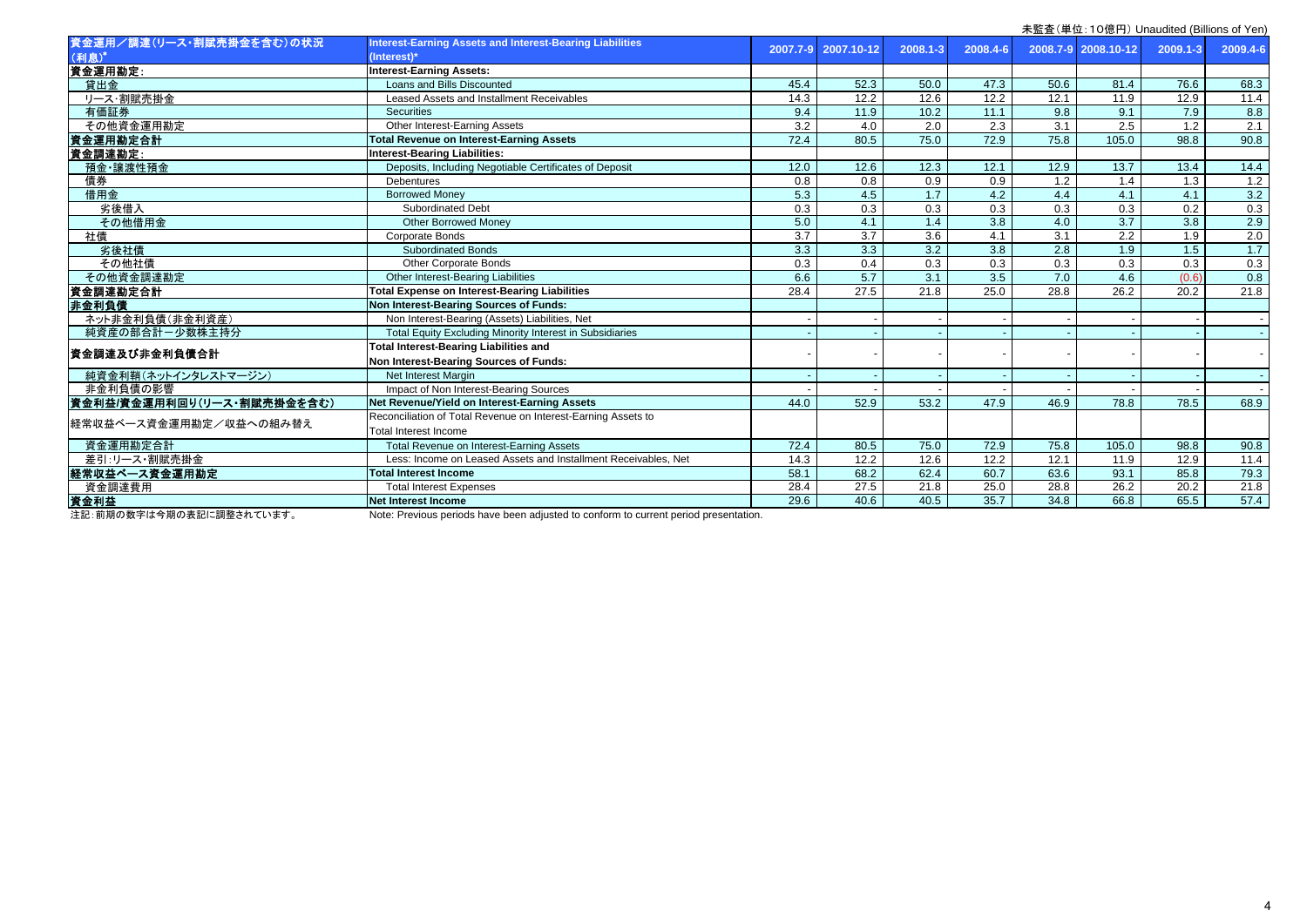|                            |                                                                                         |            |            |          |                      |       | 木血且\丰��. TO忌门/ Orladdited (Dillions of Terr) |              |          |
|----------------------------|-----------------------------------------------------------------------------------------|------------|------------|----------|----------------------|-------|----------------------------------------------|--------------|----------|
| 資金運用/調達(リース・割賦売掛金を含む)の状況   | <b>Interest-Earning Assets and Interest-Bearing Liabilities</b>                         | 2007.7-9   | 2007.10-12 | 2008.1-3 | 2008.4-6             |       | 2008.7-9 2008.10-12                          | $2009.1 - 3$ | 2009.4-6 |
| (利回り(%))*                  | (Yield/Rate (%))*                                                                       |            |            |          |                      |       |                                              |              |          |
| 資金運用勘定                     | <b>Interest-Earning Assets:</b>                                                         |            |            |          |                      |       |                                              |              |          |
| 貸出金                        | Loans and Bills Discounted                                                              | 3.44       | 3.61       | 3.79     | 3.32                 | 3.44  | 5.26                                         | 5.24         | 4.83     |
| リース・割賦売掛金                  | Leased Assets and Installment Receivables                                               | 7.34       | 6.41       | 6.89     | 6.73                 | 6.78  | 6.89                                         | 8.35         | 7.10     |
| 有価証券                       | <b>Securities</b>                                                                       | 1.84       | 2.04       | 2.13     | 1.80                 | 1.51  | 1.61                                         | 1.14         | 1.08     |
| その他資金運用勘定                  | Other Interest-Earning Assets                                                           | <b>SAN</b> | eee.       | $***$    | $\ddot{\phantom{0}}$ | $***$ | $***$                                        | $***$        | $***$    |
| 資金運用勘定合計                   | <b>Total Revenue on Interest-Earning Assets</b>                                         | 3.19       | 3.20       | 3.30     | 2.95                 | 2.92  | 4.23                                         | 3.88         | 3.53     |
| 資金調達勘定:                    | <b>Interest-Bearing Liabilities:</b>                                                    |            |            |          |                      |       |                                              |              |          |
| 預金·讓渡性預金                   | Deposits, Including Negotiable Certificates of Deposit                                  | 0.86       | 0.84       | 0.85     | 0.81                 | 0.83  | 0.88                                         | 0.86         | 0.87     |
| 債券                         | <b>Debentures</b>                                                                       | 0.47       | 0.52       | 0.58     | 0.60                 | 0.69  | 0.77                                         | 0.78         | 0.77     |
| 借用金                        | <b>Borrowed Money</b>                                                                   | 1.89       | 1.51       | 0.66     | 1.55                 | 1.50  | 1.48                                         | 1.46         | 1.34     |
| 劣後借入                       | <b>Subordinated Debt</b>                                                                | 1.11       | 1.33       | 1.44     | 1.41                 | 1.41  | 1.45                                         | 1.05         | 1.30     |
| その他借用金                     | <b>Other Borrowed Money</b>                                                             | 1.98       | 1.53       | 0.58     | $\overline{1.57}$    | 1.51  | 1.49                                         | 1.50         | 1.34     |
| 社債                         | Corporate Bonds                                                                         | 3.39       | 3.34       | 3.94     | 3.81                 | 3.30  | 3.46                                         | 2.38         | 3.15     |
| 劣後社債                       | <b>Subordinated Bonds</b>                                                               | 3.76       | 3.73       | 4.64     | 4.30                 | 3.73  | 4.26                                         | 2.47         | 3.67     |
| その他社債                      | Other Corporate Bonds                                                                   | 1.72       | 1.80       | 1.53     | 1.63                 | 1.66  | 1.66                                         | 2.08         | 1.85     |
| その他資金調達勘定                  | Other Interest-Bearing Liabilities                                                      | ***        | $***$      | $***$    | $\ddot{x}$           | $***$ | $***$                                        | eek.         | $***$    |
| 資金調達勘定合計                   | <b>Total Expense on Interest-Bearing Liabilities</b>                                    | 1.25       | 1.15       | 0.98     | 1.07                 | 1.16  | 1.16                                         | 0.92         | 0.94     |
| 非金利負債                      | Non Interest-Bearing Sources of Funds:                                                  |            |            |          |                      |       |                                              |              |          |
| ネット非金利負債(非金利資産)            | Non Interest-Bearing (Assets) Liabilities, Net                                          |            |            |          |                      |       |                                              |              |          |
| 純資産の部合計ー少数株主持分             | Total Equity Excluding Minority Interest in Subsidiaries                                |            |            |          |                      |       |                                              |              |          |
|                            | <b>Total Interest-Bearing Liabilities and</b>                                           |            |            |          |                      |       |                                              |              |          |
| 資金調達及び非金利負債合計              | Non Interest-Bearing Sources of Funds:                                                  |            |            |          |                      |       |                                              |              |          |
| 純資金利鞘(ネットインタレストマージン)       | Net Interest Margin                                                                     | 1.94       | 2.05       | 2.32     | 1.88                 | 1.76  | 3.08                                         | 2.96         | 2.58     |
| 非金利負債の影響                   | Impact of Non Interest-Bearing Sources                                                  | 0.00       | 0.05       | 0.02     | 0.06                 | 0.05  | 0.10                                         | 0.12         | 0.09     |
| 資金利益/資金運用利回り(リース・割賦売掛金を含む) | Net Revenue/Yield on Interest-Earning Assets                                            | 1.94       | 2.10       | 2.34     | 1.94                 | 1.81  | 3.17                                         | 3.09         | 2.68     |
| 経常収益ベース資金運用勘定/収益への組み替え     | Reconciliation of Total Revenue on Interest-Earning Assets to                           |            |            |          |                      |       |                                              |              |          |
|                            | <b>Total Interest Income</b>                                                            |            |            |          |                      |       |                                              |              |          |
| 資金運用勘定合計                   | Total Revenue on Interest-Earning Assets                                                | 3.19       | 3.20       | 3.30     | 2.95                 | 2.92  | 4.23                                         | 3.88         | 3.53     |
| 差引:リース・割賦売掛金               | Less: Income on Leased Assets and Installment Receivables, Net                          | 7.34       | 6.41       | 6.89     | 6.73                 | 6.78  | 6.89                                         | 8.35         | 7.10     |
| 経常収益ベース資金運用勘定              | <b>Total Interest Income</b>                                                            | 2.80       | 2.93       | 2.99     | 2.65                 | 2.64  | 4.03                                         | 3.59         | 3.29     |
| 資金調達費用                     | <b>Total Interest Expenses</b>                                                          |            |            |          |                      |       |                                              |              |          |
| 資金利益                       | <b>Net Interest Income</b>                                                              |            |            |          |                      |       |                                              |              |          |
| 注印 苦世の對南庄公也の主印に調教されていナナ    | Nata: Desideria maghada berra baga adiriatad ta agafago ta argument maghad mgagantation |            |            |          |                      |       |                                              |              |          |

注記: 前期の数字は今期の表記に調整されています。 Note: Previous periods have been adjusted to conform to current period presentation.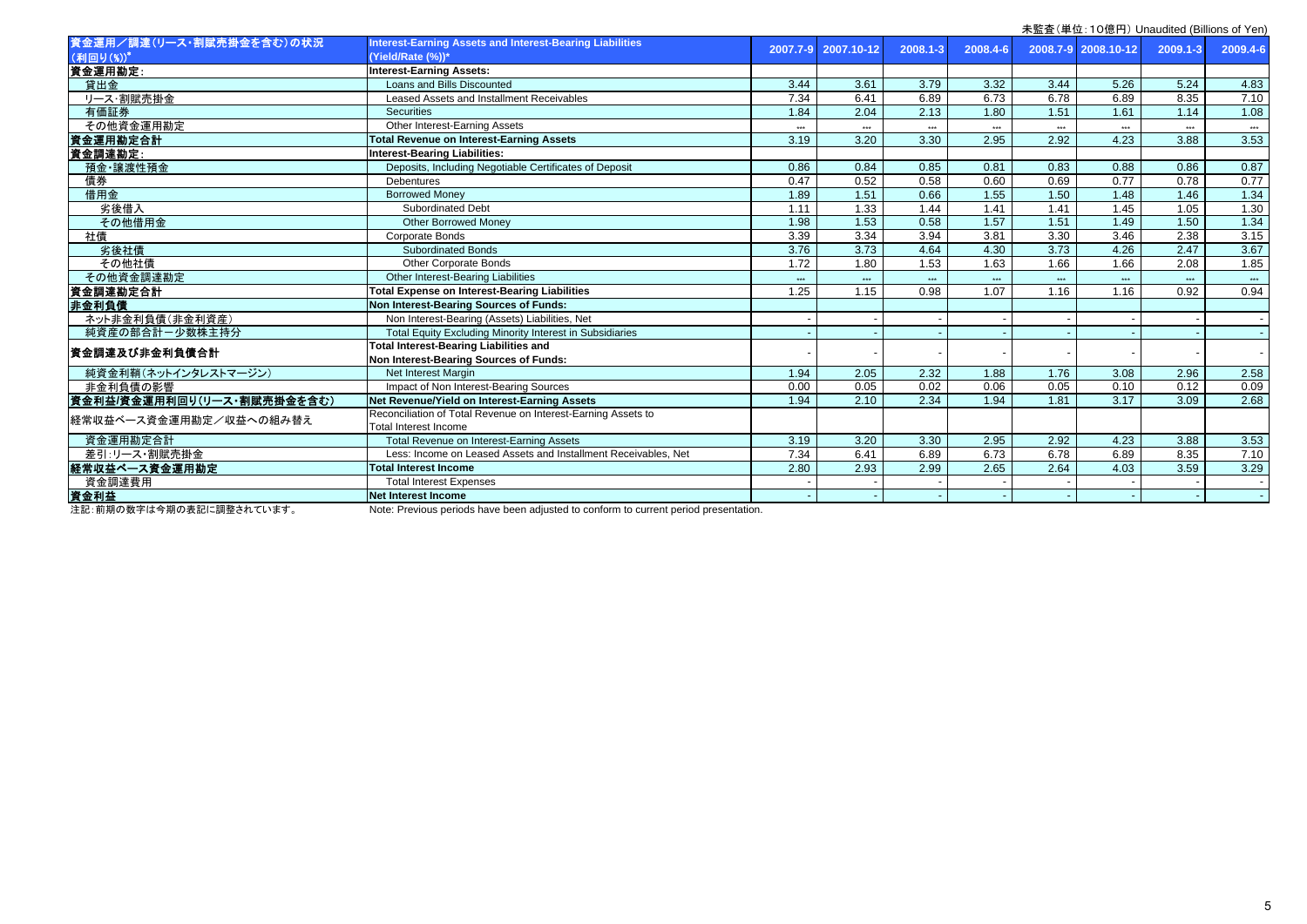| 連結貸借対照表          | <b>Consolidated Balance Sheets</b>                             | 2007.9       | 2007.12       | 2008.3        | 2008.6            | 2008.9        | 2008.12       | 2009.3       | 2009.6        |
|------------------|----------------------------------------------------------------|--------------|---------------|---------------|-------------------|---------------|---------------|--------------|---------------|
| 資産の部:            | Assets:                                                        |              |               |               |                   |               |               |              |               |
| 現金預け金            | Cash and Due from Banks                                        | 394.1        | 316.1         | 505.6         | 544.9             | 278.4         | 397.7         | 605.0        | 294.9         |
| コールローン及び買入手形     | Call Loans                                                     | 736.1        | 544.7         |               | 315.3             | 199.0         | 49.0          |              | 19.6          |
| 買現先勘定            | Receivables under Resale Agreements                            |              | 3.5           | 2.0           |                   |               |               |              | $\sim$        |
| 債券貸借取引支払保証金      | <b>Collateral Related to Securities Borrowing Transactions</b> | 74.7         | 93.3          | 18.7          | 104.1             | 19.0          | 240.6         | 0.2          | 235.3         |
| 買入金銭債権           | Other Monetary Claims Purchased                                | 445.1        | 467.0         | 468.8         | 468.3             | 454.6         | 439.7         | 408.0        | 415.3         |
| 特定取引資産           | <b>Trading Assets</b>                                          | 251.4        | 232.3         | 315.2         | 270.9             | 285.1         | 385.3         | 375.1        | 287.8         |
| 金銭の信託            | Monetary Assets Held in Trust                                  | 417.6        | 400.4         | 371.5         | 370.2             | 377.2         | 360.4         | 348.8        | 339.4         |
| 有価証券             | Securities                                                     | 2,368.5      | 2,047.8       | 1,980.2       | 2,587.9           | 1,994.3       | 1,932.9       | 2,174.1      | 3,262.3       |
| 貸出金              | Loans and Bills Discounted                                     | 5,456.5      | 5,503.6       | 5,622.2       | 5,664.1           | 6,579.7       | 5,930.6       | 5,876.9      | 5,341.5       |
| 外国為替             | Foreign Exchanges                                              | 26.7         | 18.8          | 17.8          | 13.5              | 22.4          | 22.2          | 37.1         | 11.9          |
| リース債権及びリース投資資産   | Lease Receivables and Leased Investment Assets                 |              |               |               | 249.9             | 252.6         | 241.7         | 232.5        | 228.1         |
| その他資産            | <b>Other Assets</b>                                            | 1,018.4      | 1,007.2       | 1,100.1       | 1,064.1           | 1,109.7       | 1,417.2       | 1,125.7      | 1,070.5       |
| 割賦売掛金            | <b>Installment Receivables</b>                                 | 438.5        | 435.8         | 421.8         | 408.6             | 420.6         | 420.3         | 404.7        | 393.3         |
| 有形固定資産           | Premises and Equipment                                         | 372.2        | 367.0         | 305.7         | 74.6              | 53.7          | 57.0          | 50.9         | 49.6          |
| 有形リース資産          | <b>Tangible Leased Assets</b>                                  | 284.4        | 273.8         | 264.9         | 43.1              | 11.6          | 11.8          | 10.8         | 9.6           |
| 無形固定資産           | Intangible Assets                                              | 238.8        | 236.8         | 233.1         | 191.5             | 228.5         | 219.3         | 209.1        | 203.5         |
| のれん              | Goodwill, Net                                                  | 154.1        | 144.5         | 142.2         | 139.9             | 146.5         | 140.8         | 132.9        | 129.5         |
| 無形リース資産          | Intangible Leased Assets                                       | 41.2         | 40.5          | 39.6          | 1.5               | 1.5           | 0.9           | 0.7          | 0.4           |
| 債券繰延資産           | Deferred Issuance Expenses for Debentures                      | 0.1          | 0.1           | 0.1           | 0.1               | 0.1           | 0.1           | 0.1          | 0.1           |
| 繰延税金資産           | Deferred Tax Assets                                            | 38.7         | 37.7          | 28.2          | 35.6              | 30.9          | 22.0          | 22.2         | 25.3          |
| 支払承諾見返           | Customers' Liabilities for Acceptances and Guarantees          | 725.5        | 713.0         | 701.7         | 705.5             | 695.5         | 685.0         | 675.2        | 666.0         |
| 貸倒引当金            | Reserve for Credit Losses                                      | (141.7)      | (141.6)       | (145.9)       | (128.4)           | (135.1)       | (170.4)       | (192.5)      | (202.5)       |
| 資産の部合計           | <b>Total Assets</b>                                            | 12,423.4     | 11,848.1      | 11,525.7      | 12,532.6          | 12,446.2      | 12,231.0      | 11,949.1     | 12,249.3      |
| 負債及び純資産の部        | <b>Liabilities and Equity</b>                                  |              |               |               |                   |               |               |              |               |
| 負債の部:            | Liabilities:                                                   |              |               |               |                   |               |               |              |               |
| 預金               | Deposits                                                       | 5,151.3      | 5,262.5       | 5,229.4       | 5,424.0           | 5,671.1       | 5,599.6       | 6,012.4      | 6,599.2       |
| 讓渡性預金            | Negotiable Certificates of Deposit                             | 719.3        | 935.7         | 577.1         | 685.0             | 744.4         | 461.3         | 259.6        | 395.4         |
| 債券               | Debentures                                                     | 686.5        | 670.3         | 662.4         | 684.6             | 748.2         | 721.4         | 675.5        | 621.5         |
| コールマネー及び売渡手形     | <b>Call Money</b>                                              | 1,377.4      | 751.3         | 632.1         | 773.8             | 480.8         | 159.1         | 281.5        | 155.5         |
| 売現先勘定            | Payables under Repurchase Agreements                           |              |               | $\sim$        |                   |               |               | 53.8         | 60.9          |
| 債券貸借取引受入担保金      | <b>Collateral Related to Securities Lending Transactions</b>   | 285.1        | 156.9         | 148.4         | 863.5             | 485.2         | 303.1         | 569.5        | 598.8         |
| コマーシャル・ペーパー      | <b>Commercial Paper</b>                                        |              |               |               |                   |               | 0.0           | 0.1          | 0.0           |
| 特定取引負債           | <b>Trading Liabilities</b>                                     | 110.5        | 127.9         | 205.0         | 158.9             | 178.9         | 315.1         | 307.5        | 217.0         |
| 借用金              | <b>Borrowed Money</b>                                          | 1,092.7      | 1,111.9       | 1,127.2       | 1,060.0           | 1,062.7       | 1,469.5       | 1,012.3      | 879.5         |
| 外国為替             | <b>Foreign Exchanges</b>                                       | 0.0          | 0.0           | 0.0           | 0.0               | 0.0           | 0.0           | 0.0          | 0.0           |
| 短期社債             | Short-Term Corporate Bonds                                     | 115.0        | 126.3         | 73.6          | 101.3             | 90.1          | 26.6          | 11.5         | 23.5          |
| 社債               | <b>Corporate Bonds</b>                                         | 432.7        | 443.7         | 426.2         | 431.4             | 407.4         | 324.4         | 266.4        | 236.4         |
| その他負債            | <b>Other Liabilities</b>                                       | 766.1        | 549.3         | 708.7         | 611.0             | 669.3         | 999.8         | 819.9        | 805.0         |
| 賞与引当金            | <b>Accrued Employees' Bonuses</b>                              | 8.4          | 11.3          | 14.5          | 6.1               | 7.1           | 10.2          | 10.4         | 3.8           |
| 役員賞与引当金          | <b>Accrued Directors' Bonuses</b>                              | 0.2          | 0.4           | 0.2           | 0.0               | 0.2           | 0.2           | 0.3          | 0.0           |
| 退職給付引当金          | Reserve for Employees' Retirement Benefits                     | 3.2          | 3.1           | 4.6           | 4.5               | 9.5           | 9.2           | 18.2         | 17.9          |
| 役員退職慰労引当金        | Reserve for Directors' Retirement Benefits                     | 0.0          | 0.1           | 0.1           | 0.1               | 0.2           | 0.2           | 0.2          | 0.2           |
| 利息返還損失引当金        | Reserve for Losses on Interest Repayments                      | 9.4          | 43.3          | 39.3          | 34.4              | 256.2         | 220.6         | 193.8        | 157.9         |
| 固定資産処分損失引当金      | Reserve for Losses on Disposal of Premises and Equipment       |              |               | 5.0           | 8.0               | 7.2           | 7.8           | 7.5          | 7.3           |
| 訴訟損失引当金          | Reserve for Losses on Litigation<br>Reserve under Special Law  | 0.0          |               | $\sim$        |                   |               | 3.6<br>0.0    | 3.6<br>0.0   | 3.6           |
| 特別法上の引当金         |                                                                |              | 0.0           | 0.0           | 0.0               | 0.0           |               |              | 0.0           |
| 繰延税金負債           | <b>Deferred Tax Liabilities</b><br>Acceptances and Guarantees  | 4.6<br>725.5 | 4.1<br>713.0  | 4.2<br>701.7  | 3.9               | 13.0<br>695.5 | 12.3<br>685.0 | 1.6<br>675.2 | 1.4           |
| 支払承諾             | <b>Total Liabilities</b>                                       |              | 10,912.0      | 10,560.5      | 705.5<br>11,556.8 | 11,527.8      | 11,329.9      |              | 666.0         |
| 負債の部合計           |                                                                | 11,488.7     |               |               |                   |               |               | 11,181.7     | 11,451.8      |
| 純資産の部:<br>株主資本合計 | Equity:<br><b>Total Shareholders' Equity</b>                   | 663.3        | 673.2         | 749.8         | 754.7             | 724.6         | 711.7         | 600.1        | 605.0         |
|                  |                                                                | 451.2        |               |               |                   |               | 476.2         | 476.2        |               |
| <u> 貸本金</u>      | Capital Stock<br><b>Capital Surplus</b>                        | 18.5         | 451.2<br>18.5 | 476.2<br>43.5 | 476.2<br>43.5     | 476.2<br>43.5 | 43.5          | 43.5         | 476.2<br>43.5 |
| 資本剰余金<br>利益剰余金   | <b>Retained Earnings</b>                                       | 266.0        | 275.9         | 302.5         | 307.4             | 277.3         | 264.4         | 152.8        | 157.7         |
| 自己株式             | Treasury Stock, at Cost                                        | (72.5)       | (72.5)        | (72.5)        | (72.5)            | (72.5)        | (72.5)        | (72.5)       | (72.5)        |
| 評価・換算差額等合計       | Total Net Unrealized Gain (Loss) and Translation Adjustments   | (9.7)        | (17.3)        | (34.2)        | (41.5)            | (60.5)        | (49.8)        | (40.5)       | (14.6)        |
| その他有価証券評価差額金     | Unrealized Gain (Loss) on Available-for-Sale Securities        | (3.8)        | (13.4)        | (35.0)        | (36.1)            | (58.6)        | (51.7)        | (38.8)       | (12.8)        |
| 繰延ヘッジ損益          | Deferred Gain (Loss) on Derivatives under Hedge Accounting     | (9.5)        | (7.2)         | (1.0)         | (9.0)             | (2.7)         | 1.5           | (2.9)        | (3.5)         |
| 為替換算調整勘定         | Foreign Currency Translation Adjustments                       | 3.6          | 3.3           | 1.8           | 3.6               | 0.8           | 0.3           | 1.2          | 1.7           |
| 新株予約権            | <b>Stock Acquisition Rights</b>                                | 0.8          | 1.0           | 1.2           | 1.4               | 1.5           | 1.7           | 1.8          | 1.6           |
| 少数株主持分           | Minority Interests in Subsidiaries                             | 280.1        | 279.1         | 248.4         | 261.1             | 252.8         | 237.5         | 206.0        | 205.4         |
| 純資産の部合計          | <b>Total Equity</b>                                            | 934.6        | 936.0         | 965.2         | 975.8             | 918.4         | 901.1         | 767.4        | 797.4         |
| 負債及び純資産の部合計      | <b>Total Liabilities and Equity</b>                            | 12,423.4     | 11,848.1      | 11,525.7      | 12,532.6          | 12,446.2      | 12,231.0      | 11,949.1     | 12,249.3      |
|                  |                                                                |              |               |               |                   |               |               |              |               |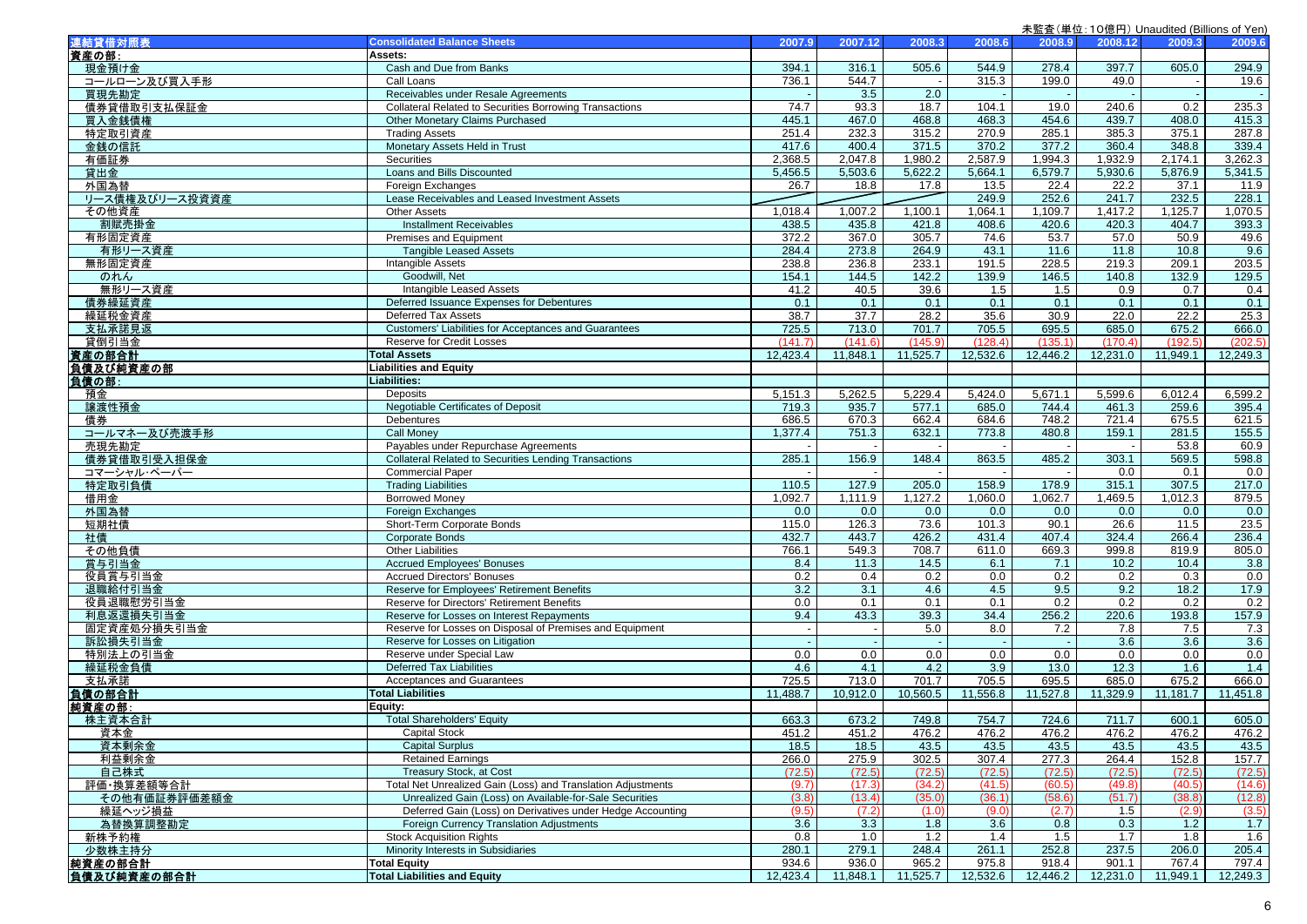|                        |                                                                        |         |         |         |         |                   | 未監査(単位:10億円) Unaudited (Billions of Yen) |         |         |
|------------------------|------------------------------------------------------------------------|---------|---------|---------|---------|-------------------|------------------------------------------|---------|---------|
| 買入金銭債権                 | <b>Other Monetary Claims Purchased</b>                                 | 2007.9  | 2007.12 | 2008.3  | 2008.6  | 2008.9            | 2008.12                                  | 2009.3  | 2009.6  |
| 売買目的の買入金銭債権            | <b>Trading Purpose</b>                                                 | 252.6   | n/a     | 280.6   | n/a     | 274.4             | n/a                                      | 212.1   | n/a     |
| その他の買入金銭債権             | Other                                                                  | 192.4   | n/a     | 188.2   | n/a     | 180.0             | n/a                                      | 195.9   | n/a     |
| 買入金銭債権                 | <b>Total Other Monetary Claims Purchased</b>                           | 445.1   | 467.0   | 468.8   | 468.3   | 454.6             | 439.7                                    | 408.0   | 415.3   |
|                        |                                                                        |         |         |         |         |                   |                                          |         |         |
| 金銭の信託                  | <b>Monetary Asset Held in Trust</b>                                    | 2007.9  | 2007.12 | 2008.3  | 2008.6  | 2008.9            | 2008.12                                  | 2009.3  | 2009.6  |
| 運用目的の金銭の信託             | <b>Trading Purpose</b>                                                 | 268.6   | n/a     | 248.7   | n/a     | 255.1             | n/a                                      | 235.7   | n/a     |
| その他の金銭の信託              | Other                                                                  | 149.0   | n/a     | 122.8   | n/a     | 122.0             | n/a                                      | 113.0   | n/a     |
| 金銭の信託                  | <b>Total Monetary Assets Held In Trust</b>                             | 417.6   | 400.4   | 371.5   | 370.2   | 377.2             | 360.4                                    | 348.8   | 339.4   |
|                        |                                                                        |         |         |         |         |                   |                                          |         |         |
| 有価証券                   | <b>Securities</b>                                                      | 2007.9  | 2007.12 | 2008.3  | 2008.6  | 2008.9            | 2008.12                                  | 2009.3  | 2009.6  |
| 国債                     | Japanese National Government Bonds                                     | 884.0   | n/a     | 645.3   | n/a     | 797.2             | n/a                                      | 1,204.2 | n/a     |
| 地方債                    | Japanese Local Government Bonds                                        | 114.9   | n/a     | 2.2     | n/a     | 1.7               | n/a                                      | 1.7     | n/a     |
| 社債                     | Japanese Corporate Bonds                                               | 510.5   | n/a     | 560.4   | n/a     | 513.9             | n/a                                      | 442.9   | n/a     |
| 株式                     | Japanese Equity Securities                                             | 39.3    | n/a     | 34.3    | n/a     | 33.3              | n/a                                      | 26.9    | n/a     |
| その他の証券                 | Foreign Bonds and Other                                                | 819.7   | n/a     | 737.7   | n/a     | 648.0             | n/a                                      | 498.2   | n/a     |
| 有価証券                   | <b>Total Securities</b>                                                | 2,368.5 | 2,047.8 | 1,980.2 | 2,587.9 | 1,994.3           | 1,932.9                                  | 2,174.1 | 3,262.3 |
|                        |                                                                        |         |         |         |         |                   |                                          |         |         |
| 有価証券保有区分別残高            | <b>Securities by Category</b>                                          | 2007.9  | 2007.12 | 2008.3  | 2008.6  | 2008.9            | 2008.12                                  | 2009.3  | 2009.6  |
| 売買目的有価証券のうち有価証券に含まれるもの | <b>Trading Securities</b>                                              | 116.1   | n/a     | 63.1    | n/a     | 36.9              | n/a                                      | 17.3    | n/a     |
| 満期保有目的の債券              | Securities Being Held to Maturity                                      | 438.8   | n/a     | 390.4   | n/a     | 330.9             | n/a                                      | 362.7   | n/a     |
|                        | Securities Being Held to Maturity with Readily Determinable            |         |         |         |         |                   |                                          |         |         |
| 満期保有目的の債券で時価のあるもの      | Fair Value                                                             | 438.8   | n/a     | 390.4   | n/a     | 330.9             | 418.4                                    | 362.6   | 560.3   |
| 国債                     | Japanese National Government Bonds                                     | 324.4   | n/a     | 304.3   | n/a     | 244.2             | 244.2                                    | 229.1   | 427.3   |
| 社債                     | Japanese Corporate Bonds                                               | 101.6   | n/a     | 75.1    | n/a     | 75.2              | 75.2                                     | 75.2    | 75.3    |
| その他                    | Other                                                                  | 12.7    | n/a     | 11.0    | n/a     | $\overline{11.5}$ | 99.0                                     | 58.2    | 57.6    |
|                        | Securities Being Held to Maturity whose Fair Value                     |         |         |         |         |                   |                                          |         |         |
| 満期保有目的の債券で時価のないもの      | is not Readily Determinable                                            |         | n/a     |         | n/a     | 0.0               | n/a                                      | 0.0     | n/a     |
| 社債                     | Japanese Corporate Bonds                                               |         | n/a     |         | n/a     | 0.0               | n/a                                      | 0.0     | n/a     |
| その他有価証券                | Securities Available-for-Sale                                          | 1,762.9 | n/a     | 1,484.5 | n/a     | 1,584.3           | n/a                                      | 1,760.9 | n/a     |
| その他有価証券で時価のあるもの        | Marketable Securities, at Fair Value                                   | 1,433.0 | n/a     | 1,055.6 | n/a     | 1,100.7           | 980.2                                    | 1,300.0 | 2,203.3 |
| 株式                     | <b>Equity Securities</b>                                               | 23.5    | n/a     | 19.1    | n/a     | 17.2              | 13.8                                     | 15.0    | 16.0    |
| 国債                     | Japanese National Government Bonds                                     | 559.5   | n/a     | 341.0   | n/a     | 553.0             | 648.8                                    | 975.0   | 1,872.0 |
| 地方債                    | Japanese Local Government Bonds                                        | 114.9   | n/a     | 2.2     | n/a     | 1.7               | 1.7                                      | 1.7     | 1.7     |
| 社債                     | Japanese Corporate Bonds                                               | 206.1   | n/a     | 201.6   | n/a     | 114.2             | 51.6                                     | 35.0    | 16.8    |
| その他                    | Other, Mainly Foreign Debt Securities                                  | 528.8   | n/a     | 491.5   | n/a     | 414.5             | 264.1                                    | 273.1   | 296.5   |
| 外国証券                   | <b>Foreign Securities</b>                                              | 527.1   | n/a     | 487.9   | n/a     | 411.3             | 261.9                                    | 272.2   | 295.6   |
| 外貨外国公社債                | Foreign Currency Denominated Foreign Corporate<br>and Government Bonds | 399.9   | n/a     | 329.2   | n/a     | 258.1             | 119.8                                    | 136.3   | 161.3   |
|                        | Yen-Denominated Foreign Corporate                                      |         |         |         |         |                   |                                          |         |         |
| 邦貨外国公社債                | and Government Bonds                                                   | 109.9   | n/a     | 139.2   | n/a     | 135.8             | 130.6                                    | 123.7   | 121.1   |
| 外国株式                   | <b>Foreign Equity Securities</b>                                       | 10.3    | n/a     | 12.8    | n/a     | 11.6              | 6.3                                      | 6.6     | 9.1     |
| その他証券                  | <b>Other Securities</b>                                                | 1.7     | n/a     | 3.5     | n/a     | 3.2               | $\overline{2.2}$                         | 0.9     | 0.9     |
|                        | Book Value of Securities whose Fair Value                              |         |         |         |         |                   |                                          |         |         |
| 時価評価されていない有価証券         | is not Readily Determinable                                            | 329.8   | n/a     | 428.9   | n/a     | 483.6             | n/a                                      | 460.8   | n/a     |
| 非上場株式                  | <b>Equity Securities</b>                                               | 15.2    | n/a     | 14.9    | n/a     | 15.9              | n/a                                      | 11.7    | n/a     |
| 非上場地方債                 | Japanese Local Government Bonds                                        | 0.0     | n/a     | 0.0     | n/a     | 0.0               | n/a                                      |         | n/a     |
| 非上場社債                  | Japanese Corporate Bonds                                               | 193.6   | n/a     | 283.7   | n/a     | 324.4             | n/a                                      | 332.5   | n/a     |
| 非上場外国証券                | <b>Foreign Securities</b>                                              | 84.7    | n/a     | 65.3    | n/a     | 79.2              | n/a                                      | 57.6    | n/a     |
| その他                    | Other                                                                  | 36.1    | n/a     | 64.8    | n/a     | 63.9              | n/a                                      | 58.9    | n/a     |
| 非連結子会社·関連会社株式          | Investments in Unconsolidated Subsidiaries, at Cost and Affiliates     | 50.6    | n/a     | 42.1    | n/a     | 42.0              | n/a                                      | 33.1    | n/a     |
| 有価証券                   | <b>Total Securities</b>                                                | 2,368.5 | 2,047.8 | 1,980.2 | 2,587.9 | 1,994.3           | 1,932.9                                  | 2,174.1 | 3,262.3 |
|                        |                                                                        |         |         |         |         |                   |                                          |         |         |
| 有価証券満期別残高              | <b>Securities by Maturity</b>                                          | 2007.9  | 2007.12 | 2008.3  | 2008.6  | 2008.9            | 2008.12                                  | 2009.3  | 2009.6  |
| 1年以内                   | One Year or Less                                                       | n/a     | n/a     | 491.0   | n/a     | n/a               | n/a                                      | 562.7   | n/a     |
| 1~3年                   | Over One Year to Three Years                                           | n/a     | n/a     | 511.8   | n/a     | n/a               | n/a                                      | 953.7   | n/a     |
| 3~5年                   | Over Three Years to Five Years                                         | n/a     | n/a     | 373.1   | n/a     | n/a               | n/a                                      | 244.0   | n/a     |
| 5~7年                   | Over Five Years to Seven Years                                         | n/a     | n/a     | 59.4    | n/a     | n/a               | n/a                                      | 40.9    | n/a     |
| 7~10年                  | Over Seven Years to Ten Years                                          | n/a     | n/a     | 141.2   | n/a     | n/a               | n/a                                      | 120.5   | n/a     |
| 10年超                   | Over Ten Years                                                         | n/a     | n/a     | 216.6   | n/a     | n/a               | n/a                                      | 113.5   | n/a     |
| 期限なし                   | <b>Unspecified Term</b>                                                | n/a     | n/a     | 186.8   | n/a     | n/a               | n/a                                      | 138.5   | n/a     |
| 有価証券                   | <b>Total Securities</b>                                                | 2.368.5 | 2.047.8 | 1.980.2 | 2.587.9 | 1.994.3           | 1.932.9                                  | 2.174.1 | 3.262.3 |

7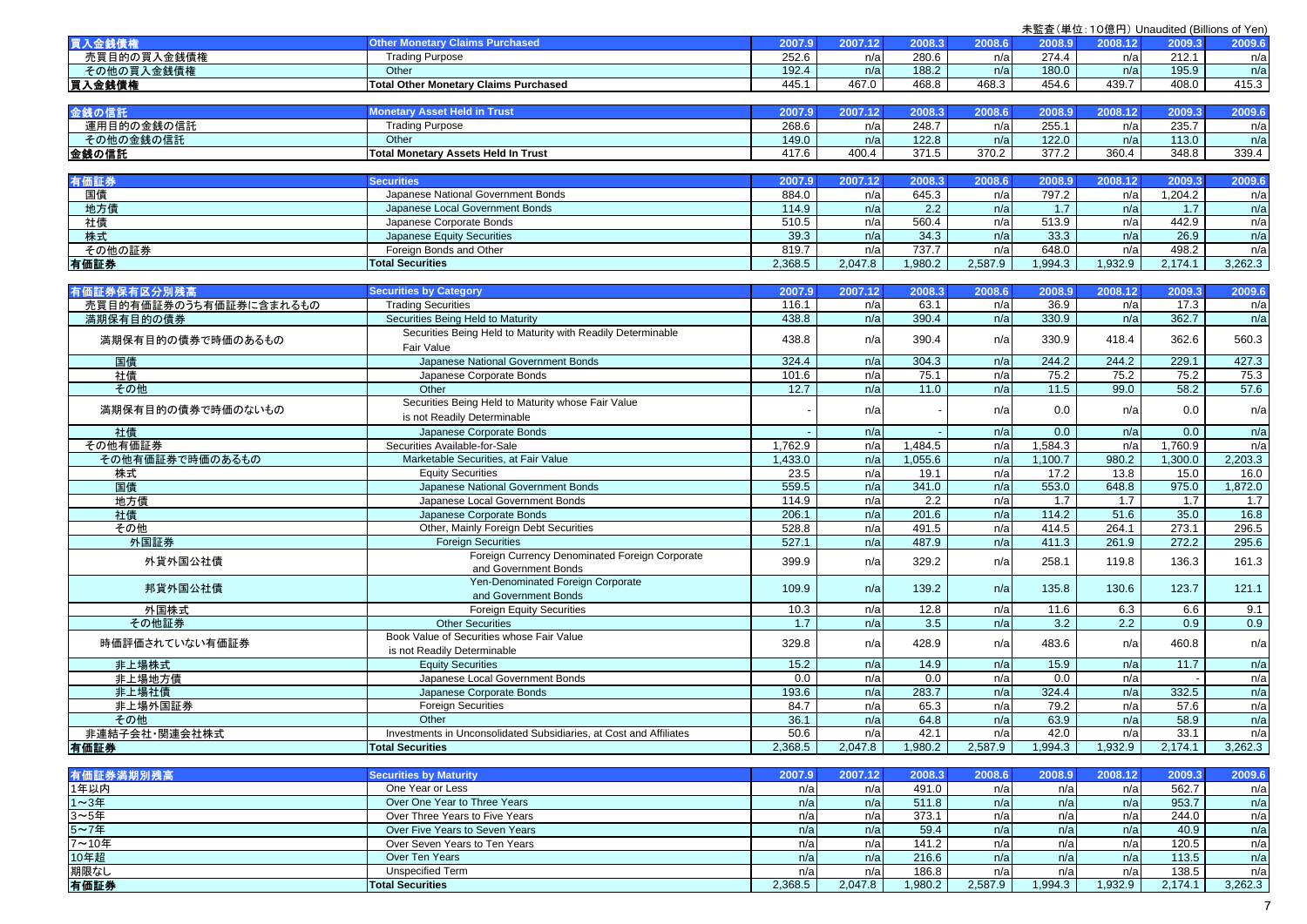|                                           |                                                                                         |                     |         |         |         |         |         | 木血宜\芈位. TO混门/ Undudited (Dillions of Ten. |         |
|-------------------------------------------|-----------------------------------------------------------------------------------------|---------------------|---------|---------|---------|---------|---------|-------------------------------------------|---------|
| 業種別貸出内訳                                   | <b>Loans by Borrower Industry</b>                                                       | 2007.9              | 2007.12 | 2008.3  | 2008.6  | 2008.9  | 2008.12 | 2009.3                                    | 2009.6  |
| 国内(除く特別国際金融取引勘定分)                         | Domestic offices (excluding Japan offshore market account):                             |                     |         |         |         |         |         |                                           |         |
| 製造業                                       | Manufacturing                                                                           | 280.8               | n/a     | 191.8   | 202.4   | 224.0   | 247.2   | 243.1                                     | 252.0   |
| 農業、林業                                     | Agriculture, forestry                                                                   | 0.0                 | n/a     | 0.0     | 0.0     | 0.0     | 0.0     | 0.0                                       | 0.0     |
| 漁業                                        | Fisherv                                                                                 | 0.8                 | n/a     | 2.9     | 2.8     | 2.8     | 2.7     | 2.7                                       | 2.6     |
| 鉱業、砕石業、砂利採取業                              | Mining, quarrying, gravel extraction                                                    | 5.6                 | n/a     | 4.5     | 4.5     | 4.6     | 4.6     | 3.6                                       | 3.5     |
| 建設業                                       | Construction                                                                            | 16.7                | n/a     | 20.4    | 18.2    | 15.3    | 19.9    | 13.0                                      | 8.7     |
| 電気・ガス・熱供給・水道業                             | Electric power, gas, heat supply and water supply                                       | 77.8                | n/a     | 74.6    | 75.7    | 66.8    | 53.2    | 45.4                                      | 43.7    |
| 情報通信業                                     | Information and communications                                                          | 56.7                | n/a     | 50.0    | 48.9    | 47.5    | 49.0    | 48.1                                      | 30.2    |
| 運輸業、郵便業                                   | Transportation, postal service                                                          | 381.3               | n/a     | 379.4   | 368.7   | 362.9   | 352.8   | 336.9                                     | 324.7   |
| 卸売業、小売業                                   | Wholesale and retail                                                                    | 108.5               | n/a     | 138.0   | 134.1   | 129.0   | 134.2   | 132.1                                     | 127.7   |
| 金融業、保険業                                   | Finance and insurance                                                                   | 1.051.0             | n/a     | .248.0  | 1.040.9 | 1.179.9 | 946.9   | 1.152.7                                   | 782.9   |
| 不動産業                                      | Real estate                                                                             | ,453.3              | n/a     | ,295.1  | .278.7  | 1.270.0 | 103.5   | 1.011.3                                   | 992.3   |
| 各種サービス業                                   | Services                                                                                | 364.0               | n/a     | 374.0   | 359.9   | 373.2   | 362.9   | 332.7                                     | 301.3   |
| 地方公共団体                                    | Local government                                                                        | 60.8                | n/a     | 118.1   | 283.2   | 301.1   | 182.7   | 156.5                                     | 172.4   |
| その他                                       | <b>Others</b>                                                                           | ,469.0              | n/a     | .597.9  | 1,703.2 | 2,460.9 | 2,354.4 | 2,280.8                                   | 2,191.0 |
| 個人向け貸出(リテールバンキング、<br>新生フィナンシャル、アプラス及びシンキ) | Loans to individual customers in retail banking,<br>Shinsei Financial, APLUS and Shinki | 972.4               | n/a     | 1.174.7 | 1,239.7 | 2,008.6 | 1,972.4 | 1,887.6                                   | 1,808.8 |
| 国内合計 (A)                                  | Total domestic (A)                                                                      | 5,326.3             | n/a     | 5,495.3 | 5,521.8 | 6,438.5 | 5,814.6 | 5,759.5                                   | 5,233.4 |
| 海外及び特別国際金融取引勘定分                           | Overseas offices (including Japan offshore market account):                             |                     |         |         |         |         |         |                                           |         |
| 政府等                                       | Governments                                                                             | 0.8                 | n/a     | 1.1     | 1.3     | 1.2     | 1.3     | 1.4                                       | 1.6     |
| 金融機関                                      | <b>Financial institutions</b>                                                           |                     | n/a     |         |         |         |         |                                           |         |
| その他                                       | <b>Others</b>                                                                           | 129.3               | n/a     | 125.6   | 140.9   | 139.8   | 114.6   | 115.8                                     | 106.4   |
| 海外合計 (B)                                  | Total overseas (B)                                                                      | 130.1               | n/a     | 126.8   | 142.2   | 141.1   | 115.9   | 117.3                                     | 108.0   |
| 合計 (A) + (B)                              | Total $(A)+(B)$                                                                         | 5,456.5             | 5,503.6 | 5,622.2 | 5.664.1 | 6,579.7 | 5,930.6 | 5,876.9                                   | 5,341.5 |
|                                           | 注句 经日点运营运输的的商业主席公务大王官议,才士已无地让大夫珍 千天地运输。 2000.00分钟,大夫儿之让 从大会眼上引出大士二                      | وبالمستوار المحارضي |         |         |         |         |         |                                           |         |

注記:項目名については2009.6の表示区分の変更に沿って表示しておりますが、重要性に鑑み、2009.3以前につきましては、従来の開示計数を表示しております。

Note: While names of items reflect changes made for the 2009.6 period, figures for periods before 2009.3 are disclosed under the previous format from a view of materialit

| 無形固定資産    | <b>Intangible Assets</b>                    | 2007.9 | 2007.12 | 2008.3 | 2008.6 | 2008.9 | 2008.12 | 2009.3 | 2009.6 |
|-----------|---------------------------------------------|--------|---------|--------|--------|--------|---------|--------|--------|
| のれん       | Goodwill, Net                               | 154.1  | 144.5   | 142.2  | 139.9  | 146.5  | 140.8   | 132.9  | 129.5  |
| 新生フィナンシャル | Shinsei Financial                           |        |         |        |        | 10.4   | 7.5     | 32.7   | 31.1   |
| アプラス      | <b>APLUS</b>                                | 113.7  | 111.8   | 110.0  | 108.2  | 106.5  | 104.7   | 72.0   | 70.7   |
| 昭和リース     | Showa Leasing                               | 40.3   | 39.8    | 39.2   | 38.6   | 36.3   | 35.4    | 34.8   | 34.2   |
| シンキ       | Shinki                                      |        | (7.1)   | (7.0)  | (6.9)  | (6.8)  | (6.7)   | (6.7)  | (6.6)  |
| その他       | <b>Others</b>                               | (0.0)  | (0.0)   | (0.0)  | (0.0)  | (0.0)  | (0.0)   | (0.0)  | (0.0)  |
| 連結に伴う無形資産 | Intangible Assets Related with Acquisitions | 18.4   | 24.6    | 23.6   | 22.7   | 48.8   | 46.7    | 44.7   | 42.7   |
| 新生フィナンシャル | Shinsei Financial                           |        |         |        |        | 27.0   | 25.8    | 24.7   | 23.5   |
| アプラス      | <b>APLUS</b>                                | 11.3   | 10.9    | 10.5   | 10.1   | 9.7    | 9.4     | 9.0    | 8.6    |
| 昭和リース     | Showa Leasing                               | 7.0    | 6.8     | 6.6    | 6.3    | 6.0    | 5.9     | 5.7    | 5.5    |
| シンキ       | Shinki                                      |        | 6.7     | 6.4    | 6.1    | 5.8    | 5.5     | 5.2    | 5.0    |
| その他       | Other                                       | 66.2   | 67.7    | 67.2   | 28.8   | 33.2   | 31.6    | 31.4   | 31.2   |
| 無形固定資産    | <b>Intangible Assets</b>                    | 238.8  | 236.8   | 233.1  | 191.5  | 228.5  | 219.3   | 209.1  | 203.5  |

| 錫 柿 万 福 今 | <b>Tax Loss Carrv</b><br><b>forwards</b> | ים לחחי | 2007<br>.12 <sub>1</sub> | 2008.3       | 8.8002 | 2008.9 | 12 <sup>°</sup> | 2009.3 | 2009. |
|-----------|------------------------------------------|---------|--------------------------|--------------|--------|--------|-----------------|--------|-------|
| 新生銀行      | Shinsei Bank                             |         | n/a                      | 200<br>39. ö | n/a    | n/al   | n/a             | 127.0  | n/a   |
| 新生フィナンシャル | Shinsei Financial                        |         |                          |              |        | n/a    | n/a             | 92.9   | n/a   |
| アプラス      | <b>APLUS</b>                             | n/a     | n/a                      | 207.5        | n/a    | n/al   | n/a             | 198.7  | n/a   |
| 昭和リース     | Showa Leasing                            | n/a     | n/a                      | 37.6         | n/a    | n/a    | n/a             | 33.6   | n/a   |
| トンンキ      | Shinki                                   |         | n/a                      |              | n/a    | n/a    | n/a             | 28.3   | n/a   |

| 1株当                | <b><i><u>STERN AND</u></i></b>    |      |  | $  -$  | $\sim$<br>шв | nnnn n | $\sim$ | $-0.00$ |  |
|--------------------|-----------------------------------|------|--|--------|--------------|--------|--------|---------|--|
| 普通株                | Common share                      |      |  | ו גם ר |              |        |        |         |  |
| 第二回甲種優先株式          | <b>Preferred Shares (Class A)</b> | 6.50 |  | 残高なし   |              |        |        |         |  |
| 第三回乙種優先株式<br>性変兀怀丸 | Preferred Shares (Class B)        | 残高なし |  |        |              |        |        |         |  |

| リスク管理債権       | <b>Risk Monitored Loans</b>         | 2007.9  |         | 2008.3   | 2008.61 | 2008.9  | 2008.12 | 2009.3  | 2009.6  |
|---------------|-------------------------------------|---------|---------|----------|---------|---------|---------|---------|---------|
| 破綻先債権額        | Loans to Bankrupt Obligors          | 0.8     | n/a     | 2.1      | 2.7     | 26.4    | 35.1    | 39.5    | 39.5    |
| 延滞債権額         | Non-Accrual Delinquent Loans        | 41.6    | n/a     | 42.5     | 53.9    | 64.8    | 115.3   | 178.5   | 213.2   |
| 3ヵ月以上延滞債権額    | Loans Past Due Three Months or More | 9.9     | n/a     |          | 5.1     | 1.5     | 12.3    | 5.9     | 13.8    |
| 貸出条件緩和債権額     | <b>Restructured Loans</b>           | 25.5    | n/a     | 54.9     | 31.2    | 73.4    | 61.2    | 59.6    | 61.6    |
| 合計 (A)        | Total (A)                           | 77.9    | n/a     | 104.4    | 93.0    | 166.2   | 223.9   | 283.6   | 328.3   |
| 貸出金残高 (B)     | Loans and Bills Discounted (B)      | 5,456.5 | 5,503.6 | 5,622.2  | 5,664.1 | 6,579.7 | 5,930.6 | 5,876.9 | 5,341.5 |
| 貸出残高比 (A)/(B) | (A)/(B)                             | 1.43%   | n/a     | $1.86\%$ | 1.64%   | 2.53%   | 3.78%   | 4.83%   | 6.15%   |
| 貸倒引当金(C)      | Reserve for Credit Losses (C)       | 141.7   | 141.6   | 145.9    | 128.4   | 135.1   | 170.4   | 192.5   | 202.5   |
| 引当率 (C)/(A)   | Reserve Ratios (C)/(A)              | 181.7%  | n/al    | 139.7%   | 138.0%  | 81.3%   | 76.1%   | 67.9%   | 61.7%   |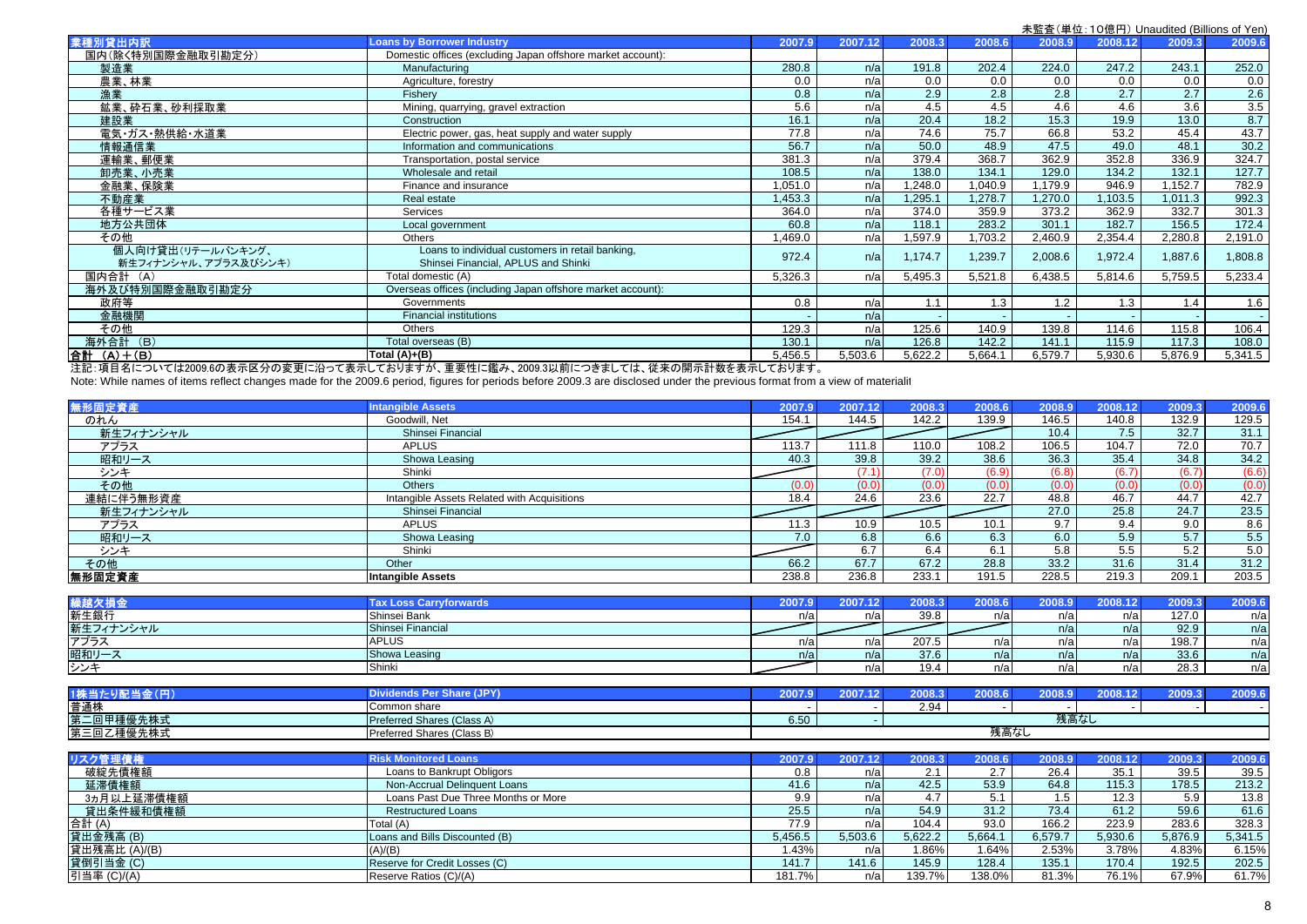|                    |                                                                        |         |         |         |          | ᄣᄘᆞ               |         |                  |            |
|--------------------|------------------------------------------------------------------------|---------|---------|---------|----------|-------------------|---------|------------------|------------|
| 子会社別連結リスク管理債権      | <b>Risk Monitored Loans Breakdown for Large Entities</b>               | 2007.9  | 2007.12 | 2008.3  | 2008.6   | 2008.9            | 2008.12 | 2009.3           | 2009.6     |
| 新生銀行単体             | Shinsei Bank                                                           | 45.6    | n/a     | 53.0    | n/a      | 52.4              | n/a     | 141.0            | n/a        |
| 新生フィナンシャル          | Shinsei Financial                                                      |         |         |         |          | 48.5              | n/a     | 66.6             | n/a        |
| アプラス               | <b>APLUS</b>                                                           | 26.1    | n/a     | 26.3    | n/a      | 29.3              | n/a     | 30.2             | n/a        |
| シンキ                | Shinki                                                                 |         | n/a     | 12.2    | n/a      | 11.2              | n/a     | 11.2             | n/a        |
| その他子会社             | <b>Other Subsidiaries</b>                                              | 6.2     | n/a     | 12.7    | n/a      | $\overline{24.7}$ | n/a     | 34.4             | n/a        |
| 合計                 | Risk-Monitored Loans Breakdown For Large Entities                      | 77.9    | n/a     | 104.4   | 93.0     | 166.2             | 223.9   | 283.6            | 328.3      |
|                    |                                                                        |         |         |         |          |                   |         |                  |            |
| 連結リスク管理債権に準ずる割賦売掛金 | <b>Risk Monitored Installment Receivables Included in Other Assets</b> | 2007.9  | 2007.12 | 2008.3  | 2008.6   | 2008.9            | 2008.12 | 2009.3           | 2009.6     |
| 新生フィナンシャル          | Shinsei Financial                                                      |         |         |         |          | 0.1               | n/a     | 0.4              |            |
| アプラス               | <b>APLUS</b>                                                           | 11.3    | n/a     | 9.8     | n/a      | 6.1               | n/a     | 5.3              | n/a<br>n/a |
|                    |                                                                        |         |         |         |          |                   |         |                  |            |
| 昭和リース              | Showa Leasing                                                          | 4.7     | n/a     | 5.7     | n/a      | 8.6               | n/a     | 8.2              | n/a        |
| その他子会社             | <b>Other Subsidiaries</b>                                              |         | n/a     | 0.0     | n/a      | 0.0               | n/a     | 1.4              | n/a        |
| 合計                 | Risk-Monitored Installment Receivables Included in Other Assets        | 16.0    | n/a     | 15.6    | n/a      | 15.0              | n/a     | 15.5             | n/a        |
|                    |                                                                        |         |         |         |          |                   |         |                  |            |
| 貸倒引当金              | <b>Reserve for Credit Losses</b>                                       | 2007.9  | 2007.12 | 2008.3  | 2008.6   | 2008.9            | 2008.12 | 2009.3           | 2009.6     |
| 一般貸倒引当金            | General Reserve for Loan Losses                                        | 83.1    | n/a     | 96.6    | 82.1     | 82.0              | 95.2    | 105.6            | 109.8      |
| 個別貸倒引当金            | Specific Reserve for Loan Losses                                       | 58.5    | n/a     | 49.3    | 46.2     | 53.0              | 75.2    | 86.8             | 92.6       |
| 特定海外債権引当勘定         | Reserve for Loans to Restructuring Countries                           | 0.0     | n/a     | 0.0     | 0.0      | 0.0               | 0.0     | 0.0              | 0.0        |
| 貸倒引当金合計            | <b>Total</b>                                                           | 141.7   | 141.6   | 145.9   | 128.4    | 135.1             | 170.4   | 192.5            | 202.5      |
|                    |                                                                        |         |         |         |          |                   |         |                  |            |
| 資金調達内訳*            | <b>Overall Funding Composition*</b>                                    | 2007.9  | 2007.12 | 2008.3  | 2008.6   | 2008.9            | 2008.12 | 2009.3           | 2009.6     |
| 顧客からの資金調達          | <b>Total Customer Based Funding</b>                                    | 6,557.2 | 6,868.7 | 6,469.0 | 6,793.7  | 7,163.8           | 6,782.4 | 6,947.6          | 7,616.1    |
| 法人預金               | <b>Institutional Deposits</b>                                          | 2,381.4 | 2,449.7 | 1,872.5 | 2,061.4  | 2,232.8           | 1,589.8 | 1,249.0          | 1,337.8    |
| 法人債券               | <b>Institutional Debentures</b>                                        | 324.3   | 315.9   | 320.2   | 351.4    | 423.3             | 403.5   | 367.4            | 319.7      |
| リテール預金             | <b>Retail Deposits</b>                                                 | 3,489.1 | 3,748.6 | 3,934.1 | 4,047.7  | 4,182.7           | 4,471.2 | 5,023.0          | 5,656.7    |
| 仕組預金               | <b>Structured Deposits</b>                                             | 1,532.5 | 1,530.6 | 1,538.0 | 1,547.9  | 1,575.6           | 1,593.3 | 1,619.2          | 1,612.7    |
| リテール債券             | <b>Retail Debentures</b>                                               | 362.2   | 354.4   | 342.2   | 333.1    | 324.9             | 317.8   | 308.1            | 301.8      |
| コールマネー及び売渡手形       | Call Monev                                                             | 1,377.4 | 751.3   | 632.1   | 773.8    | 480.8             | 159.1   | 281.5            | 155.5      |
| 売現先勘定              | Payables under Repurchase Agreements                                   |         |         |         |          |                   |         | 53.8             | 60.9       |
| 債券貸借取引受入担保金        | <b>Collateral Related Securities Lending Transactions</b>              | 285.1   | 156.9   | 148.4   | 863.5    | 485.2             | 303.1   | 569.5            | 598.8      |
| コマーシャル・ペーパー        | <b>Commercial Paper</b>                                                |         |         |         |          |                   | 0.0     | 0.1              | 0.0        |
| 借用金                | <b>Borrowed Money</b>                                                  | 1,092.7 | 1,111.9 | 1,127.2 | 1,060.0  | 1,062.7           | 1,469.5 | 1,012.3          | 879.5      |
| 社債及び短期社債           | Corporate Bonds and Short-Term Corporate Bonds                         | 547.7   | 570.0   | 499.8   | 532.7    | 497.5             | 351.0   | 277.9            | 259.9      |
| 合計                 | Total                                                                  | 9,860.1 | 9,458.8 | 8,876.5 | 10,023.7 | 9,690.0           | 9,065.1 | 9,142.7          | 9,570.7    |
|                    |                                                                        |         |         |         |          |                   |         |                  |            |
| 預金期末残高             | <b>Deposits and Negotiable Certificates of Deposits (NCDs)</b>         | 2007.9  | 2007.12 | 2008.3  | 2008.6   | 2008.9            | 2008.12 | 2009.3           | 2009.6     |
| 預金                 | Deposits                                                               | 5,151.3 | n/a     | 5,229.4 | n/a      | 5,671.1           | 5,599.6 | 6,012.4          | 6,599.2    |
| 流動性預金              | Liquid (Current, Ordinary, Note) Deposits                              | 1,537.9 | n/a     | 1,421.3 | n/a      | 1,375.7           | 1,374.4 | 1,315.0          | 1,304.9    |
|                    |                                                                        | 3,153.3 |         |         |          |                   |         |                  |            |
| 定期性預金              | <b>Time Deposits</b>                                                   |         | n/a     | 3,523.7 | n/a      | 4,054.9<br>240.4  | 3,977.4 | 4,435.7<br>261.6 | 5,043.2    |
| その他                | Other                                                                  | 459.9   | n/a     | 284.3   | n/a      |                   | 247.7   |                  | 251.0      |
| 讓渡性預金              | Negotiable Certificates of Deposits (NCDs)                             | 719.3   | n/a     | 577.1   | n/a      | 744.4             | 461.3   | 259.6            | 395.4      |
| 合計                 | <b>Total</b>                                                           | 5,870.6 | 6,198.2 | 5,806.6 | 6,109.0  | 6,415.6           | 6,061.0 | 6,272.1          | 6,994.6    |
|                    |                                                                        |         |         |         |          |                   |         |                  |            |
| 定期預金の残存期間別残高       | <b>Time Deposits by Maturity</b>                                       | 2007.9  | 2007.12 | 2008.3  | 2008.6   | 2008.9            | 2008.12 | 2009.3           | 2009.6     |
| 3カ月未満              | Less than three months                                                 | n/a     | n/a     | 695.0   | n/a      | n/a               | n/a     | 710.1            | n/a        |
| 3カ月以上6カ月未満         | Three months or more, but less than six months                         | n/a     | n/a     | 503.8   | n/a      | n/a               | n/a     | 636.8            | n/a        |
| 6カ月以上1年未満          | Six months or more, but less than one year                             | n/a     | n/a     | 734.3   | n/a      | n/a               | n/a     | 995.2            | n/a        |
| 1年以上2年未満           | One year or more, but less than two years                              | n/a     | n/a     | 695.5   | n/a      | n/a               | n/a     | 884.7            | n/a        |
| 2年以上3年未満           | Two years or more, but less than three years                           | n/a     | n/a     | 580.9   | n/a      | n/a               | n/a     | 487.9            | n/a        |
| 3年以上               | Three years or more                                                    | n/a     | n/a     | 313.9   | n/a      | n/a               | n/a     | 720.7            | n/a        |
| 合計                 | Total                                                                  | n/a     | n/a     | 3,523.7 | n/a      | n/a               | n/a     | 4,435.7          | n/a        |
|                    |                                                                        |         |         |         |          |                   |         |                  |            |
| 債券の残存期間別残高         | <b>Maturity Schedule of Debentures</b>                                 | 2007.9  | 2007.12 | 2008.3  | 2008.6   | 2008.9            | 2008.12 | 2009.3           | 2009.6     |
| 1年以下               | One year or less                                                       | 160.5   | n/a     | 147.6   | n/a      | 228.8             | n/a     | 201.4            | n/a        |
| 1年超2年以下            | Over one year to two years                                             | 147.9   | n/a     | 122.6   | n/a      | 141.9             | n/a     | 186.1            | n/a        |
| 2年超3年以下            | Over two years to three years                                          | 129.4   | n/a     | 175.0   | n/a      | 177.6             | n/a     | 115.1            | n/a        |
| 3年超4年以下            | Over three years to four years                                         | 130.2   | n/a     | 111.7   | n/a      | 97.8              | n/a     | 85.8             | n/a        |
| 4年超                | Over four years                                                        | 118.3   | n/a     | 105.2   | n/a      | 101.9             | n/a     | 86.9             | n/a        |
| 合計                 | Total                                                                  | 686.5   | 670.3   | 662.4   | 684.6    | 748.2             | 721.4   | 675.5            | 621.5      |
|                    |                                                                        |         |         |         |          |                   |         |                  |            |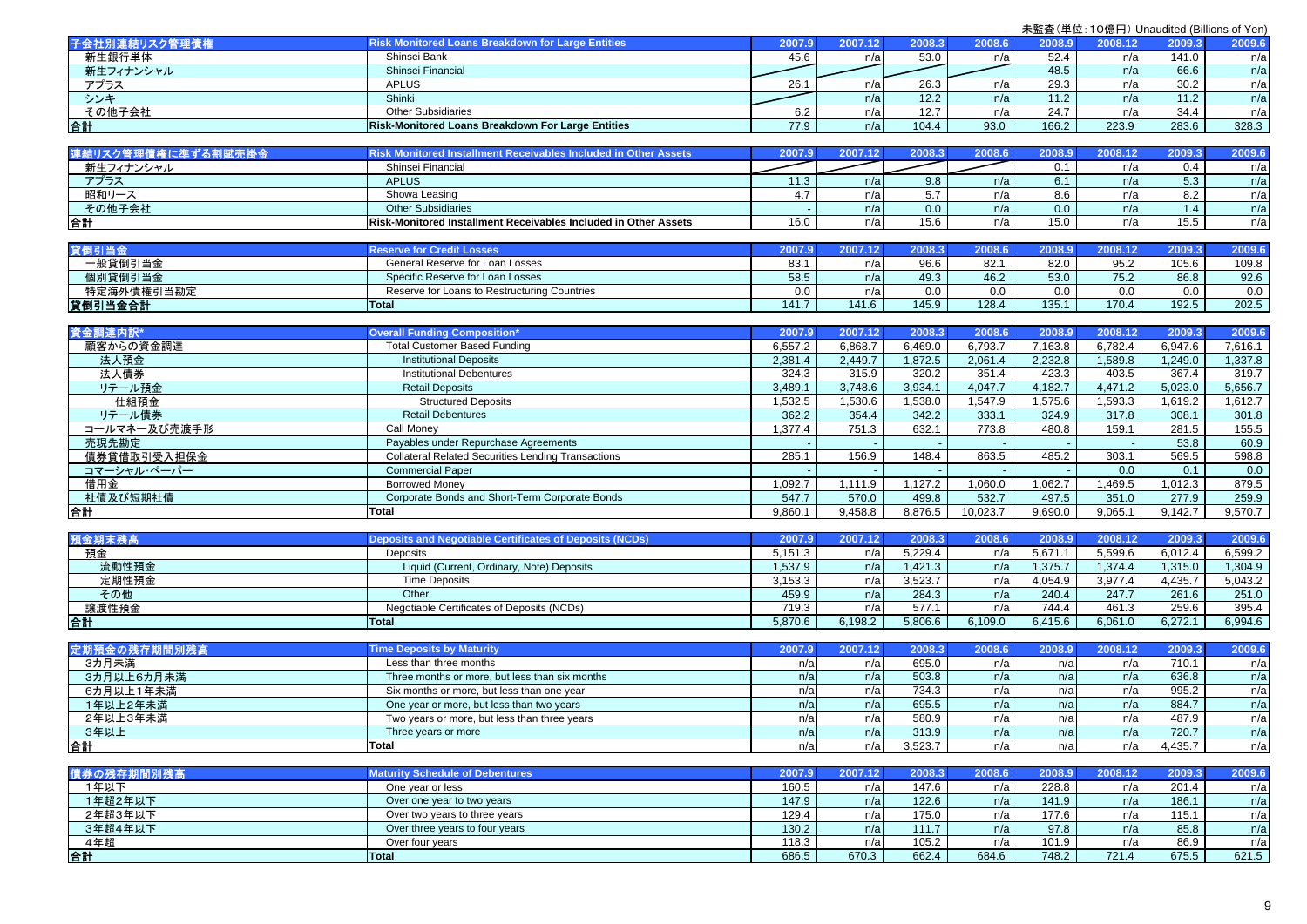| 借用金の残存期間別残高 | <b>Maturity Schedule of Borrowed Money</b> | 2007.91 | 2007.12 | 2008.3 | 2008.6  | 2008.9 | 2008.12 | 2009.3  | 2009.6 |
|-------------|--------------------------------------------|---------|---------|--------|---------|--------|---------|---------|--------|
| 1年以下        | One year or less                           | 407.6   | n/a     | 472.7  | n/al    | 477.9  | n/a     | 534.8   | n/a    |
| 1年超2年以下     | Over one year to two years                 | 214.3   | n/a     | 183.2  | n/a     | 222.6  | n/a     | 174.9   | n/a    |
| 2年超3年以下     | Over two years to three years              | 163.0   | n/al    | 181.4  | n/al    | 82.2   | n/a     | 77.8    | n/a    |
| 3年超4年以下     | Over three years to four years             | 49.4    | n/a     | 50.3   | n/a     | 61.7   | n/a     | 48.6    | n/a    |
| 4年超         | Over four years                            | 258.    | n/a     | 239.4  | n/a     | 218.1  | n/a     | 176.0   | n/a    |
| 合計          | Total                                      | 1,092.7 | 1110    | .127.2 | 0.060.0 | 062.7  | ,469.5  | 1,012.3 | 879.5  |

| 社債の残存期間別残高 | Maturity Schedule of Corporate Bonds | 2007.97 |       | 2008.3 | 2008.6 | 2008.9 | 2008.12 | 2009.3 | 2009.6 |
|------------|--------------------------------------|---------|-------|--------|--------|--------|---------|--------|--------|
| 1年以下       | One year or less                     |         | n/a   | 21.3   | n/a    | 21.5   | n/a     | 17.2   | n/a    |
| 1年超2年以下    | Over one year to two years           | 13.3    | n/a   | 14.9   | n/a    | 33.2   | n/a     | 25.2   | n/a    |
| 2年超3年以下    | Over two vears to three vears        | 28.4    | n/a   | 33.0   | n/a    |        | n/al    | 1.2    | n/a    |
| 3年超4年以下    | Over three years to four years       | 9.2     | n/a   | 1.3    | n/a    | 4.8    | n/a     | 4.9    | n/a    |
| 4年超        | Over four years                      | 378.9   | n/a   | 355.5  | n/a    | 341.4  | n/al    | 217.7  | n/a    |
| 合計         | <b>Total</b>                         | 432.7   | 443.7 | 426.2  | 431.4  | 407.4  | 324.4   | 266.4  | 236.4  |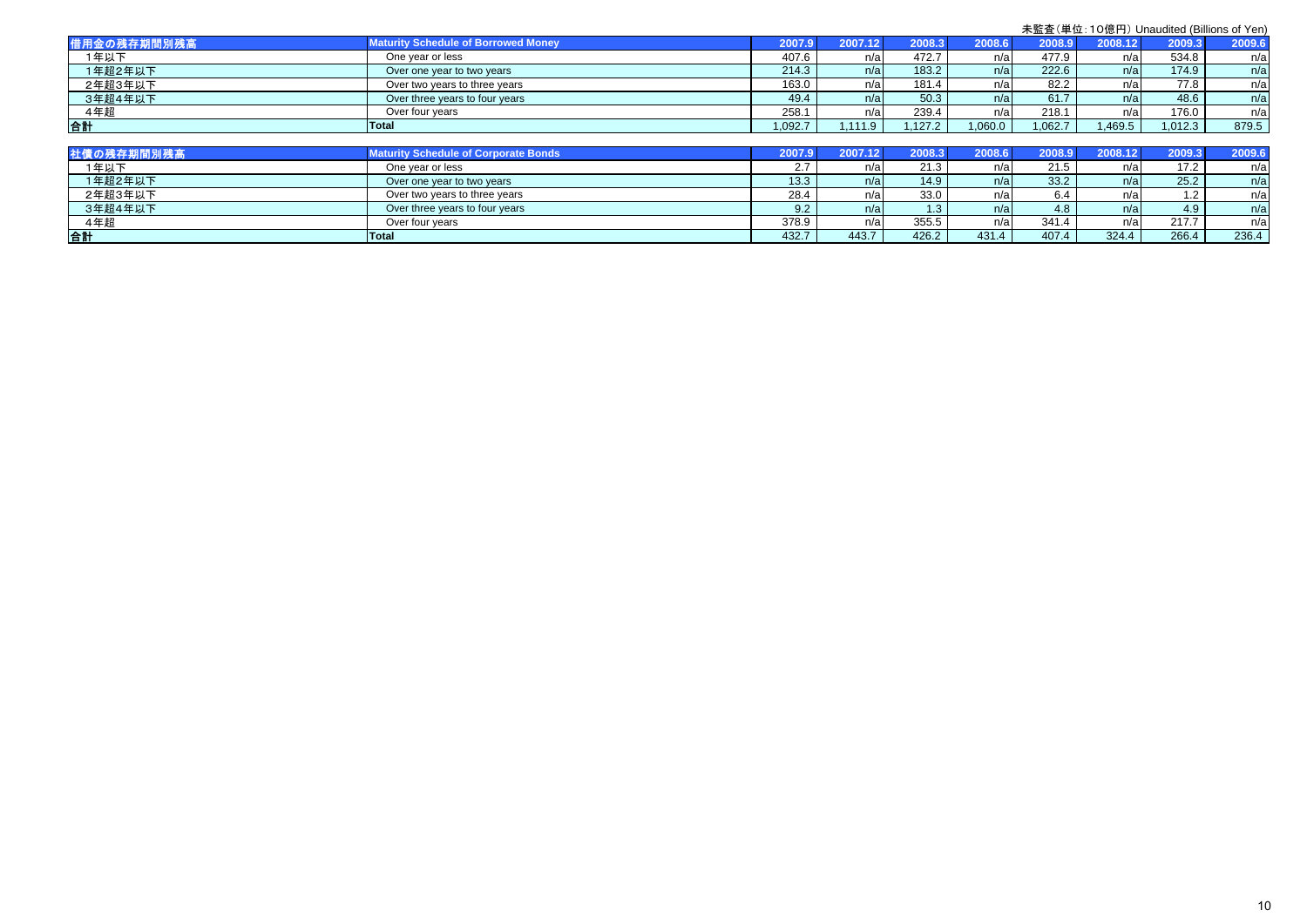**Section 2.** 新生銀行 連結部門別データ

**Section 2. Shinsei Bank Consolidated Business Line Data**

| Section 2.1 概要     | 未監査(単位:10億円) Unaudited (Billions of Yen)<br><b>Section 2.1 Overall</b> |       |                     |          |          |        |                     |                  |          |  |  |
|--------------------|------------------------------------------------------------------------|-------|---------------------|----------|----------|--------|---------------------|------------------|----------|--|--|
|                    | Overall*                                                               |       | 2007.7-9 2007.10-12 | 2008.1-3 | 2008.4-6 |        | 2008.7-9 2008.10-12 | 2009.1-3         | 2009.4-6 |  |  |
| 業務粗利益              | <b>Total Revenue</b>                                                   | 62.2  | 70.2                | 53.8     | 61.0     | 41.3   | 87.9                | 67.8             | 87.5     |  |  |
| 経費                 | <b>General and Administrative Expenses</b>                             | 39.9  | 40.2                | 40.2     | 40.9     | 35.7   | 50.4                | 51.5             | 44.5     |  |  |
| 実質業務純益             | <b>Ordinary Business Profit</b>                                        | 22.2  | 29.9                | 13.6     | 20.0     | 5.5    | 37.5                | 16.2             | 43.0     |  |  |
| 与信関連費用             | <b>Net Credit Costs</b>                                                | 21.1  | 10.0                | 32.8     | 8.3      | 33.2   | 37.9                | 49.3             | 26.0     |  |  |
| 実質業務純益(損失)+与信関連費用  | Ordinary Business Profit (Loss) After Net Credit Costs                 | 0. ا  | 19.8                | (19.1)   | 11.6     | (27.7) | (0.4)               | (33.0)           | 16.9     |  |  |
| のれん及び無形資産償却額(グロス)  | Amortization of Goodwill and Other Intangible Assets                   | 3.0   | 3.3                 | 3.0      | 2.9      | 2.7    | 4.6                 | 7.1              | 5.3      |  |  |
| その他利益(損失)          | <b>Other Gains (Losses)</b>                                            | (0.5) | (0.8)               | 55.8     | 6.2      | 6.4    | (4.9)               | (59.5)           | (4.1)    |  |  |
| 法人税、住民税及び事業税       | Current Income Tax (Benefit)                                           | 0.5   | 0.5                 | 0.2      | 2.0      | 0.3    | 0.4                 | 0.6              | 0.3      |  |  |
| 法人税等調整額            | Deferred Income Tax (Benefit)                                          | (0.8) | (0.1)               | 4.3      | (2.3)    | 1.7.   | (0.2)               | 7.8 <sub>1</sub> | (0.8)    |  |  |
| 少数株主利益             | Minority Interests in Net Income of Subsidiaries                       | 5.8   | 4.9                 | 2.4      | 4.2      | 3.9    | 2.6                 | 2.6              | 2.7      |  |  |
| 四半期純利益(損失)         | Net Income (Loss)                                                      | (8.0) | 10.3                | 26.5     | 10.8     | (30.1) | (12.8)              | (110.9)          | 5.1      |  |  |
| キャッシュベース四半期純利益(損失) | <b>Cash Basis Net Income (Loss)</b>                                    | (5.2) | 13.2                | 29.2     | 13.4     | (27.7) | (9.0)               | (73.6)           | 9.7      |  |  |

| <b>Institutional Group*</b>                                   |      |                                                                                      |              | $20084 - 6$ |        |        |            | 2009.4-6 |
|---------------------------------------------------------------|------|--------------------------------------------------------------------------------------|--------------|-------------|--------|--------|------------|----------|
| <b>Total Revenue</b>                                          | 32.1 | 29.5                                                                                 | 15.9         | 22.6        | 4.7    |        | (48.6)     | 20.7     |
| <b>General and Administrative Expenses</b>                    | 17.0 | 15.8                                                                                 | 14.4         | 16.8        | 13.1   | 14.5   | 13.2       | 11.5     |
| <b>Ordinary Business Profit (Loss)</b>                        | 15.0 | 13.6                                                                                 |              | 5.8         | (8.3)  |        | (61.9)     | 9.2      |
| Net Credit Costs                                              |      | $\mathcal{P}$                                                                        | 19.9         | (0.6)       | 27.4   | 20.1   | 33.9       | 9.0      |
| <b>Ordinary Business Profit (Loss) After Net Credit Costs</b> |      | 12.4                                                                                 | (18.4)       | 6.5         | (35.7) | (42.8) | (05C)      | 0.1      |
|                                                               |      |                                                                                      |              |             |        |        |            |          |
|                                                               |      | Note: Previous periods have been adjusted to conform to current period presentation. | $2007.7 - 9$ |             |        |        | 2008 7-9 2 |          |

| 個人部門*                    | Individual Group*                                                                    | 2007.7-9 2007. |      | $2008.1 - 3$ | 2008.4-6  |                  | 2008.7-9 2008.10-12 |      | 2009.4-6 |
|--------------------------|--------------------------------------------------------------------------------------|----------------|------|--------------|-----------|------------------|---------------------|------|----------|
| 業務粗利益                    | <b>Total Revenue</b>                                                                 | 27.2           | 38.2 | 36.8         | 36.0      | 35.2             | 68.3                | 63.8 | 58.9     |
| 経費                       | <b>General and Administrative Expenses</b>                                           | 22.7           | 24.2 | 24.5         | 23.8      | 23.3             | 35.2                | 37.7 | 33.3     |
| 実質業務純益                   | <b>Ordinary Business Profit</b>                                                      |                | 13.9 | 12.2         | 12.2      | 11.8             | 33.0                | 26.1 | 25.6     |
| 与信関連費用                   | Net Credit Costs                                                                     | 10.0           | 8.6  | 13.1         | 9.0       | 7.6 <sub>1</sub> | 17.8                | 14.9 | 17.0     |
| 実質業務純益(損失)+与信関連費用        | Ordinary Business Profit (Loss) After Net Credit Costs                               |                | ے.ت  | (0.9         | っっ<br>J.Z | 4.2              | 15.2                | .    | 8.6      |
| 注記:前期の数字は今期の表記に調整されています。 | Note: Previous periods have been adjusted to conform to current period presentation. |                |      |              |           |                  |                     |      |          |

| 経営勘定/その他*     | Corporate/Other*                                       | 2007.7-9 2007.10-12 | $2008.1 - 3$ | 2008.4-6     | 2008.7-9 2 | 008.10-12 |                  | 2009.4-6       |
|---------------|--------------------------------------------------------|---------------------|--------------|--------------|------------|-----------|------------------|----------------|
| 業務粗利益         | <b>Total Revenue</b>                                   |                     |              |              | .3         | 277       | 52.6             | 7.8            |
| 経費            | <b>General and Administrative Expenses</b>             |                     |              | 0.3          |            |           | 0.5 <sub>1</sub> | O.JI           |
| 実質業務純益(損失)    | <b>Ordinary Business Profit (Loss)</b>                 |                     |              | q            | 2.0        | 27        | 52.              | Q <sub>1</sub> |
| 与信関連費用        | Net Credit Costs                                       |                     | (0.3)        | $0.0\degree$ |            | (0.0)     |                  | (U.U)          |
| 実質業務純益+与信関連費用 | <b>Ordinary Business Profit After Net Credit Costs</b> |                     |              | .8           | 3.8        | 272       | 51.6             | 8.2            |

| Section 2.2 部門別業務粗利益 | <b>Section 2.2 Business Line Total Revenue</b>                                            |          |            |              |          |        |                     |          |          |
|----------------------|-------------------------------------------------------------------------------------------|----------|------------|--------------|----------|--------|---------------------|----------|----------|
| 法人·商品部門 業務粗利益*       | <b>Institutional Group Total Revenue*</b>                                                 | 2007.7-9 | 2007.10-12 | $2008.1 - 3$ | 2008.4-6 |        | 2008.7-9 2008.10-12 | 2009.1-3 | 2009.4-6 |
| 資金利益                 | Net Interest Income                                                                       | 10.7     | 14.0       | 16.8         | 11.8     | 11.7   | 9.4                 | 11.6     | 8.7      |
| 法人向け銀行業務             | <b>Institutional Banking</b>                                                              | 13.1     | 15.4       | 18.5         | 13.2     | 12.8   | 10.7                | 12.9     | 9.8      |
| 昭和リース                | Showa Leasing                                                                             | (2.4)    | (1.4)      | (1.7)        | (1.4)    | (1.0)  | (1.3)               | (1.2)    | (1.1)    |
| 非資金利益                | Non-Interest Income                                                                       | 21.4     | 15.4       | (0.9)        | 10.8     | (6.9)  | (17.5)              | (60.3)   | 12.0     |
| 法人向け銀行業務             | <b>Institutional Banking</b>                                                              | 12.1     | 7.5        | (7.9)        | 3.5      | (13.3) | (23.0)              | (67.3)   | 6.3      |
| 昭和リース                | Showa Leasing                                                                             | 9.2      | 7.9        | 7.0          | 7.3      | 6.3    | 5.4                 | 7.0      | 5.7      |
| 法人·商品部門 業務粗利益        | <b>Institutional Group Total Revenue</b>                                                  | 32.1     | 29.5       | 15.9         | 22.6     | 4.7    | (8.1)               | (48.6)   | 20.7     |
| 為替、デリバティブ、株式関連       | Foreign Exchange, Derivatives, Equity-Related                                             | 3.2      | 2.6        | 1.5          | 1.5      | (4.0)  | (11.4)              | (5.4)    | 2.8      |
| 不動産ファイナンス            | <b>Real Estate Finance</b>                                                                | 5.1      | 5.1        | 5.3          | 5.7      | 6.3    | 5.7                 | 6.2      | 4.9      |
| ベーシック・バンキング          | <b>Basic Banking</b>                                                                      | 3.4      | 3.4        | 4.0          | 3.3      | 3.0    | 1.9                 | 3.0      | 3.3      |
| クレジット・トレーディング        | <b>Credit Trading</b>                                                                     | 7.9      | 5.3        | 3.9          | 4.6      | 5.1    | 4.7                 | (3.1)    | 1.3      |
| 証券化                  | Securitization                                                                            | (1.4)    | 0.8        | (0.4)        | (3.7)    | (3.3)  | (6.6)               | 1.7      | (0.9)    |
| プリンシパル・インベストメンツ      | Principal Investments                                                                     | 4.8      | 1.6        | (2.3)        | 4.5      | (3.9)  | (7.4)               | (6.8)    | (5.2)    |
| その他キャピタル・マーケッツ       | <b>Other Capital Markets</b>                                                              | (0.2)    | 1.6        | (1.6)        | 0.0      | (7.2)  | (1.5)               | (52.4)   | 9.3      |
| ALM業務関連取引            | <b>ALM Activities</b>                                                                     | 0.3      | 0.5        | 0.6          | (0.0)    | 2.7    | 2.1                 | 0.3      | (0.6)    |
| その他                  | <b>Others</b>                                                                             | 1.9      | 1.6        | (0.5)        | 0.7      | 0.8    | 0.0                 | 1.8      | 1.1      |
| リース(昭和リース)           | Leasing (Showa Leasing)                                                                   | 6.7      | 6.5        | 5.2          | 5.9      | 5.2    | 4.1                 | 5.7      | 4.5      |
| 法人・商品部門 業務粗利益        | <b>Institutional Group Total Revenue</b>                                                  | 32.1     | 29.5       | 15.9         | 22.6     | 4.7    | (8.1)               | (48.6)   | 20.7     |
|                      | 注記: 前期の数字は今期の標記に調整されています。主な修正として具体的には、2009.4-6より、従来「不動産ノンリコースローン」としていた項目を「不動産ファイナンス」に変更し、 |          |            |              |          |        |                     |          |          |

従来「ベーシック・バンキング」に含まれていた不動産ファイナンス関連収益を「不動産ファイナンス」に含めて開示しております。

Note: Previous periods have been adjusted to conform to current period presentation. "Non-Recourse Real Estate Finance" has been changed to "Real Estate Finance" from 2009.4-6, and revenue related to Real Estate Finance, previously disclosed under "Basic Banking," is now disclosed under "Real Estate Finance."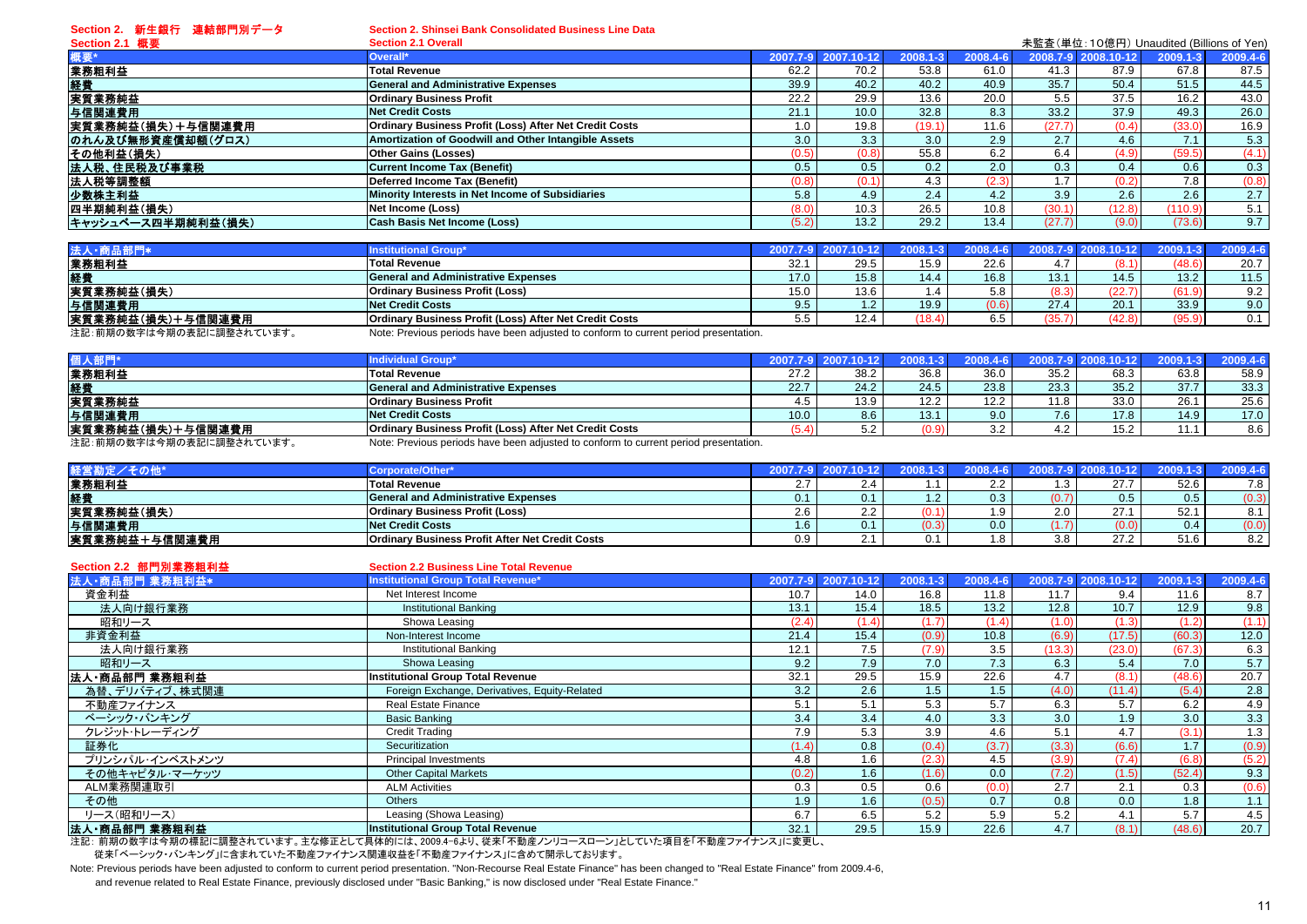|                           |                                                                                      |          |            |          |          |       |                     | 不血且 (十巴. + 아빠! )/ Ondduited (Dillions of Ten. |          |
|---------------------------|--------------------------------------------------------------------------------------|----------|------------|----------|----------|-------|---------------------|-----------------------------------------------|----------|
| 個人部門 業務粗利益*               | <b>Individual Group Total Revenue*</b>                                               | 2007.7-9 | 2007.10-12 | 2008.1-3 | 2008.4-6 |       | 2008.7-9 2008.10-12 | 2009.1-3                                      | 2009.4-6 |
| 資金利益                      | Net Interest Income                                                                  | 16.6     | 24.5       | 23.1     | 22.0     | 22.2  | 56.2                | 52.2                                          | 48.4     |
| リテールバンキング                 | <b>Retail Banking</b>                                                                | 5.0      | 5.5        | 5.6      | 5.7      | 7.0   | 7.6                 | 8.0                                           | 7.9      |
| 新生フィナンシャル                 | Shinsei Financial                                                                    |          |            |          |          |       | 34.0                | 31.2                                          | 28.4     |
| アプラス                      | <b>APLUS</b>                                                                         | 10.5     | 10.5       | 9.9      | 9.2      | 8.9   | 8.4                 | 7.6                                           | 7.4      |
| シンキ                       | Shinki                                                                               | (0.0)    | 7.3        | 6.4      | 5.9      | 5.4   | 5.1                 | 4.5                                           | 4.3      |
| その他子会社・関連会社               | <b>Other Subsidiaries</b>                                                            | 1.0      | 1.0        | 1.1      | 1.0      | 0.9   | 1.0                 | 0.6                                           | 0.2      |
| 非資金利益                     | Non-Interest Income                                                                  | 10.6     | 13.6       | 13.6     | 14.0     | 12.9  | 12.0                | 11.6                                          | 10.4     |
| リテールバンキング                 | <b>Retail Banking</b>                                                                | 3.9      | 2.2        | 2.5      | 3.6      | 2.9   | 2.1                 | 2.3                                           | 2.7      |
| 新生フィナンシャル                 | Shinsei Financial                                                                    |          |            |          |          |       | 0.5                 | (0.9)                                         | (0.8)    |
| アプラス                      | <b>APLUS</b>                                                                         | 13.8     | 11.3       | 11.1     | 10.3     | 10.3  | 9.7                 | 10.2                                          | 8.7      |
| シンキ                       | Shinki                                                                               | (7.3)    | (0.3)      | (0.2)    | (0.2)    | (0.4) | (0.3)               | (0.2)                                         | (0.2)    |
| その他子会社・関連会社               | <b>Other Subsidiaries</b>                                                            | 0.2      | 0.4        | 0.1      | 0.2      | 0.1   | (0.0)               | 0.2                                           | 0.0      |
| 個人部門 業務粗利益                | <b>Individual Group Total Revenue</b>                                                | 27.2     | 38.2       | 36.8     | 36.0     | 35.2  | 68.3                | 63.8                                          | 58.9     |
| リテールバンキング                 | <b>Retail Banking</b>                                                                | 8.9      | 7.7        | 8.2      | 9.4      | 9.9   | 9.8                 | 10.4                                          | 10.7     |
| 預金·債券関連金利収益               | Deposits and Debentures Net Interest Income                                          | 4.1      | 4.5        | 4.5      | 4.5      | 5.5   | 5.9                 | 6.3                                           | 6.3      |
| 預金·債券関連非金利収益              | Deposits and Debentures Non-Interest Income                                          | 1.3      | 0.1        | 0.9      | 1.0      | 1.7   | 1.6                 | 1.7                                           | 1.8      |
| アセットマネージメント               | Asset Management                                                                     | 2.6      | 2.1        | 1.7      | 1.7      | 1.3   | 0.7                 | 0.8                                           | 1.1      |
| 貸出                        | Loans                                                                                | 0.6      | 0.8        | 0.8      | 2.0      | 1.3   | 1.4                 | 1.4                                           | 1.3      |
| (参考)仕組預金関連収益              | (Ref) Revenue from Structured Deposits                                               | 2.1      | 0.8        | 1.3      | 1.3      | 1.7   | 1.7                 | 2.1                                           | 2.3      |
| 新生フィナンシャル                 | Shinsei Financial                                                                    |          |            |          |          |       | 34.6                | 30.3                                          | 27.5     |
| アプラス                      | <b>APLUS</b>                                                                         | 24.3     | 21.9       | 21.1     | 19.6     | 19.2  | 18.1                | 17.8                                          | 16.2     |
| シンキ                       | Shinki                                                                               | (7.3)    | 7.0        | 6.2      | 5.6      | 5.0   | 4.7                 | 4.2                                           | 4.1      |
| その他子会社・関連会社               | <b>Other Subsidiaries</b>                                                            | 1.3      | 1.4        | 1.2      | 1.2      | 1.0   | 0.9                 | 0.9                                           | 0.3      |
| 個人部門 業務粗利益                | <b>Individual Group Total Revenue</b>                                                | 27.2     | 38.2       | 36.8     | 36.0     | 35.2  | 68.3                | 63.8                                          | 58.9     |
| 注記: 前期の数字は今期の表記に調整されています。 | Note: Previous periods have been adjusted to conform to current period presentation. |          |            |          |          |       |                     |                                               |          |

| a and a             |                               |         |        |     |        |     |        |               |                                       |
|---------------------|-------------------------------|---------|--------|-----|--------|-----|--------|---------------|---------------------------------------|
| 資金利益                | Net Interest Income           | <u></u> | ່າ ∩ . |     |        | 0.8 |        | $\sim$<br>l.b | 0.3                                   |
| 非資金利益               | Non-Interest Income           | 0.4     | 0.4    | 0.5 | ()4    | 0.4 | 26.5   | 51.0          | $\overline{z}$                        |
| 経営勘定/<br>ンその他 業務粗利益 | Corporate/Other Total Revenue |         |        |     | $\sim$ |     | $\sim$ | 52.6          | $\overline{ }$ $\overline{ }$<br>ں. ا |

| <b>Total Revenue*</b>         |      |                  |                     | 2008.4-6 |                              |        | 2009.1-3                    | 2009.4-6 |
|-------------------------------|------|------------------|---------------------|----------|------------------------------|--------|-----------------------------|----------|
| Net Interest Income           | 29.6 | 40.6             | 40.5                | 35.7     | 34.8                         | 66.8   | 65.5                        | 57.4     |
| Non-Interest Income           | 32.5 | 29.5             | 13.2                | 25.2     | 6.5                          | 21.1   | 2.2                         | 30.0     |
| <b>Total Revenue</b>          | 62.2 | 70.2             | 53.8                | 61.0     | 41.3                         | 87.9   | 67.8                        | 87.5     |
| <b>Institutional Group</b>    | 32.1 | 29.5             | 15.9                | 22.6     | 4.7                          | (8.1)  | (48.6)                      | 20.7     |
| <b>Institutional Banking</b>  | 25.3 | 23.0             | 10.6                | 16.7     | (0.4)                        | (12.3) | (54.4)                      | 16.2     |
| Showa Leasing                 | 6.7  | 6.5              | 5.2                 | 5.9      | 5.2                          | 4.1    | 5.7                         | 4.5      |
| <b>Individual Group</b>       | 27.2 | 38.2             | 36.8                | 36.0     |                              | 68.3   | 63.8                        | 58.9     |
| <b>Retail Banking</b>         | 8.9  | 7.7              | 8.2                 | 9.4      | 9.9                          | 9.8    | 10.4                        | 10.7     |
| Shinsei Financial             |      |                  |                     |          |                              | 34.6   | 30.3                        | 27.5     |
| <b>APLUS</b>                  | 24.3 | 21.9             | 21.1                | 19.6     | 19.2                         | 18.1   | 17.8                        | 16.2     |
| Shinki                        |      | 7.0              | 6.2                 | 5.6      | 5.0                          | 4.7    | 4.2                         | 4.1      |
| <b>Other Subsidiaries</b>     | 1.3  | 1.4 <sub>1</sub> |                     | 1.2      | 1.0                          | 0.9    | 0.9 <sub>0</sub>            | 0.3      |
| Corporate/Other Total Revenue | 2.7  | 2.4              | $\mathbf{.1}$       | $2.2$ .  | 1.3                          | 27.7   | 52.6                        | 7.8      |
| <b>Total Revenue</b>          | 62.2 | 70.2             | 53.8                | 61.0     | 41.3                         | 87.9   | 67.8                        | 87.5     |
|                               |      | (7.3)            | 2007.7-9 2007.10-12 |          | 2008.1-3<br>1.2 <sub>1</sub> |        | 2008.7-9 2008.10-12<br>35.2 |          |

注記:前期の数字は今期の表記に調整されています。 Note: Previous periods have been adjusted to conform to current period presentation.

| 経費*                     | <b>General and Administrative Expenses*</b>                                         |                  | 2007.7-9 2007.10-12 | 2008.1-3         | 2008.4-6 |      | 2008.7-9 2008.10-12 | $2009.1 - 3$ | 2009.4-6 |
|-------------------------|-------------------------------------------------------------------------------------|------------------|---------------------|------------------|----------|------|---------------------|--------------|----------|
| 法人·商品部門                 | <b>Institutional Group</b>                                                          | 17.0             | 15.8                | 14.4             | 16.8     | 13.1 | 14.5                | 13.2         | 11.5     |
| 法人向け銀行業務                | <b>Institutional Banking</b>                                                        | 13.5             | 12.7                | 11.3             | 13.6     | 10.0 | 12.3                | 11.0         | 9.5      |
| 昭和リース                   | Showa Leasing                                                                       | 3.4              | $3.0\text{ }$       | 3.0              | 3.1      | 3.1  | $2.2^{\circ}$       | 2.2          | 1.9      |
| 個人部門                    | <b>Individual Group</b>                                                             | 22.7             | 24.2                | 24.5             | 23.8     | 23.3 | 35.2                | 37.7         | 33.3     |
| リテールバンキング               | Retail Banking                                                                      | 10.6             | 10.0                | 9.7              | 9.7      | 9.1  | 9.2                 | 9.2          | 8.9      |
| 新生フィナンシャル               | Shinsei Financial                                                                   |                  |                     |                  |          |      | 12.1                | 14.4         | 12.0     |
| アプラス                    | <b>APLUS</b>                                                                        | 11.5             | 10.6                | 11.5             | 10.7     | 10.9 | 10.6                | 10.9         | 9.9      |
| シンキ                     | Shinki                                                                              | 0.0 <sub>1</sub> | 3.0                 | 2.5              | 2.8      | 2.7  | 2.6                 | 2.6          | 2.3      |
| その他子会社・関連会社             | <b>Other Subsidiaries</b>                                                           | 0.4              | 0.5                 | 0.6              | 0.5      | 0.5  | 0.5                 | 0.3          | 0.0      |
| 経営勘定/その他                | Corporate/Other                                                                     | 0.1              | 0.1                 | 1.2 <sub>1</sub> | 0.3      |      | 0.5                 | 0.5          | (0.3)    |
| 経費                      | <b>General and Administrative Expenses</b>                                          | 39.9             | 40.2                | 40.2             | 40.9     | 35.7 | 50.4                | 51.5         | 44.5     |
| 注記,前期の数字は今期の丰記に調整されています | Note: Provious periods have been adjusted to conferm to current period prosentation |                  |                     |                  |          |      |                     |              |          |

注記:前期の数字は今期の表記に調整されています。 Mote: Previous periods have been adjusted to conform to current period presentation.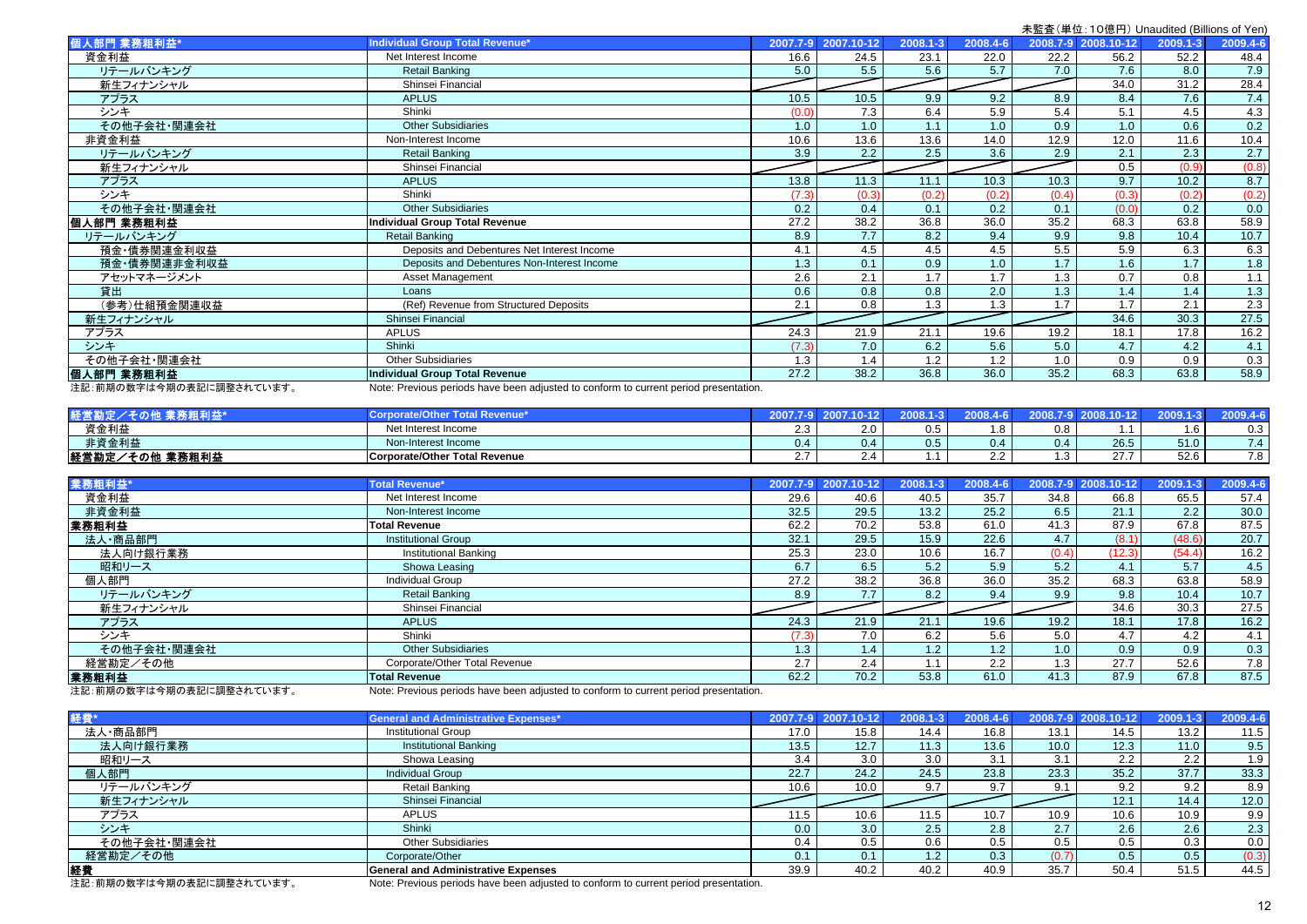| 実質業務純益(損失)*             | <b>Ordinary Business Profit (Loss)*</b>                                             |       | 2007.7-9 2007.10-12 | $2008.1 - 3$  | 2008.4-6 |        | 2008.7-9 2008.10-12 | $2009.1 - 3$ | 2009.4-6 |
|-------------------------|-------------------------------------------------------------------------------------|-------|---------------------|---------------|----------|--------|---------------------|--------------|----------|
| 法人·商品部門                 | <b>Institutional Group</b>                                                          | 15.0  | 13.6                | .4            | 5.8      | (8.3)  | (22.7)              | (61.9)       | 9.2      |
| 法人向け銀行業務                | <b>Institutional Banking</b>                                                        |       | 10.2                | (0.7)         | 3.1      | (10.4) | (24.6)              | (65.4)       | 6.6      |
| 昭和リース                   | Showa Leasing                                                                       | 3.2   | 3.4                 | $2.2^{\circ}$ | 2.7      | 2.1    | 1.9                 | 3.4          | 2.5      |
| 個人部門                    | <b>Individual Group</b>                                                             | 4.5   | 13.9                | 12.2          | 12.2     | 11.8   | 33.0                | 26.1         | 25.6     |
| リテールバンキング               | Retail Banking                                                                      |       | (2.2)               | (1.5)         | (0.3)    | 0.8    | 0.5                 | 1.2          | 1.7      |
| 新生フィナンシャル               | Shinsei Financial                                                                   |       |                     |               |          |        | 22.4                | 15.8         | 15.4     |
| アプラス                    | <b>APLUS</b>                                                                        | 12.7  |                     | 9.5           | 8.9      | 8.3    | 7.4                 | 6.8          | 6.3      |
| シンキ                     | Shinki                                                                              | (7.4) | 4.0                 | 3.7           | 2.8      | 2.2    | 2.1                 | 1.6          | 1.7      |
| その他子会社・関連会社             | <b>Other Subsidiaries</b>                                                           | 0.8   | 0.9                 | 0.5           | 0.7      | 0.4    | 0.3                 | 0.5          | 0.2      |
| 経営勘定/その他                | Corporate/Other                                                                     | 2.6   | 2.2                 | (0.1)         | 1.9      | 2.0    | 27.1                | 52.1         | 8.1      |
| 実質業務純益(損失)              | <b>Ordinary Business Profit (Loss)</b>                                              | 22.2  | 29.9                | 13.6          | 20.0     | 5.5    | 37.5                | 16.2         | 43.0     |
| 注記,前期の数字は今期の主記に調整されています | Note: Provisue periode have been adjusted to conferm to current period procentation |       |                     |               |          |        |                     |              |          |

注記: 前期の数字は今期の表記に調整されています。 Note: Previous periods have been adjusted to conform to current period presentation.

| 与信関連費用*     | Net Credit Costs*                                                                                                                                                                                                                 |        | 2007.7-9 2007.10-12 | $2008.1 - 3$ | 2008.4-6         |       | 2008.7-9 2008.10-12 | 2009.1-3 | 2009.4-6 |
|-------------|-----------------------------------------------------------------------------------------------------------------------------------------------------------------------------------------------------------------------------------|--------|---------------------|--------------|------------------|-------|---------------------|----------|----------|
| 法人·商品部門     | <b>Institutional Group</b>                                                                                                                                                                                                        | 9.5    | 1.2 <sub>1</sub>    | 19.9         | (0.6)            | 27.4  | 20.1                | 33.9     | 9.0      |
| 法人向け銀行業務    | <b>Institutional Banking</b>                                                                                                                                                                                                      | $\sim$ | (1.4)               | 16.9         | (2.0)            | 24.9  | 21.0                | 28.7     | 6.9      |
| 昭和リース       | Showa Leasing                                                                                                                                                                                                                     | 2.3    | 2.7                 | 2.9          | 1.3 <sub>1</sub> | 2.4   | (0.8)               | 5.1      | 2.0      |
| 個人部門        | <b>Individual Group</b>                                                                                                                                                                                                           | 10.0   | 8.6                 | 13.1         | 9.0              | 7.6   | 17.8                | 14.9     | 17.0     |
| リテールバンキング   | Retail Banking                                                                                                                                                                                                                    | 0.0    | 0.0                 | 0.1          | 0.0              | 0.0   | (0.0)               | (0.0)    | (0.0)    |
| 新生フィナンシャル   | Shinsei Financial                                                                                                                                                                                                                 |        |                     |              |                  |       | 10.6                | 4.3      | 8.9      |
| アプラス        | <b>APLUS</b>                                                                                                                                                                                                                      | 9.9    | 8.5                 | 9.8          | $7.3$ .          | 4.8   | 6.0                 | 6.0      | 6.2      |
| シンキ         | Shinki                                                                                                                                                                                                                            | (0.1)  | (0.0)               | 2.6          | 1.0 <sub>1</sub> | 1.8   | (0.4)               | 1.4      | 1.6      |
| その他子会社・関連会社 | <b>Other Subsidiaries</b>                                                                                                                                                                                                         | 0.0    | 0.0                 | 0.6          | 0.5              | 0.9   | 1.5                 | 3.1      | 0.1      |
| 経営勘定/その他    | Corporate/Other                                                                                                                                                                                                                   | 1.6    | 0.1                 | (0.3)        | 0.0 <sub>1</sub> | (1.7) | (0.0)               | 0.4      | (0.0)    |
| 与信関連費用      | Net Credit Costs                                                                                                                                                                                                                  | 21.1   | 10.0                | 32.8         | 8.3              | 33.2  | 37.9                | 49.3     | 26.0     |
|             | $\mathbf{a}$ , and a set of the set of the set of the set of the set of the set of the set of the set of the set of the set of the set of the set of the set of the set of the set of the set of the set of the set of the set of |        |                     |              |                  |       |                     |          |          |

注記: 前期の数字は今期の表記に調整されています。 Note: Previous periods have been adjusted to conform to current period presentation.

| 与信関連費用加算後 実質業務純益(損失)* | Ordinary Business Profit (Loss) After Net Credit Costs*                                                                                                                                                                                                                                                                                                                                                                                                      |       | 2007.7-9 2007.10- | 2008.  | 2008.4-6         |        | 2008.7-9 2008.10-12 | 2009   | 2009.4-6 |
|-----------------------|--------------------------------------------------------------------------------------------------------------------------------------------------------------------------------------------------------------------------------------------------------------------------------------------------------------------------------------------------------------------------------------------------------------------------------------------------------------|-------|-------------------|--------|------------------|--------|---------------------|--------|----------|
| 法人·商品部門               | <b>Institutional Group</b>                                                                                                                                                                                                                                                                                                                                                                                                                                   | 5.5   | 12.4              | (18.4) | 6.5              | (35.7) | (42.8)              | (95.9) | 0.1      |
| 法人向け銀行業務              | <b>Institutional Banking</b>                                                                                                                                                                                                                                                                                                                                                                                                                                 | 4.6   | 11.6              | (17.7) | 5.2              | (35.4) | (45.7)              | (94.2) | (0.3)    |
| 昭和リース                 | Showa Leasing                                                                                                                                                                                                                                                                                                                                                                                                                                                | 0.8   | 0.7               | (0.7)  | $1.3 -$          | (0.3)  | 2.8                 |        | 0.4      |
| 個人部門                  | <b>Individual Group</b>                                                                                                                                                                                                                                                                                                                                                                                                                                      | (5.4) | 5.2               | (0.9)  | 3.2              | 4.2    | 15.2                | 11.1   | 8.6      |
| リテールバンキング             | Retail Banking                                                                                                                                                                                                                                                                                                                                                                                                                                               |       | (2.3              |        |                  | 0.7    | 0.5                 | 1.2    | 1.7      |
| 新生フィナンシャル             | Shinsei Financial                                                                                                                                                                                                                                                                                                                                                                                                                                            |       |                   |        |                  |        | 11.8                | 11.5   | 6.4      |
| アプラス                  | <b>APLUS</b>                                                                                                                                                                                                                                                                                                                                                                                                                                                 | 2.8   | 2.6               | (0.2   | 1.5              | 3.4    | 1.4                 | 0.8    | 0.0      |
| シンキ                   | Shinki                                                                                                                                                                                                                                                                                                                                                                                                                                                       | (7.3) | 4.0               | 1.0    | 1.7              | 0.4    | 2.5                 | 0.1    | 0.1      |
| その他子会社・関連会社           | <b>Other Subsidiaries</b>                                                                                                                                                                                                                                                                                                                                                                                                                                    | 0.7   | 0.9               | (0.0)  | 0.2              | (0.4)  |                     | (2.6)  | 0.0      |
| 経営勘定/その他              | Corporate/Other                                                                                                                                                                                                                                                                                                                                                                                                                                              | 0.9   | 2.1               | 0.1    | 1.8 <sub>1</sub> | 3.8    | 27.2 <sub>1</sub>   | 51.6   | 8.2      |
| 実質業務純益(損失)+与信関連費用     | <b>Ordinary Business Profit (Loss) After Net Credit Costs</b>                                                                                                                                                                                                                                                                                                                                                                                                | 1.0   | 19.8              | (19.1) | 11.6             | (27.7) | (0.4)               | (33.0) | 16.9     |
|                       | $\mathbf{a} \cdot \mathbf{b} = \mathbf{a} \cdot \mathbf{b} = \mathbf{a} \cdot \mathbf{b} = \mathbf{a} \cdot \mathbf{b} = \mathbf{a} \cdot \mathbf{b} = \mathbf{a} \cdot \mathbf{b} = \mathbf{a} \cdot \mathbf{b} = \mathbf{a} \cdot \mathbf{b} = \mathbf{a} \cdot \mathbf{b} = \mathbf{a} \cdot \mathbf{b} = \mathbf{a} \cdot \mathbf{b} = \mathbf{a} \cdot \mathbf{b} = \mathbf{a} \cdot \mathbf{b} = \mathbf{a} \cdot \mathbf{b} = \mathbf{a} \cdot \math$ |       |                   |        |                  |        |                     |        |          |

注記:前期の数字は今期の表記に調整されています。 Note: Previous periods have been adjusted to conform to current period presentation.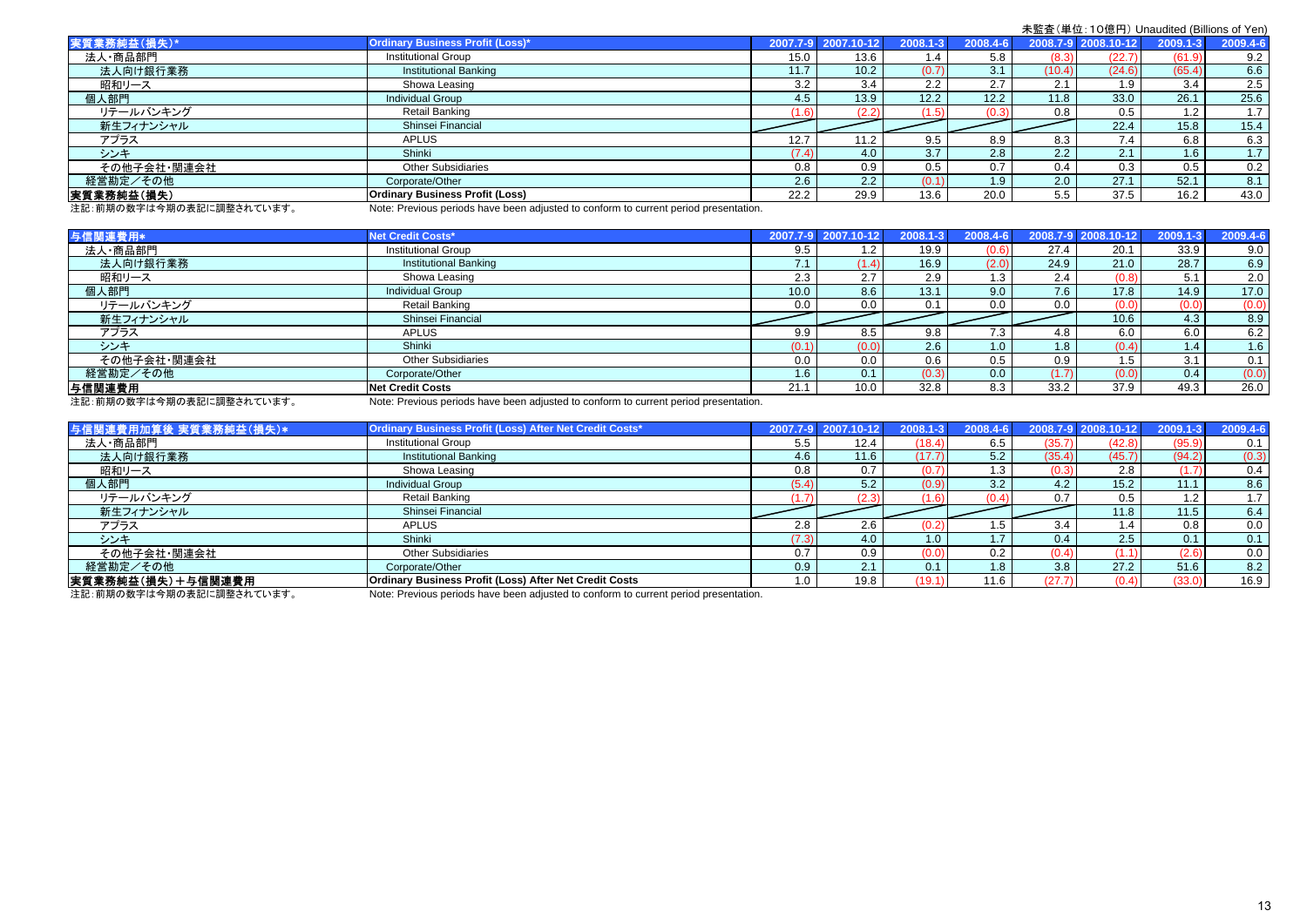| Section 2.3 部門別主要データ   | <b>Section 2.3 Business Line Key Data</b>                     |         |         |         |         |         | 未監査(単位:10億円) Unaudited (Billions of Yen) |         |         |
|------------------------|---------------------------------------------------------------|---------|---------|---------|---------|---------|------------------------------------------|---------|---------|
| 法人·商品部門*               | Institutional Group*                                          | 2007.9  | 2007.12 | 2008.3  | 2008.6  | 2008.9  | 2008.12                                  | 2009.3  | 2009.6  |
| 企業向け一般貸出(ベーシックバンキング貸出) | Corporate Loans (Basic Banking)                               | 2.666.5 | 2,582.2 | 2.665.8 | 2.623.0 | 2.777.0 | 2.288.0                                  | 2,409.8 | 2,004.9 |
| 不動産ファイナンス              | <b>Real Estate Finance</b>                                    | 1,284.6 | ,131.4  | ,232.1  | .207.4  | ,258.5  | ,237.7                                   | 1,154.0 | 1,129.7 |
| 不動産ノンリコースファイナンス(ローン形態) | Real Estate Non-Recourse Loans                                | 873.4   | 713.4   | 695.6   | 676.0   | 708.9   | 670.5                                    | 644.8   | 631.8   |
| 不動産ノンリコースファイナンス(私募債形態) | Real Estate Non-Recourse Bonds                                | 189.0   | 206.3   | 279.2   | 290.7   | 320.2   | 341.4                                    | 328.2   | 324.5   |
| その他不動産ファイナンスローン        | Other Real Estate Finance Loans                               | 222.7   | 211.6   | 257.3   | 240.6   | 229.4   | 225.6                                    | 180.9   | 173.3   |
| その他プロダクトローン            | <b>Other Product Loans</b>                                    | 737.5   | 834.6   | 759.8   | 828.8   | 789.7   | 708.8                                    | 697.7   | 666.6   |
| CLO(貸出債権証券化)           | CLO (Off Balance)                                             | (74.9)  |         |         |         |         | (0.0)                                    |         |         |
| コマーシャルファイナンス子会社顧客向け貸出  | Loans to Commercial Finance Subsidiaries' Customers           | 23.0    | 22.7    | 26.2    | 23.7    | 41.2    | 42.4                                     | 35.7    | 35.3    |
| 貸出及び私募債形態ノンリコースファイナンス  | <b>Total Loans and Non-Recourse Bonds</b>                     | 4.636.7 | 4.571.1 | 4,684.0 | 4,683.1 | 4,866.5 | 4.277.0                                  | 4,297.3 | 3,836.7 |
| 有形リース資産                | <b>Tangible Leased Assets</b>                                 | 284.4   | 273.8   | 264.9   |         |         |                                          |         |         |
| 無形リース資産                | Intangible Leased Assets                                      | 41.2    | 40.5    | 39.6    |         |         |                                          |         |         |
| リース資産                  | <b>Total Leased Assets</b>                                    | 325.6   | 314.4   | 304.6   |         |         |                                          |         |         |
| リース債権及びリース投資資産         | <b>Lease Receivables and Leased Investment Assets</b>         |         |         |         | 249.9   | 252.6   | 241.7                                    | 232.5   | 228.1   |
| 割賦売掛金(コマーシャルファイナンス)    | Installment Receivables (Commercial Finance)                  | 180.7   | 179.5   | 184.2   | 170.3   | 166.4   | 157.0                                    | 145.3   | 132.2   |
| 法人預金(含む讓渡性預金)          | Institutional Deposits and Negotiable Certificates of Deposit | 2.381.4 | 2.449.7 | .872.5  | 2.061.4 | 2.232.8 | .589.8                                   | .249.0  | 1,337.8 |
| 法人債券                   | <b>Institutional Debentures</b>                               | 324.3   | 315.9   | 320.2   | 351.4   | 423.3   | 403.5                                    | 367.4   | 319.7   |
| 預金·債券                  | <b>Total Deposits and Debentures</b>                          | 2.705.7 | 2,765.7 | 2,192.7 | 2.412.8 | 2,656.2 | ,993.3                                   | .616.4  | 1,657.5 |

.<br>注記:1. 新リース会計適用により、リース資産の重要性がなくなったことから、2008.6からリース資産の開示を省略しております。

2. 前期の数字は今期の表記に調整されています。

3. 2009.6より、従来「ノンリコースファイナンス」としていた項目を「不動産ファイナンス」に変更し、その他不動産ファイナンスローンを含めて開示をしております。

4. 2009.6より、従来「スペシャルティファイナンスローン」、「その他プロダクトローン」と表示していたものを、ウェルスマネジメントローンと合算して「その他プロダクトローン」として開示をしております。

Note: 1. Disclosure of leased assets is omitted as it became less material by the introduction of new lease accounting.

2. Previous periods have been adjusted to conform to current period presentation.

3. "Non-Recourse Real Estate Finance" has been renamed "Real Estate Finance" and includes figures of "Other Real Estate Finance Loans" from 2009.6.

4. "Specialty Finance Loans" and "Other Product Loans" are disclosed under "Other Product Loans" and includes wealth management loans from 2009.6.

| 個人部門*                  | Individual Group*                                             | 2007.9  | 2007.12 | 2008.3  | 2008.6  | 2008.9  | 2008.12 | 2009.3  | 2009.6  |
|------------------------|---------------------------------------------------------------|---------|---------|---------|---------|---------|---------|---------|---------|
| リテール顧客向け貸出             | Retail Banking Loans Outstanding                              | 697.7   | 735.9   | 817.3   | 882.9   | 916.1   | 902.0   | 891.0   | 844.0   |
| 住宅ローン                  | Housing Loan Balance                                          | 692.4   | 730.8   | 811.2   | 876.9   | 909.2   | 894.6   | 882.6   | 835.7   |
| コンシューマーファイナンス子会社顧客向け貸出 | Loans to Consumer Finance Subsidiaries' Customers             | 311.1   | 402.9   | 400.0   | 388.7   | .117.1  | 1.092.9 | 1.016.7 | 985.3   |
| 新生フィナンシャル顧客向け          | Shinsei Financial's Customers                                 |         |         |         |         | 743.6   | 735.7   | 673.6   | 657.7   |
| アプラス顧客向け               | <b>APLUS' Customers</b>                                       | 223.3   | 216.6   | 212.1   | 208.9   | 207.7   | 201.6   | 198.1   | 191.0   |
| シンキ顧客向け                | <b>Shinki's Customers</b>                                     | 23.0    | 112.2   | 108.5   | 101.3   | 96.1    | 93.1    | 89.3    | 84.6    |
| その他顧客向け                | <b>Other's Customers</b>                                      | 64.8    | 74.0    | 79.4    | 78.4    | 69.5    | 62.4    | 55.5    | 51.8    |
| 貸出                     | <b>Total Loans</b>                                            | 1,008.9 | 138.9   | 1,217.3 | 1.271.7 | 2,033.3 | ,995.0  | .907.8  | 1,829.3 |
| 割賦売掛金(コンシューマーファイナンス)   | Installment Receivables (Consumer Finance)                    | 257.8   | 256.2   | 237.6   | 238.3   | 254.2   | 263.2   | 259.3   | 261.0   |
| 支払承諾見返                 | <b>Customers' Liabilities for Acceptances and Guarantees</b>  | 725.5   | 713.0   | 701.7   | 705.5   | 695.5   | 685.0   | 675.2   | 666.0   |
| 預り総資産                  | <b>Assets under Management (AUM)</b>                          | 4,577.6 | 4,842.6 | 5,020.5 | 5,133.8 | 5,248.3 | 5,508.2 | 6,047.2 | 6,683.3 |
| リテール預金                 | <b>Retail Deposits</b>                                        | 3,489.1 | 3.748.6 | 3,934.1 | 4,047.7 | 4,182.7 | 4,471.2 | 5,023.0 | 5,656.7 |
| 仕組預金                   | <b>Structured Deposits</b>                                    | .532.5  | ,530.6  | 1.538.0 | 1.547.9 | .575.6  | ,593.3  | 1.619.2 | 1,612.7 |
| リテール債券                 | <b>Retail Debentures</b>                                      | 362.2   | 354.4   | 342.2   | 333.1   | 324.9   | 317.8   | 308.1   | 301.8   |
| 投信/年金                  | Mutual Funds and Variable Annuities                           | 696.1   | 710.3   | 715.7   | 725.2   | 714.0   | 694.7   | 692.6   | 702.9   |
| 投資信託                   | <b>Mutual Funds</b>                                           | 476.5   | 479.7   | 476.6   | 476.6   | 459.6   | 439.2   | 436.0   | 443.4   |
| 変額年金                   | Variable Annuities                                            | 219.5   | 230.5   | 239.1   | 248.5   | 254.3   | 255.5   | 256.5   | 259.5   |
| 支払承諾                   | <b>Acceptances and Guarantees</b>                             | 725.5   | 713.0   | 701.7   | 705.5   | 695.5   | 685.0   | 675.2   | 666.0   |
| リテールロ座数(千口座)           | Total Number of Retail Accounts (Thousands)                   | 2.089.4 | 2,137.4 | 2,196.7 | 2,233.7 | 2,269.7 | 2,324.0 | 2,401.9 | 2,475.3 |
| パワースマート住宅ローン顧客数(千人)    | Total Number of PowerSmart Housing Loan Customers (Thousands) | 31.7    | 33.5    | 37.0    | 39.9    | 41.6    | 41.7    | 41.3    | 40.6    |
| 新生フィナンシャル顧客数(千人)       | Shinsei Financial's Number of Customers (Thousands)           |         |         |         |         | ,827.5  | 1.718.5 | ,599.0  | ,446.0  |
| 無担保パーソナルローン            | <b>Unsecured Personal Loans</b>                               |         |         |         |         | ,049.9  | 1,024.2 | 997.2   | 966.5   |
| クレジットカード(有効会員数)        | Credit Card (valid customer)                                  |         |         |         |         | 708.1   | 631.7   | 553.9   | 427.9   |
| クレジットカード(残あり顧客数)       | Credit Card (on book customer)                                |         |         |         |         | 224.4   | 219.2   | 206.8   | 185.6   |
| 信販事業(残あり顧客数)           | Installment Sales Finance (valid customer)                    |         |         |         |         | 56.5    | 49.6    | 35.3    | 39.2    |
| 住宅ローン(HPL)             | Mortgage (Home Property Loans)                                |         |         |         |         | 3.8     | 3.9     | 4.1     | 4.0     |
| 不動産担保ローン(HEL)          | Mortgage (home Equity Loans)                                  |         |         |         |         | 9.1     | 8.7     | 8.5     | 8.1     |
| アプラス 有効カード会員数(千人)      | APLUS' Total Available Cardholders (Thousands)                | 8,634.4 | 8,685.9 | 8.687.0 | 8,581.8 | 8,496.2 | 8,391.1 | 8,366.3 | 8,332.1 |
| シンキ 顧客数(千人)            | Shinki's Number of Customers (Thousands)                      | 280.6   | 263.5   | 252.9   | 241.0   | 233.8   | 226.6   | 221.8   | 212.9   |

注記:1. 預り総資産残高には未償還債券残高を含んでおります。

2. 前期の数字は今期の表記に調整されています。

3. 持分法適用会社であった期間(~2007.9)のシンキ顧客向け残高の欄には当行からのシンキ向けローン貸出残高を記載しております。

Note: 1. AUM includes unclaimed debentures

2. Previous periods have been adjusted to conform to current period presentation.

3. Shinsei Bank's loan amounts to Shinki is in "Shinki's Customers" until 2007.9. Shinki is an affiliated company in this term.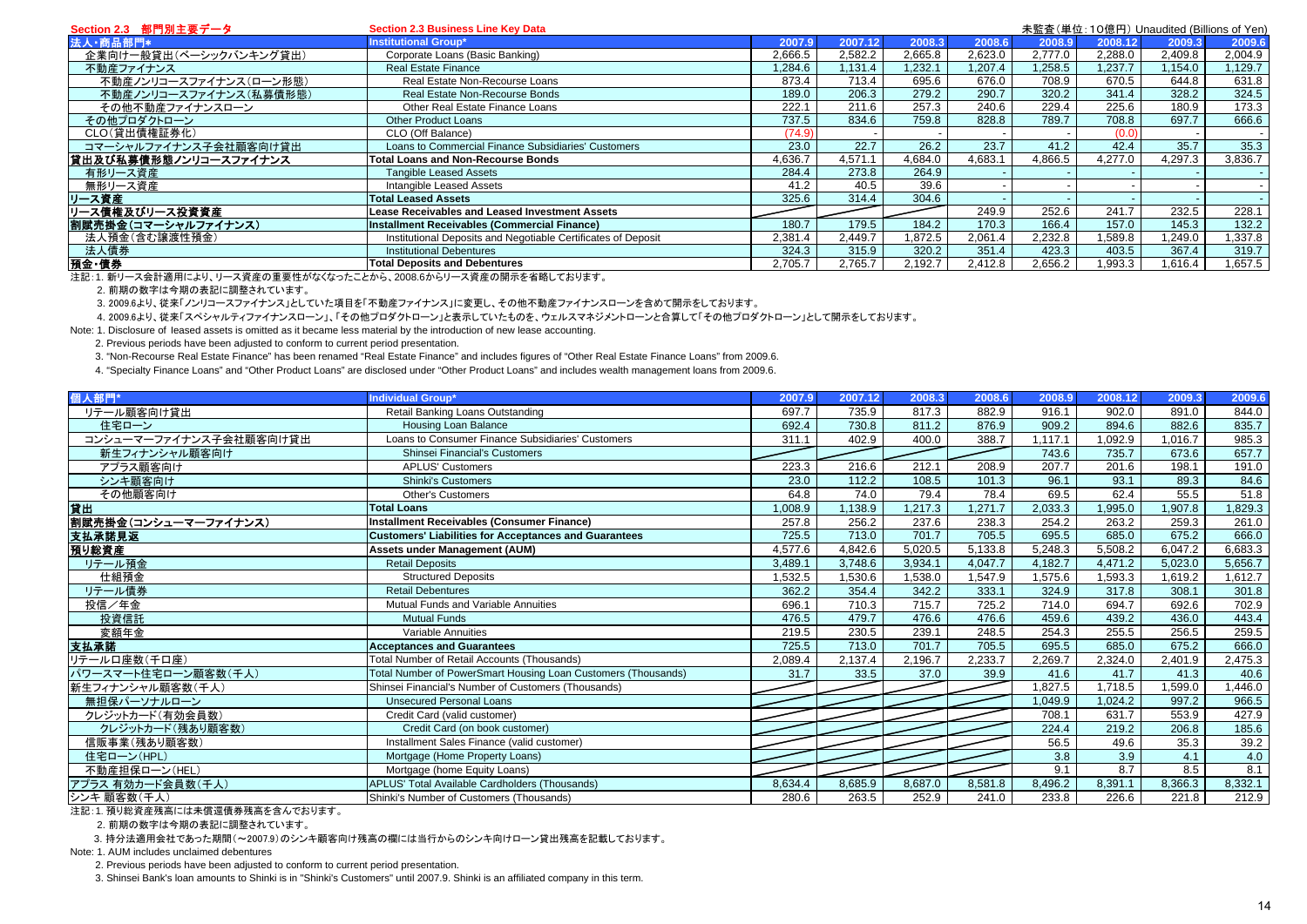| <b>Total Loans and Bills Discounted</b>             | 2007.9  | 2007.12 |         | 2008.6  | 2008.9  |         | 2009.3  | 2009.6  |
|-----------------------------------------------------|---------|---------|---------|---------|---------|---------|---------|---------|
| Loans in Institutional Group                        | 4.447.6 | 4,364.7 | 4,404.8 | 4,392.3 | 4,546.3 | 3,935.5 | 3,969.0 | 3,512.1 |
| Corporate Loans (Basic Banking)                     | 2,666.5 | 2,582.2 | 2,665.8 | 2,623.0 | 2,777.0 | 2,288.0 | 2,409.8 | 2.004.9 |
| Real Estate Non-Recourse Loans                      | 873.4   | 713.4   | 695.6   | 676.0   | 708.9   | 670.5   | 644.8   | 631.8   |
| Other Real Estate Finance Loans                     | 222.1   | 211.6   | 257.3   | 240.6   | 229.4   | 225.6   | 180.9   | 173.3   |
| Other Product Loans                                 | 737.5   | 834.6   | 759.8   | 828.8   | 789.7   | 708.8   | 697.7   | 666.6   |
| CLO (Off Balance)                                   | (74.9)  |         |         |         |         | (0.0)   |         |         |
| Loans to Commercial Finance Subsidiaries' Customers | 23.0    | 22.7    | 26.2    | 23.7    | 41.2    | 42.4    | 35.7    | 35.3    |
| Loans in Individual Group                           | 1,008.9 | ,138.9  | .217.3  | 1.271.7 | 2,033.3 | 1,995.0 | 1,907.8 | 1,829.3 |
| Retail Banking Loans Outstanding                    | 697.7   | 735.9   | 817.3   | 882.9   | 916.1   | 902.0   | 891.0   | 844.0   |
| Housing Loan Balance                                | 692.4   | 730.8   | 811.2   | 876.9   | 909.2   | 894.6   | 882.6   | 835.7   |
| Loans to Consumer Finance Subsidiaries' Customers   | 311.1   | 402.9   | 400.0   | 388.7   | .117.1  | ,092.9  | 1.016.7 | 985.3   |
| <b>Shinsei Financial's Customers</b>                |         |         |         |         | 743.6   | 735.7   | 673.6   | 657.7   |
| <b>APLUS' Customers</b>                             | 223.3   | 216.6   | 212.1   | 208.9   | 207.7   | 201.6   | 198.1   | 191.0   |
| <b>Shinki's Customers</b>                           | 23.0    | 112.2   | 108.5   | 101.3   | 96.1    | 93.1    | 89.3    | 84.6    |
| <b>Other's Customers</b>                            | 64.8    | 74.0    | 79.4    | 78.4    | 69.5    | 62.4    | 55.5    | 51.8    |
| <b>Total Loans and Bills Discounted</b>             | 5,456.5 | 5,503.6 | 5.622.2 | 5,664.1 | 6.579.7 | 5.930.6 | 5,876.9 | 5.341.5 |
|                                                     |         |         |         |         | 2008.3  |         |         | 2008.12 |

注記:1. 前期の数字は今期の表記に調整されています。

2. 2009.6より、従来「ノンリコースファイナンス」としていた項目を「不動産ファイナンス」に変更し、その他不動産ファイナンスローンを含めて開示をしております。

3. 2009.6より、従来「スペシャルティファイナンスローン」、「その他プロダクトローン」と表示していたものを、ウェルスマネジメントローンと合算して「その他プロダクトローン」として開示をしております。

Note: 1. Previous periods have been adjusted to conform to current period presentation.

2. "Non-Recourse Real Estate Finance" has been renamed "Real Estate Finance" and includes figures of "Other Real Estate Finance Loans" from 2009.6.

3. "Specialty Finance Loans" and "Other Product Loans" are disclosed under "Other Product Loans" and includes wealth management loans from 2009.6.

| 部門別、配賦リスク資本                                                                                                                                                                                                                                                                                                                                                                                                             | <b>Risk Capital Allocation by Business</b> | 2007.91 | 2007.12 | 2008.3 | 2008.6 | <b>2008.9</b> |       | 2009.3 | 2009.6 |
|-------------------------------------------------------------------------------------------------------------------------------------------------------------------------------------------------------------------------------------------------------------------------------------------------------------------------------------------------------------------------------------------------------------------------|--------------------------------------------|---------|---------|--------|--------|---------------|-------|--------|--------|
| 法人·商品部門                                                                                                                                                                                                                                                                                                                                                                                                                 | <b>Institutional Group</b>                 | 373     | n/a     | 408    | n/a    | 440           | n/a   | 485    | n/a    |
| 個人部門                                                                                                                                                                                                                                                                                                                                                                                                                    | <b>Individual Group</b>                    | 102     | n/a     | 126    | n/a    | 241           | n/a   | 229    | n/a    |
| 経営勘定/その他                                                                                                                                                                                                                                                                                                                                                                                                                | Corporate/Other                            |         | n/a     |        | n/a    |               | n/a   |        | n/a    |
| 配賦可能資本                                                                                                                                                                                                                                                                                                                                                                                                                  | <b>Excess Capital</b>                      | 171     | n/a     | 144    | n/a    |               | n/a   |        | n/a    |
| Tier I 資本                                                                                                                                                                                                                                                                                                                                                                                                               | <b>Tier I Capital</b>                      | 647.6   | 651.3   | 679.7  | 699.9  | 613.6         | 642.1 | 580.0  | 581.3  |
| $\mathbf{A} \mathbf{A} = \mathbf{A} \mathbf{A} + \mathbf{A} \mathbf{B} + \mathbf{A} \mathbf{A} + \mathbf{A} \mathbf{A} + \mathbf{A} \mathbf{A} + \mathbf{A} \mathbf{A} + \mathbf{A} \mathbf{A} + \mathbf{A} \mathbf{A} + \mathbf{A} \mathbf{A} + \mathbf{A} \mathbf{A} + \mathbf{A} \mathbf{A} + \mathbf{A} \mathbf{A} + \mathbf{A} \mathbf{A} + \mathbf{A} \mathbf{A} + \mathbf{A} \mathbf{A} + \mathbf{A} \mathbf{A}$ | $\cdots$<br>.                              |         |         |        |        |               |       |        |        |

注記:前期の数字は今期の表記に調整されています。 Note: Previous periods have been adjusted to conform to current period presentation.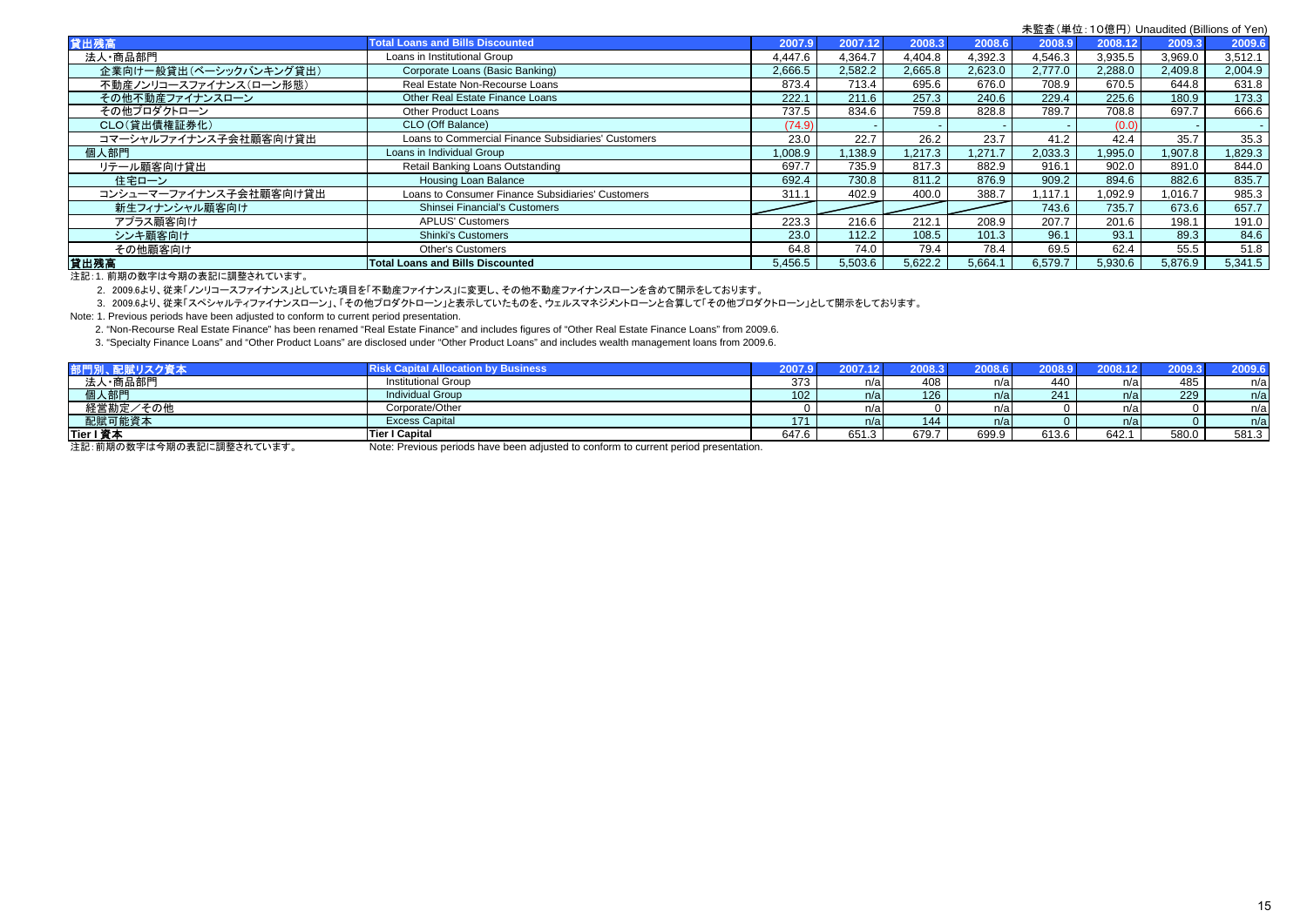| Section 3. 連結財務諸比率、自己資本、1株当たり数値、        | Section 3. Shinsei Bank Consolidated Financial Ratios, Capital Adequacy |           |            |          |          |            |                                          |            |          |
|-----------------------------------------|-------------------------------------------------------------------------|-----------|------------|----------|----------|------------|------------------------------------------|------------|----------|
| 格付け情報他                                  | and Per Share Data, and Credit Ratings                                  |           |            |          |          |            | 未監査(単位:10億円) Unaudited (Billions of Yen) |            |          |
| 財務比率                                    | <b>Financial Ratios</b>                                                 | 2007.7-9  | 2007.10-12 | 2008.1-3 | 2008.4-6 |            | 2008.7-9 2008.10-12                      | 2009.1-3   | 2009.4-6 |
| ROA (年換算後)                              | Return on Assets (Annualized)                                           | 0.3%      | 0.4%       | 1.0%     | 0.4%     | (1.0%      | (0.4%                                    | (3.8%      | 0.2%     |
| ROE(潜在株式調整後)(年換算後)                      | Return on Equity (Fully Diluted) (Annualized)                           | (4.8%     | 6.3%       | 15.0%    | 6.1%     | $(17.1\%)$ | (7.4%                                    | (72.1%     | 3.6%     |
| ROA(キャッシュベース四半期純利益) (年換算後)              | Cash Basis Return on Assets (Annualized)                                | (0.3%     | 0.5%       | 1.1%     | 0.5%     | (0.9%      | (0.3%                                    | (2.6%      | 0.3%     |
| ROE(潜在株式調整後)<br>(キャッシュベース四半期純利益) (年換算後) | Cash Basis Return on Equity (Fully Diluted) (Annualized)                | $(3.1\%)$ | 8.1%       | 16.4%    | 7.6%     | (15.7%)    | (5.2%)                                   | $(48.0\%)$ | 6.8%     |
| 経費率                                     | Expense-to-Revenue Ratio                                                | 64.3%     | 57.4%      | 74.7%    | 67.2%    | 86.6%      | 57.3%                                    | 76.0%      | 50.9%    |
|                                         |                                                                         |           |            |          |          |            |                                          |            |          |
| リスク分類別リスク資本の配賦                          | <b>Risk Capital Allocation by Risk Categories</b>                       | 2007.9    | 2007.12    | 2008.3   | 2008.6   | 2008.9     | 2008.12                                  | 2009.3     | 2009.6   |
| 信用リスク                                   | <b>Credit Risk</b>                                                      | 215       | n/a        | 230      | n/a      | 365        | n/a                                      | 388        | n/a      |
| ストラクチャードクレジット/その他投資リスク                  | Structured Credit and Other Investment Risk                             | 178       | n/a        | 208      | n/a      | 221        | n/a                                      | 231        | n/a      |
| 市場リスク                                   | <b>Market Risk</b>                                                      |           | n/a        | 8        | n/a      | 9          | n/a                                      | 8          | n/a      |
| 金利リスク                                   | <b>Interest Rate Risk</b>                                               |           | n/a        | 11       | n/a      | 16         | n/a                                      | 11         | n/a      |
| 流動性リスク                                  | <b>Liquidity Risk</b>                                                   | 30        | n/a        | 33       | n/a      | 19         | n/a                                      | 24         | n/a      |
| オペレーショナル・リスク                            | <b>Operational Risk</b>                                                 | 39        | n/a        | 43       | n/a      | 50         | n/a                                      | 50         | n/a      |
| 配賦可能資本                                  | <b>Excess Capital</b>                                                   | 171       | n/a        | 144      | n/a      |            | n/a                                      |            | n/a      |
| Tier I 資本                               | <b>Tier I Capital</b>                                                   | 647.6     | 651.3      | 679.7    | 699.9    | 613.6      | 642.1                                    | 580.0      | 581.3    |
|                                         |                                                                         |           |            |          |          |            |                                          |            |          |
| 自己資本関連情報                                | <b>Capital Adequacy Data</b>                                            | 2007.9    | 2007.12    | 2008.3   | 2008.6   | 2008.9     | 2008.12                                  | 2009.3     | 2009.6   |
| 基本的項目(Tier I)                           | Basic Items (Tier I)                                                    | 647.6     | 651.3      | 679.7    | 699.9    | 613.6      | 642.1                                    | 580.0      | 581.3    |
| 補完的項目(Tier II)                          | Amount Eligible for Inclusion in Capital (Tier II)                      | 537.0     | 536.7      | 530.2    | 544.5    | 499.8      | 441.3                                    | 327.3      | 310.5    |
| 控除項目                                    | <b>Deduction</b>                                                        | (131.0)   | (130.3)    | (128.0)  | (135.3)  | (110.8)    | (115.4)                                  | (103.9)    | (102.4)  |
| 自己資本金額                                  | <b>Total Capital</b>                                                    | 1.053.5   | 1.057.6    | 1.081.9  | 1.109.1  | 1.002.6    | 968.0                                    | 803.4      | 789.4    |
| リスクアセット                                 | <b>Risk Assets</b>                                                      | 8,494.1   | 8,738.5    | 9,212.5  | 9,231.9  | 9,558.9    | 9,670.0                                  | 9,621.0    | 8,491.2  |
| 自己資本比率                                  | Capital Adequacy Ratio                                                  | 12.40%    | 12.10%     | 11.74%   | 12.01%   | 10.48%     | 10.01%                                   | 8.35%      | 9.29%    |
| Tier I 比率                               | Tier I Capital Ratio                                                    | 7.62%     | 7.45%      | 7.37%    | 7.58%    | 6.41%      | 6.64%                                    | 6.02%      | 6.84%    |
| コアTier I 比率                             | Core Tier I Capital Ratio                                               | 4.08%     | 4.05%      | 5.52%    | 5.55%    | 4.62%      | 5.16%                                    | 4.03%      | 4.58%    |
| リスク資本                                   | <b>Risk Capital</b>                                                     | 476       | n/a        | 535      | n/a      | 682        | n/a                                      | 714        | n/a      |
| Tier Iに対するリスク資本の割合                      | Risk Capital as a Percentage of Tier I Capital                          | 73.5%     | n/a        | 79.0%    | n/a      | 111.1%     | n/a                                      | 123.1%     | n/a      |
| TCE レシオ                                 | <b>TCE Ratio</b>                                                        | 2.62%     | 2.78%      | 4.28%    | 4.24%    | 3.58%      | 3.70%                                    | 3.00%      | 3.22%    |

注記:1. コアTier I比率 = (Tier I 資本(除く優先出資証券、非転換型優先株式)ー 繰延税金資産の純額) / リスクアセット

2. TCE (Tangible common equity) レシオ = (純資産-優先株式-無形固定資産-少数株主持分) / (総資産 - 無形固定資産)

Note: 1. Core Tier I ratio: Tier I, excluding preferred securities and non-convertible preferred stock minus deferred tax assets (net) divided by risk weighted assets.

2. TCE (Tangible Common Equity) ratio: Net assets minus preferred stock, intangible assets and minority interests divided by total assets, excluding intangible assets.

| 1株当たり数値(円)         | Per Share Data (JPY)                  | 2007.9 | 2007.12 | 2008.3 | 2008.6 | 2008.9  | 2008.12 | 2009.3  | 2009.6 |
|--------------------|---------------------------------------|--------|---------|--------|--------|---------|---------|---------|--------|
| 1株当たり純資産           | Common Equity Per Share               | 352.71 | 354.44  | 364.35 | 363.15 | 338.12  | 337.02  | 284.95  | 300.62 |
| 潜在株式調整後1株当たり純資産    | <b>Fully Diluted Equity Per Share</b> | 354.04 | 355.25  | 364.35 | 363.15 | 338.12  | 337.02  | 284.95  | 300.62 |
| 1株当たり四半期純利益        | Basic Net Income (Loss) Per Share     | (6.96  | 6.48    | 16.77  | 5.53   | (15.35) | (6.54)  | (56.49) | 2.63   |
| 潜在株式調整後1株当たり四半期純利益 | Diluted Net Income Per Share          | 4.53   | 5.60    | 14.11  | 5.53   | (15.35) | (6.54)  | (56.49) | 2.63   |
| キャッシュベース:          | Cash Basis:                           |        |         |        |        |         |         |         |        |
| 1株当たり四半期純利益        | Basic Net Income (Loss) Per Share     | 5.11   | 8.43    | 18.39  | 6.86   | (14.14) | (4.59)  | (37.51) | 4.96   |
| 潜在株式調整後1株当たり四半期純利益 | Diluted Net Income (Loss) Per Share   | 3.01   | 7.19    | 15.53  | 6.86   | (14.14) | (4.59)  | (37.51) | 4.96   |

| 株式数                      | <b>Share Data</b>                                                  | 2007.9        | 2007.         | 2008.3     | 2008.6     | 2008.9     | 2008.12    | 2009.3                                                                                                          | 2009.6     |
|--------------------------|--------------------------------------------------------------------|---------------|---------------|------------|------------|------------|------------|-----------------------------------------------------------------------------------------------------------------|------------|
| 潜在株式調整後期末発行済普通株式数        | Fully Diluted Number of Shares Outstanding at End of Period        | 1.846.272.673 |               |            |            |            |            | 1,846,265,385 1,963,910,456 1,963,909,876 1,963,922,463 1,963,920,673 1,963,919,853 1,963,919,453               |            |
| 期末発行済普通株式数               | Number of Common Shares                                            | 1,577,143,785 |               |            |            |            |            | 1,577,136,497   1,963,910,456   1,963,909,876   1,963,922,463   1,963,920,673   1,963,919,853   1,963,919,453   |            |
| 甲種優先株式の潜在株式数(*)          | Number of Class A Preferred Shares After Conversion (*)            | 269,128,888   | 269,128,888   |            |            |            |            |                                                                                                                 |            |
| 乙種優先株式の潜在株式数(*)          | Number of Class B Preferred Shares After Conversion (*)            |               |               |            |            |            |            |                                                                                                                 |            |
| ストックオプションによる潜在株式数        | Number of Fully Diluted Stock Options                              |               |               |            |            |            |            |                                                                                                                 |            |
| (参考)期末自己株式数              | (Ref) Treasury Shares at End of Period (not included in the above) | 96.427.159    | 96.434.447    | 96,436,435 | 96,437,015 | 96,424,428 | 96,426,218 | 96,427,038                                                                                                      | 96,427,438 |
| 潜在株式調整後期中平均普通株式数         | Weighted Average Fully Diluted Number of Shares Outstanding        | 1,821,783,259 | 1,829,973,801 |            |            |            |            | 1,852,346,309 1,963,909,970 1,963,911,372 1,963,914,775 1,963,916,133 1,963,919,704                             |            |
| 期中平均普通株式数                | Weighted Average Number of Common Shares Outstanding               |               |               |            |            |            |            | 1,443,810,834 1,488,414,487 1,529,530,977 1,963,909,970 1,963,911,372 1,963,914,775 1,963,916,133 1,963,919,704 |            |
| (*) 各年度の開始時点における転換価格にて計算 | (*) Based on conversion price at the beginning of each fiscal year |               |               |            |            |            |            |                                                                                                                 |            |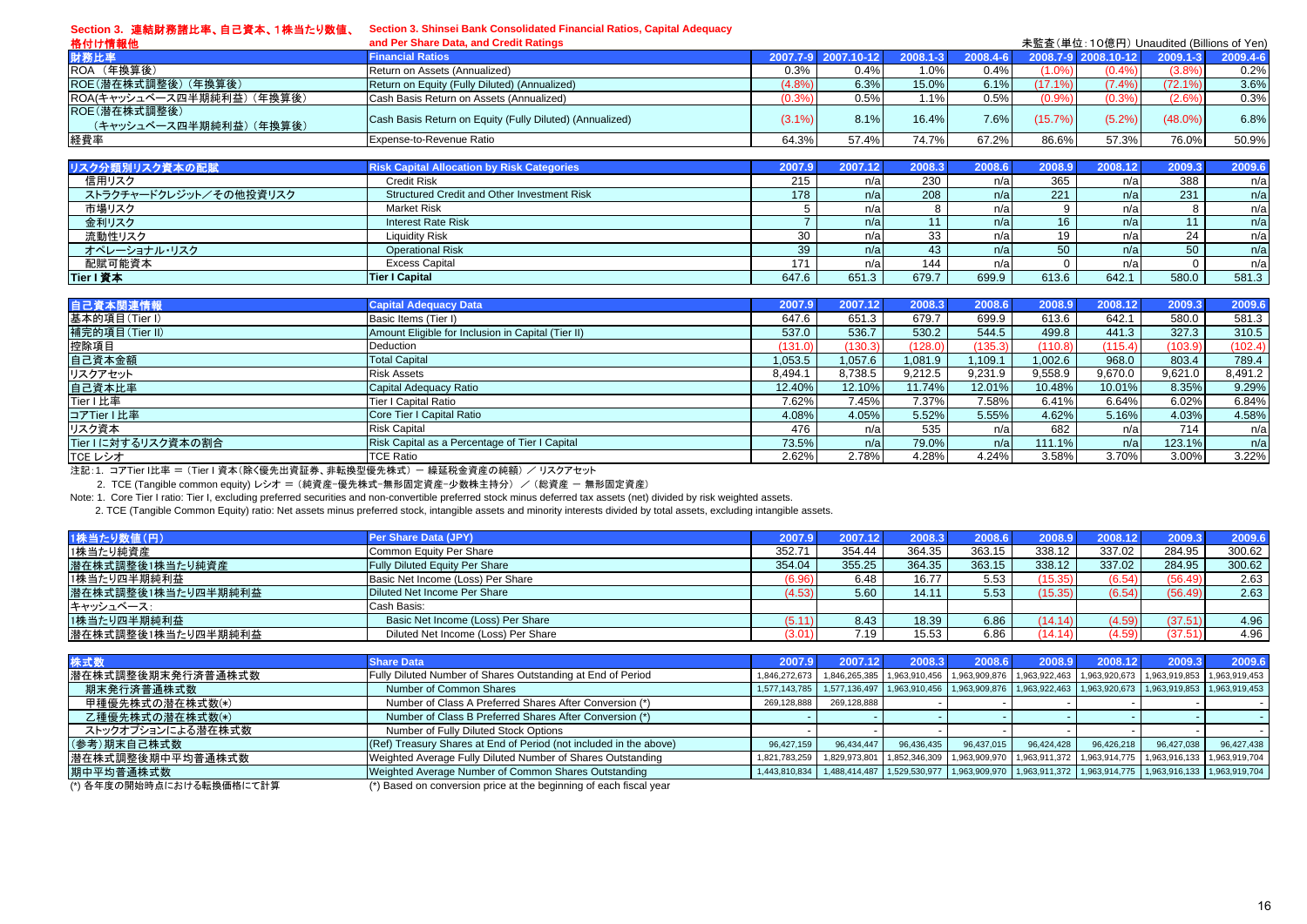| 格付け(新生銀行)                            | <b>Credit Ratings (Shinsei Bank)</b>          | 2007.9                   | 2007.12                  | 2008.3   | 2008.6   | 2008.9          | 2008.12        | 2009.3     | 2009.6                |
|--------------------------------------|-----------------------------------------------|--------------------------|--------------------------|----------|----------|-----------------|----------------|------------|-----------------------|
| Moody's                              | Moody's                                       |                          |                          |          |          |                 |                |            |                       |
| 短期                                   | Short-Term                                    | $P-1$                    | $P-1$                    | $P-1$    | $P-1$    | $P-1$           | $P-2$          | $P-2$      | $P-2$                 |
|                                      |                                               | A2                       | A2                       | A2       | A2       | A2              | A3             | A3         | A3                    |
| 長期                                   | Long-Term                                     | (安定的)                    | (安定的)                    | (安定的)    | (安定的)    | (安定的)           | (安定的)          | (ネガティブ)    | (ネガティブ)               |
|                                      |                                               | (Stable)                 | (Stable)                 | (Stable) | (Stable) | (Stable)        | (Stable)       | (Negative) | (Negative)            |
| <b>Standard and Poor's (S&amp;P)</b> | <b>Standard and Poor's (S&amp;P)</b>          |                          |                          |          |          |                 |                |            |                       |
| 短期                                   | Short-Term                                    | $A-2$                    | $A-2$                    | $A-2$    | $A-2$    | $A-2$           | $A-2$          | $A-2$      | $A-2$                 |
|                                      |                                               | A-                       | A-                       | А-       | А-       | A-              | BBB+           | BBB+       | BBB+                  |
| 長期                                   | Long-Term                                     | (安定的)                    | (安定的)                    | (安定的)    | (安定的)    | (安定的)           | (安定的)          | (安定的)      | (安定的)                 |
|                                      |                                               | (Stable)                 | (Stable)                 | (Stable) | (Stable) | (Stable)        | (Stable)       | (Stable)   | (Stable)              |
| <b>Fitch Ratings</b>                 | <b>Fitch Ratings</b>                          |                          |                          |          |          |                 |                |            |                       |
| 短期                                   | Short-Term                                    | F2                       | F2                       | F2       | F2       | F <sub>2</sub>  | F <sub>2</sub> | F2         | F2                    |
|                                      |                                               | BBB+                     | BBB+                     | BBB+     | BBB+     | BBB+            | BBB+           | <b>BBB</b> | BBB                   |
| 長期                                   | Long-Term                                     | (安定的)                    | (安定的)                    | (安定的)    | (安定的)    | (弱含み)           | (弱含み)          | (弱含み)      | (弱含み)                 |
|                                      |                                               | (Stable)                 | (Stable)                 | (Stable) | (Stable) | (Negative)      | (Negative)     | (Negative) | (Negative)            |
| 日本格付研究所(JCR)                         | Japan Credit Rating Agency, Ltd. (JCR)        |                          |                          |          |          |                 |                |            |                       |
| 短期                                   | Short-Term                                    |                          |                          |          |          |                 | $J-1$          | $J-1$      | $J-2$                 |
|                                      |                                               | A                        | A                        |          |          |                 |                | A-         | BBB+                  |
| 長期                                   | Long-Term                                     | (安定的)                    | (安定的)                    | (安定的)    | (安定的)    | (安定的)           | (ネガティブ)        | (ネガティブ)    | (ネガティブ)               |
|                                      |                                               | (Stable)                 | (Stable)                 | (Stable) | (Stable) | (Stable)        | (Negative)     |            | (Negative) (Negative) |
| 格付投資情報センター(R&I)*                     | Rating and Investment Information, Inc. (R&I) |                          |                          |          |          |                 |                |            |                       |
| 短期                                   | Short-Term                                    | $\overline{\phantom{a}}$ | $\overline{\phantom{0}}$ | $\sim$   | $\sim$   | $\sim$ 10 $\pm$ | $a-1$          | $a-1$      | $a-1$                 |
|                                      |                                               | A-                       | A-                       | A-       | А-       | A-              | A-             | А-         | A-                    |
| 長期                                   | Long-Term                                     | (安定的)                    | (安定的)                    | (安定的)    | (安定的)    | (安定的)           | (安定的)          | (ネガティブ)    | (ネガティブ)               |
|                                      |                                               | (Stable)                 | (Stable)                 | (Stable) | (Stable) | (Stable)        | (Stable)       |            | (Negative) (Negative) |

注記: 2009年7月1日付けでS&Pは長期格付けを格上げ方向で「クレジット・ウォッチ」に指定、R&Iは長期格付けおよび短期格付けを格下げ方向で「レーティング・モニター」に指定。 Note: On July 1, 2009, S&P placed its long-term ratings on "CreditWatch with positive implications" and R&I placed its long-term and short-term ratings on "Rating Monitor with negative implications."

| 格付け(ア           | <b>Credit Ratings (APLUS)</b>                 | 2007.9                    | 2007.12  |          | 2008.6   | ا 2008.9 | 2008.12  | 2009.3                | 2009.6                    |
|-----------------|-----------------------------------------------|---------------------------|----------|----------|----------|----------|----------|-----------------------|---------------------------|
| 格付投資情報センター(R&I) | Rating and Investment Information, Inc. (R&I) |                           |          |          |          |          |          |                       |                           |
| 短期              | Short-Term                                    | a-1                       | a-1      | a-1      | a-1      | $a-1$    | a-1      | $a-1$                 | a-1                       |
|                 |                                               | $\mathsf{A}^{\mathsf{A}}$ | A        |          |          |          |          | $\mathsf{A}$          | $\mathsf{A}^{\mathsf{A}}$ |
| 長期              | Long-Term                                     | (安定的)                     | (安定的)    | (安定的     | (安定的     | (安定的     | (安定的)    | (ネガティブ)               | (ネガティブ)                   |
|                 |                                               | (Stable)                  | (Stable) | (Stable) | (Stable) | (Stable) | (Stable) | (Negative) (Negative) |                           |

注記: 2009年7月1日付けでR&Iは長期格付けおよび短期格付けを格下げ方向で「レーティング・モニター」に指定。

Note: On July 1, 2009, R&I placed its long-term and short-term ratings on "Rating Monitor with negative implications."

| 格付け(シンキ)        | <b>Credit Ratings (Shinki)</b>                | 2007.9     | 2007.12                                                                                  | 2008.3 | 2008.6 | 2008.9 | 2008.12  | 2009.3 | 2009.6                |
|-----------------|-----------------------------------------------|------------|------------------------------------------------------------------------------------------|--------|--------|--------|----------|--------|-----------------------|
| 日本格付研究所(JCR)    | Japan Credit Rating Agency, Ltd. (JCR)        |            |                                                                                          |        |        |        |          |        |                       |
| 短期              | Short-Term                                    | $J-3$      | J-2                                                                                      | J-2    | J-2    | J-2    | $J-2$    | $J-2$  | $J-2$                 |
|                 |                                               | BB+        | BBB-                                                                                     | BBB-   | BBB-   | BBB-   | BBB-     | BBB+   | <b>BBB</b>            |
| 長期              | Long-Term                                     | (ネガティブ)    | (ネガティブ) (ネガティブ) (ネガティブ) (ネガティブ) (ネガティブ) (ネガティブ) (ネガティブ)                                  |        |        |        |          |        |                       |
|                 |                                               | (Negative) | (Negative)   (Negative)   (Negative)   (Negative)   (Negative)   (Negative)   (Negative) |        |        |        |          |        |                       |
| 格付投資情報センター(R&I) | Rating and Investment Information, Inc. (R&I) |            |                                                                                          |        |        |        |          |        |                       |
| 短期              | Short-Term                                    |            |                                                                                          |        |        |        | $a-2$    | $a-2$  | $a-2$                 |
|                 |                                               |            |                                                                                          |        |        |        | BBB-     | BBB+   | BBB+                  |
| 長期              | Long-Term                                     |            |                                                                                          |        |        |        | (安定的)    |        | (ネガティブ)│ (ネガティブ)│     |
|                 |                                               |            |                                                                                          |        |        |        | (Stable) |        | (Negative) (Negative) |

注記: 2009年7月21日に格付けを取り下げ。

Note: Shinki withdrew credit ratings on July 21 2009.

| 格付け(昭和リース)   | <b>Credit Ratings (Showa Leasing)</b>  |          |          | 2008.3   | 2008.6 l | 2008.9   | 2008.12 | 2009.3                           | 2009.6     |
|--------------|----------------------------------------|----------|----------|----------|----------|----------|---------|----------------------------------|------------|
| 日本格付研究所(JCR) | Japan Credit Rating Agency, Ltd. (JCR) |          |          |          |          |          |         |                                  |            |
| 短期           | Short-Term                             | - ل      |          |          |          |          |         |                                  | J-Z        |
|              |                                        | $A-$     | $A -$    |          |          |          |         | BBB+                             | <b>BBB</b> |
| 長期           | Long-Term                              | (安定的)    | (安定的)    | (安定的)    | (安定的)    | (安定的     | (ネガティブ  | (ネガティブ)                          | (ネガティブ)    |
|              |                                        | (Stable) | (Stable) | (Stable) | (Stable) | (Stable) |         | (Negative) (Negative) (Negative) |            |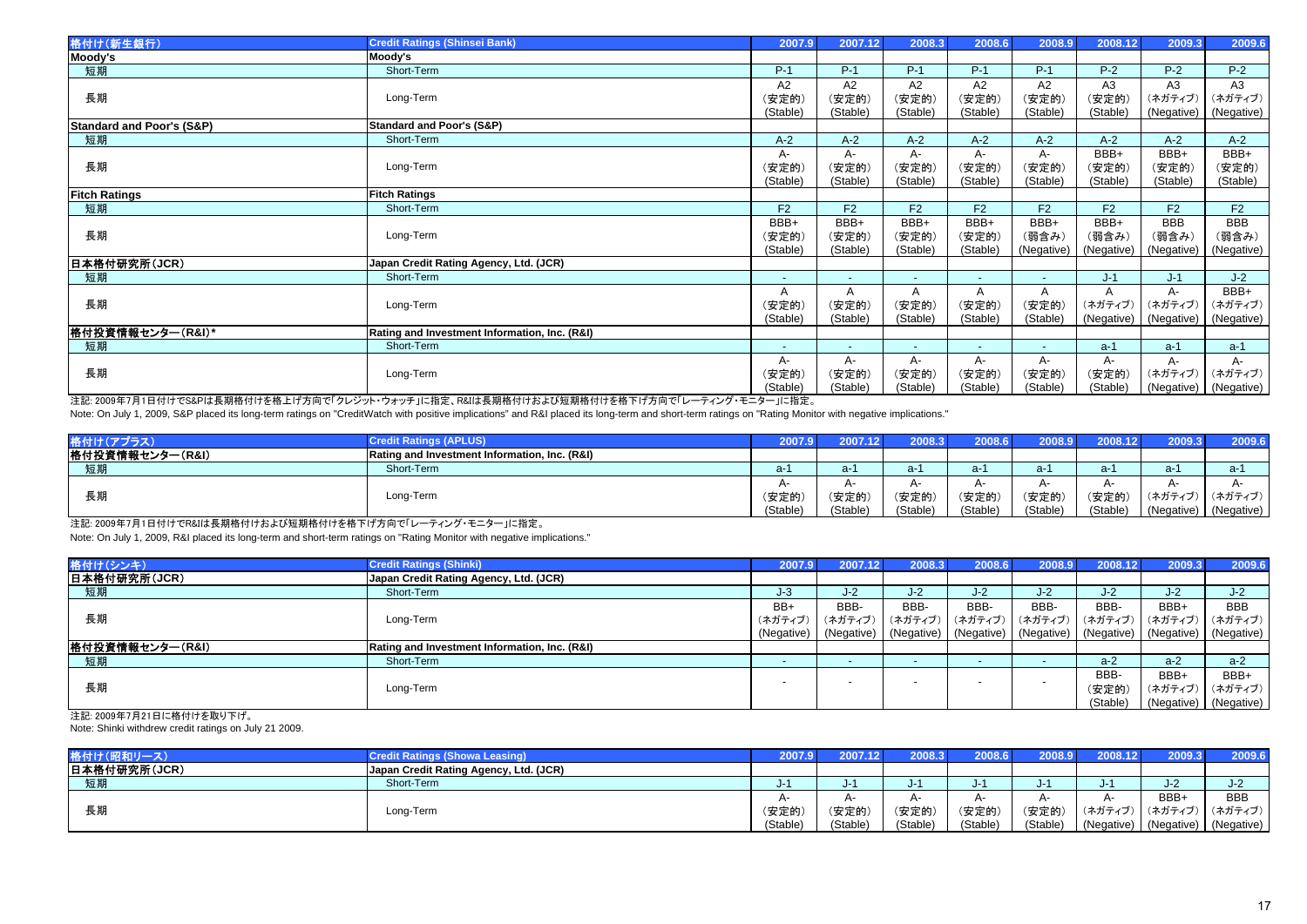| 道結       |                                                          |               | .    |     |     |     |                        |        |
|----------|----------------------------------------------------------|---------------|------|-----|-----|-----|------------------------|--------|
| 連結子会社数   | <b>Consolidated Subsidiaries</b>                         |               | TV d | 104 |     | 124 | 126                    | 125    |
| 持分法適用会社数 | Affiliates Accounted for Using the Equity Method         | 29            | n/a  |     | n/a | ว∩∶ | nn                     | $\sim$ |
| 連結対象会社数  | Total Number of Consolidated Subsidiaries and Affiliates | 107<br>$\sim$ | ll/d | 134 | n/a | سى. | 55 <sub>6</sub><br>טטו | 152    |

| その他主要データ                  | <b>Other Key Data</b>                                         | 2007.9         | 2007.12 | 2008.3 | 2008.6 | 2008.9   | 2008.12         | 2009.3   | 2009.6         |
|---------------------------|---------------------------------------------------------------|----------------|---------|--------|--------|----------|-----------------|----------|----------------|
| ATM台数                     | Number of ATMs                                                | 372            | n/a     | 380    | n/a    | 358      | n/a             | 355      | 312            |
| 店舗数                       | <b>Total Number of Outlets</b>                                | 43             | n/a     | 42     | n/a    | 36       | n/a             | 35       | 36             |
| 新生フィナンシャルセンター(本支店)        | Shinsei Financial Center (Head Office and Branch)             | 30             | n/a     | 30     | n/a    | 30       | n/a             | 31       | 30             |
| 新生フィナンシャルセンター(出張所)        | Shinsei Financial Center (Annex)                              | 6              | n/a     | 6      | n/a    |          | n/a             | 2        | $\overline{2}$ |
| プラチナセンター(支店または出張所に併設)     | Platinum Center (Located within Branch or Annex)              | $\mathfrak{p}$ | n/a     | 2      | n/a    | ີ        | n/a             | 2        | $\overline{2}$ |
| コンサルティングスポット(支店に併設または出張所) | Consulting Spot (Stand-alone Annex, or located within Branch) |                |         |        |        |          |                 |          | 2 <sup>1</sup> |
| バンクスポット                   | <b>BankSpots</b>                                              | 5              | n/a     |        | n/a    | $\Omega$ | n/a             | $\Omega$ | $\overline{0}$ |
| 従業員数(連結)                  | Number of Employees (Consolidated Basis)                      | 4,750          | n/a     | 5,245  | 5,282  | 7,273    | 7,209           | 7,006    | 6,970          |
| 法人·商品部門                   | <b>Institutional Group</b>                                    | 1,832          | n/a     | 1,922  | 1,909  | 2,039    | 2,031           | 1,937    | 1,895          |
| 新生証券                      | <b>Shinsei Securities</b>                                     | 145            | n/a     | 144    | 131    | 129      | 119             | 116      | 98             |
| 新生信託銀行                    | Shinsei Trust & Banking                                       | 98             | n/a     | 99     | 92     | 81       | 76              | 72       | 74             |
| 昭和リース                     | Showa Leasing                                                 | 841            | n/a     | 828    | 833    | 600      | 553             | 531      | 531            |
| その他                       | Others                                                        | 748            | n/a     | 851    | 853    | 1,229    | 1,283           | 1,218    | 1,192          |
| 個人部門                      | <b>Individual Group</b>                                       | 2,218          | n/a     | 2,617  | 2,598  | 4,452    | 4,417           | 4,318    | 4,311          |
| リテールバンキング                 | Retail Banking                                                | 703            | n/a     | 709    | 715    | 664      | 650             | 633      | 660            |
| 新生フィナンシャル                 | Shinsei Financial                                             |                |         |        |        | 1,946    | 1,913           | 1,889    | 1,894          |
| アプラス                      | <b>APLUS</b>                                                  | 1.420          | n/a     | .415   | 1.415  | 1,385    | 1,397           | 1,374    | 1,390          |
| シンキ                       | Shinki                                                        |                | n/a     | 386    | 384    | 373      | 375             | 326      | 311            |
| その他子会社・関連会社               | <b>Other Subsidiaries</b>                                     | 95             | n/a     | 107    | 84     | 84       | $\overline{82}$ | 96       | 56             |
| 金融インフラグループ                | <b>Banking Infrastructure Group</b>                           | 336            | n/a     | 319    | 340    | 350      | 333             | 327      | 333            |
| 経営勘定/その他                  | Corporate/Other                                               | 364            | n/a     | 387    | 435    | 432      | 428             | 424      | 431            |
| 従業員数(単体)                  | Number of Employees (Non-Consolidated Basis)                  | 2,358          | n/a     | 2,394  | 2,452  | 2,381    | 2,316           | 2,259    | 2,233          |
| 男性                        | Male                                                          | 1,266          | n/a     | 1.300  | 1,336  | 1.288    | 1,236           | 1,208    | 1,190          |
| 女性                        | Female                                                        | 1,092          | n/a     | 1.094  | 1,116  | 1,093    | 1,080           | 1,051    | 1,043          |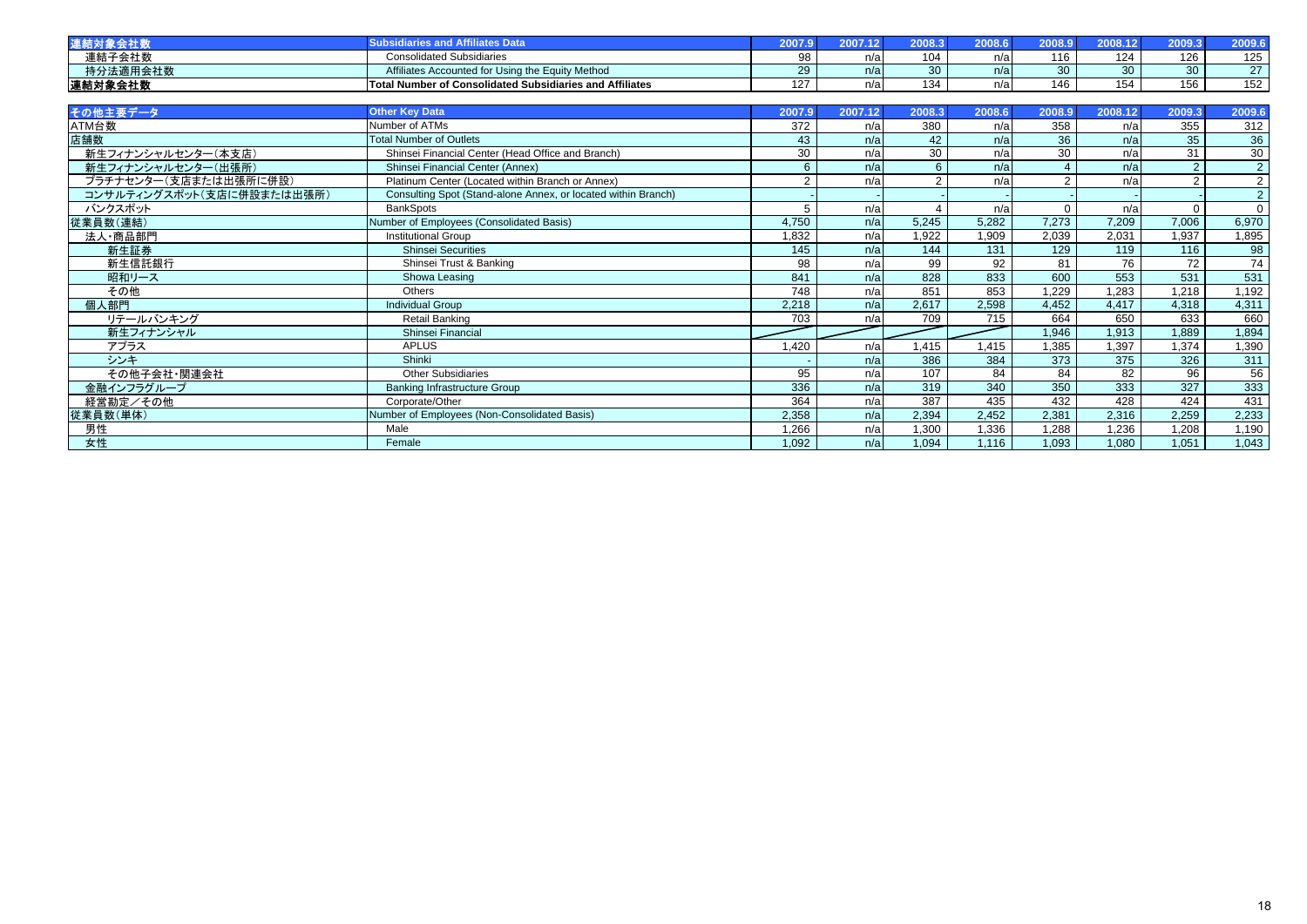# **Section 4.** 主要子会社の財務データ他

# **Section 4. Subsidiaries' Financial and Business Data**

新生フィナンシャルの、銀行の勘定科目体系に組替後の、 連結損益計算書、貸借対照表データ

# **Shinsei Financial Consolidated P/L and B/S Data, after Reclassification to**

**Conform to Bank's Financial Statements, before Consolidating to Shinsei**

| (新生銀行への連結会計処理前) | <b>Bank</b>                                       |                     |                                | 未監査(単位:10億円) Unaudited (Billions of Yen) |          |                          |
|-----------------|---------------------------------------------------|---------------------|--------------------------------|------------------------------------------|----------|--------------------------|
| 連結損益計算書         | <b>Consolidated Statements of Income</b>          | 2007.7-9 2007.10-12 | $ 2008.4 - 6 $<br>$2008.1 - 3$ | 2008.7-9 2008.10-12                      | 2009.1-3 | 2009.4-6                 |
| 資金運用収益          | Total Interest Income                             |                     |                                | 34.8                                     | 31.6     | 29.1                     |
| 役務取引等収益         | Fees and Commissions Income                       |                     |                                | 0.3                                      | 0.2      | 0.1                      |
| その他業務収益         | Other Business Income                             |                     |                                | 0.8                                      | 0.7      | 0.7                      |
| その他経常収益         | Other Ordinary Income                             |                     |                                | 0.2                                      | 0.2      | 0.3                      |
| 経常収益            | <b>Ordinary Income</b>                            |                     |                                | 36.2                                     | 32.9     | 30.3                     |
| 資金調達費用          | <b>Total Interest Expenses</b>                    |                     |                                | 0.3                                      | 0.3      | 0.3                      |
| 役務取引等費用         | Fees and Commissions Expenses                     |                     |                                | 0.6                                      | 1.6      | 1.5                      |
| その他業務費用         | <b>Other Business Expenses</b>                    |                     |                                |                                          |          | 0.0                      |
| 営業経費            | <b>Total General and Administrative Expenses</b>  |                     |                                | 12.2                                     | 13.9     | 11.7                     |
| その他経常費用         | <b>Other Ordinary Expenses</b>                    |                     |                                | 10.0                                     | 2.5      | 10.1                     |
| 貸倒引当金繰入額        | Provision of Reserve for Loan Losses              |                     |                                | 10.6                                     | 4.3      | 8.9                      |
| その他             | <b>Others</b>                                     |                     |                                | (0.5)                                    | (1.8)    | 1.1                      |
| 経常費用            | <b>Ordinary Expenses</b>                          |                     |                                | 23.3                                     | 18.4     | 23.7                     |
| 経常利益            | <b>Net Ordinary Income</b>                        |                     |                                | 12.9                                     | 14.4     | 6.5                      |
| 特別利益            | <b>Special Gains</b>                              |                     |                                | 4.8                                      | 1.7      | 2.4                      |
| 特別損失            | <b>Special Losses</b>                             |                     |                                | 1.3                                      | 64.3     | 0.0                      |
| 税引前四半期純利益       | Income before Income Taxes and Minority Interests |                     |                                | 16.5                                     | (48.1)   | 9.0                      |
| 税金              | Income Taxes (Benefit)                            |                     |                                | 0.0                                      | 15.9     | 0.0                      |
| 少数株主利益          | Minority Interests in Net Income of Subsidiaries  |                     |                                |                                          |          | $\overline{\phantom{a}}$ |
| 四半期純利益          | <b>Net Income</b>                                 |                     |                                | 16.4                                     | (32.2)   | 9.0                      |

| 連結貸借対照表     | <b>Consolidated Balance Sheets</b>        | 2007.9 | 2007.12 | 2008.3 | 2008.6 | 2008.9 | 2008.12 | 2009.3  | 2009.6 |
|-------------|-------------------------------------------|--------|---------|--------|--------|--------|---------|---------|--------|
| 資産の部:       | Assets:                                   |        |         |        |        |        |         |         |        |
| 現金預け金       | Cash and Due from Banks                   |        |         |        |        | 33.1   | 32.9    | 25.6    | 25.7   |
| 有価証券        | Securities                                |        |         |        |        | 0.3    | 0.5     | 2.1     | 2.1    |
| 貸出金         | Loans and Bills Discounted                |        |         |        |        | 466.6  | 383.9   | 387.6   | 425.9  |
| その他資産       | <b>Other Assets</b>                       |        |         |        |        | 43.0   | 53.8    | 40.9    | 37.1   |
| 割賦売掛金       | <b>Installment Sales Credit</b>           |        |         |        |        | 20.0   | 20.3    | 18.7    | 16.8   |
| 有形固定資産      | Premises and Equipment                    |        |         |        |        | 16.1   | 15.5    | 15.3    | 15.4   |
| 無形固定資産      | <b>Intangible Assets</b>                  |        |         |        |        | 2.6    | 2.0     | 1.5     | 1.5    |
| 繰延税金資産      | Deferred Tax Assets                       |        |         |        |        |        |         | 15.8    | 15.8   |
| 貸倒引当金       | <b>Reserve for Credit Losses</b>          |        |         |        |        | (62.2) | (61.3)  | (100.6) | (98.0) |
| 資産の部合計      | <b>Total Assets</b>                       |        |         |        |        | 499.5  | 427.4   | 388.5   | 425.8  |
| 負債及び純資産     | <b>Liabilities and Equity</b>             |        |         |        |        |        |         |         |        |
| 負債の部:       | Liabilities:                              |        |         |        |        |        |         |         |        |
| 借用金         | <b>Borrowed Money</b>                     |        |         |        |        | 84.3   | 80.1    | 76.4    | 148.0  |
| その他負債       | <b>Other Liabilities</b>                  |        |         |        |        | 85.6   | 33.2    | 53.8    | 45.4   |
| 利息返還損失引当金   | Reserve for Losses on Interest Repayments |        |         |        |        | 225.4  | 192.1   | 161.0   | 126.5  |
| 負債の部合計      | <b>Total Liabilities</b>                  |        |         |        |        | 402.4  | 313.8   | 307.4   | 335.7  |
| 純資産の部:      | Equity:                                   |        |         |        |        |        |         |         |        |
| 株主資本合計      | <b>Total Shareholders' Equity</b>         |        |         |        |        | 97.1   | 113.5   | 81.3    | 90.2   |
| 資本金         | <b>Capital Stock</b>                      |        |         |        |        | 100.7  | 100.7   | 66.5    | 66.5   |
| 純資産の部合計     | <b>Total Equity</b>                       |        |         |        |        | 97.1   | 113.5   | 81.1    | 90.1   |
| 負債及び純資産の部合計 | <b>Total Liabilities and Equity</b>       |        |         |        |        | 499.5  | 427.4   | 388.5   | 425.8  |

| 利息返還関連        | <b>Grey Zone Related Information</b>                   |  |  |       | 2007.7-9 2007.10-12 2008.1-3 2008.4-6 2008.7-9 2008.10-12 2009.1-3 2009.4-6 |       |                  |
|---------------|--------------------------------------------------------|--|--|-------|-----------------------------------------------------------------------------|-------|------------------|
| 利息返還額         | Amount of Refund for Grev Zone Claim                   |  |  |       | 30.2                                                                        | 31.6  | 35.5             |
| 債権放棄額         | Amount of Debt Write-Off                               |  |  |       | 13.6                                                                        | 13.2  | 14.4             |
| キャッシュアウト利息返還額 | Amount of Interest Repayment                           |  |  |       | 16.6                                                                        | 18.3  | 21.1             |
| 利息返還損失引当金     | Reserve for Losses on Interest Repayment               |  |  | 225.4 | 192.1                                                                       | 161.0 | 126.5            |
| 利息返還損失引当金繰入額  | Provisions of Reserve for Losses on Interest Repayment |  |  |       |                                                                             | 0.5   | 1.0 <sub>1</sub> |
| 利息返還損失引当金使用額  | Usage of Reserve for Losses on Interest Repayment      |  |  |       | 30.2                                                                        | 31.6  | 35.5             |

注記:2008年9月末から12月末の利息返還損失引当金残高の変動には、利息返還損失引当金の取り崩し29億円が含まれております。

Note: The difference between the outstanding reserves for losses on interest repayments between September 30, 2008 and December 31, 2008 is due to the reversal of reserve for losses on interest repayments of 2.9 billion ye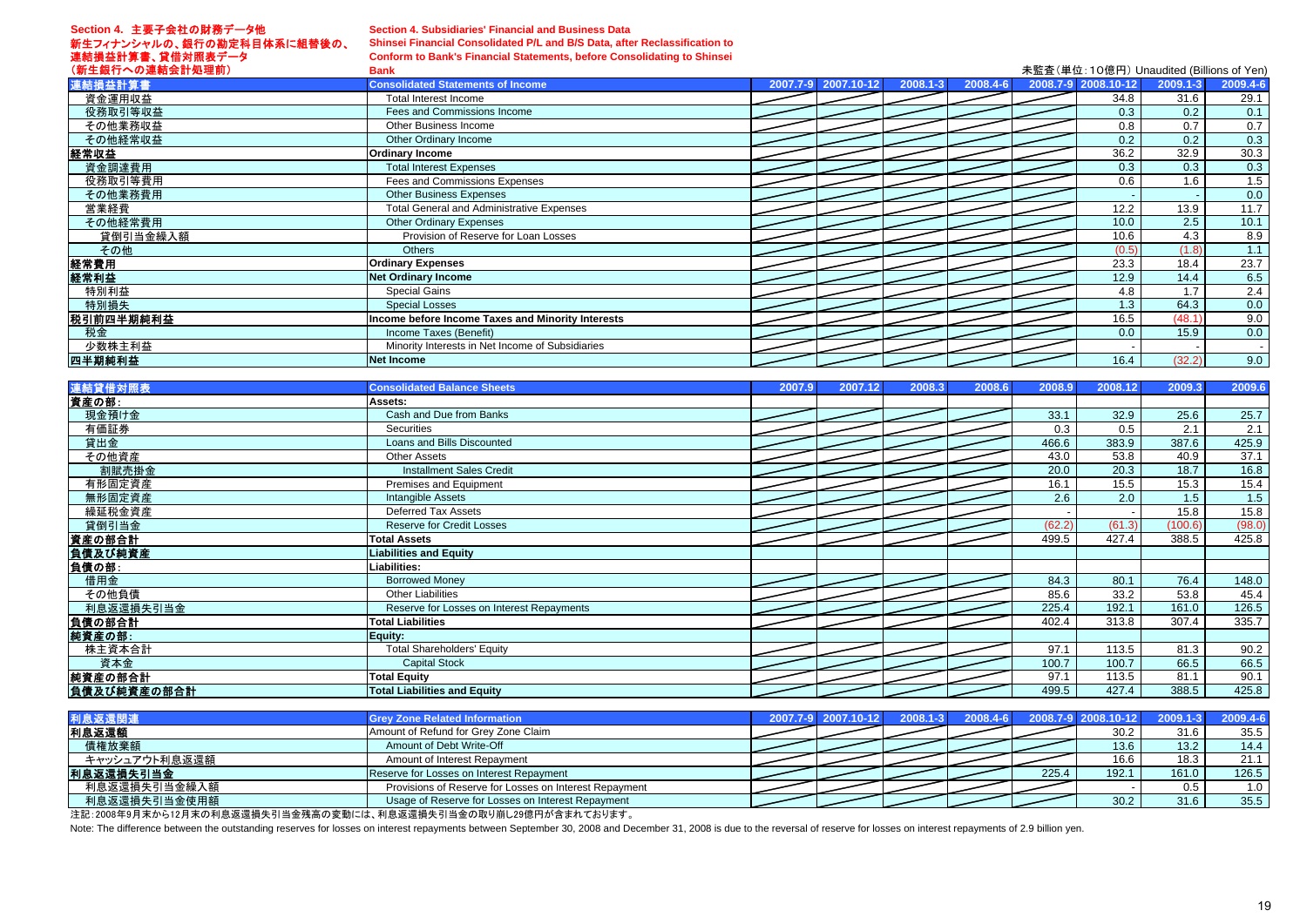| 新生フィナンシャル主要計数        | <b>Shinsei Financial Summary of Major Business Information</b> |        |         |        |        | 未監査(単位:10億円) Unaudited (Billions of Yen) |         |        |        |
|----------------------|----------------------------------------------------------------|--------|---------|--------|--------|------------------------------------------|---------|--------|--------|
| 営業債権残高               | <b>Principal Balance(*)</b>                                    | 2007.9 | 2007.12 | 2008.3 | 2008.6 | 2008.9                                   | 2008.12 | 2009.3 | 2009.6 |
| 無担保パーソナルローン          | Unsecured Personal Loans (UPL)                                 |        |         |        |        | 643.7                                    | 619.4   | 595.7  | 571.7  |
| クレジットカード             | <b>Credit Card</b>                                             |        |         |        |        | 60.6                                     | 58.1    | 52.8   | 46.2   |
| 信販事業                 | Installment Sales Finance                                      |        |         |        |        | 11.5                                     | 10.7    |        | 8.2    |
| 住宅ローン(HPL)           | Mortgage (Home Property Loans)                                 |        |         |        |        | 69.0                                     | 74.6    | 76.5   | 76.3   |
| 不動産担保ローン(HEL)        | Mortgage (Home Equity Loans)                                   |        |         |        |        | 38.4                                     | 36.7    | 34.9   | 32.9   |
| 営業債権残高               | <b>Total Principal Balance</b>                                 |        |         |        |        | 823.5                                    | 799.6   | 769.2  | 735.4  |
| (*) 証券化実施分を含む残高であります | (*) Balance before securitization                              |        |         |        |        |                                          |         |        |        |

| 顧客数(千人)          | <b>Number of Customers (Thousands)</b>     |  | 2008.3 | 2008.6 | 2008.9 | 2008.12 | 2009.3 | 2009.6 |
|------------------|--------------------------------------------|--|--------|--------|--------|---------|--------|--------|
| 無担保パーソナルローン      | Unsecured Personal Loans (UPL)             |  |        |        | .049.9 | .024.2  | 997.2  | 966.5  |
| クレジットカード(有効会員数)  | Credit Card (Valid Customer)               |  |        |        | 708.1  | 631.7   | 553.9  | 427.9  |
| クレジットカード(残あり顧客数) | Credit Card (On Book Customer)             |  |        |        | 224.4  | 219.2   | 206.8  | 185.6  |
| 信販事業(残あり顧客数)     | Installment Sales Finance (Valid Customer) |  |        |        | 56.5   | 49.6    | 35.3   | 39.2   |
| 住宅ローン(HPL)       | Mortgage (Home Property Loans)             |  |        |        | 3.8    | 3.9     |        | 4.0    |
| 不動産担保ローン(HEL)    | Mortgage (Home Equity Loans)               |  |        |        |        |         | 8.5    |        |
| 顧客数合計            | <b>Total Customers</b>                     |  |        |        | ,827.5 | 718.5   | .599.0 | .446.0 |

| 店舗・チャネル                | <b>Number of Branches and Channels</b>                         | 2007.9 | 2007.12 | 2008.3 | 2008.6 | 2008.9 | 2008.12 | 2009.3 | 2009.6   |
|------------------------|----------------------------------------------------------------|--------|---------|--------|--------|--------|---------|--------|----------|
| 店舗数(箇所)                | <b>Branches</b>                                                |        |         |        |        | i.139  | 1.140   | 1.047  | 947      |
| 無担保パーソナルローン 有人店舗       | Manned Branches for Unsecured Personal Loans (UPL)             |        |         |        |        | 42     | 42      | 42     |          |
| 無担保パーソナルローン 無人店舗       | Unmanned Branches for Unsecured Personal Loans (UPL)           |        |         |        |        | 1.089  | .090    | 997    | 940      |
| 住宅ローン サービスプラザ          | Mortgage Service Plaza                                         |        |         |        |        |        |         |        | $\Omega$ |
| CD·ATM台数:              | CD/ATMs:                                                       |        |         |        |        |        |         |        |          |
| 自社分(台)                 | Own                                                            |        |         |        |        | 1.149  | 1.153   | 1,063  | 978      |
| 提携分:                   | Tie-up:                                                        |        |         |        |        |        |         |        |          |
| 無担保パーソナルローン(千台)        | Unsecured Personal Loans (UPL) (Thousands)                     |        |         |        |        | 100    | 109     | 106    | 107      |
| クレジットカード(千台)           | Credit Card (Thousands)                                        |        |         |        |        | 108    | $107$ . | 104    | 55       |
| 無担保パーソナルローン 自動契約機台数(台) | Automated Contract Machines for Unsecured Personal Loans (UPL) |        |         |        |        | .138   | 1,139   | 1,046  | 954      |

注記:住宅ローンサービスプラザについては、5月末に1店舗閉鎖し、その他7店舗については6月30日をもって閉鎖しております。

Note: One "Mortgage Service Plaza" was closed at the end of May 2009, and the remaining seven plazas were closed at the end of June 2009.

### 新生フィナンシャル 無担保パーソナルローンビジネス計数 **Shinsei Financial Unsecured Personal Loans (UPL) Business Information**

| 例エノイノン ノキル ボにいり<br>,,,,,,<br>ノーノ コントローエム | <b>Umistra manual Unstantu Provial Lugare (UPL) Dusiness imprimation</b> |        |  |          |        |            |          |          |
|------------------------------------------|--------------------------------------------------------------------------|--------|--|----------|--------|------------|----------|----------|
| 新規獲得                                     |                                                                          | 2007.7 |  | 2008.4-6 |        |            | 2009.1-3 | 2009.4-6 |
| 無担保パーソナルローン                              | Unsecured Personal Loans (UPL)                                           |        |  |          |        | 46.7       | 43.9     | 40.1     |
|                                          |                                                                          |        |  |          |        |            |          |          |
| 成約                                       |                                                                          | 2007.  |  | 2008.4-6 | 2008.7 | 2008.10-12 | 2009.1-3 | 2009.4-6 |
| 無担保パーソナルローン                              | Unsecured Personal Loans (UPL)                                           |        |  |          |        | 38.8%      | 36.2%    | 37.6%    |
|                                          |                                                                          |        |  |          |        |            |          |          |

| 平均                  |                                                                        | лим |  |                   |        |                  |               |
|---------------------|------------------------------------------------------------------------|-----|--|-------------------|--------|------------------|---------------|
| 無担保パー<br>.<br>ラフレレッ | $\cdots$<br>ີ <sup>D</sup> ersonal ∟.<br>' ∩an√<br>Unsecured<br>וטו פו |     |  | ∕וסר רי<br>22.270 | 24.60/ | 24.001<br>$.0\%$ | $\rightarrow$ |

| 貸出金利帯別残高     | <b>Breakdown of Loans by Lending Rates</b> | 2007.9 | 2007.12 | 2008.3 | 2008.6 | 2008.9 | 2008.12 | 2009.3 | 2009.6 |
|--------------|--------------------------------------------|--------|---------|--------|--------|--------|---------|--------|--------|
| 無担保パーソナルローン  | Unsecured personal loans (UPL)             |        |         |        |        |        |         |        |        |
| 残高:          | Outstanding:                               |        |         |        |        |        |         |        |        |
| $\sim$ 15%   | $\sim$ 15%                                 |        |         |        |        | 125.9  | 140.7   | 157.3  | 279.8  |
| $\sim$ 18%   | $~18\%$                                    |        |         |        |        | 82.8   | 89.9    | 94.7   | 170.3  |
| $\sim$ 20%   | $\sim$ 20%                                 |        |         |        |        | 15.3   | 14.2    | 13.1   | 6.9    |
| $\sim$ 25%   | $\sim$ 25%                                 |        |         |        |        | 105.7  | 96.3    | 86.4   | 40.7   |
| $\sim$ 29.2% | $\sim$ 29.2%                               |        |         |        |        | 313.8  | 278.1   | 244.2  | 73.8   |
| $>$ /= 29.2% | Over 29.2%                                 |        |         |        |        | 0.0    | 0.0     | 0.0    | 0.0    |
| 合計           | <b>Total</b>                               |        |         |        |        | 643.7  | 619.4   | 595.7  | 571.7  |
| <b>比率:</b>   | <b>Ratios:</b>                             |        |         |        |        |        |         |        |        |
| $\sim$ 15%   | $\sim$ 15%                                 |        |         |        |        | 19.6%  | 22.7%   | 26.4%  | 48.9%  |
| $\sim$ 18%   | $~18\%$                                    |        |         |        |        | 12.9%  | 14.5%   | 15.9%  | 29.8%  |
| $\sim$ 20%   | $\sim$ 20%                                 |        |         |        |        | 2.4%   | 2.3%    | 2.2%   | 1.2%   |
| $\sim$ 25%   | $\sim$ 25%                                 |        |         |        |        | 16.4%  | 15.5%   | 14.5%  | 7.1%   |
| $\sim$ 29.2% | $\sim$ 29.2%                               |        |         |        |        | 48.7%  | 44.9%   | 41.0%  | 12.9%  |
| $>$ /= 29.2% | Over 29.2%                                 |        |         |        |        | 0.0%   | $0.0\%$ | 0.0%   | 0.0%   |
| 合計           | Total                                      |        |         |        |        | 100.0% | 100.0%  | 100.0% | 100.0% |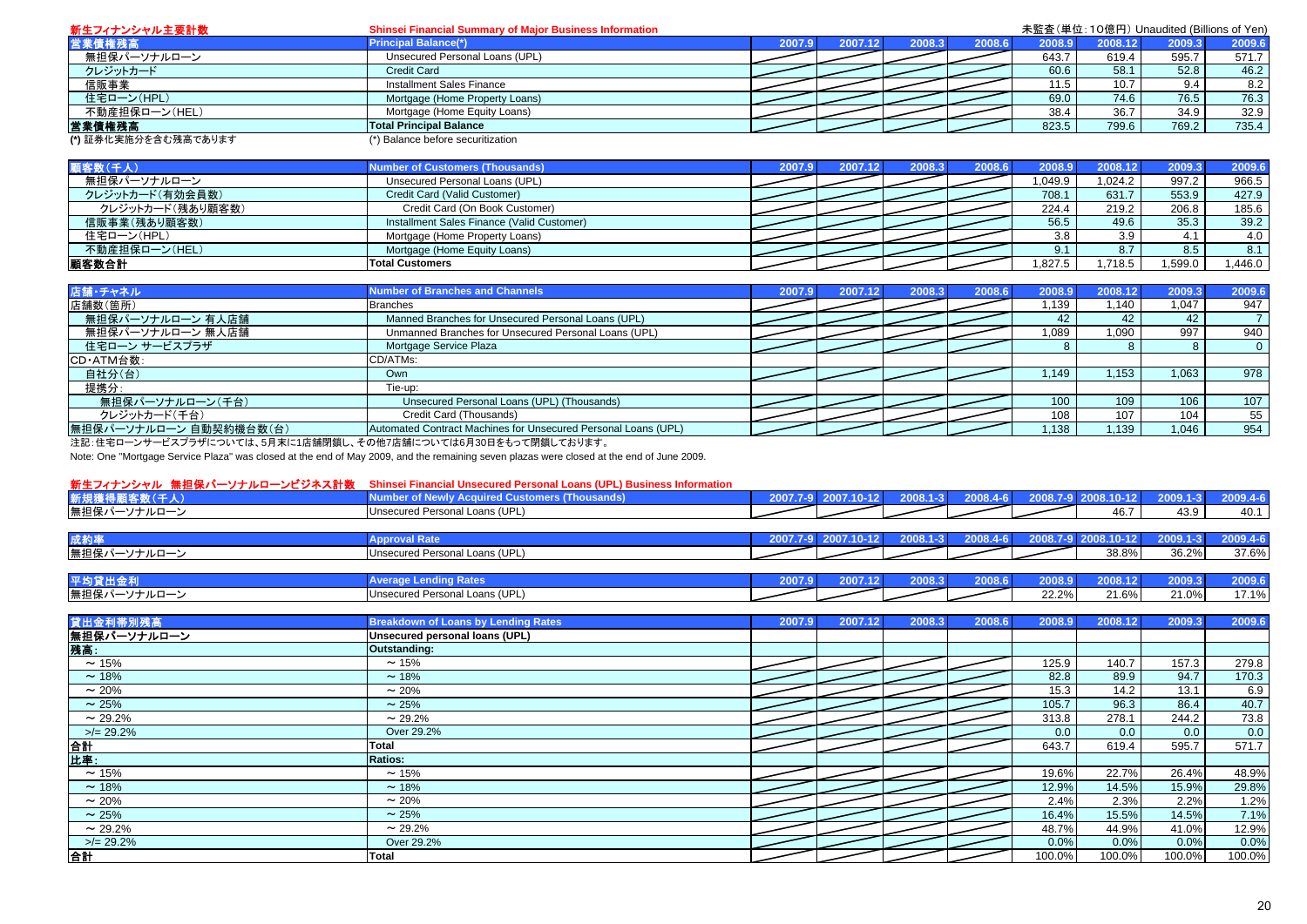|             | <b>Induent Unsecured Personal Loans</b> | 2007.97 | 2007.12 |  | 0.8008 | $\sim$ $\sim$ $\sim$ $\sim$ | 2000.2 | 2009.6 |
|-------------|-----------------------------------------|---------|---------|--|--------|-----------------------------|--------|--------|
| 無担保パーソナルローン | Unsecured Personal Loans (UPL):         |         |         |  |        |                             |        |        |
| 残高          | <b>Outstanding</b>                      |         |         |  | 643.7  | 619.4                       | 595.   | 571.7  |
| 91~180日延滞残高 | 91-180 Days Delinguency Amount          |         |         |  | 9.8    | 110                         | 407    | 15.9   |
| 91~180日延滞比率 | 91-180 Days Delinquency Ratio           |         |         |  | 1.5%   | 1.8%                        | 1.8%   | 2.8%   |

| 年齢別残高       | <b>Balance by Age</b>          | 2007.97 | 2007.1 | 2008 : | 2008.61 | 2008.91 |        |        | 2009.6 |
|-------------|--------------------------------|---------|--------|--------|---------|---------|--------|--------|--------|
| 無担保パーソナルローン | Unsecured Personal Loans (UPL) |         |        |        |         |         |        |        |        |
| $30$        | $30$                           |         |        |        |         | 15.4%   | 16.0%  | 16.7%  | 17.4%  |
| <40         | <40                            |         |        |        |         | 26.3%   | 26.2%  | 26.0%  | 25.9%  |
| < 50        | $50$                           |         |        |        |         | 23.3%   | 23.3%  | 23.1%  | 23.1%  |
| <60         | <60                            |         |        |        |         | 22.2%   | 21.8%  | 21.3%  | 21.0%  |
| $>= 60$     | Over <sub>60</sub>             |         |        |        |         | 12.7%   | 12.7%  | 12.8%  | 12.6%  |
| 合計          | Total                          |         |        |        |         | 100.0%  | 100.0% | 100.0% | 100.0% |

| 性別、既婚·未婚別残高構成比 | <b>Balance by Gender and Marital Status</b> | 2007.9 | 2008.3. | 2008.6 | 2008.9 | 2008.12   | 2009.3 | 2009.6 |
|----------------|---------------------------------------------|--------|---------|--------|--------|-----------|--------|--------|
| 無担保パーソナルローン    | Unsecured Personal Loans (UPL)              |        |         |        |        |           |        |        |
| 男性独身           | Single male                                 |        |         |        | 38.6%  | 38.8%     | 39.1%  | 39.4%  |
| 男性既婚           | Married male                                |        |         |        | 36.5%  | 36.1%     | 35.7%  | 35.3%  |
| 女性独身           | Single female                               |        |         |        | 11.1%  | 11.3%     | 11.5%  | 11.7%  |
| 女性既婚           | Married female                              |        |         |        | 13.8%  | 13.8%     | 13.7%  | 13.7%  |
| 合計             | Total                                       |        |         |        | 100.0% | $100.0\%$ | 100.0% | 100.0% |

| 実行残高別残高構成比    | <b>Balance by Amount of Origination</b>          | 2007.9 | 2007.12 | 2008.3 | 2008.6 | 2008.9  | 2008.12 | 2009.3  | 2009.6 |
|---------------|--------------------------------------------------|--------|---------|--------|--------|---------|---------|---------|--------|
| 無担保パーソナルローン   | Unsecured Personal Loans (UPL)                   |        |         |        |        |         |         |         |        |
| 10万円以下        | Less than or equal to JPY 100K                   |        |         |        |        | $1.0\%$ | $1.1\%$ | $1.1\%$ | 1.1%   |
| 10万円超、30万円以下  | Over JPY 100K and less than or equal to JPY 300K |        |         |        |        | 7.2%    | 7.3%    | 7.5%    | 7.7%   |
| 30万円超、50万円以下  | Over JPY 300K and less than or equal to JPY 500K |        |         |        |        | 21.8%   | 22.0%   | 21.8%   | 21.9%  |
| 50万円超、100万円以下 | Over JPY 500K and less than or equal to JPY 1M   |        |         |        |        | 28.8%   | 29.0%   | 29.4%   | 29.7%  |
| 100万円超        | Over JPY 1M                                      |        |         |        |        | 41.2%   | 40.7%   | 40.1%   | 39.6%  |
| 合計            | Total                                            |        |         |        |        | 100.0%  | 100.0%  | 100.0%  | 100.0% |

| 年収別残高構成比        | <b>Balance by Annual Income</b>  |  | 2008.3 | 8.8002 | 2008.9  | 2008.12 | 2009.3 | 2009.6 |
|-----------------|----------------------------------|--|--------|--------|---------|---------|--------|--------|
| 無担保パーソナルローン     | Unsecured Personal Loans (UPL)   |  |        |        |         |         |        |        |
| 年収2百万円未満        | Less than JPY 2M                 |  |        |        | 18.7%   | 18.9%   | 19.5%  | 20.0%  |
| 年収2百万円以上、5百万円未満 | Over JPY 2M and less than JPY 5M |  |        |        | 55.4%   | 55.7%   | 55.9%  | 56.1%  |
| 年収5百万円以上、7百万円未満 | Over JPY 5M and less than JPY 7M |  |        |        | 16.9%   | 16.5%   | 16.0%  | 15.6%  |
| 年収7百万円以上        | Over JPY 7M                      |  |        |        | $9.0\%$ | 8.8%    | 8.5%   | 8.3%   |
| 合計              | Total                            |  |        |        | 100.0%  | 100.0%  | 100.0% | 100.0% |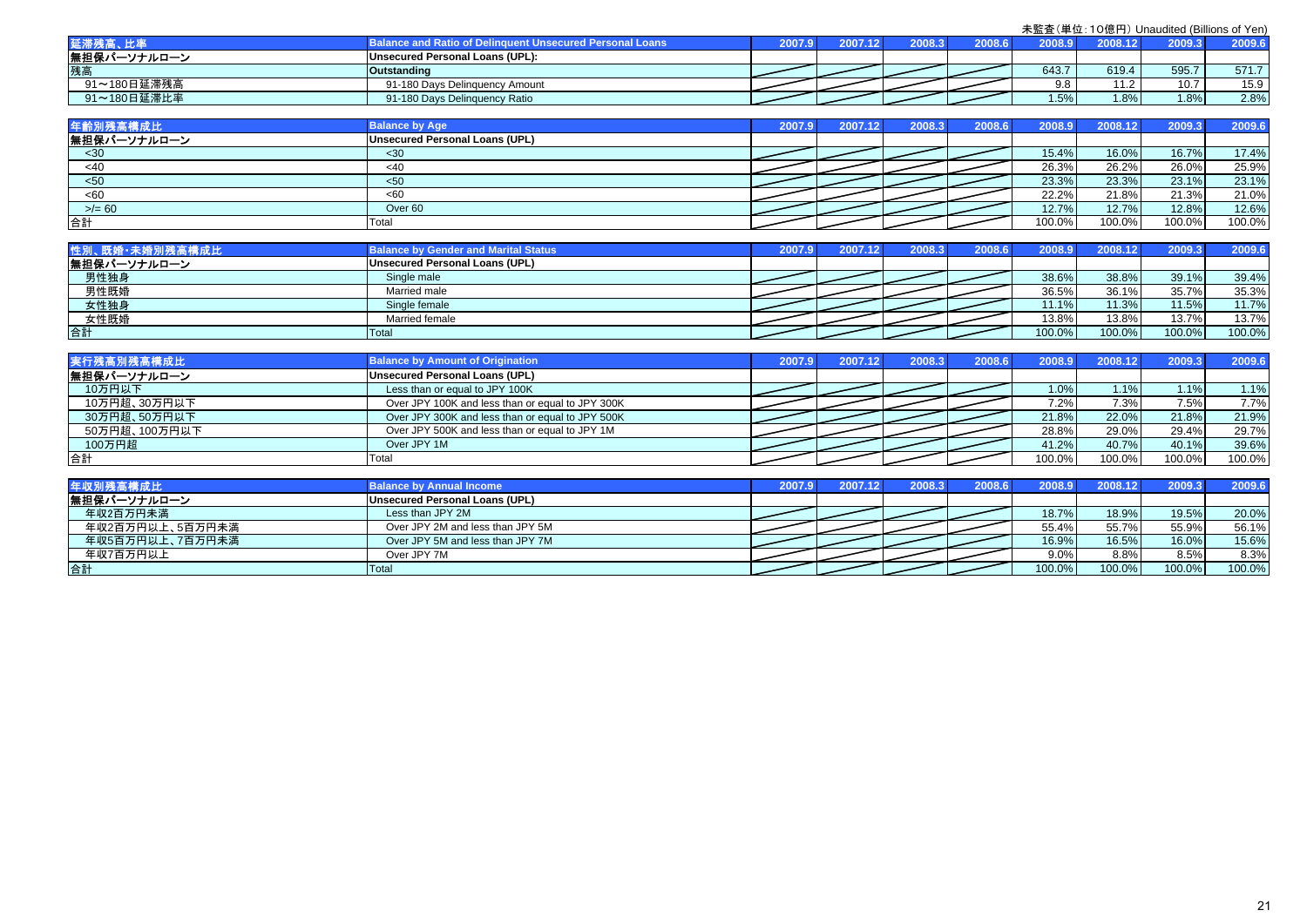#### 株式会社アプラスの、銀行の勘定科目体系に組替後の、 連結損益計算書、貸借対照表データ (新生銀行への連結会計処理前)

#### **APLUS Consolidated P/L and B/S Data, after Reclassification to Conform to Bank's Financial Statements, before Consolidating to Shinsei Bank**

|                  |                                                       |         |                     |          |          |         |                     | 木壶宜\串位. TO混口/ Orladdited (billions of Terr) |               |
|------------------|-------------------------------------------------------|---------|---------------------|----------|----------|---------|---------------------|---------------------------------------------|---------------|
| 連結損益計算書          | <b>Consolidated Statements of Operations</b>          |         | 2007.7-9 2007.10-12 | 2008.1-3 | 2008.4-6 |         | 2008.7-9 2008.10-12 | 2009.1-3                                    | 2009.4-6      |
| 資金運用収益           | Total Interest Income                                 | 12.6    | 12.6                | 11.6     | 11.5     | 11.1    | 10.7                | 10.0                                        | 9.7           |
| 役務取引等収益          | Fees and Commissions Income                           | 7.3     | 7.0                 | 6.9      | 6.6      | 6.5     | 6.3                 | 6.1                                         | 6.1           |
| その他業務収益          | Other Business Income                                 | 6.3     | 6.2                 | 6.5      | 6.0      | 6.2     | 6.5                 | 5.3                                         | 5.5           |
| その他経常収益          | Other Ordinary Income                                 | 3.0     | 0.6                 | 0.6      | 0.5      | 0.5     | 0.5                 | 0.6                                         | 0.5           |
| 経常収益             | <b>Ordinary Income</b>                                | 29.3    | 26.6                | 25.7     | 24.7     | 24.4    | 24.1                | 22.1                                        | 21.9          |
| 資金調達費用           | <b>Total Interest Expenses</b>                        | 1.7     | 1.7                 | 1.7      | 1.7      | 1.7     | $1.7$               | 1.5                                         | 1.1           |
| 役務取引等費用          | Fees and Commissions Expenses                         | 2.7     | 2.4                 | 2.5      | 2.5      | 2.6     | 2.5                 | 2.7                                         | 3.3           |
| その他業務費用          | <b>Other Business Expenses</b>                        | 0.0     | 0.0                 | 0.0      | 0.0      | 0.0     | 0.0                 | 0.0                                         | 0.4           |
| 営業経費             | <b>Total General and Administrative Expenses</b>      | 11.4    | 10.4                | 11.7     | 10.5     | 10.7    | 10.5                | 11.3                                        | 9.8           |
| その他経常費用          | <b>Other Ordinary Expenses</b>                        | 11.1    | 9.5                 | 11.0     | 7.9      | 7.6     | 7.1                 | 11.5                                        | 6.2           |
| 貸倒引当金繰入額         | Provision of Reserve for Loan Losses                  | 9.9     | 8.5                 | 9.8      | 7.3      | 4.8     | 6.0                 | 6.0                                         | 6.2           |
| その他              | <b>Others</b>                                         | 1.1     | 1.0                 | 1.2      | 0.6      | 2.7     | 1.1                 | 5.4                                         | 0.0           |
| 経常費用             | <b>Ordinary Expenses</b>                              | 27.0    | 24.2                | 27.1     | 22.8     | 22.7    | 22.0                | 27.1                                        | 21.0          |
| 経常利益             | <b>Net Ordinary Income</b>                            | 2.2     | 2.3                 | (1.4)    | 1.8      | 1.6     | 2.0                 | (4.9)                                       | 0.8           |
| 特別利益             | <b>Special Gains</b>                                  | 0.0     | 0.0                 | 0.0      | 0.0      | 0.0     | 0.1                 | 0.9                                         | 0.0           |
| 特別損失             | <b>Special Losses</b>                                 |         |                     | 0.0      | 0.7      | 0.0     | 0.0                 | $\overline{0.0}$                            | 0.0           |
| 税引前四半期純利益        | Income before Income Taxes and Minority Interests     | 2.3     | 2.3                 | (1.3)    | 1.1      | 1.6     | 2.1                 | (4.0)                                       | 0.8           |
| 税金               | Income Taxes (Benefit)                                | 0.0     | 0.0                 | (1.3)    | 0.0      | 0.0     | 0.0                 | (0.5)                                       | 0.0           |
| 少数株主利益           | Minority Interests in Net Income of Subsidiaries      | 0.0     | 0.0                 | 0.0      | 0.0      | 0.0     | 0.0                 | 0.0                                         | 0.0           |
| 四半期純利益           | <b>Net Income</b>                                     | 2.2     | 2.3                 | 0.0      | 1.1      | 1.6     | 2.1                 | (3.4)                                       | 0.8           |
|                  |                                                       |         |                     |          |          |         |                     |                                             |               |
| 連結貸借対照表          | <b>Consolidated Balance Sheets</b>                    | 2007.9  | 2007.12             | 2008.3   | 2008.6   | 2008.9  | 2008.12             | 2009.3                                      | 2009.6        |
| 資産の部:            | Assets:                                               |         |                     |          |          |         |                     |                                             |               |
| 現金預け金            | Cash and Due from Banks                               | 124.3   | 121.2               | 198.0    | 137.6    | 119.7   | 154.1               | 203.6                                       | 198.4         |
| 買入金銭債権           | Other Monetary Claims Purchased                       |         |                     | 10.5     | 9.5      | 8.6     | 8.0                 | 7.6                                         | 6.1           |
| 金銭の信託            | Monetary Assets Held in Trust                         | 80.6    | 76.1                | 60.7     | 61.6     | 58.5    | 59.7                | 58.6                                        | 58.2          |
| 有価証券             | <b>Securities</b>                                     | 1.8     | 1.6                 | 1.5      | 1.5      | 1.5     | 1.2                 | 0.9                                         | 1.1           |
| 貸出金              | Loans and Bills Discounted                            | 227.2   | 220.1               | 215.3    | 211.9    | 210.4   | 204.1               | 200.3                                       | 193.0         |
| その他資産            | <b>Other Assets</b>                                   | 370.4   | 375.3               | 301.6    | 352.0    | 353.1   | 322.4               | 270.5                                       | 271.5         |
| 割賦売掛金            | <b>Installment Sales Credit</b>                       | 263.6   | 261.3               | 242.0    | 242.2    | 238.8   | 205.5               | 207.3                                       | 211.0         |
| 有形固定資産           | Premises and Equipment                                | 9.2     | 9.5                 | 10.0     | 10.4     | 10.5    | 10.4                | 10.3                                        | 9.9           |
| 無形固定資産           | Intangible Assets                                     | 15.8    | 15.5                | 15.6     | 15.4     | 15.6    | 15.5                | 16.2                                        | 16.4          |
| のれん              | Goodwill, Net                                         | 7.1     | 6.9                 | 6.7      | 6.5      | 6.3     | 6.0                 | 5.8                                         | 5.6           |
| 繰延税金資産           | <b>Deferred Tax Assets</b>                            | 10.2    | 10.3                | 11.7     | 11.7     | 11.6    | 11.6                | 12.2                                        | 12.2          |
| 支払承諾見返           | Customers' Liabilities for Acceptances and Guarantees | 669.2   | 658.2               | 654.6    | 652.3    | 648.1   | 634.5               | 628.4                                       | 619.5         |
| 貸倒引当金            | <b>Reserve for Credit Losses</b>                      | (46.5)  | (44.5)              | (46.5)   | (44.5)   | (45.8)  | (43.3)              | (42.4)                                      | (41.2)        |
| 資産の部合計           | <b>Total Assets</b>                                   | 1,462.4 | 1,443.6             | 1,433.3  | 1,429.1  | 1,400.9 | 1,386.2             | 1,373.7                                     | 1,351.7       |
| 負債及び純資産          | <b>Liabilities and Equity</b>                         |         |                     |          |          |         |                     |                                             |               |
| 負債の部:            | Liabilities:                                          |         |                     |          |          |         |                     |                                             |               |
| コマーシャル・ペーパー      | <b>Commercial Paper</b>                               |         |                     |          |          |         |                     |                                             | $\sim$ $\sim$ |
| 借用金              | <b>Borrowed Money</b>                                 | 452.8   | 454.5               | 416.3    | 403.8    | 372.1   | 415.7               | 345.7                                       | 334.6         |
| 短期社債             | Short-Term Corporate Bonds                            | 57.0    | 52.3                | 43.6     | 47.3     | 53.6    | 11.6                | 10.5                                        | 14.5          |
| 社債               | Corporate Bonds                                       | 25.0    | 25.0                | 25.0     | 25.0     | 25.0    | 25.0                | 16.6                                        | 16.6          |
| その他負債            | <b>Other Liabilities</b>                              | 185.8   | 181.6               | 171.6    | 180.8    | 179.6   | 177.9               | 251.5                                       | 250.1         |
| 利息返還損失引当金        | Reserve for Losses on Interest Repayments             | 9.4     | 9.0                 | 8.6      | 7.5      | 7.7     | 7.1                 | 11.0                                        | 9.4           |
| 繰延税金負債           | <b>Deferred Tax Liabilities</b>                       | 0.0     | 0.0                 | 0.0      | 0.0      | 0.1     | 0.1                 | 0.0                                         | 0.1           |
| 支払承諾             | Acceptances and Guarantees                            | 669.2   | 658.2               | 654.6    | 652.3    | 648.1   | 634.5               | 628.4                                       | 619.5         |
| 負債の部合計           | <b>Total Liabilities</b>                              | 1,400.9 | 1,381.9             | 1,321.7  | 1,318.1  | 1,288.1 | 1,273.2             | 1,265.5                                     | 1,246.4       |
|                  | Equity:                                               |         |                     |          |          |         |                     |                                             |               |
| 純資産の部:<br>株主資本合計 | <b>Total Shareholders' Equity</b>                     | 61.5    | 61.9                | 111.9    | 111.1    | 112.8   | 112.9               | 108.2                                       | 105.2         |
|                  | <b>Capital Stock</b>                                  | 15.0    | 15.0                | 40.0     | 40.0     | 15.0    | 15.0                | 47.2                                        | 47.2          |
| 資本金              |                                                       |         |                     |          |          |         |                     |                                             |               |
| 純資産の部合計          | <b>Total Equity</b>                                   | 61.4    | 61.7                | 111.6    | 110.9    | 112.8   | 112.9               | 108.2                                       | 105.3         |
| 負債及び純資産の部合計      | <b>Total Liabilities and Equity</b>                   | 1,462.4 | 1,443.6             | 1,433.3  | 1,429.1  | 1,400.9 | 1,386.2             | 1,373.7                                     | 1,351.7       |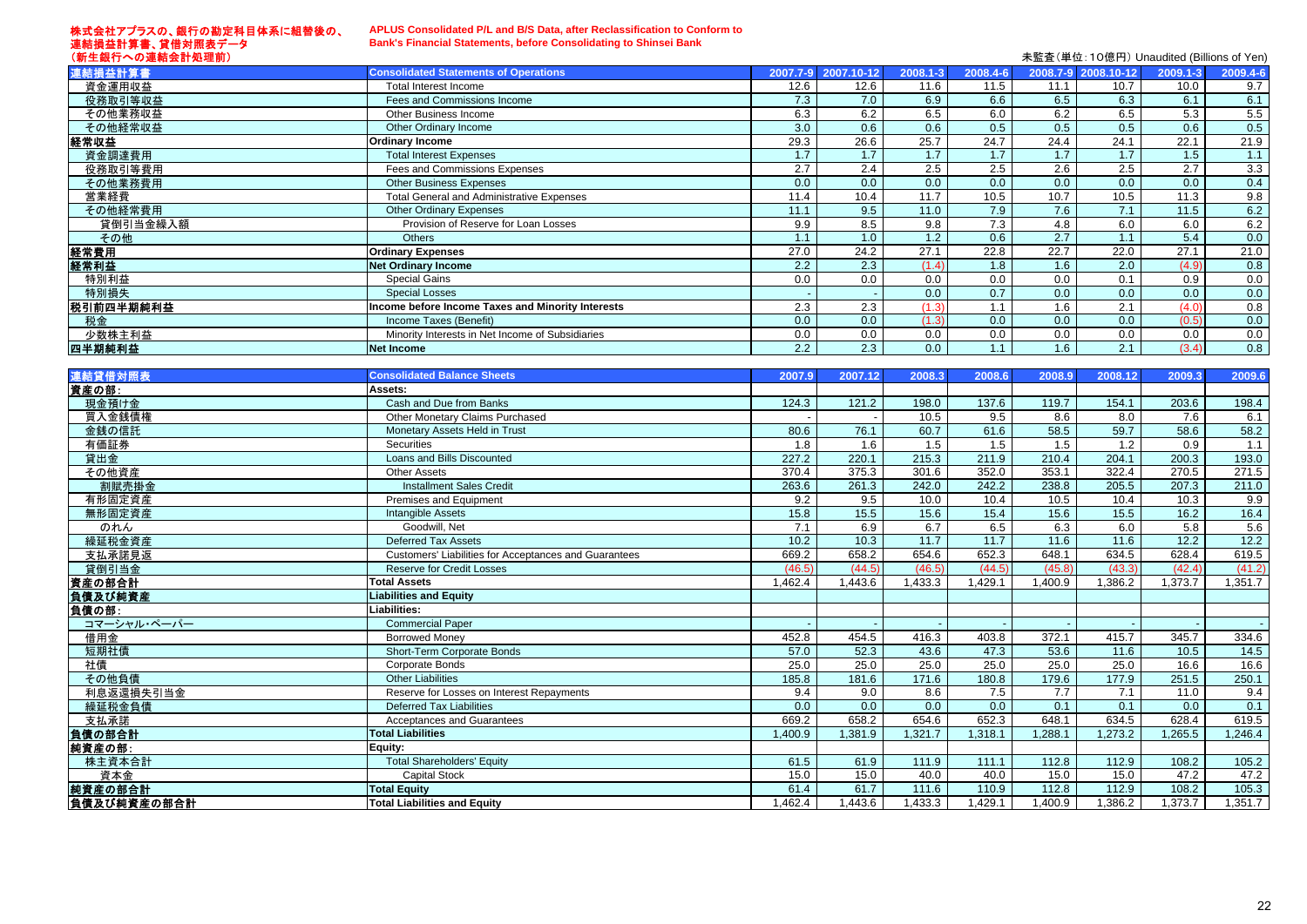| アプラス開示の連結データ   | <b>APLUS Consolidated Data Disclosed by APLUS</b>            |                   |                  |                  |                  |                  | 未監査(単位:10億円) Unaudited (Billions of Yen) |                  |              |
|----------------|--------------------------------------------------------------|-------------------|------------------|------------------|------------------|------------------|------------------------------------------|------------------|--------------|
| 連結損益の概要        | <b>Summary of Income Statement</b>                           | 2007.7-9          | 2007.10-12       | 2008.1-3         | 2008.4-6         |                  | 2008.7-9 2008.10-12                      | 2009.1-3         | $2009.4 - 6$ |
| 総合あっせん         | Credit Card Shopping (Sogo)                                  | 2.4               | 2.5              | 2.5              | 2.6              | $2.7\,$          | 2.7                                      | 2.4              | 2.6          |
| 個品あっせん         | Installment Shopping Credit (Kohin)                          | $\overline{3.7}$  | 3.5              | 3.6              | 3.1              | 3.1              | 3.4                                      | 2.6              | 2.8          |
| オートクレジット       | Auto Credit                                                  | 0.5               | 0.6              | 0.7              | 0.5              | 0.6              | 0.7                                      | 0.6              | 0.7          |
| その他ショッピングクレジット | <b>Other Shopping Credit</b>                                 | 3.1               | 2.9              | 2.9              | $\overline{2.6}$ | 2.4              | 2.7                                      | $\overline{2.0}$ | 2.0          |
| 信用保証           | <b>Credit Guarantee</b>                                      | 5.4               | 5.1              | 4.8              | 4.6              | 4.5              | 4.3                                      | 4.2              | 4.1          |
| オートクレジット       | <b>Auto Credit</b>                                           | 2.4               | 2.3              | 2.3              | 2.3              | 2.4              | 2.4                                      | 2.3              | 2.4          |
| その他ショッピングクレジット | Other Shopping Credit                                        | $\overline{2.4}$  | 2.1              | 2.0              | 1.7              | 1.6              | 1.4                                      | 1.3              | 1.2          |
| その他信用保証        | <b>Others</b>                                                | 0.5               | $\overline{0.5}$ | 0.5              | 0.5              | $\overline{0.5}$ | 0.4                                      | 0.4              | 0.4          |
| 融資             | <b>Total Loans</b>                                           | 12.5              | 12.6             | 11.6             | 11.4             | 11.0             | 10.6                                     | 9.9              | 9.6          |
| 消費者金融          | <b>Consumer Loans</b>                                        | 12.5              | 12.5             | 11.6             | 11.3             | 11.0             | 10.6                                     | 9.9              | 9.6          |
| カードキャッシング      | Cashing by Credit Card                                       | 5.4               | 5.4              | 5.1              | 4.9              | 4.8              | 4.6                                      | 4.3              | 4.2          |
| ローンカード         | Loan Card                                                    | 6.2               | 6.2              | 5.6              | 5.5              | 5.3              | 5.1                                      | 4.7              | 4.5          |
| その他消費者金融       | Other Consumer Loans                                         | 0.8               | 0.8              | 0.8              | 0.8              | 0.8              | 0.8                                      | 0.7              | 0.7          |
| その他融資          | Other Loans                                                  | 0.0               | 0.0              | 0.0              | 0.0              | 0.0              | 0.0                                      | 0.0              | 0.0          |
| 金融収益           | Financial Income                                             | 0.5               | 0.6              | 0.5              | 0.6              | 0.5              | 0.4                                      | 0.5              | 0.5          |
| その他            | Others                                                       | 2.1               | 2.1              | $\overline{2.3}$ | $\overline{2.2}$ | $\overline{2.3}$ | $\overline{2.2}$                         | $\overline{2.2}$ | 2.0          |
| 営業収益           | <b>Operating Revenue</b>                                     | 26.9              | 26.6             | 25.7             | 24.7             | 24.4             | 24.1                                     | 22.0             | 21.9         |
| 販売費及び一般管理費     | <b>Total SG&amp;A</b>                                        | 25.2              | 22.5             | 25.1             | 21.0             | 20.3             | 19.9                                     | 25.0             | 19.3         |
| 貸倒引当金繰入額       | Net Provision of Allowance for Bad Debts                     | 9.9               | 8.5              | 9.8              | 7.3              | 4.8              | 6.0                                      | 6.0              | 6.2          |
| 従業員給料·賞与       | <b>Personnel Expenses</b>                                    | $\overline{2.2}$  | $\overline{2.2}$ | 2.5              | 2.3              | $\overline{2.3}$ | 2.0                                      | 2.3              | 2.4          |
| 支払手数料          | <b>Handling Charges</b>                                      | 4.9               | 5.1              | 4.9              | 4.7              | 4.9              | 4.7                                      | 4.6              | 4.4          |
| 販売促進費          | <b>Sales Promotion Costs</b>                                 | 1.6               | 0.9              | 1.6              | 1.1              | 1.1              | 1.1                                      | 1.5              | 1.2          |
| 賃借料            | Rent                                                         | 0.7               | 0.7              | 0.7              | 0.5              | 0.6              | 0.5                                      | 0.5              | 0.5          |
| 減価償却額          | Depreciation and Amortization                                | 0.6               | $\overline{0.7}$ | $\overline{0.7}$ | 0.9              | $\overline{0.8}$ | 0.9                                      | 0.8              | 0.8          |
| 通信費            | <b>Communication Costs</b>                                   | 0.9               | 0.9              | 0.9              | 0.9              | 0.9              | 0.9                                      | 0.8              | 0.9          |
| その他            | <b>Others</b>                                                | 3.9               | $\overline{3.1}$ | $\overline{3.7}$ | $\overline{3.0}$ | 4.7              | $\overline{3.6}$                         | 8.0              | 2.6          |
| 金融費用           | <b>Financial Expenses</b>                                    | 1.7               | 1.7              | 1.8              | 1.7              | 1.7              | 1.7                                      | 1.7              | 1.6          |
| 支払利息           | <b>Interest Expenses</b>                                     | 1.7               | 1.7              | 1.7              | 1.7              | 1.7              | 1.7                                      | 1.5              | 1.1          |
| その他            | Others                                                       | 0.0               | 0.0              | 0.1              | 0.0              | 0.0              | 0.0                                      | 0.1              | 0.4          |
| 営業費用           | <b>Operating Expenses</b>                                    | $\overline{27.0}$ | 24.2             | 26.9             | 22.8             | 22.1             | 21.7                                     | 26.7             | 21.0         |
| 営業利益(損失)       | <b>Operating Income(Loss)</b>                                | (0.1)             | $\overline{2.3}$ | (1.2)            | 1.9              | $\overline{2.2}$ | $\overline{2.3}$                         | (4.7)            | 0.8          |
| 経常利益(損失)       | <b>Ordinary Income(Loss)</b>                                 | (0.0)             | 2.3              | (1.4)            | 1.9              | 2.2              | 2.4                                      | (4.8)            | 0.8          |
| 特別損益(損失)       | <b>Net Extraordinary Profit (Loss)</b>                       | 2.4               | 0.0              | 0.0              | (0.7)            | (5.7)            | (0.2)                                    | 0.8              | 0.0          |
| 税引前四半期純利益(損失)  | Net Income (Loss) before Income Taxes and Minority Interests | 2.3               | 2.3              | (1.3)            | 1.1              | 1.6              | 2.1                                      | (4.0)            | 0.8          |
| 四半期純利益(損失)     | Net Income (Loss)                                            | $\overline{2.2}$  | $\overline{2.3}$ | (0.0)            | 1.1              | 1.6              | 2.1                                      | (3.4)            | 0.8          |
|                |                                                              |                   |                  |                  |                  |                  |                                          |                  |              |
| 利息返還関連         | <b>Grev Zone Related Information</b>                         | 2007.7-9          | 2007.10-12       | 2008.1-3         | 2008.4-6         | 2008.7-9         | 2008.10-12                               | 2009.1-3         | 2009.4-6     |
| 利息返還額          | Amount of Refund for Grey Zone Claim                         | 1.5               | 1.4              | 1.4              | 1.7              | 1.9              | 1.5                                      | 1.4              | 1.6          |
| 債権放棄額          | Amount of Debt Write-Off                                     | 0.7               | 0.6              | 0.6              | 0.7              | $\overline{0.8}$ | 0.6                                      | $\overline{0.5}$ | 0.6          |
| キャッシュアウト利息返還額  | Amount of Interest Repayment                                 | 0.8               | 0.8              | 0.7              | 0.9              | 1.1              | 0.8                                      | 0.8              | 0.9          |
| 利息返還損失引当金      | Reserve for Losses on Interest Repayment                     | 9.4               | 9.0              | 8.6              | 7.5              | 7.7              | 7.1                                      | 11.0             | 9.4          |
| 利息返還損失引当金繰入額   | Provisions of Reserve for Losses on Interest Repayment       | 1.1               | 0.9              | 1.0              | 0.6              | 2.1              | 0.8                                      | 5.1              | 0.0          |
| 利息返還損失引当金使用額   | Usage of Reserve for Losses on Interest Repayment            | 1.3               | 1.4              | 1.4              | 1.6              | 1.9              | 1.4                                      | 1.2              | 1.5          |
| 開示請求件数         | Number of Claims                                             | 2.691             | 2,740            | 2,737            | 3,467            | 3,903            | 4,738                                    | 5,289            | 5,718        |

注記:利息返還額のうち債権放棄額には会計上既に償却している債権を一部含んでいることなどから、利息返還額と会計上(利息損失引当金使用額)の金額とは異なっています。

note: The "loan receivables write-off" amount included in "the amount of refund for grey zone claim" is different from or higher than the accounting loss since a portion of the "loan receivables write-off"

includes the amount which has already been recorded as a write-off on an accounting basis.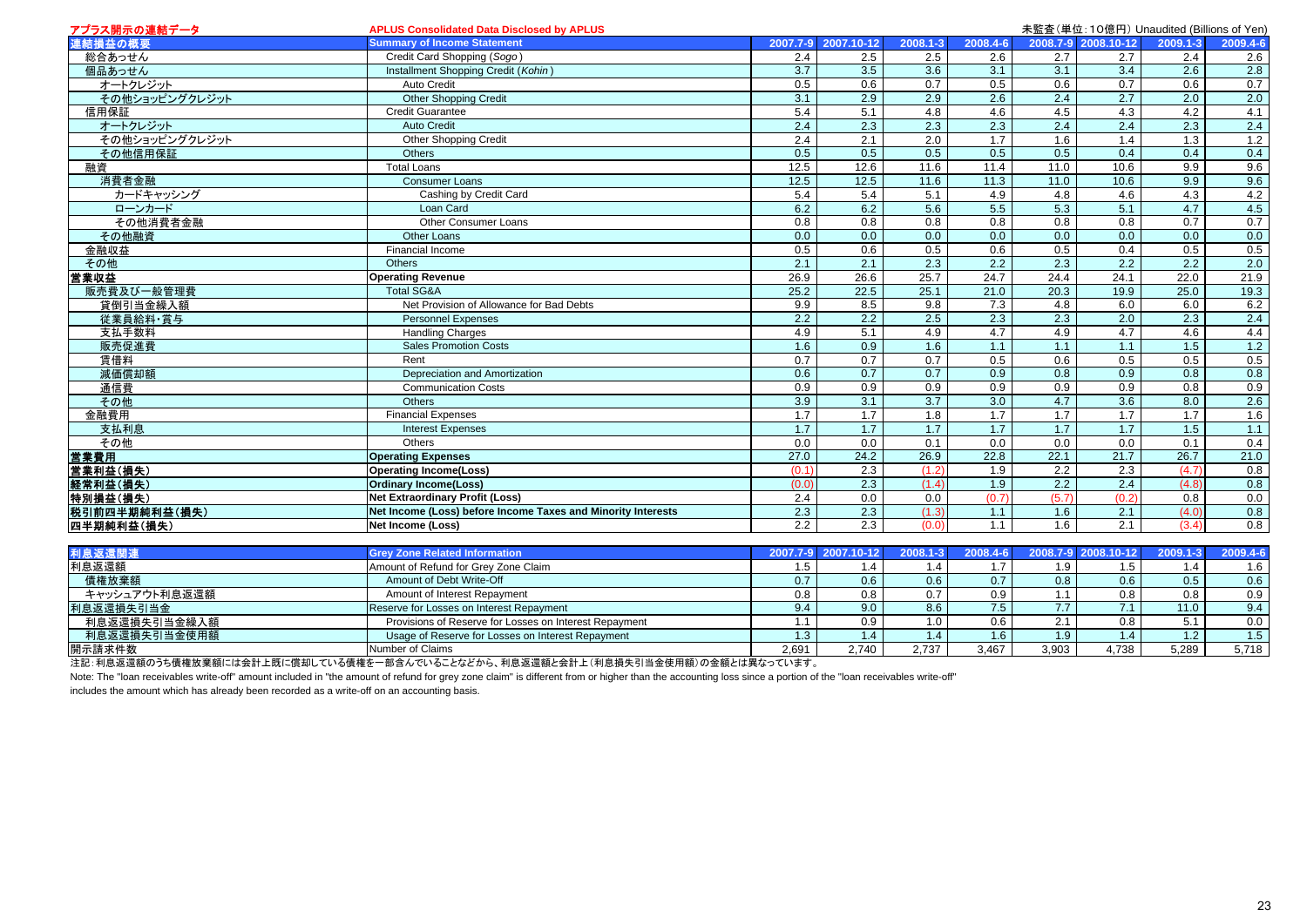|                   |                                                                                                                            |            |         |         |        |         |         | $\frac{1}{2}$ , $\frac{1}{2}$ , $\frac{1}{2}$ , $\frac{1}{2}$ , $\frac{1}{2}$ , $\frac{1}{2}$ , $\frac{1}{2}$ , $\frac{1}{2}$ , $\frac{1}{2}$ , $\frac{1}{2}$ , $\frac{1}{2}$ , $\frac{1}{2}$ , $\frac{1}{2}$ , $\frac{1}{2}$ , $\frac{1}{2}$ , $\frac{1}{2}$ , $\frac{1}{2}$ , $\frac{1}{2}$ , $\frac{1$ |         |
|-------------------|----------------------------------------------------------------------------------------------------------------------------|------------|---------|---------|--------|---------|---------|-----------------------------------------------------------------------------------------------------------------------------------------------------------------------------------------------------------------------------------------------------------------------------------------------------------|---------|
| 営業債権残高            | <b>Account Receivables</b>                                                                                                 | 2007.9     | 2007.12 | 2008.3  | 2008.6 | 2008.9  | 2008.12 | 2009.3                                                                                                                                                                                                                                                                                                    | 2009.6  |
| 割賦売掛金             | <b>Total Installment Receivables</b>                                                                                       | 505.3      | 496.2   | 471.8   | 467.8  | 468.5   | 429.3   | 428.4                                                                                                                                                                                                                                                                                                     | 425.4   |
| 総合あっせん            | Credit Card Shopping (Sogo)                                                                                                | 42.8       | 48.3    | 46.6    | 46.2   | 47.7    | 53.6    | 50.0                                                                                                                                                                                                                                                                                                      | 50.1    |
| 個品あっせん            | Installment Shopping Credit (Kohin)                                                                                        | 221.1      | 213.4   | 195.7   | 196.3  | 191.3   | 152.2   | 157.7                                                                                                                                                                                                                                                                                                     | 161.2   |
| オートクレジット          | <b>Auto Credit</b>                                                                                                         | 47.3       | 49.2    | 37.1    | 43.3   | 46.7    | 36.5    | 48.1                                                                                                                                                                                                                                                                                                      | 55.5    |
| その他ショッピングクレジット    | <b>Other Shopping Credit</b>                                                                                               | 173.8      | 164.1   | 158.5   | 152.9  | 144.6   | 115.6   | 109.6                                                                                                                                                                                                                                                                                                     | 105.7   |
| 融資                | <b>Total Loans</b>                                                                                                         | 241.2      | 234.4   | 229.4   | 225.2  | 229.3   | 223.4   | 220.5                                                                                                                                                                                                                                                                                                     | 213.9   |
| 消費者金融             | <b>Consumer Loans</b>                                                                                                      | 229.9      | 222.6   | 217.7   | 214.3  | 214.0   | 207.5   | 203.7                                                                                                                                                                                                                                                                                                     | 195.6   |
| カードキャッシング         | Cashing by Credit Card                                                                                                     | 65.8       | 62.6    | 60.8    | 62.0   | 64.1    | 64.4    | 65.6                                                                                                                                                                                                                                                                                                      | 62.1    |
| ローンカード            | Loan Card                                                                                                                  | 109.7      | 105.6   | 102.3   | 98.7   | 97.8    | 90.0    | 87.5                                                                                                                                                                                                                                                                                                      | 83.4    |
| その他消費者金融          | <b>Other Consumer Loans</b>                                                                                                | 54.4       | 54.2    | 54.5    | 53.6   | 52.0    | 53.0    | 50.6                                                                                                                                                                                                                                                                                                      | 50.0    |
| その他融資             | Other Loans                                                                                                                | 11.2       | 11.8    | 11.6    | 10.8   | 15.3    | 15.9    | 16.8                                                                                                                                                                                                                                                                                                      | 18.3    |
| その他               | <b>Others</b>                                                                                                              | 0.1        | 0.0     | 0.0     | 0.0    | 0.0     | 0.0     | 0.0                                                                                                                                                                                                                                                                                                       | 0.0     |
| 信用保証割賦売掛金         | Customers' Liabilities for Acceptances and Guarantees                                                                      | 669.2      | 658.2   | 654.6   | 652.3  | 648.1   | 634.5   | 628.4                                                                                                                                                                                                                                                                                                     | 619.5   |
| オートクレジット          | <b>Auto Credit</b>                                                                                                         | 460.2      | 460.2   | 467.4   | 473.5  | 477.2   | 470.7   | 472.5                                                                                                                                                                                                                                                                                                     | 470.3   |
| 信用保証業務によるオフバランス残高 | Off-Balance Receivables in Credit Guarantee Business                                                                       | 133.9      | 129.3   | 123.0   | 121.2  | 118.1   | 113.2   | 104.6                                                                                                                                                                                                                                                                                                     | 101.6   |
| その他ショッピングクレジット    | <b>Other Shopping Credit</b>                                                                                               | 107.0      | 98.5    | 90.4    | 84.3   | 78.9    | 74.0    | 68.3                                                                                                                                                                                                                                                                                                      | 64.0    |
| 信用保証業務によるオフバランス残高 | Off-Balance Receivables in Credit Guarantee Business                                                                       | 82.3       | 76.1    | 71.3    | 68.4   | 66.1    | 63.8    | 61.1                                                                                                                                                                                                                                                                                                      | 58.2    |
| その他信用保証           | <b>Others</b>                                                                                                              | 101.9      | 99.5    | 96.7    | 94.4   | 91.9    | 89.6    | 87.6                                                                                                                                                                                                                                                                                                      | 85.1    |
| リース投資資産           | <b>Leased Investment Assets</b>                                                                                            |            |         |         | 9.5    | 8.6     | 7.7     | 7.0                                                                                                                                                                                                                                                                                                       | 6.2     |
| 営業債権残高合計          | <b>Total Account Receivables</b>                                                                                           | 174.6      | 154.5   | 1,126.5 | 129.6  | 1,125.4 | 1,071.6 | ,063.8                                                                                                                                                                                                                                                                                                    | 1,051.1 |
|                   |                                                                                                                            |            |         |         |        |         |         |                                                                                                                                                                                                                                                                                                           |         |
| <b>CONTRACTOR</b> | <b>The Community of the Community of the Community of the Community of the Community of the Community of the Community</b> | . <b>.</b> |         |         |        |         |         |                                                                                                                                                                                                                                                                                                           | .       |

| 顧客数                        | <b>Number of Customers (Thousands)</b>                 | 2007.9  | 2007.12 | 2008.3  | 2008.6  | 2008.9  | 2008.12 | 2009.3  | 2009.6  |
|----------------------------|--------------------------------------------------------|---------|---------|---------|---------|---------|---------|---------|---------|
| ショッピングクレジット事業 新規信用供与件数(千件) | Number of New Transactions in Shopping Credit Business | 90.9    | 91.5    | 92.4    | 93.8    | 96.9    | 88.5    | 84.8    | 83.9    |
| 個品あっせん                     | <b>Installment Shopping Credit</b>                     | 46.3    | 44.0    | 45.0    | 45.0    | 45.7    | 43.8    | 41.2    | 40.8    |
| 信用保証                       | <b>Credit Guarantee</b>                                | 44.5    | 47.5    | 47.3    | 48.8    | 51.1    | 44.6    | 43.5    | 43.1    |
| 加盟店数(千店)                   | Number of Merchants                                    | 841.    | n/a     | 848.3   | n/al    | 855.7   | n/a     | 874.3   | n/a     |
| クレジットカード                   | Credit Card                                            | 378.6   | n/a     | 381.4   | n/a     | 383.8   | n/a     | 386.5   | n/a     |
| ショッピングクレジット                | <b>Shopping Credit</b>                                 | 462.5   | n/a     | 466.9   | n/al    | 471.9   | n/al    | 487.7   | n/a     |
| 有効カード会員数(千人)               | Available Cardholders                                  | 8,634.4 | 8,685.9 | 8,687.0 | 8,581.8 | 8,496.2 | 8,391.1 | 8,366.3 | 8,332.1 |
| クレジットカード                   | <b>Credit Card</b>                                     | 7,930.4 | 8,021.1 | 8,055.6 | 7,988.4 | 7,950.1 | 7,890.7 | 7,903.3 | 7,899.6 |
| ローンカード                     | Loan Card                                              | 704.0   | 664.7   | 631.3   | 593.3   | 546.0   | 500.4   | 462.9   | 432.4   |
| カード新規獲得枚数(千枚)              | Number of New Card Issuance                            | 366.1   | 305.7   | 248.1   | 221.2   | 169.9   | 172.9   | 208.0   | 242.0   |
| クレジットカード                   | Credit Card                                            | 362.8   | 303.2   | 245.1   | 218.1   | 167.4   | 170.3   | 205.0   | 239.0   |
| ローンカード                     | Loan Card                                              | 3.2     | 2.5     | 3.0     | 3.1     | 2.4     | 2.5     | 3.0     | 3.0     |
| 残高有口座数(千人)                 | Number of Active Accounts                              | 602.3   | n/a     | 591.6   | 587.0   | 581.4   | 572.0   | 555.0   | 549.0   |
| クレジットカードキャッシング             | Cashing by Credit Card                                 | 361.3   | n/a     | 362.4   | 364.3   | 363.8   | 359.1   | 352.9   | 352.8   |
| ローンカード                     | Loan Card                                              | 240.9   | n/a     | 229.1   | 222.6   | 217.5   | 212.8   | 202.1   | 196.1   |
|                            |                                                        |         |         |         |         |         |         |         |         |
| PEARL PLUM II (MON-)       | Number of Pranches and Channels (Nen-Conseildated)     | 00070   | 000749  | 00000   | onno e  | 00000   | 000042  | 20002   | onno e  |

| ■店舗・チャネル (単体)                 | Number of Branches and Chair                           | 2007.9   | 2007.12 | 2008.3   | 2008.6   |       | 2008.12             |              | 2009.6   |
|-------------------------------|--------------------------------------------------------|----------|---------|----------|----------|-------|---------------------|--------------|----------|
| 店舗数(箇所)                       | <b>Branches</b>                                        | 39       |         |          |          | 39    |                     | 1 A          | 44       |
| CD台数(千台):                     | CDs (Own and Tie-up) (Thousands)                       | 143      |         | 141      |          | 141   |                     | 145          |          |
|                               |                                                        |          |         |          |          |       |                     |              |          |
| 平均貸出金利                        | <b>Average Lending Rates</b>                           | 2007.7-9 |         | 2008.1-3 | 2008.4-6 |       | 2008.7-9 2008.10-12 | $2009.1 - 3$ | 2009.4-6 |
| 無担保ローン(クレジットカードキャッシング、ローンカード) | Unsecured Loans (Cashing by Credit Card and Loan Card) | 24.6%    |         | 24.5%    | 24.3%    | 24.2% | 24.0%               | 24.0%        | 24.0%    |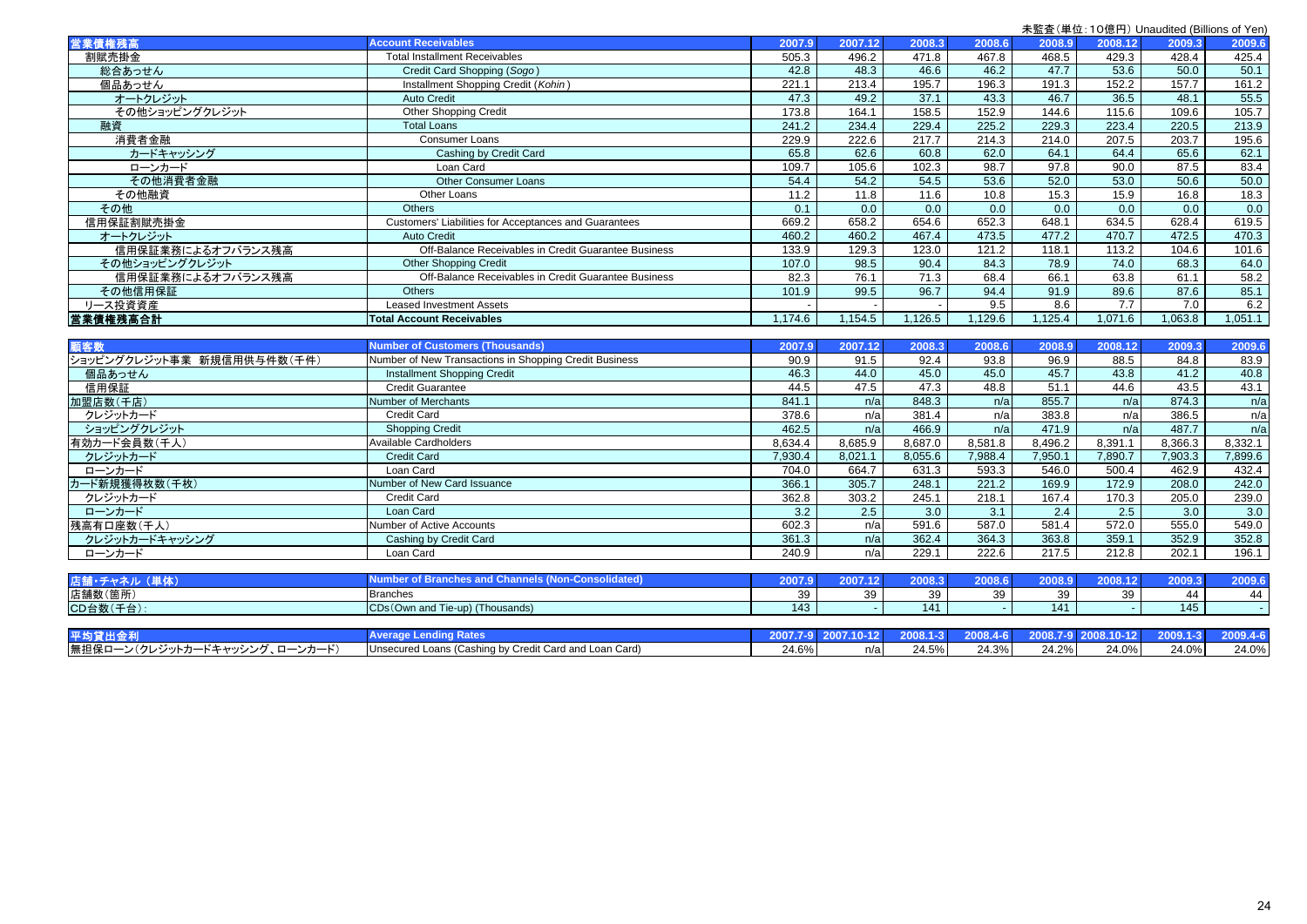| 融資残高内訳                        | <b>Breakdown of Loan Receivables</b>                                         | 2007.9 | 2007.12 | 2008.3 | 2008.6         | 2008.9         | 2008.12       | 2009.3        | 2009.6 |
|-------------------------------|------------------------------------------------------------------------------|--------|---------|--------|----------------|----------------|---------------|---------------|--------|
| 貸付金利別融資残高                     | Loan Receivables Outstanding by Interest Rate Zone                           |        |         |        |                |                |               |               |        |
| 残高(クレジットカードキャッシング、ローンカード):    | Outstanding (Cashing by Credit Card and Loan Card):                          |        |         |        |                |                |               |               |        |
| $~15.0\%$                     | $~15.0\%$                                                                    | 3.7    | n/a     | 4.5    | 4.8            | 5.9            | 6.1           | 6.1           | 6.0    |
| $~18.0\%$                     | $~18.0\%$                                                                    | 31.9   | n/a     | 32.8   | 35.3           | 37.6           | 38.9          | 38.1          | 39.2   |
|                               | $~20.0\%$                                                                    |        |         |        |                |                |               |               |        |
| $~20.0\%$                     |                                                                              | 15.5   | n/a     | 14.2   | 13.7           | 13.4           | 12.9          | 12.0          | 11.5   |
| $~25.0\%$                     | $~25.0\%$                                                                    | 54.8   | n/a     | 50.0   | 47.8           | 45.0           | 43.1          | 40.1          | 38.2   |
| $~29.2\%$                     | $~29.2\%$                                                                    | 110.5  | n/a     | 101.8  | 97.5           | 93.8           | 89.5          | 85.1          | 81.7   |
| 台計                            | Total                                                                        | 216.5  | n/a     | 203.4  | 199.3          | 195.9          | 190.8         | 181.7         | 176.7  |
| 比率(クレジットカードキャッシング、ローンカード):    | Ratios (Cashing by Credit Card and Loan Card):                               |        |         |        |                |                |               |               |        |
| $~15.0\%$                     | $~15.0\%$                                                                    | 1.7%   | n/a     | 2.2%   | 2.4%           | 3.0%           | 3.2%          | 3.4%          | 3.4%   |
| $~18.0\%$                     | $~18.0\%$                                                                    | 14.7%  | n/a     | 16.1%  | 17.7%          | 19.2%          | 20.4%         | 21.0%         | 22.2%  |
| $~20.0\%$                     | $~20.0\%$                                                                    | 7.2%   | n/a     | 7.0%   | 6.9%           | 6.8%           | 6.8%          | 6.6%          | 6.5%   |
| $~25.0\%$                     | $~25.0\%$                                                                    | 25.3%  | n/a     | 24.6%  | 24.0%          | 23.0%          | 22.6%         | 22.1%         | 21.6%  |
| ~29.2%                        | $~29.2\%$                                                                    | 51.0%  | n/a     | 50.0%  | 48.9%          | 47.9%          | 46.9%         | 46.8%         | 46.2%  |
| 合計                            | Total                                                                        | 100.0% | n/a     | 100.0% | 100.0%         | 100.0%         | 100.0%        | 100.0%        | 100.0% |
| カードタイプ別融資残高                   | Loan Receivables Outstanding by Card Type                                    |        |         |        |                |                |               |               |        |
| クレジットカードキャッシング                | Cashing by Credit Card                                                       | 85.5   | n/a     | 81.3   | 80.0           | 79.2           | 77.3          | 74.8          | 73.7   |
| ローンカード                        | Loan Card                                                                    | 131.0  | n/a     | 122.1  | 119.2          | 116.7          | 113.4         | 106.8         | 103.0  |
| 合計                            | Total                                                                        | 216.5  | n/a     | 203.4  | 199.3          | 195.9          | 190.8         | 181.7         | 176.7  |
|                               |                                                                              |        |         |        |                |                |               |               |        |
|                               | <b>Balance and Ratio of Delinquent Unsecured Personal Loans</b>              | 2007.9 |         |        |                | 2008.9         |               | 2009.3        |        |
| 延滞残高、比率                       |                                                                              |        | 2007.12 | 2008.3 | 2008.6         |                | 2008.12       |               | 2009.6 |
| 無担保ローン(クレジットカードキャッシング、ローンカード) | Unsecured Loans (Cashing by Credit Card and Loan Card)                       |        |         |        |                |                |               |               |        |
| 残高                            | Outstanding                                                                  | 216.5  | n/a     | 203.4  | 199.3          | 195.9          | 190.8         | 181.7         | 176.7  |
| 91~180日延滞残高                   | 91-180 Days Delinquency Amount                                               | 5.8    | n/a     | 4.6    | 5.2            | 4.8            | 4.6           | 4.5           | 5.1    |
| 91~180日延滞比率                   | 91-180 Days Delinquency Ratio                                                | 2.7%   | n/a     | 2.3%   | 2.6%           | 2.5%           | 2.4%          | 2.5%          | 2.9%   |
|                               |                                                                              |        |         |        |                |                |               |               |        |
| 加重平均借入金利                      | <b>Weighted Average Rate of Funding Rate</b>                                 | 2007.9 | 2007.12 | 2008.3 | 2008.6         | 2008.9         | 2008.12       | 2009.3        | 2009.6 |
| 期中加重平均                        | During the Fiscal Year                                                       | 1.2%   | 1.3%    | 1.3%   | 1.4%           | 1.4%           | 1.5%          | 1.5%          | 1.5%   |
| 期末加重平均                        | As of the Fiscal Year End                                                    | 1.3%   | 1.3%    | 1.4%   | 1.4%           | 1.5%           | 1.5%          | 1.4%          | 1.3%   |
|                               |                                                                              |        |         |        |                |                |               |               |        |
| 1口座あたり残高 (千円)                 | <b>Credit Outstanding Per Account (Thousands of Yen)</b>                     | 2007.9 | 2007.12 | 2008.3 | 2008.6         | 2008.9         | 2008.12       | 2009.3        | 2009.6 |
| 1口座あたり残高                      | Credit Outstanding Per Account (Thousands of Yen)                            | 359.5  | n/a     | 343.9  | 339.6          | 337.0          | 333.5         | 327.3         | 322.0  |
| クレジットカードキャッシング                | Cashing by Credit Card                                                       | 236.7  | n/a     | 224.4  | 219.7          | 217.7          | 215.2         | 212.1         | 208.9  |
| ローンカード                        | Loan Card                                                                    | 543.8  | n/a     | 532.8  | 535.7          | 536.5          | 533.1         | 528.5         | 525.3  |
|                               |                                                                              |        |         |        |                |                |               |               |        |
| 年齡別残高構成比                      | <b>Balance by Age</b>                                                        | 2007.9 | 2007.12 | 2008.3 | 2008.6         | 2008.9         | 2008.12       | 2009.3        | 2009.6 |
| 無担保ローン(クレジットカードキャッシング、ローンカード) | Unsecured Loans (Cashing by Credit Card and Loan Card)                       |        |         |        |                |                |               |               |        |
|                               |                                                                              |        |         |        |                | 9.5%           |               |               |        |
| <30<br><40                    | $30$                                                                         | 11.4%  | 11.0%   | 10.6%  | 10.1%<br>28.5% |                | 9.0%<br>27.9% | 8.8%<br>27.6% | 8.3%   |
|                               | <40                                                                          | 29.2%  | 29.0%   | 28.7%  |                | 28.2%          |               |               | 27.2%  |
| 50 <sub>50</sub>              | 50<                                                                          | 27.9%  | 28.1%   | 28.3%  | 28.6%          | 28.9%          | 29.2%         | 29.3%         | 29.6%  |
| <60                           | <60                                                                          | 22.4%  | 22.4%   | 22.4%  | 22.5%          | 22.7%          | 22.9%         | 23.0%         | 23.1%  |
| $>/- 60$                      | Over <sub>60</sub>                                                           | 9.1%   | 9.5%    | 10.0%  | 10.2%          | 10.7%          | 11.1%         | 11.4%         | 11.8%  |
| 台計                            | Total                                                                        | 100.0% | 100.0%  | 100.0% | 100.0%         | 100.0%         | 100.0%        | 100.0%        | 100.0% |
|                               |                                                                              |        |         |        |                |                |               |               |        |
| 性別残高構成比                       | <b>Balance by Gender</b>                                                     | 2007.9 | 2007.12 | 2008.3 | 2008.6         | 2008.9         | 2008.12       | 2009.3        | 2009.6 |
| 無担保ローン(クレジットカードキャッシング、ローンカード) | Unsecured Loans (Cashing by Credit Card and Loan Card)                       |        |         |        |                |                |               |               |        |
| 男性                            | Male                                                                         | 62.0%  | 62.0%   | 62.1%  | 62.2%          | 62.2%          | 62.2%         | 62.5%         | 62.6%  |
| 女性                            | Female                                                                       | 38.0%  | 38.0%   | 37.9%  | 37.8%          | 37.8%          | 37.8%         | 37.5%         | 37.4%  |
| 合計                            | Total                                                                        | 100.0% | 100.0%  | 100.0% | 100.0%         | 100.0%         | 100.0%        | 100.0%        | 100.0% |
|                               |                                                                              |        |         |        |                |                |               |               |        |
| 実行残高別残高構成比                    | <b>Balance by Amount of Origination</b>                                      | 2007.9 | 2007.12 | 2008.3 | 2008.6         | 2008.9         | 2008.12       | 2009.3        | 2009.6 |
| 無担保ローン(クレジットカードキャッシング、ローンカード) | Unsecured Loans (Cashing by Credit Card and Loan Card)                       |        |         |        |                |                |               |               |        |
| 10万円未満                        | Less than JPY 100K                                                           | 3.2%   | 3.4%    | 3.7%   | 3.9%           | 4.0%           | 4.1%          | 4.2%          | 4.4%   |
| 10万円以上、30万円未満                 |                                                                              | 17.4%  | 17.7%   | 18.2%  | 18.6%          | 18.9%          | 19.2%         | 19.8%         | 20.2%  |
|                               | Over JPY 100K and less than JPY 300K<br>Over JPY 300K and less than JPY 500K | 30.4%  | 30.2%   | 29.9%  |                |                | 29.7%         | 29.5%         | 29.4%  |
| 30万円以上、50万円未満                 | Over JPY 500K and less than JPY 1M                                           | 30.4%  | 30.1%   | 29.7%  | 29.9%<br>29.2% | 29.6%<br>29.2% |               |               | 28.0%  |
| 50万円以上、100万円未満                |                                                                              |        |         |        |                |                | 28.7%         | 28.3%         |        |
| 100万円以上                       | Over JPY 1M                                                                  | 18.5%  | 18.6%   | 18.5%  | 18.4%          | 18.3%          | 18.3%         | 18.2%         | 18.1%  |
| 合計                            | Total                                                                        | 100.0% | 100.0%  | 100.0% | 100.0%         | 100.0%         | 100.0%        | 100.0%        | 100.0% |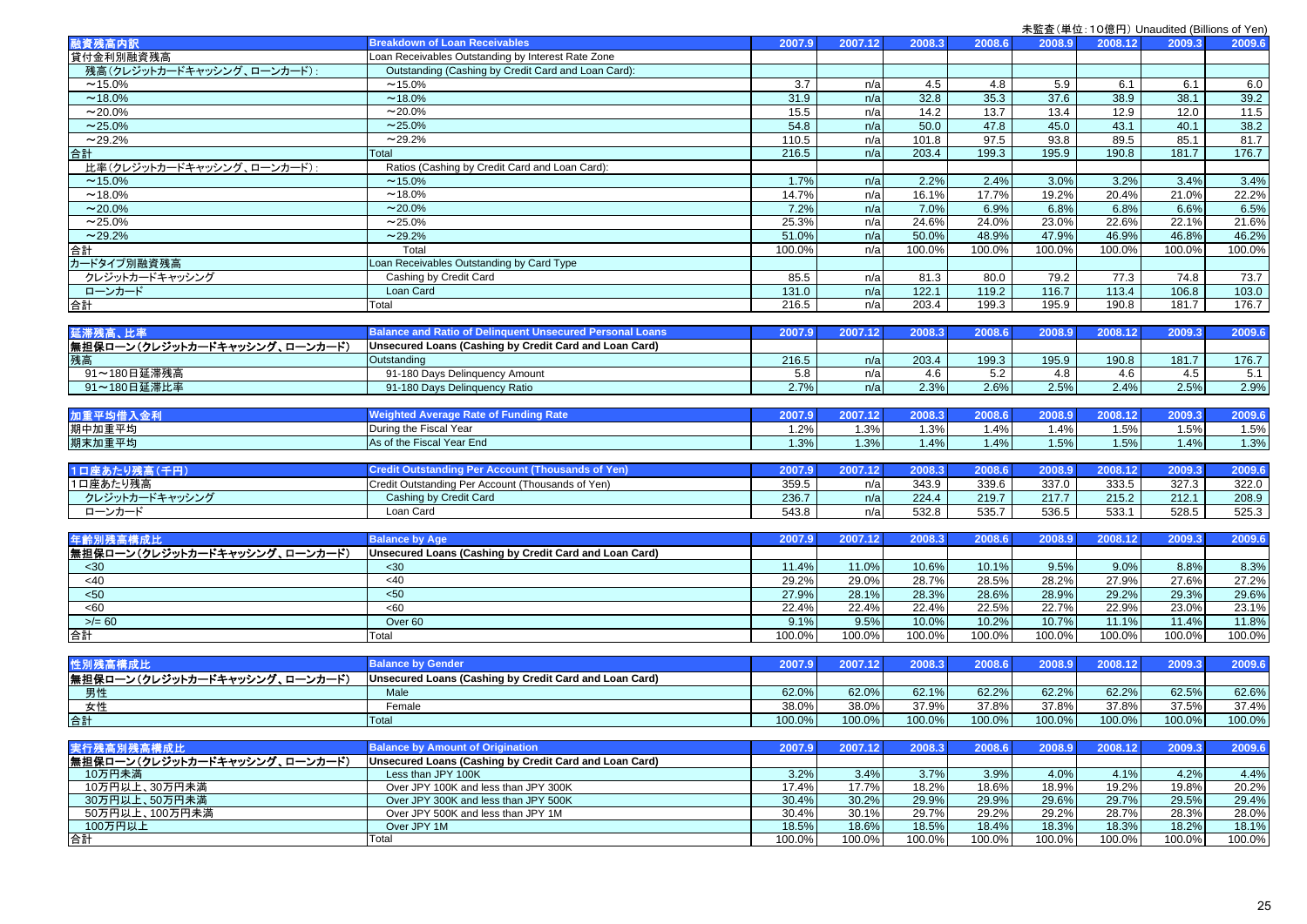#### シンキ株式会社の、銀行の勘定科目体系に組替後の、 連結損益計算書、貸借対照表データ (新生銀行への連結会計処理前)

開示請求件数

### **Shinki Consolidated P/L and B/S Data, after Reclassification to Conform to Bank's Financial Statements, before Consolidating to Shinsei Bank**

| (新生銀行への連結会計処理前) |                                                          |                     |              |          |     | 未監査(単位:10億円) Unaudited (Billions of Yen) |              |          |
|-----------------|----------------------------------------------------------|---------------------|--------------|----------|-----|------------------------------------------|--------------|----------|
| 連結損益計算書         | <b>Consolidated Statements of Income</b>                 | 2007.7-9 2007.10-12 | $2008.1 - 3$ | 2008.4-6 |     | 2008.7-9 2008.10-12                      | $2009.1 - 3$ | 2009.4-6 |
| 資金運用収益          | Total Interest Income                                    | 7.8                 | 6.9          | 6.4      | 5.9 | 5.5                                      | 4.9          | 4.7      |
| 役務取引等収益         | Fees and Commissions Income                              | 0.0                 | 0.0          | 0.0      | 0.0 | 0.0                                      | 0.0          | 0.0      |
| その他業務収益         | Other Business Income                                    |                     |              | 0.0      | 0.0 | 0.0                                      | 0.0          | 0.0      |
| その他経常収益         | Other Ordinary Income                                    | 0.0                 | 0.0          | 0.0      | 0.0 | 0.0                                      | 0.0          | 0.0      |
| 経常収益            | <b>Ordinary Income</b>                                   | 7.9                 | 7.0          | 6.4      | 6.0 | 5.6                                      | 4.9          | 4.7      |
| 資金調達費用          | <b>Total Interest Expenses</b>                           | 0.4                 | 0.4          | 0.4      | 1.0 | 0.4                                      | 0.3          | 0.3      |
| 役務取引等費用         | Fees and Commissions Expenses                            | 0.2                 | 0.2          | 0.2      | 0.2 | 0.2                                      | 0.2          | 0.2      |
| その他業務費用         | <b>Other Business Expenses</b>                           | 0.0                 | 0.0          |          | 0.0 | 0.0                                      | 0.0          | 0.0      |
| 営業経費            | <b>Total General and Administrative Expenses</b>         | 3.1                 | 2.5          | 2.8      | 2.7 | 2.8                                      | 2.3          | 2.2      |
| その他経常費用         | <b>Other Ordinary Expenses</b>                           | 2.1                 | 2.5          | 1.0      | 1.8 | 1.4                                      | 5.8          | 6.1      |
| 貸倒引当金繰入額        | Provision of Reserve for Loan Losses                     | 1.9                 | 1.0          | 0.7      | 1.6 | (0.4)                                    | 1.3          | 1.1      |
| その他             | <b>Others</b>                                            | 0.2                 | 1.5          | 0.3      | 0.2 | 1.9                                      | 4.5          | 5.0      |
| 経常費用            | <b>Ordinary Expenses</b>                                 | 5.9                 | 5.8          | 4.6      | 5.9 | 5.0                                      | 8.8          | 9.0      |
| 経常利益(損失)        | <b>Net Ordinary Income (Loss)</b>                        | 2.0                 | 1.2          | 1.7      | 0.0 | 0.5                                      | (3.8)        | (4.2)    |
| 特別利益            | Special Gains                                            | 0.2                 | 0.3          | 0.3      | 0.2 | 0.3                                      | 0.2          | 0.3      |
| 特別損失            | <b>Special Losses</b>                                    | 0.0                 | 0.4          | 0.0      | 0.0 | 0.2                                      | 0.5          | 0.1      |
| 税引前四半期純利益(損失)   | Income (Loss) before Income Taxes and Minority Interests | 2.2                 | 1.1          | 2.1      | 0.3 | 0.6                                      | (4.1)        | (4.0)    |
| 税金              | Income Taxes (Benefit)                                   | 0.3                 | 0.3          | 0.3      | 0.0 | 0.3                                      | 0.2          | 0.1      |
| 少数株主利益          | Minority Interests in Net Income of Subsidiaries         |                     |              |          |     |                                          |              |          |
| 四半期純利益(損失)      | <b>Net Income (Loss)</b>                                 | 1.9                 | 0.8          | 1.7      | 0.2 | 0.3                                      | (4.3)        | (4.1)    |
|                 |                                                          |                     |              |          |     |                                          |              |          |

| 連結貸借対照表       | <b>Consolidated Balance Sheets</b>                     | 2007.9   | 2007.12    | 2008.3   | 2008.6   | 2008.9 | 2008.12             | 2009.3   | 2009.6           |
|---------------|--------------------------------------------------------|----------|------------|----------|----------|--------|---------------------|----------|------------------|
| 資産の部:         | Assets:                                                |          |            |          |          |        |                     |          |                  |
| 現金預け金         | Cash and Due from Banks                                |          | 11.3       | 10.8     | 12.9     | 12.3   | 7.0                 | 5.9      | 5.5              |
| 有価証券          | <b>Securities</b>                                      |          | 0.6        | 0.5      | 0.5      | 0.4    | 0.5                 | 0.4      | 0.5              |
| 貸出金           | Loans and Bills Discounted                             |          | 137.8      | 130.8    | 121.4    | 114.3  | 107.2               | 102.2    | 96.2             |
| その他資産         | <b>Other Assets</b>                                    |          | 6.0        | 6.4      | 4.8      | 3.9    | 4.1                 | 3.2      | $\overline{3.1}$ |
| 有形固定資産        | Premises and Equipment                                 |          | 7.3        | 7.1      | 7.9      | 7.7    | 7.3                 | 7.1      | 6.8              |
| 無形固定資産        | Intangible Assets                                      |          | 2.1        | 1.8      | 1.9      | 1.7    | 1.6                 | 1.7      | 1.8              |
| 繰延税金資産        | <b>Deferred Tax Assets</b>                             |          | 4.1        | 3.1      | 2.7      | 2.4    | 2.1                 | 1.8      | 1.7              |
| 貸倒引当金         | Reserve for Credit Losses                              |          | (27.8)     | (26.7)   | (24.6)   | (23.6) | (20.4)              | (19.4)   | (18.4)           |
| 資産の部合計        | <b>Total Assets</b>                                    |          | 141.7      | 134.2    | 127.8    | 119.4  | 109.5               | 103.1    | 97.2             |
| 負債及び純資産       | iabilities and Equity                                  |          |            |          |          |        |                     |          |                  |
| 負債の部:         | Liabilities:                                           |          |            |          |          |        |                     |          |                  |
| コマーシャル・ペーパー   | <b>Commercial Paper</b>                                |          |            |          |          |        |                     |          |                  |
| 借用金           | <b>Borrowed Monev</b>                                  |          | 65.7       | 61.9     | 68.1     | 61.7   | 60.4                | 58.0     | 55.8             |
| 社債            | Corporate Bonds                                        |          | 19.8       | 19.8     | 9.8      | 11.8   | 4.9                 | 4.9      | 5.4              |
| その他負債         | <b>Other Liabilities</b>                               |          | 4.5        | 3.6      | 3.1      | 2.3    | 2.1                 | 2.0      | 1.9              |
| 利息返還損失引当金     | Reserve for Losses on Interest Repayments              |          | 34.3       | 30.6     | 26.8     | 23.0   | 21.3                | 21.7     | 21.8             |
| 繰延税金負債        | <b>Deferred Tax Liabilities</b>                        |          | 0.7        | 0.7      | 0.7      | 0.3    | 0.3                 | 0.3      | 0.2              |
| 負債の部合計        | <b>Total Liabilities</b>                               |          | 125.3      | 117.1    | 108.8    | 99.6   | 89.3                | 87.3     | 85.5             |
| 純資産の部:        | Equity:                                                |          |            |          |          |        |                     |          | 0.0              |
| 株主資本合計        | <b>Total Shareholders' Equity</b>                      |          | 16.9       | 17.7     | 19.5     | 19.8   | 20.2                | 15.8     | 11.7             |
| 資本金           | <b>Capital Stock</b>                                   |          | 16.7       | 16.7     | 16.7     | 16.7   | 16.7                | 16.7     | 16.7             |
| 純資産の部合計       | <b>Total Equity</b>                                    |          | 16.4       | 17.1     | 19.0     | 19.8   | 20.1                | 15.8     | 11.6             |
| 負債及び純資産の部合計   | <b>Total Liabilities and Equity</b>                    |          | 141.7      | 134.2    | 127.8    | 119.4  | 109.5               | 103.1    | 97.2             |
|               |                                                        |          |            |          |          |        |                     |          |                  |
| 利息返還関連        | <b>Grev Zone Related Information</b>                   | 2007.7-9 | 2007.10-12 | 2008.1-3 | 2008.4-6 |        | 2008.7-9 2008.10-12 | 2009.1-3 | 2009.4-6         |
| 利息返還額         | Amount of Refund for Grey Zone Claim                   | 3.4      | 3.9        | 3.6      | 3.9      | 3.7    | 3.6                 | 3.9      | 4.4              |
| 債権放棄額         | Amount of Debt Write-Off                               | 1.5      | 1.6        | 1.4      | 1.5      | 1.4    | 1.3                 | 1.3      | 1.5              |
| キャッシュアウト利息返還額 | Amount of Interest Repayment                           | 1.8      | 2.2        | 2.1      | 2.3      | 2.3    | 2.3                 | 2.6      | 2.9              |
| 利息返還損失引当金     | Reserve for Losses on Interest Repayment               | 38.2     | 34.3       | 30.6     | 26.8     | 23.0   | 21.3                | 21.7     | 21.8             |
| 利息返還損失引当金繰入額  | Provisions of Reserve for Losses on Interest Repayment | 8.4      | 0.0        | 0.0      | 0.0      | 0.0    | 1.9                 | 4.4      | 4.5              |
| 利息返還損失引当金使用額  | Usage of Reserve for Losses on Interest Repayment      | 3.4      | 3.9        | 3.6      | 3.9      | 3.7    | 3.6                 | 3.9      | 4.4              |

Number of Claims 11,397 11,669 10,256 9,829 8,672 10,077 10,373 9,276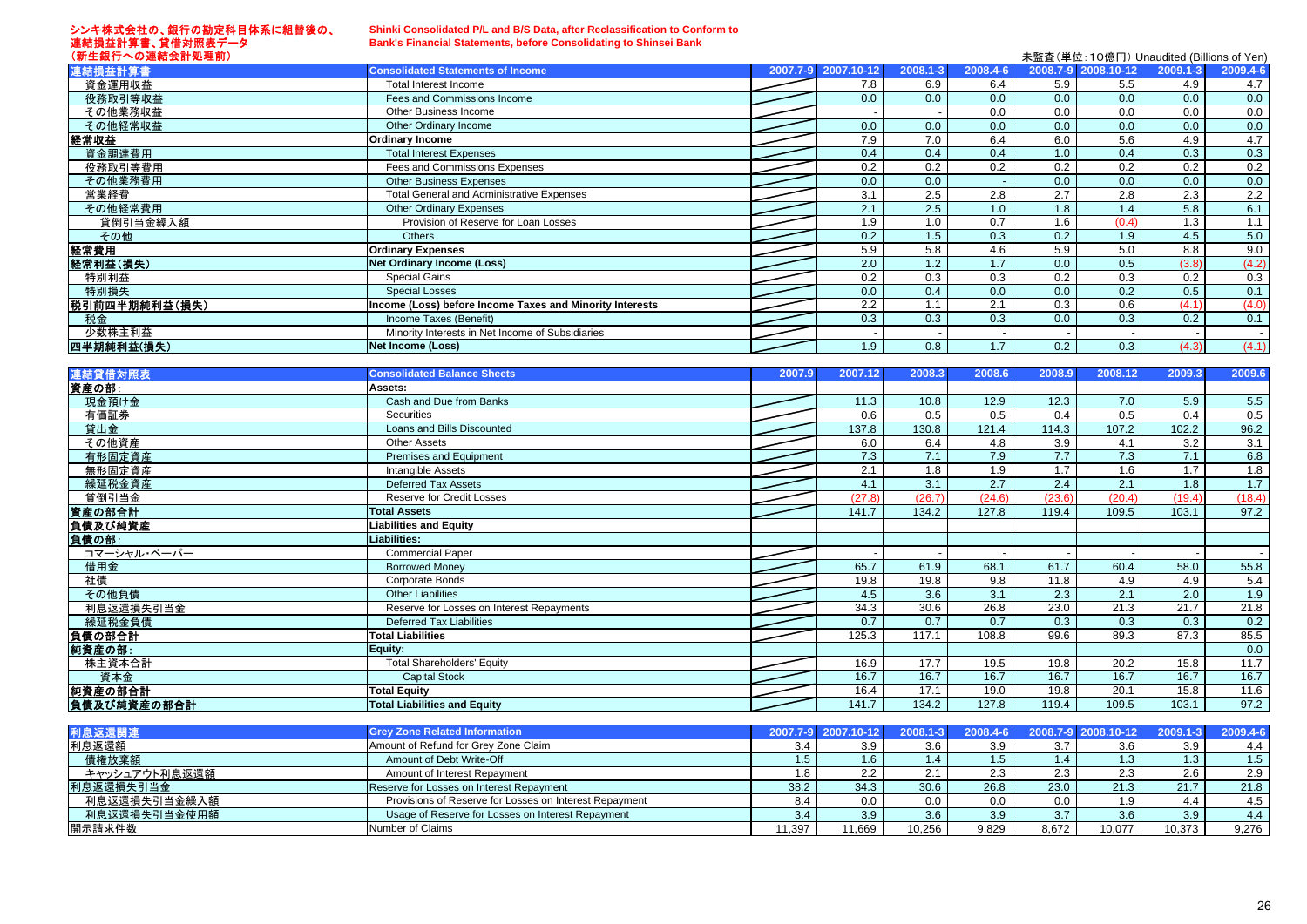| <b>Loan Receivables</b><br>貸付金残高<br>2007.9<br>2007.12<br>2008.3<br>2008.6<br>消費者向け貸付<br><b>Total Consumer Loans</b><br>109.6<br>101.1<br>95.0<br>88.7<br>無担保ローン<br><b>Unsecured Loans</b><br>109.0<br>100.5<br>94.4<br>88.2<br>有担保ローン<br>Secured Loans<br>0.6<br>0.5<br>0.5<br>0.4<br><b>Total Business Loans</b><br>42.4<br>38.4<br>35.6<br>32.5<br>事業者向け貸付<br>証書貸付<br>Loans on Deeds<br>0.2<br>0.2<br>0.2<br>0.1<br>ノーローンビジネス<br>38.1<br>35.3<br>32.2<br><b>NOLOAN Business</b><br>42.0<br>有担保貸付<br>0.0<br>0.0<br>0.0<br>Secured Loans<br>0.0<br>152.0<br>139.5<br>130.6<br>121.2<br>貸付金合計<br><b>Total Loan Receivables</b><br>顧客数(千人)<br><b>Number of Customers (Thousands)</b><br>2007.9<br>2007.12<br>2008.3<br>2008.6<br>顧客数(千人)<br>Number of Customers<br>280.6<br>263.5<br>252.9<br>241.0<br>新規獲得顧客数(千件)<br>Number of Newly Acquired Customers<br>9.5<br>8.2<br>8.8<br>8.6<br><b>Number of Branches and Channels</b><br>店舗・チャネル<br>2007.9<br>2007.12<br>2008.3<br>2008.6<br>無人店舗数(箇所)<br>538<br>445<br><b>Unmanned Branches</b><br>508<br>418<br>ATM台数:<br>ATMs:<br>自社分(台)<br>Own<br>540<br>510<br>446<br>419<br>提携分(千台)<br>Tie-up (Thousands)<br>46.3<br>46.8<br>47.0<br>47.2 | 2008.9<br>2008.12<br>84.1<br>80.0<br>83.6<br>79.6<br>0.4<br>0.4<br>30.0<br>27.0<br>0.1<br>0.1<br>29.8<br>26.8<br>0.0<br>0.0<br>107.1<br>114.1<br>2008.9<br>2008.12<br>233.8<br>226.6<br>11.5<br>13.2<br>2008.9<br>2008.12<br>416<br>349 | 2009.3<br>77.2<br>76.8<br>0.4<br>24.8<br>0.1<br>24.6<br>0.0<br>102.0<br>2009.3<br>221.8<br>12.4<br>2009.3 | 2009.6<br>73.8<br>73.4<br>0.3<br>22.2<br>0.1<br>22.0<br>0.0<br>96.0<br>2009.6<br>212.9<br>$11.5$ |
|----------------------------------------------------------------------------------------------------------------------------------------------------------------------------------------------------------------------------------------------------------------------------------------------------------------------------------------------------------------------------------------------------------------------------------------------------------------------------------------------------------------------------------------------------------------------------------------------------------------------------------------------------------------------------------------------------------------------------------------------------------------------------------------------------------------------------------------------------------------------------------------------------------------------------------------------------------------------------------------------------------------------------------------------------------------------------------------------------------------------------------------------------------------------------------------|-----------------------------------------------------------------------------------------------------------------------------------------------------------------------------------------------------------------------------------------|-----------------------------------------------------------------------------------------------------------|--------------------------------------------------------------------------------------------------|
|                                                                                                                                                                                                                                                                                                                                                                                                                                                                                                                                                                                                                                                                                                                                                                                                                                                                                                                                                                                                                                                                                                                                                                                        |                                                                                                                                                                                                                                         |                                                                                                           |                                                                                                  |
|                                                                                                                                                                                                                                                                                                                                                                                                                                                                                                                                                                                                                                                                                                                                                                                                                                                                                                                                                                                                                                                                                                                                                                                        |                                                                                                                                                                                                                                         |                                                                                                           |                                                                                                  |
|                                                                                                                                                                                                                                                                                                                                                                                                                                                                                                                                                                                                                                                                                                                                                                                                                                                                                                                                                                                                                                                                                                                                                                                        |                                                                                                                                                                                                                                         |                                                                                                           |                                                                                                  |
|                                                                                                                                                                                                                                                                                                                                                                                                                                                                                                                                                                                                                                                                                                                                                                                                                                                                                                                                                                                                                                                                                                                                                                                        |                                                                                                                                                                                                                                         |                                                                                                           |                                                                                                  |
|                                                                                                                                                                                                                                                                                                                                                                                                                                                                                                                                                                                                                                                                                                                                                                                                                                                                                                                                                                                                                                                                                                                                                                                        |                                                                                                                                                                                                                                         |                                                                                                           |                                                                                                  |
|                                                                                                                                                                                                                                                                                                                                                                                                                                                                                                                                                                                                                                                                                                                                                                                                                                                                                                                                                                                                                                                                                                                                                                                        |                                                                                                                                                                                                                                         |                                                                                                           |                                                                                                  |
|                                                                                                                                                                                                                                                                                                                                                                                                                                                                                                                                                                                                                                                                                                                                                                                                                                                                                                                                                                                                                                                                                                                                                                                        |                                                                                                                                                                                                                                         |                                                                                                           |                                                                                                  |
|                                                                                                                                                                                                                                                                                                                                                                                                                                                                                                                                                                                                                                                                                                                                                                                                                                                                                                                                                                                                                                                                                                                                                                                        |                                                                                                                                                                                                                                         |                                                                                                           |                                                                                                  |
|                                                                                                                                                                                                                                                                                                                                                                                                                                                                                                                                                                                                                                                                                                                                                                                                                                                                                                                                                                                                                                                                                                                                                                                        |                                                                                                                                                                                                                                         |                                                                                                           |                                                                                                  |
|                                                                                                                                                                                                                                                                                                                                                                                                                                                                                                                                                                                                                                                                                                                                                                                                                                                                                                                                                                                                                                                                                                                                                                                        |                                                                                                                                                                                                                                         |                                                                                                           |                                                                                                  |
|                                                                                                                                                                                                                                                                                                                                                                                                                                                                                                                                                                                                                                                                                                                                                                                                                                                                                                                                                                                                                                                                                                                                                                                        |                                                                                                                                                                                                                                         |                                                                                                           |                                                                                                  |
|                                                                                                                                                                                                                                                                                                                                                                                                                                                                                                                                                                                                                                                                                                                                                                                                                                                                                                                                                                                                                                                                                                                                                                                        |                                                                                                                                                                                                                                         |                                                                                                           |                                                                                                  |
|                                                                                                                                                                                                                                                                                                                                                                                                                                                                                                                                                                                                                                                                                                                                                                                                                                                                                                                                                                                                                                                                                                                                                                                        |                                                                                                                                                                                                                                         |                                                                                                           |                                                                                                  |
|                                                                                                                                                                                                                                                                                                                                                                                                                                                                                                                                                                                                                                                                                                                                                                                                                                                                                                                                                                                                                                                                                                                                                                                        |                                                                                                                                                                                                                                         |                                                                                                           |                                                                                                  |
|                                                                                                                                                                                                                                                                                                                                                                                                                                                                                                                                                                                                                                                                                                                                                                                                                                                                                                                                                                                                                                                                                                                                                                                        |                                                                                                                                                                                                                                         |                                                                                                           | 2009.6                                                                                           |
|                                                                                                                                                                                                                                                                                                                                                                                                                                                                                                                                                                                                                                                                                                                                                                                                                                                                                                                                                                                                                                                                                                                                                                                        |                                                                                                                                                                                                                                         | 317                                                                                                       | 317                                                                                              |
|                                                                                                                                                                                                                                                                                                                                                                                                                                                                                                                                                                                                                                                                                                                                                                                                                                                                                                                                                                                                                                                                                                                                                                                        |                                                                                                                                                                                                                                         |                                                                                                           |                                                                                                  |
|                                                                                                                                                                                                                                                                                                                                                                                                                                                                                                                                                                                                                                                                                                                                                                                                                                                                                                                                                                                                                                                                                                                                                                                        | 416<br>349                                                                                                                                                                                                                              | 321                                                                                                       | 321                                                                                              |
|                                                                                                                                                                                                                                                                                                                                                                                                                                                                                                                                                                                                                                                                                                                                                                                                                                                                                                                                                                                                                                                                                                                                                                                        | 50.5<br>51.1                                                                                                                                                                                                                            | 52.2                                                                                                      | 52.8                                                                                             |
| 521<br>458<br>432<br>自動契約機台数(台)<br><b>Automated Contract Machines</b><br>551                                                                                                                                                                                                                                                                                                                                                                                                                                                                                                                                                                                                                                                                                                                                                                                                                                                                                                                                                                                                                                                                                                           | 430<br>369                                                                                                                                                                                                                              | 349                                                                                                       | 349                                                                                              |
|                                                                                                                                                                                                                                                                                                                                                                                                                                                                                                                                                                                                                                                                                                                                                                                                                                                                                                                                                                                                                                                                                                                                                                                        |                                                                                                                                                                                                                                         |                                                                                                           |                                                                                                  |
| <b>Approval Rate</b><br>成約率<br>2007.7-9 2007.10-12<br>2008.1-3<br>2008.4-6                                                                                                                                                                                                                                                                                                                                                                                                                                                                                                                                                                                                                                                                                                                                                                                                                                                                                                                                                                                                                                                                                                             | 2008.7-9 2008.10-12                                                                                                                                                                                                                     | 2009.1-3                                                                                                  | 2009.4-6                                                                                         |
| 申込数(ノーローン)(千件)<br>Number of Application (NOLOAN) (Thousands)<br>55.8<br>47.2<br>49.0<br>47.6                                                                                                                                                                                                                                                                                                                                                                                                                                                                                                                                                                                                                                                                                                                                                                                                                                                                                                                                                                                                                                                                                           | 47.9<br>52.3                                                                                                                                                                                                                            | 55.6                                                                                                      | 58.1                                                                                             |
| 成約率(ノーローン)<br>17.0%<br>17.3%<br>18.1%<br>18.2%<br>Approval Rate (NOLOAN)                                                                                                                                                                                                                                                                                                                                                                                                                                                                                                                                                                                                                                                                                                                                                                                                                                                                                                                                                                                                                                                                                                               | 24.2%<br>25.2%                                                                                                                                                                                                                          | 22.4%                                                                                                     | 19.8%                                                                                            |
|                                                                                                                                                                                                                                                                                                                                                                                                                                                                                                                                                                                                                                                                                                                                                                                                                                                                                                                                                                                                                                                                                                                                                                                        |                                                                                                                                                                                                                                         |                                                                                                           |                                                                                                  |
| Weighted Average Rate of Loan Interest Rate (Non-Consolidated)<br>加重平均約定金利 (単体)<br>2007.9<br>2007.12<br>2008.3<br>2008.6                                                                                                                                                                                                                                                                                                                                                                                                                                                                                                                                                                                                                                                                                                                                                                                                                                                                                                                                                                                                                                                               | 2008.12<br>2008.9                                                                                                                                                                                                                       | 2009.3                                                                                                    | 2009.6                                                                                           |
| 24.9%<br>加重平均約定金利<br>Weighted Average Rate of Loan Interest Rate (Non-Consolidated)<br>25.6%<br>24.4%<br>24.1%                                                                                                                                                                                                                                                                                                                                                                                                                                                                                                                                                                                                                                                                                                                                                                                                                                                                                                                                                                                                                                                                         | 23.7%<br>23.2%                                                                                                                                                                                                                          | 22.8%                                                                                                     | 22.4%                                                                                            |
| <b>Consumer Loans</b><br>26.1%<br>25.4%<br>24.9%<br>24.6%<br>消費者向け                                                                                                                                                                                                                                                                                                                                                                                                                                                                                                                                                                                                                                                                                                                                                                                                                                                                                                                                                                                                                                                                                                                     | 24.1%<br>23.6%                                                                                                                                                                                                                          | 23.1%                                                                                                     | 22.6%                                                                                            |
| 無担保ローン<br><b>Unsecured Loans</b><br>26.2%<br>25.5%<br>25.0%<br>24.6%                                                                                                                                                                                                                                                                                                                                                                                                                                                                                                                                                                                                                                                                                                                                                                                                                                                                                                                                                                                                                                                                                                                   | 24.2%<br>23.7%                                                                                                                                                                                                                          | 23.2%                                                                                                     | 22.7%                                                                                            |
| 有担保ローン<br>Secured Loans<br>14.1%<br>13.9%<br>13.8%<br>13.7%                                                                                                                                                                                                                                                                                                                                                                                                                                                                                                                                                                                                                                                                                                                                                                                                                                                                                                                                                                                                                                                                                                                            | 13.7%<br>13.7%                                                                                                                                                                                                                          | 13.6%                                                                                                     | 13.5%                                                                                            |
| <b>Business Loans</b><br>24.4%<br>23.5%<br>23.0%<br>22.7%<br>事業者向け                                                                                                                                                                                                                                                                                                                                                                                                                                                                                                                                                                                                                                                                                                                                                                                                                                                                                                                                                                                                                                                                                                                     | 22.4%<br>22.1%                                                                                                                                                                                                                          | 21.8%                                                                                                     | 21.5%                                                                                            |
| 証書貸付<br>Loans on Deeds<br>21.9%<br>21.9%<br>22.3%<br>22.7%                                                                                                                                                                                                                                                                                                                                                                                                                                                                                                                                                                                                                                                                                                                                                                                                                                                                                                                                                                                                                                                                                                                             | 22.9%<br>23.0%                                                                                                                                                                                                                          | 23.1%                                                                                                     | 23.3%                                                                                            |
| 24.4%<br>23.5%<br>23.0%<br>22.7%<br>ノーローンビジネス<br><b>NOLOAN Business</b>                                                                                                                                                                                                                                                                                                                                                                                                                                                                                                                                                                                                                                                                                                                                                                                                                                                                                                                                                                                                                                                                                                                | 22.4%<br>22.1%                                                                                                                                                                                                                          | 21.8%                                                                                                     | 21.6%                                                                                            |
| 有担保貸付<br><b>Secured Loans</b><br>11.2%<br>12.8%<br>11.4%<br>11.3%                                                                                                                                                                                                                                                                                                                                                                                                                                                                                                                                                                                                                                                                                                                                                                                                                                                                                                                                                                                                                                                                                                                      | 11.4%<br>11.5%                                                                                                                                                                                                                          | 11.5%                                                                                                     | 11.5%                                                                                            |
|                                                                                                                                                                                                                                                                                                                                                                                                                                                                                                                                                                                                                                                                                                                                                                                                                                                                                                                                                                                                                                                                                                                                                                                        |                                                                                                                                                                                                                                         |                                                                                                           |                                                                                                  |
| 貸出金利帯別残高<br><b>Breakdown of Loans by Lending Rates</b><br>2007.12<br>2007.9<br>2008.3<br>2008.6                                                                                                                                                                                                                                                                                                                                                                                                                                                                                                                                                                                                                                                                                                                                                                                                                                                                                                                                                                                                                                                                                        | 2008.9<br>2008.12                                                                                                                                                                                                                       | 2009.3                                                                                                    | 2009.6                                                                                           |
| 無担保ローン<br><b>Unsecured Customer Loans</b>                                                                                                                                                                                                                                                                                                                                                                                                                                                                                                                                                                                                                                                                                                                                                                                                                                                                                                                                                                                                                                                                                                                                              |                                                                                                                                                                                                                                         |                                                                                                           |                                                                                                  |
| 残高:<br>Outstanding:                                                                                                                                                                                                                                                                                                                                                                                                                                                                                                                                                                                                                                                                                                                                                                                                                                                                                                                                                                                                                                                                                                                                                                    |                                                                                                                                                                                                                                         |                                                                                                           |                                                                                                  |
| $\sim 15\%$<br>$\sim$ 15%<br>10.8<br>11.4<br>11.1<br>11.4                                                                                                                                                                                                                                                                                                                                                                                                                                                                                                                                                                                                                                                                                                                                                                                                                                                                                                                                                                                                                                                                                                                              | 10.5<br>10.0                                                                                                                                                                                                                            | 9.7                                                                                                       | 9.7                                                                                              |
| 12.2<br>$\sim$ 18%<br>~18%<br>17.0<br>19.8<br>21.4                                                                                                                                                                                                                                                                                                                                                                                                                                                                                                                                                                                                                                                                                                                                                                                                                                                                                                                                                                                                                                                                                                                                     | 23.8<br>26.3                                                                                                                                                                                                                            | 29.1                                                                                                      | 31.1                                                                                             |
| $\sim$ 20%<br>$\sim$ 20%<br>0.0<br>0.0<br>0.0<br>0.0                                                                                                                                                                                                                                                                                                                                                                                                                                                                                                                                                                                                                                                                                                                                                                                                                                                                                                                                                                                                                                                                                                                                   | 0.0<br>0.0                                                                                                                                                                                                                              | 0.0                                                                                                       | 0.0                                                                                              |
| $\sim 25\%$<br>$\sim$ 25%<br>14.6<br>12.4<br>11.1<br>10.0                                                                                                                                                                                                                                                                                                                                                                                                                                                                                                                                                                                                                                                                                                                                                                                                                                                                                                                                                                                                                                                                                                                              | 9.1<br>8.3                                                                                                                                                                                                                              | 7.5                                                                                                       | 6.6                                                                                              |
| $\sim$ 29.2%<br>$\sim$ 29.2%<br>71.2<br>59.6<br>52.0<br>45.5                                                                                                                                                                                                                                                                                                                                                                                                                                                                                                                                                                                                                                                                                                                                                                                                                                                                                                                                                                                                                                                                                                                           | 40.0<br>34.9                                                                                                                                                                                                                            | 30.4                                                                                                      | 25.9                                                                                             |
| 合計<br>109.0<br>100.5<br>94.4<br>88.2<br>Total                                                                                                                                                                                                                                                                                                                                                                                                                                                                                                                                                                                                                                                                                                                                                                                                                                                                                                                                                                                                                                                                                                                                          | 83.6<br>79.6                                                                                                                                                                                                                            | 76.8                                                                                                      | 73.4                                                                                             |
| 比率:<br>Ratios:                                                                                                                                                                                                                                                                                                                                                                                                                                                                                                                                                                                                                                                                                                                                                                                                                                                                                                                                                                                                                                                                                                                                                                         |                                                                                                                                                                                                                                         |                                                                                                           |                                                                                                  |
| $\sim$ 15%<br>$\sim$ 15%<br>12.2%<br>12.6%<br>10.0%<br>11.4%                                                                                                                                                                                                                                                                                                                                                                                                                                                                                                                                                                                                                                                                                                                                                                                                                                                                                                                                                                                                                                                                                                                           | 12.6%<br>12.6%                                                                                                                                                                                                                          | 12.7%                                                                                                     | 13.3%                                                                                            |
| ~18%<br>16.9%<br>21.0%<br>24.3%<br>~18%<br>11.2%                                                                                                                                                                                                                                                                                                                                                                                                                                                                                                                                                                                                                                                                                                                                                                                                                                                                                                                                                                                                                                                                                                                                       | 28.6%<br>33.1%                                                                                                                                                                                                                          | 38.0%                                                                                                     | 42.4%                                                                                            |
| $\sim 20\%$<br>$\sim 20\%$<br>0.0%<br>0.0%<br>0.0%<br>0.0%                                                                                                                                                                                                                                                                                                                                                                                                                                                                                                                                                                                                                                                                                                                                                                                                                                                                                                                                                                                                                                                                                                                             | 0.0%<br>0.0%                                                                                                                                                                                                                            | 0.0%                                                                                                      | 0.0%                                                                                             |
| $\sim$ 25%<br>$\sim 25%$<br>13.4%<br>12.3%<br>11.8%<br>11.4%                                                                                                                                                                                                                                                                                                                                                                                                                                                                                                                                                                                                                                                                                                                                                                                                                                                                                                                                                                                                                                                                                                                           | 11.0%<br>10.5%                                                                                                                                                                                                                          | 9.8%                                                                                                      | 9.0%                                                                                             |
| 51.6%<br>$\sim$ 29.2%<br>$\sim$ 29.2%<br>65.4%<br>59.3%<br>55.1%                                                                                                                                                                                                                                                                                                                                                                                                                                                                                                                                                                                                                                                                                                                                                                                                                                                                                                                                                                                                                                                                                                                       | 47.8%<br>43.8%                                                                                                                                                                                                                          | 39.6%                                                                                                     | 35.3%                                                                                            |
| 合計<br>100.0%<br>100.0%<br>100.0%<br>100.0%<br>Total                                                                                                                                                                                                                                                                                                                                                                                                                                                                                                                                                                                                                                                                                                                                                                                                                                                                                                                                                                                                                                                                                                                                    | 100.0%<br>100.0%                                                                                                                                                                                                                        | 100.0%                                                                                                    | 100.0%                                                                                           |
|                                                                                                                                                                                                                                                                                                                                                                                                                                                                                                                                                                                                                                                                                                                                                                                                                                                                                                                                                                                                                                                                                                                                                                                        |                                                                                                                                                                                                                                         |                                                                                                           |                                                                                                  |
| 2007.12<br>2008.3<br>延滞残高、比率<br><b>Balance and Ratio of Delinquent</b><br>2007.9<br>2008.6                                                                                                                                                                                                                                                                                                                                                                                                                                                                                                                                                                                                                                                                                                                                                                                                                                                                                                                                                                                                                                                                                             | 2008.12<br>2008.9                                                                                                                                                                                                                       | 2009.3                                                                                                    | 2009.6                                                                                           |
| 無担保ローン<br><b>Unsecured Customer Loans</b>                                                                                                                                                                                                                                                                                                                                                                                                                                                                                                                                                                                                                                                                                                                                                                                                                                                                                                                                                                                                                                                                                                                                              |                                                                                                                                                                                                                                         |                                                                                                           |                                                                                                  |
| <b>Outstanding (including Long-Term Accounts Receivable)</b><br> 残高(固定化債権を含む)<br>109.1<br>100.6<br>94.5<br>88.3                                                                                                                                                                                                                                                                                                                                                                                                                                                                                                                                                                                                                                                                                                                                                                                                                                                                                                                                                                                                                                                                        | 83.7<br>79.6                                                                                                                                                                                                                            | 76.8                                                                                                      | 73.5                                                                                             |
| 91-180 Days Delinquency Amount<br>2.2<br>2.2<br>91~180日延滞残高<br>3.2<br>2.6                                                                                                                                                                                                                                                                                                                                                                                                                                                                                                                                                                                                                                                                                                                                                                                                                                                                                                                                                                                                                                                                                                              | 2.0<br>2.0                                                                                                                                                                                                                              | 1.9                                                                                                       | 2.1                                                                                              |
| 91~180日延滞比率<br>91-180 Days Delinquency Ratio<br>3.0%<br>2.7%<br>2.4%<br>2.6%                                                                                                                                                                                                                                                                                                                                                                                                                                                                                                                                                                                                                                                                                                                                                                                                                                                                                                                                                                                                                                                                                                           | 2.5%<br>2.5%                                                                                                                                                                                                                            | 2.5%                                                                                                      | 2.9%                                                                                             |
|                                                                                                                                                                                                                                                                                                                                                                                                                                                                                                                                                                                                                                                                                                                                                                                                                                                                                                                                                                                                                                                                                                                                                                                        |                                                                                                                                                                                                                                         |                                                                                                           |                                                                                                  |
| 加重平均借入金利 (単体)<br>Weighted Average Rate of Funding Rate (Non-Consolidated)<br>2007.9<br>2007.12<br>2008.3<br>2008.6                                                                                                                                                                                                                                                                                                                                                                                                                                                                                                                                                                                                                                                                                                                                                                                                                                                                                                                                                                                                                                                                     | 2008.9<br>2008.12                                                                                                                                                                                                                       | 2009.3                                                                                                    | 2009.6                                                                                           |
| 期中加重平均<br>During the Fiscal Year<br>1.7%<br>2.1%<br>1.7%<br>1.8%                                                                                                                                                                                                                                                                                                                                                                                                                                                                                                                                                                                                                                                                                                                                                                                                                                                                                                                                                                                                                                                                                                                       | 2.1%<br>2.2%                                                                                                                                                                                                                            | 2.2%                                                                                                      | 2.2%                                                                                             |
| 2.2%<br>期末加重平均<br>As of the Fiscal Year End<br>1.8%<br>1.9%<br>1.9%                                                                                                                                                                                                                                                                                                                                                                                                                                                                                                                                                                                                                                                                                                                                                                                                                                                                                                                                                                                                                                                                                                                    | 2.2%<br>2.3%                                                                                                                                                                                                                            | 2.3%                                                                                                      | 2.2%                                                                                             |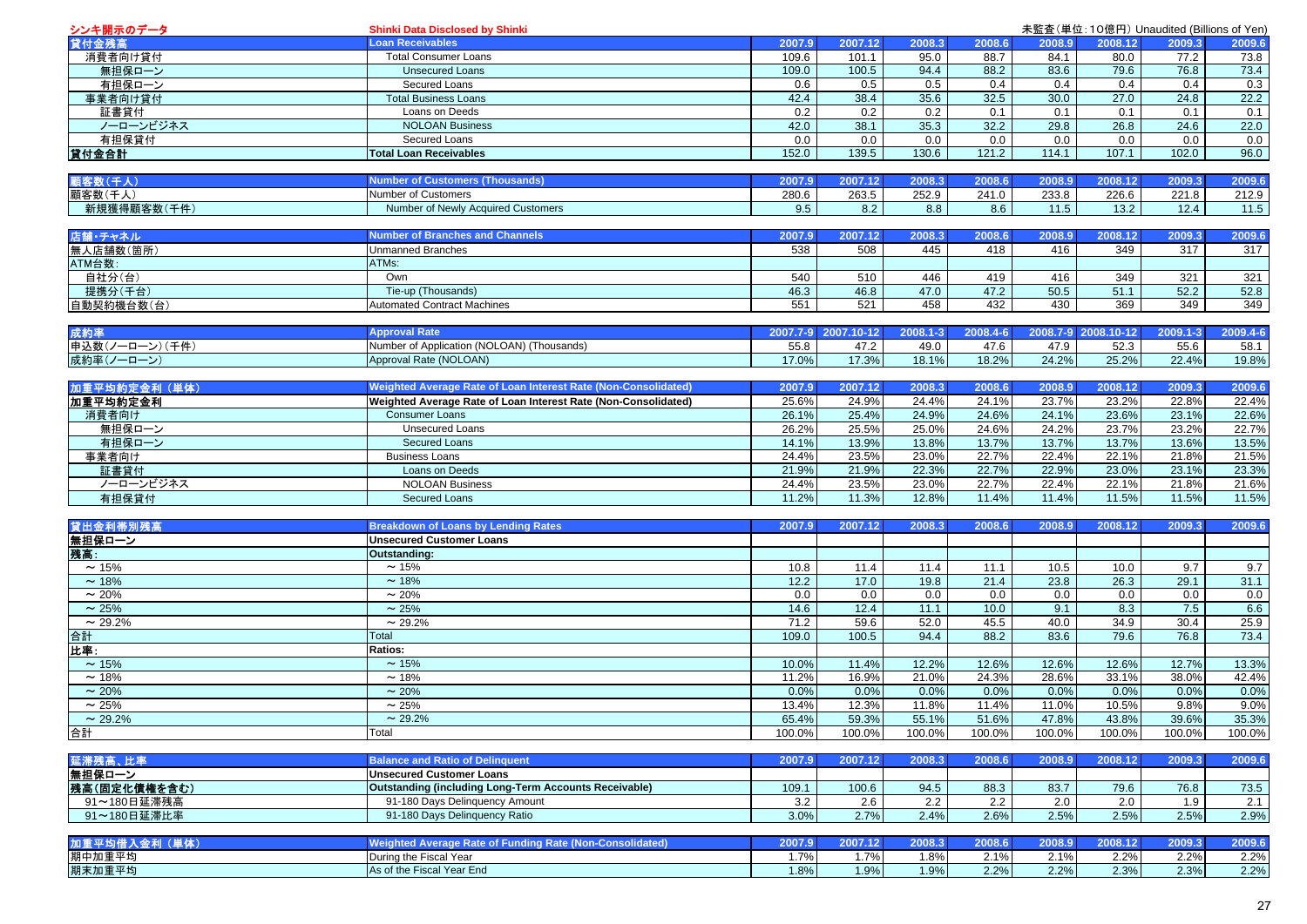| 年齡別残高構成比  | <b>Balance by Age</b>           | 2007.9 | 2007.12 | 2008.3 | 2008.6 | 2008.9 | 2008.12 | 2009.3 | 2009.6 |
|-----------|---------------------------------|--------|---------|--------|--------|--------|---------|--------|--------|
| 無担保ローン    | <b>Unsecured Customer Loans</b> |        |         |        |        |        |         |        |        |
| $30$      | <30                             | 14.3%  | 14.2%   | 14.0%  | 13.8%  | 13.5%  | 13.3%   | 13.1%  | 12.9%  |
| $<$ 40    | $<$ 40                          | 32.1%  | 32.0%   | 31.9%  | 31.8%  | 31.8%  | 31.7%   | 31.5%  | 31.3%  |
| $50$      | $50$                            | 25.7%  | 25.9%   | 26.1%  | 26.4%  | 26.8%  | 27.1%   | 27.6%  | 28.2%  |
| <60       | < 60                            | 19.4%  | 19.4%   | 19.3%  | 19.3%  | 19.1%  | 19.1%   | 19.0%  | 18.8%  |
| $>$ /= 60 | Over 60                         | 8.5%   | 8.6%    | 8.8%   | 8.8%   | 8.9%   | 8.8%    | 8.9%   | 8.7%   |
| 合計        | Total                           | 100.0% | 100.0%  | 100.0% | 100.0% | 100.0% | 100.0%  | 100%   | 100%   |

| 性別、既婚・未婚別残高構成比 | <b>Balance by Gender and Marital Status</b> | 2007.9 I |        | 2008.3    | 2008.6 | 2008.9 | 2008.12 | 2009.3 | 2009.6 |
|----------------|---------------------------------------------|----------|--------|-----------|--------|--------|---------|--------|--------|
| 無担保ローン         | <b>Unsecured Customer Loans</b>             |          |        |           |        |        |         |        |        |
| 男性独身           | Single male                                 | 37.4%    | 37.8%  | 38.2%     | 38.6%  | 38.9%  | 39.1%   | 39.4%  | 39.7%  |
| 男性既婚           | Married male                                | 30.1%    | 30.2%  | 30.6%     | 30.8%  | 31.5%  | 32.4%   | 33.5%  | 34.7%  |
| 女性独身           | Single female                               | 13.7%    | 13.7%  | 13.6%     | 13.5%  | 13.3%  | 13.0%   | 12.6%  | 12.2%  |
| 女性既婚           | Married female                              | 18.7%    | 18.3%  | 17.7%     | 17.1%  | 16.3%  | 15.4%   | 14.5%  | 13.5%  |
| 合計             | Total                                       | 100.0%   | 100.0% | $100.0\%$ | 100.0% | 100.0% | 100.0%  | 100.0% | 100.0% |

| 実行残高別残高構成比     | <b>Balance by Amount of Origination</b> | 2007.91 | 2007.12 | 2008.3 | 2008.6 | 2008.9 | 2008.12 | 2009.3 | 2009.6 |
|----------------|-----------------------------------------|---------|---------|--------|--------|--------|---------|--------|--------|
| │無担保ローン        | <b>Unsecured Customer Loans</b>         |         |         |        |        |        |         |        |        |
| 10万円未満         | Less than JPY 100K                      | 2.2%    | $2.2\%$ | 2.3%   | 2.4%   | 2.5%   | 2.7%    | 2.9%   | 3.0%   |
| 10万円以上、30万円未満  | Over JPY 100K and less than JPY 300K    | 12.7%   | 13.6%   | 14.6%  | 16.1%  | 17.7%  | 18.5%   | 19.0%  | 19.3%  |
| 30万円以上、50万円未満  | Over JPY 300K and less than JPY 500K    | 30.3%   | 30.5%   | 30.8%  | 30.5%  | 30.5%  | 31.4%   | 32.5%  | 33.4%  |
| 50万円以上、100万円未満 | Over JPY 500K and less than JPY 1M      | 40.5%   | 39.3%   | 37.9%  | 36.7%  | 35.4%  | 34.0%   | 32.8%  | 32.0%  |
| 100万円以上        | Over JPY 1M                             | 14.3%   | 14.4%   | 14.3%  | 14.3%  | 13.9%  | 13.4%   | 12.8%  | 12.3%  |
| 合計             | Total                                   | 100.0%  | 100.0%  | 100.0% | 100.0% | 100.0% | 100.0%  | 100.0% | 100.0% |

| 年収別残高構成比        | <b>Balance by Annual Income</b>  | 2007.9 | 2007.12   | 2008.3    | 2008.6    | 2008.9  | 2008.12 | 2009.3 | 2009.6 |
|-----------------|----------------------------------|--------|-----------|-----------|-----------|---------|---------|--------|--------|
| 無担保ローン          | <b>Unsecured Customer Loans</b>  |        |           |           |           |         |         |        |        |
| 年収2百万円未満        | Less than JPY 2M                 | 18.9%  | 18.6%     | 18.2%     | 17.7%     | 16.9%   | 15.9%   | 15.0%  | 14.1%  |
| 年収2百万円以上、5百万円未満 | Over JPY 2M and less than JPY 5M | 55.9%  | 56.0%     | 56.1%     | 56.5%     | 56.8%   | 57.1%   | 57.1%  | 57.3%  |
| 年収5百万円以上、7百万円未満 | Over JPY 5M and less than JPY 7M | 16.7%  | 16.9%     | 17.1%     | 17.2%     | 17.5%   | 17.8%   | 18.2%  | 18.5%  |
| 年収7百万円以上        | Over JPY 7M                      | 8.4%   | 8.5%      | $8.6\%$   | $8.6\%$   | $8.9\%$ | 9.2%    | 9.7%   | 10.1%  |
| 合計              | <b>Total</b>                     | 100.0% | $100.0\%$ | $100.0\%$ | $100.0\%$ | 100.0%  | 100.0%  | 100.0% | 100.0% |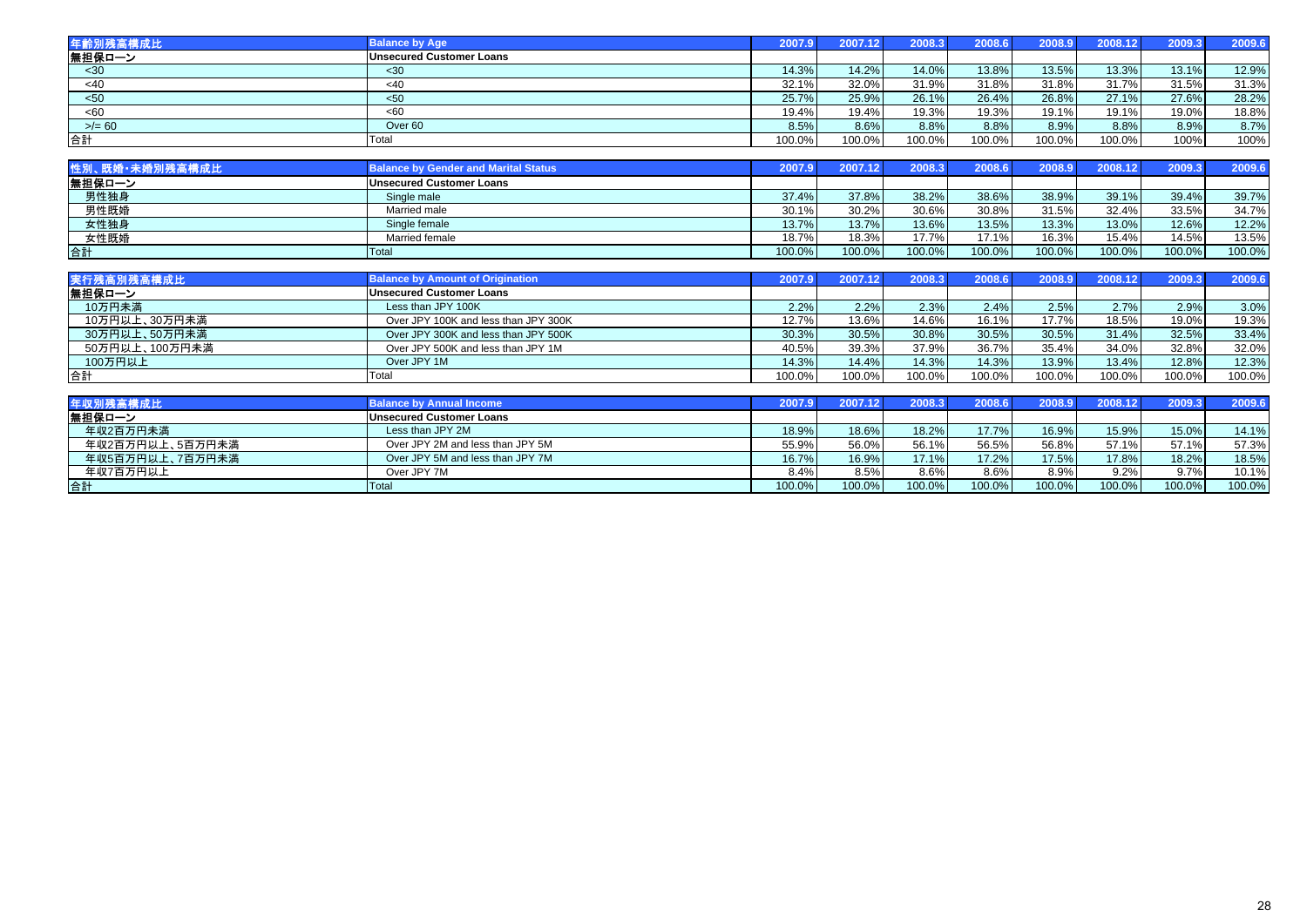昭和リース株式会社の、銀行の勘定科目体系に組替後の、

連結損益計算書、貸借対照表データ

**Showa Leasing Consolidated P/L and B/S Data, after Reclassification to**

**Conform to Bank's Financial Statements, before Consolidating to Shinsei**

| (新生銀行への連結会計処理前)    | <b>Bank</b>                                              |          |            |          |          |        |                     | 未監査(単位:10億円) Unaudited (Billions of Yen) |        |
|--------------------|----------------------------------------------------------|----------|------------|----------|----------|--------|---------------------|------------------------------------------|--------|
| 連結損益計算書            | <b>Consolidated Statements of Income</b>                 | 2007.7-9 | 2007.10-12 | 2008.1-3 | 2008.4-6 |        | 2008.7-9 2008.10-12 | 2009.3                                   | 2009.6 |
| 資金運用収益             | Total Interest Income                                    | 0.6      | 1.1        | 0.6      | 0.6      | 0.7    | 0.7                 | 0.5                                      | 0.3    |
| 役務取引等収益            | Fees and Commissions Income                              | 0.2      | 0.4        | 0.3      | 0.3      | 0.2    | 0.2                 | 0.2                                      | 0.1    |
| その他業務収益            | Other Business Income                                    | 47.8     | 45.3       | 42.8     | 43.4     | 43.4   | 38.2                | 34.5                                     | 32.0   |
| その他経常収益            | Other Ordinary Income                                    | 0.3      | 0.1        | 0.1      | 0.0      | 0.0    | 0.0                 | 0.0                                      | 0.0    |
| 経常収益               | <b>Ordinary Income</b>                                   | 49.1     | 47.0       | 43.9     | 44.5     | 44.4   | 39.2                | 35.3                                     | 32.6   |
| 資金調達費用             | <b>Total Interest Expenses</b>                           | 1.4      | 1.4        | 1.5      | 1.4      | 1.4    | 1.4                 | 1.4                                      | 1.3    |
| 役務取引等費用            | Fees and Commissions Expenses                            | 0.0      | 0.0        | 0.0      | 0.0      | 0.0    | 0.0                 | 0.0                                      | 0.0    |
| その他業務費用            | <b>Other Business Expenses</b>                           | 40.2     | 38.6       | 36.5     | 36.2     | 37.3   | 32.1                | 28.7                                     | 26.3   |
| 営業経費               | <b>Total General and Administrative Expenses</b>         | 3.4      | 2.9        | 2.9      | 3.0      | 3.0    | 2.1                 | 2.0                                      | 1.9    |
| その他経常費用            | <b>Other Ordinary Expenses</b>                           | 2.8      | 3.0        | 3.1      | 2.1      | 2.5    | 0.0                 | 4.5                                      | 2.0    |
| 貸倒引当金繰入額           | Provision of Reserve for Loan Losses                     | 1.2      | 2.0        | 1.7      | 1.4      | 2.1    | (0.6)               | 3.9                                      | 2.0    |
| その他                | <b>Others</b>                                            | 1.6      | 0.9        | 1.4      | 0.6      | 0.4    | 0.5                 | 0.6                                      | 0.0    |
| 経常費用               | <b>Ordinary Expenses</b>                                 | 47.9     | 46.1       | 44.2     | 42.8     | 44.4   | 35.8                | 36.7                                     | 31.8   |
| 経常利益(損失)           | <b>Net Ordinary Income (Loss)</b>                        | 1.1      | 0.8        | (0.3)    | 1.6      | 0.0    | 3.3                 | (1.4)                                    | 0.7    |
| 特別利益               | <b>Special Gains</b>                                     | 0.0      | 0.1        | 0.0      | 0.2      | 10.9   | (0.1)               | 0.0                                      |        |
| 特別損失               | <b>Special Losses</b>                                    | 0.0      | 0.0        | 0.0      | 0.0      | 0.0    | 0.2                 | 0.8                                      | 0.0    |
| 税引前四半期純利益(損失)      | Income (Loss) before Income Taxes and Minority Interests | 1.2      | 1.0        | (0.2)    | 1.9      | 10.9   | 2.9                 | (2.2)                                    | 0.7    |
| 税金                 | Income Taxes (Benefit)                                   | 0.0      | 0.0        | (0.3)    | (1.9)    | 0.2    | 0.5                 | 0.9                                      | 0.0    |
| 少数株主利益             | Minority Interests in Net Income of Subsidiaries         |          |            |          |          | 0.0    | 0.0                 | 0.0                                      | 0.0    |
| 四半期純利益(損失)         | Net Income (Loss)                                        | 1.1      | 1.0        | 0.0      | 3.8      | 10.6   | 2.3                 | (3.1)                                    | 0.7    |
|                    |                                                          |          |            |          |          |        |                     |                                          |        |
| 連結貸借対照表            | <b>Consolidated Balance Sheets</b>                       | 2007.9   | 2007.12    | 2008.3   | 2008.6   | 2008.9 | 2008.12             | 2009.3                                   | 2009.6 |
| 資産の部:              | Assets:                                                  |          |            |          |          |        |                     |                                          |        |
| 現金預け金              | Cash and Due from Banks                                  | 4.4      | 3.6        | 8.2      | 2.9      | 43.7   | 39.7                | 41.7                                     | 48.9   |
| 有価証券               | <b>Securities</b>                                        | 7.6      | 6.6        | 7.6      | 8.6      | 7.6    | 7.0                 | 7.0                                      | 7.4    |
| 貸出金                | Loans and Bills Discounted                               | 23.4     | 23.0       | 26.5     | 24.0     | 41.5   | 42.7                | 36.0                                     | 35.5   |
| Ⅱ―7 債権 ™ バⅡ―7 投資資産 | l esse Receivables and Lessed Investment Assets          |          |            |          | 250.3    | 2530   | 2421                | 232 O                                    | 2276   |

| 貸出金            | Loans and Bills Discounted                     | 23.4  | 23.0  | 26.5   | 24.0  | 41.5  | 42.7  | 36.0  | 35.5  |
|----------------|------------------------------------------------|-------|-------|--------|-------|-------|-------|-------|-------|
| リース債権及びリース投資資産 | Lease Receivables and Leased Investment Assets |       |       |        | 250.3 | 253.0 | 242.1 | 232.0 | 227.6 |
| その他資産          | <b>Other Assets</b>                            | 208.3 | 211.8 | 212.2  | 199.5 | 195.4 | 184.9 | 167.0 | 154.4 |
| 割賦売掛金          | <b>Installment Sales Credit</b>                | 181.3 | 180.1 | 184.7  | 170.7 | 166.7 | 157.2 | 143.3 | 130.5 |
| 有形固定資産         | Premises and Equipment                         | 284.4 | 273.7 | 264.7  | 42.0  | 10.2  | 11.0  | 10.0  | 9.7   |
| 無形固定資産         | Intangible Assets                              | 42.5  | 42.0  | 41.3   | 3.0   | 3.6   | 2.6   | 2.4   | 2.1   |
| 繰延税金資産         | <b>Deferred Tax Assets</b>                     | 0.1   | 0.1   | 0.9    | 3.0   | 3.2   | 2.9   | 2.3   | 2.4   |
| 貸倒引当金          | <b>Reserve for Credit Losses</b>               | (4.8) | (6.1) | (10.3) | (5.9) | (7.0) | (5.1) | (7.2) | (6.9) |
| 資産の部合計         | <b>Total Assets</b>                            | 573.4 | 562.3 | 560.8  | 535.6 | 563.4 | 538.9 | 498.5 | 486.4 |
| 負債及び純資産        | <b>Liabilities and Equity</b>                  |       |       |        |       |       |       |       |       |
| 負債の部:          | Liabilities:                                   |       |       |        |       |       |       |       |       |
| コマーシャル・ペーパー    | <b>Commercial Paper</b>                        |       |       |        |       |       |       |       |       |
| 借用金            | <b>Borrowed Money</b>                          | 390.3 | 366.8 | 413.0  | 368.0 | 388.5 | 391.0 | 398.1 | 381.0 |
| 短期社債           | Short-Term Corporate Bonds                     | 58.0  | 74.0  | 30.0   | 54.0  | 36.5  | 15.0  | 1.0   | 9.0   |
| 社債             | <b>Corporate Bonds</b>                         | 10.0  | 10.0  | 10.0   | 10.0  | 10.0  | 10.0  | 7.3   | 7.3   |
| その他負債          | <b>Other Liabilities</b>                       | 65.7  | 62.0  | 58.5   | 50.4  | 65.1  | 57.9  | 42.2  | 38.2  |
| 繰延税金負債         | <b>Deferred Tax Liabilities</b>                | 0.9   | 0.5   | 0.3    | 0.4   | 0.1   |       | 0.0   | 0.1   |
| 負債の部合計         | <b>Total Liabilities</b>                       | 527.3 | 515.7 | 514.5  | 485.3 | 502.9 | 476.2 | 451.2 | 438.0 |
| 純資産の部          | Equity:                                        |       |       |        |       |       |       |       |       |
| 株主資本合計         | <b>Total Shareholders' Equity</b>              | 39.9  | 45.7  | 45.8   | 49.6  | 60.3  | 62.6  | 47.4  | 48.1  |
| 資本金            | <b>Capital Stock</b>                           | 24.3  | 24.3  | 24.3   | 24.3  | 24.3  | 24.3  | 24.3  | 24.3  |
| 純資産の部合計        | <b>Total Equity</b>                            | 46.0  | 46.5  | 46.2   | 50.3  | 60.5  | 62.6  | 47.3  | 48.4  |
| 負債の部及び純資産の部合計  | <b>Total Liabilities and Equity</b>            | 573.4 | 562.3 | 560.8  | 535.6 | 563.4 | 538.9 | 498.5 | 486.4 |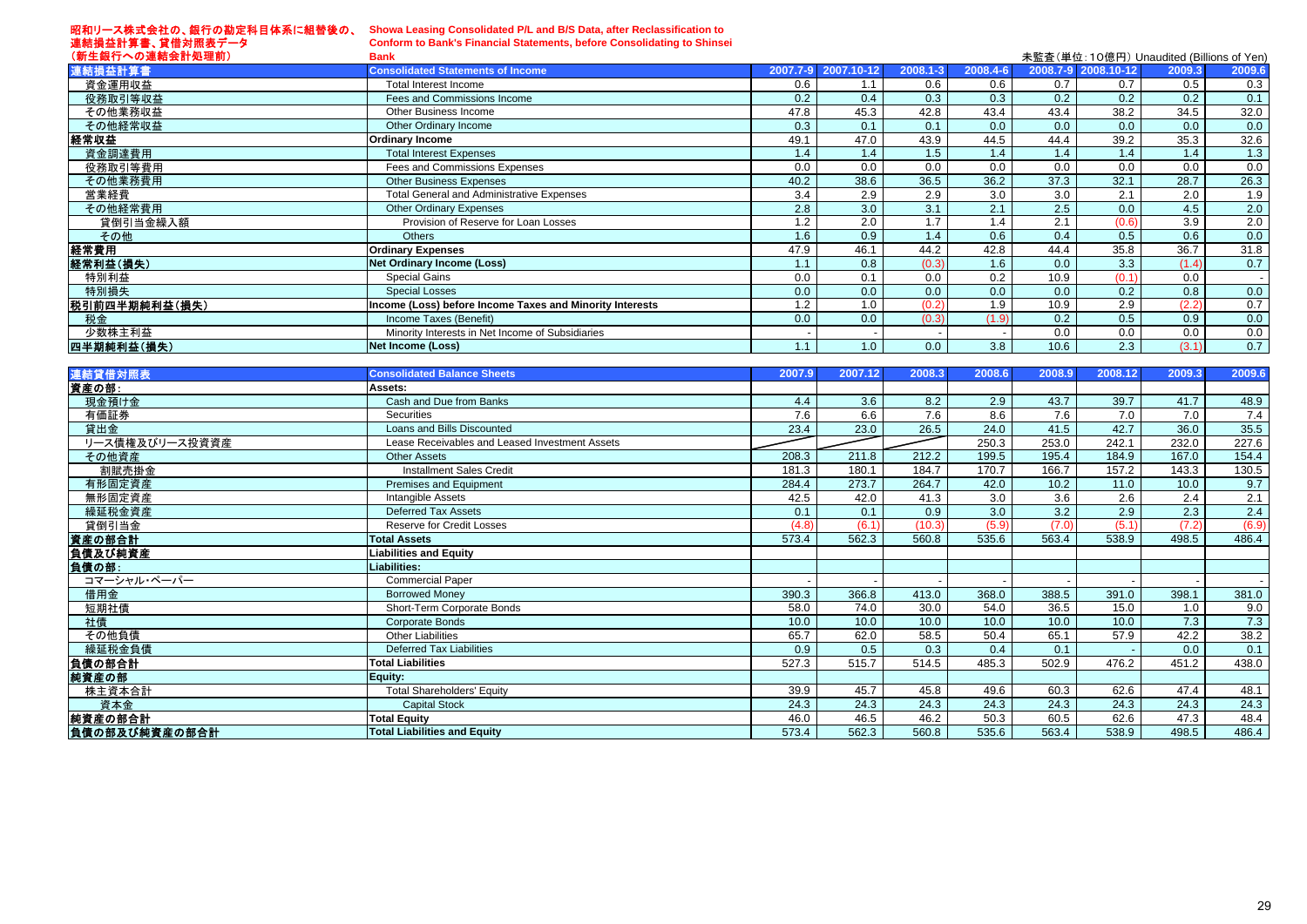| Section 5. 新生銀行 単体財務関連データ | Section 5. Shinsei Bank Non-Consolidated P/L and B/S Data    |                  |                     |          |                  | 未監査(単位:10億円) Unaudited (Billions of Yen) |                     |          |          |  |  |  |  |  |
|---------------------------|--------------------------------------------------------------|------------------|---------------------|----------|------------------|------------------------------------------|---------------------|----------|----------|--|--|--|--|--|
| 単体損益の概要                   | <b>Results of Operations (Non-Consolidated)</b>              |                  | 2007.7-9 2007.10-12 | 2008.1-3 | 2008.4-6         |                                          | 2008.7-9 2008.10-12 | 2009.1-3 | 2009.4-6 |  |  |  |  |  |
| 業務粗利益                     | <b>Total Gross Business Profit (Loss)</b>                    | 34.7             | 40.5                | 34.6     | 24.2             | 6.5                                      | 4.3                 | (22.0)   | 27.8     |  |  |  |  |  |
| 資金利益                      | Net Interest Income                                          | 20.4             | 30.9                | 37.0     | 20.1             | 17.6                                     | 19.2                | 36.8     | 14.6     |  |  |  |  |  |
| 役務取引等利益                   | Net Fees and Commissions                                     | 13.6             | 10.1                | 9.4      | 11.4             | 1.8                                      | 0.4                 | (2.4)    | 3.2      |  |  |  |  |  |
| 特定取引利益                    | Net Trading Income                                           | 1.8              | 1.2                 | 0.8      | 0.9              | (4.2)                                    | 1.1                 | (3.4)    | 0.4      |  |  |  |  |  |
| その他業務利益                   | Net Other Business Income                                    | (1.2)            | (1.8)               | (12.6)   | (8.3)            | (8.6)                                    | (16.5)              | (53.0)   | 9.4      |  |  |  |  |  |
| 経費                        | <b>Total Expenses</b>                                        | 22.0             | 20.9                | 21.3     | 22.0             | 16.9                                     | 20.8                | 18.6     | 17.4     |  |  |  |  |  |
| 実質業務純益(損失)                | Net Business Profit (Loss) (Jisshitsu Gyomu Jun-eki)         | 12.6             | 19.4                | 13.2     | 2.1              | (10.3)                                   | (16.5)              | (40.6)   | 10.3     |  |  |  |  |  |
| その他損益                     | Other Operating Expenses, Net                                | (9.8)            | (0.2)               | (23.5)   | (2.8)            | (25.0)                                   | (8.4)               | (63.1)   | (8.5)    |  |  |  |  |  |
| 経常利益(損失)                  | <b>Net Ordinary Income (Loss)</b>                            | 2.8              | 19.2                | (10.2)   | (0.7)            | (35.3)                                   | (24.9)              | (103.8)  | 1.7      |  |  |  |  |  |
| 特別利益(損失)                  | Extraordinary Income (Loss)                                  | (27.7)           | (35.0)              | 52.4     | (0.6)            | (2.3)                                    | (25.4)              | 41.8     | 8.6      |  |  |  |  |  |
| 税引前四半期純利益(損失)             | Income (Loss) before Income Taxes                            | (24.9)           | 19.2                | 42.1     | (1.3)            | (37.7)                                   | (50.3)              | (62.0)   | 10.4     |  |  |  |  |  |
| 法人税、住民税及び事業税              | <b>Current Income Taxes (Benefit)</b>                        | 0.8              | (0.4)               | 0.5      | (3.1)            | (0.3)                                    | 0.5                 | (1.1)    | (0.0)    |  |  |  |  |  |
| 法人税等調整額                   | Deferred Income Taxes Expense (Benefit)                      | 0.2              | 0.0                 | 6.0      | $\sim$           | 0.8                                      | 0.0                 | 8.9      | $\sim$   |  |  |  |  |  |
| 四半期純利益(損失)                | <b>Net Income (Loss)</b>                                     | (25.9)           | 19.7                | 35.6     | 1.8              | (38.2)                                   | (50.9)              | (69.7)   | 10.4     |  |  |  |  |  |
|                           |                                                              |                  |                     |          |                  |                                          |                     |          |          |  |  |  |  |  |
| 単体損益計算書                   | <b>Non-Consolidated Statements of Operations</b>             |                  | 2007.7-9 2007.10-12 | 2008.1-3 | 2008.4-6         |                                          | 2008.7-9 2008.10-12 | 2009.1-3 | 2009.4-6 |  |  |  |  |  |
| 資金運用収益                    | Total Interest Income                                        | 44.3             | 54.9                | 57.6     | 42.1             | 43.0                                     | 41.9                | 55.5     | 34.5     |  |  |  |  |  |
| 貸出金利息                     | Interest on Loans and Bills Discounted                       | 27.8             | 29.0                | 28.3     | 27.8             | 29.0                                     | 27.4                | 25.5     | 21.9     |  |  |  |  |  |
| 有価証券利息配当金                 | Interest and Dividends on Securities                         | 13.2             | 21.9                | 27.3     | 12.1             | 10.8                                     | 9.8                 | 26.6     | 8.2      |  |  |  |  |  |
| その他の資金運用収益                | Other Interest Income                                        | 3.2              | 3.8                 | 1.9      | 2.1              | 3.1                                      | 4.7                 | 3.3      | 4.4      |  |  |  |  |  |
| 役務取引等収益                   | Fees and Commissions Income                                  | 6.8              | 5.7                 | 6.5      | 5.8              | 5.9                                      | 3.2                 | 3.8      | 3.7      |  |  |  |  |  |
| 特定取引収益                    | <b>Trading Profits</b>                                       | 1.8              | 1.2                 | 0.9      | $\overline{2.9}$ | 0.0                                      | 5.0                 | (2.7)    | 3.6      |  |  |  |  |  |
| その他業務収益                   | Other Business Income                                        | 2.5              | (0.8)               | (2.9)    | 0.3              | 4.7                                      | 3.2                 | 8.5      | 12.8     |  |  |  |  |  |
| その他経常収益                   | Other Ordinary Income                                        | 12.5             | 9.5                 | 7.3      | 8.5              | 6.4                                      | 32.0                | (24.6)   | 4.1      |  |  |  |  |  |
| 経常収益                      | <b>Ordinary Income</b>                                       | 68.2             | 70.6                | 69.5     | 59.8             | 60.1                                     | 85.6                | 40.6     | 58.8     |  |  |  |  |  |
| 資金調達費用                    | <b>Total Interest Expenses</b>                               | 26.2             | 26.2                | 22.2     | 24.1             | 27.5                                     | 24.7                | 19.9     | 21.6     |  |  |  |  |  |
| 預金利息                      | <b>Interest on Deposits</b>                                  | 11.1             | 11.1                | 11.1     | 10.9             | 11.6                                     | 12.2                | 12.7     | 14.0     |  |  |  |  |  |
| 社債利息                      | Interest on Corporate Bonds                                  | 6.2              | 6.2                 | 4.9      | 6.5              | 5.5                                      | 3.5                 | 4.6      | 4.2      |  |  |  |  |  |
| その他の資金調達費用                | Other Interest Expenses                                      | 8.9              | 8.8                 | 6.1      | 6.6              | 10.4                                     | 8.8                 | 2.6      | 3.3      |  |  |  |  |  |
| 役務取引等費用                   | Fees and Commissions Expenses                                | 4.6              | 4.6                 | 3.9      | 2.5              | 3.6                                      | 3.8                 | 3.3      | 2.6      |  |  |  |  |  |
| 特定取引費用                    | <b>Trading Losses</b>                                        | 0.0              | 0.0                 | 0.0      | $\overline{2.0}$ | 4.3                                      | 3.8                 | 0.7      | 3.1      |  |  |  |  |  |
| その他業務費用                   | <b>Other Business Expenses</b>                               | $\overline{3.8}$ | 1.0                 | 9.6      | 8.6              | 13.3                                     | 19.7                | 61.6     | 3.3      |  |  |  |  |  |
| 営業経費                      | General and Administrative Expenses                          | 22.1             | 21.0                | 22.0     | 22.3             | 17.4                                     | 21.2                | 20.7     | 18.1     |  |  |  |  |  |
| その他経常費用                   | <b>Other Ordinary Expenses</b>                               | 8.5              | (1.6)               | 21.8     | 0.9              | 29.2                                     | 36.9                | 38.0     | 8.1      |  |  |  |  |  |
| 貸倒引当金繰入額                  | Provision of Reserve for Loan Losses                         | 5.9              | (1.3)               | 14.6     |                  | 20.6                                     | 25.4                | 29.7     | 4.5      |  |  |  |  |  |
| その他                       | <b>Others</b>                                                | 2.5              | (0.2)               | 7.1      | 0.9              | 8.6                                      | 11.5                | 8.3      | 3.5      |  |  |  |  |  |
| 経常費用                      | <b>Ordinary Expenses</b>                                     | 65.4             | 51.3                | 79.8     | 60.5             | 95.5                                     | 110.5               | 144.4    | 57.0     |  |  |  |  |  |
| 経常利益(損失)                  | <b>Net Ordinary Income (Loss)</b>                            | 2.8              | 19.2                | (10.2)   | (0.7)            | (35.3)                                   | (24.9)              | (103.8)  | 1.7      |  |  |  |  |  |
| 特別利益                      | <b>Special Gains</b>                                         | 0.0              | 0.0                 | 66.5     | 2.5              | (1.5)                                    | 0.9                 | 75.0     | 11.2     |  |  |  |  |  |
| 特別損失                      | <b>Special Losses</b>                                        | 27.7             | 0.0                 | 14.0     | 3.1              | 0.8                                      | 26.3                | 33.1     | 2.6      |  |  |  |  |  |
| 税引前四半期純利益(損失)             | Income (Loss) before Income Taxes                            | (24.9)           | 19.2                | 42.1     | (1.3)            | (37.7)                                   | (50.3)              | (62.0)   | 10.4     |  |  |  |  |  |
| 税金:                       | Income Taxes (Benefit):                                      |                  |                     |          |                  |                                          |                     |          |          |  |  |  |  |  |
|                           | Current                                                      | 0.8              | (0.4)               | 0.5      | (3.1)            | (0.3)                                    | 0.5                 | (1.1)    |          |  |  |  |  |  |
| 法人税、住民税及び事業税              | Deferred                                                     | 0.2              |                     | 6.0      |                  | 0.8                                      |                     | 8.9      | (0.0)    |  |  |  |  |  |
| 法人税等調整額                   |                                                              | (25.9)           | 19.7                | 35.6     | 1.8              | (38.2)                                   |                     | (69.7)   |          |  |  |  |  |  |
| 四半期純利益(損失)                | <b>Net Income (Loss)</b>                                     |                  |                     |          |                  |                                          | (50.9)              |          | 10.4     |  |  |  |  |  |
|                           | <b>Net Credit Costs (Non-Consolidated)</b>                   |                  |                     |          |                  |                                          |                     |          | 2009.4-6 |  |  |  |  |  |
| 与信関連費用 (単体)               |                                                              |                  | 2007.7-9 2007.10-12 | 2008.1-3 | 2008.4-6         |                                          | 2008.7-9 2008.10-12 | 2009.1-3 |          |  |  |  |  |  |
| 貸出金償却・債権処分損               | Losses on Write-Off of Loans / Losses on Sale of Loans       | 0.0              |                     | 1.2      | 0.1              | 2.0                                      | (0.1)               | 0.0      | 0.8      |  |  |  |  |  |
| 貸倒引当金繰入                   | Net Provision (Reversal) of Reserve for Loan Losses          | 6.9              | (1.3)               | 14.6     | (2.1)            | 22.8                                     | 25.4                | 29.7     | 4.5      |  |  |  |  |  |
| 一般貸倒引当金繰入                 | Net (Reversal) Provision of General Reserve for Loan Losses  | (4.1)            | (1.5)               | 30.5     | (1.5)            | 24.7                                     | 12.9                | 17.4     | (4.6)    |  |  |  |  |  |
| 個別貸倒引当金繰入                 | Net (Reversal) Provision of Specific Reserve for Loan Losses | 11.1             | 0.2                 | (15.8)   | (0.6)            | (1.9)                                    | 12.4                | 12.3     | 9.1      |  |  |  |  |  |
| 特定海外債権引当勘定繰入              | Net (Reversal) Provision of Reserve for Loan Losses to       | (0.0)            | (0.0)               | 0.0      |                  | 0.0                                      | 0.0                 | (0.0)    |          |  |  |  |  |  |
|                           | <b>Restructuring Countries</b>                               |                  |                     |          |                  |                                          |                     |          |          |  |  |  |  |  |
| 与信関連費用                    | <b>Net credit costs</b>                                      | 6.9              | (1.3)               | 15.9     | (1.9)            | 24.9                                     | 25.2                | 29.7     | 5.4      |  |  |  |  |  |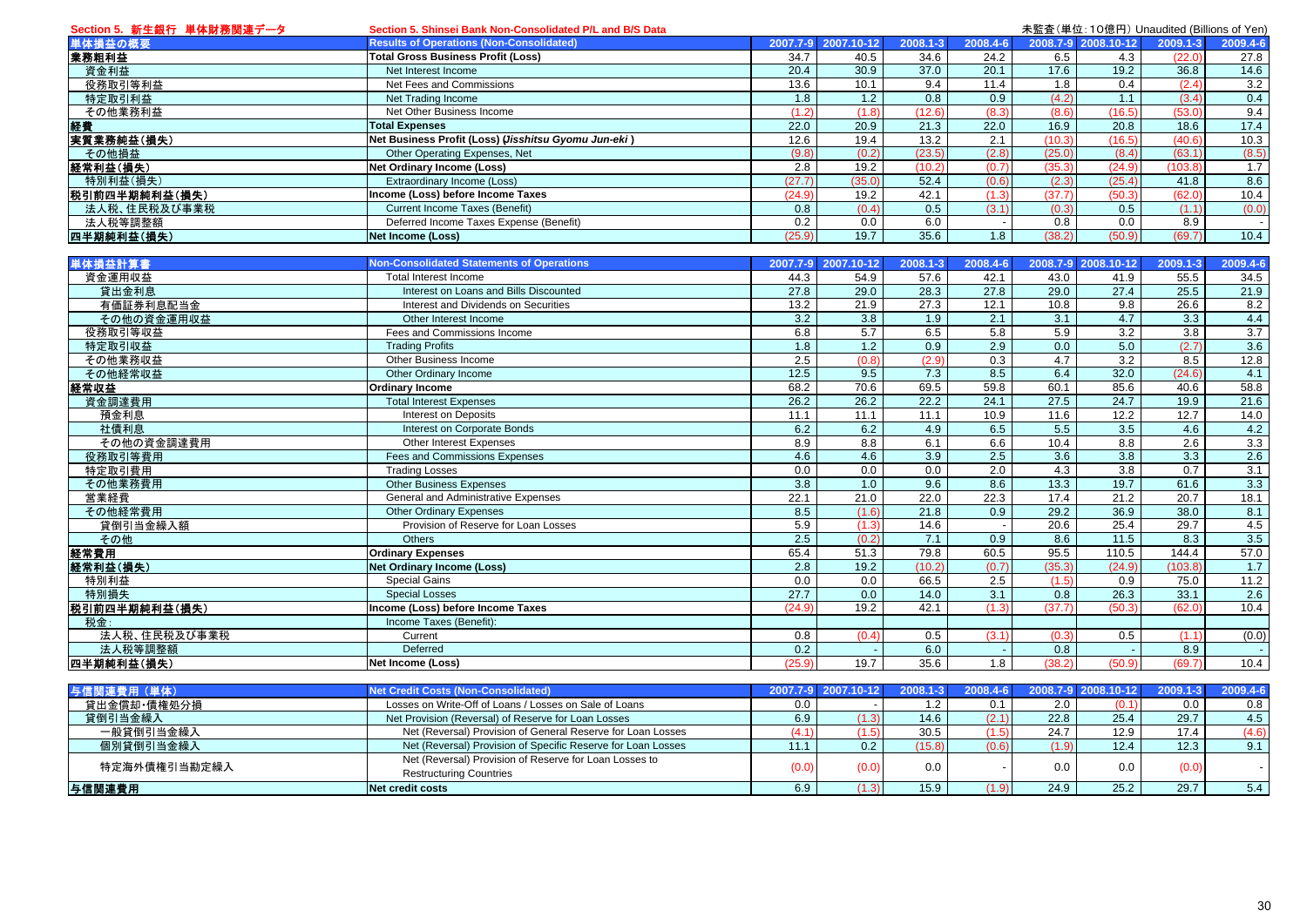| 資金運用/調達の状況(平均残高)(単体) | <b>Interest-Earning Assets and Interest-Bearing Liabilities</b><br>(Average Balance) (Non-Consolidated) | 2007.7-9 | 2007.10-12 | 2008.1-3 | 2008.4-6         |         | 2008.7-9 2008.10-12 | 2009.1-3 | 2009.4-6                 |
|----------------------|---------------------------------------------------------------------------------------------------------|----------|------------|----------|------------------|---------|---------------------|----------|--------------------------|
| 資金運用勘定:              | <b>Interest-Earning Assets:</b>                                                                         |          |            |          |                  |         |                     |          |                          |
| 現金預け金                | Cash and Due from Banks                                                                                 | 210.1    | 188.1      | 99.0     | 79.0             | 108.3   | 31.5                | 11.3     | 7.6                      |
| コールローン               | Call Loans                                                                                              | 117.9    | 219.3      | 281.2    | 221.7            | 206.7   | 59.0                | 54.2     | 44.8                     |
| 買現先勘定                | Receivables under Resale Agreements                                                                     | 0.0      | 2.2        | 0.6      | 1.7              | 0.0     | 0.0                 | 0.0      |                          |
| 債券貸借取引支払保証金          | <b>Collateral Related to Securities Borrowing Transactions</b>                                          | 109.5    | 149.7      | 236.8    | 95.9             | 222.6   | 151.4               | 97.9     | 45.1                     |
| 有価証券                 | Securities                                                                                              | 2,268.2  | 2,498.4    | 2,375.7  | 2,661.1          | 2,824.0 | 2,577.5             | 2,599.5  | 3,413.5                  |
| 貸出金                  | Loans and Bills Discounted                                                                              | 5,167.2  | 5,264.1    | 5,227.2  | 5,424.3          | 5,528.2 | 5,350.6             | 5,073.8  | 4,850.4                  |
| その他資金運用              | Other Interest-Earning Assets                                                                           | 172.0    | 197.8      | 168.4    | 168.1            | 215.3   | 588.0               | 626.4    | 716.1                    |
| 金利スワップ等              | Interest Rate and Funding Swaps                                                                         |          |            |          |                  |         |                     |          |                          |
| 資金運用勘定合計             | <b>Total Interest-Earning Assets</b>                                                                    | 8,045.1  | 8,519.9    | 8,389.2  | 8,652.1          | 9,105.4 | 8,758.3             | 8,463.3  | 9,077.8                  |
| 資金調達勘定:              | <b>Interest-Bearing Liabilities:</b>                                                                    |          |            |          |                  |         |                     |          |                          |
| 預金                   | <b>Deposits</b>                                                                                         | 5,076.8  | 5,196.0    | 5,425.7  | 5,336.1          | 5,619.0 | 5,734.6             | 6,245.0  | 6,994.6                  |
| 讓渡性預金                | Negotiable Certificates of Deposit                                                                      | 565.4    | 840.3      | 590.3    | 708.9            | 703.1   | 647.8               | 402.4    | 378.4                    |
| 債券                   | <b>Debentures</b>                                                                                       | 691.4    | 661.5      | 671.8    | 664.3            | 714.4   | 733.4               | 711.2    | 655.7                    |
| コールマネー               | Call Monev                                                                                              | 900.9    | 1,015.8    | 839.7    | 789.3            | 666.1   | 378.8               | 146.6    | 221.8                    |
| 売現先勘定                | Payable under Repurchase Agreements                                                                     |          | 0.1        | 0.3      | 0.6              | 0.0     | 0.0                 | 2.9      | 24.7                     |
| 債券貸借取引受入保証金          | <b>Collateral Related to Securities Lending Transactions</b>                                            | 177.4    | 143.5      | 104.6    | 293.9            | 588.0   | 321.4               | 212.7    | 454.2                    |
| 借用金                  | <b>Borrowed Money</b>                                                                                   | 295.9    | 276.3      | 300.2    | 301.4            | 303.5   | 459.5               | 552.3    | 363.2                    |
| 社債                   | <b>Corporate Bonds</b>                                                                                  | 577.5    | 563.3      | 542.9    | 529.8            | 541.1   | 468.4               | 397.0    | 383.0                    |
| その他資金調達勘定            | Other Interest-Bearing Liabilities                                                                      | 0.3      | 0.2        | 0.2      | 0.2              | 0.2     | 0.2                 | 0.2      | 0.2                      |
| 金利スワップ等              | <b>Interest Rate and Funding Swaps</b>                                                                  |          |            |          |                  |         |                     |          |                          |
| 資金調達勘定合計             | <b>Total Interest-Bearing Liabilities</b>                                                               | 8,286.1  | 8,697.5    | 8,476.2  | 8,625.0          | 9,135.7 | 8,744.5             | 8,670.7  | 9,476.2                  |
| 資金運用収益一資金調達費用        | Net Interest Income/Yield on Interest-Earning Assets                                                    | 8,045.1  | 8,519.9    | 8,389.2  | 8,652.1          | 9,105.4 | 8,758.3             | 8,463.3  | 9,077.8                  |
|                      |                                                                                                         |          |            |          |                  |         |                     |          |                          |
|                      | <b>Interest-Earning Assets and Interest-Bearing Liabilities</b>                                         |          |            |          |                  |         |                     |          |                          |
| 資金運用/調達の状況(利息)(単体)   | (Interest) (Non-Consolidated)                                                                           | 2007.7-9 | 2007.10-12 | 2008.1-3 | 2008.4-6         |         | 2008.7-9 2008.10-12 | 2009.1-3 | 2009.4-6                 |
| 資金運用勘定:              | <b>Interest-Earning Assets:</b>                                                                         |          |            |          |                  |         |                     |          |                          |
| 現金預け金                | Cash and Due from Banks                                                                                 | 1.5      | 1.1        | 0.5      | 0.4              | 0.7     | 0.1                 | 0.0      | 0.0                      |
| コールローン               | Call Loans                                                                                              | 0.2      | 0.3        | 0.4      | 0.4              | 0.3     | 0.0                 | 0.0      | 0.0                      |
| 買現先勘定                | Receivables under Resale Agreements                                                                     | 0.0      | 0.0        | 0.0      | 0.0              |         |                     |          | $\overline{\phantom{a}}$ |
| 債券貸借取引支払保証金          | Collateral Related to Securities Borrowing Transactions                                                 | 0.2      | 0.2        | 0.3      | 0.1              | 0.3     | 0.2                 | 0.0      | 0.0                      |
| 有価証券                 | <b>Securities</b>                                                                                       | 13.2     | 21.9       | 27.3     | 12.1             | 10.8    | 9.8                 | 26.6     | 8.2                      |
| 貸出金                  | Loans and Bills Discounted                                                                              | 27.8     | 29.0       | 28.3     | 27.8             | 29.0    | 27.4                | 25.5     | 21.9                     |
| その他資金運用              | Other Interest-Bearing Assets                                                                           | 1.2      | 1.9        | 1.1      | 1.0              | 1.6     | 4.2                 | 3.2      | 3.4                      |
| 金利スワップ等              | Interest Rate and Funding Swaps                                                                         | (0.0)    | 0.1        | (0.5)    |                  |         |                     |          | 0.9                      |
| 資金運用勘定合計             | <b>Total Interest-Earning Assets</b>                                                                    | 44.3     | 54.9       | 57.6     | 42.1             | 43.0    | 41.9                | 55.5     | 34.5                     |
| 資金調達勘定:              | <b>Interest-Bearing Liabilities:</b>                                                                    |          |            |          |                  |         |                     |          |                          |
| 預金                   | <b>Deposits</b>                                                                                         | 11.1     | 11.1       | 11.1     | 10.9             | 11.6    | 12.2                | 12.7     | 14.0                     |
| 讓渡性預金                | Negotiable Certificates of Deposit                                                                      | 0.9      | 1.5        | 1.1      | $\overline{1.2}$ | 1.4     | 1.4                 | 0.7      | 0.4                      |
| 債券                   | <b>Debentures</b>                                                                                       | 0.8      | 0.8        | 0.9      | 0.9              | 1.2     | 1.4                 | 1.3      | 1.2                      |
| コールマネー               | Call Money                                                                                              | 4.2      | 4.0        | 2.5      | 1.9              | 1.9     | 0.9                 | 0.1      | 0.0                      |
| 売現先勘定                | Payable under Repurchase Agreements                                                                     |          | 0.0        | 0.0      | 0.0              |         | 0.0                 | 0.0      | 0.0                      |
| 債券貸借取引受入保証金          | <b>Collateral Related to Securities Lending Transactions</b>                                            | 0.4      | 0.4        | 0.2      | 0.6              | 1.4     | 0.9                 | (0.3)    | 0.1                      |
| 借用金                  | <b>Borrowed Money</b>                                                                                   | 0.8      | 0.9        | 1.1      | 1.1              | 1.1     | 1.5                 | 1.3      | 0.9                      |
| 社債                   | Corporate Bonds                                                                                         | 6.2      | 6.2        | 4.9      | 6.5              | 5.5     | 3.5                 | 4.6      | 4.2                      |
| その他資金調達勘定            |                                                                                                         | 1.5      |            | 0.0      | 0.3              | 2.4     | 1.4                 | 0.4      | 0.3                      |
|                      | Other Interest-Bearing Liabilities                                                                      |          | 0.9        |          |                  |         |                     |          |                          |
|                      | Interest Rate and Funding Swaps                                                                         |          |            |          | 0.2              | 0.7     |                     | (1.0)    | $\sim$                   |
| 金利スワップ等<br>資金調達勘定合計  | <b>Total Interest-Bearing Liabilities</b>                                                               | 26.2     | 26.2       | 22.2     | 24.1             | 27.5    | 23.6                | 19.9     | 21.6                     |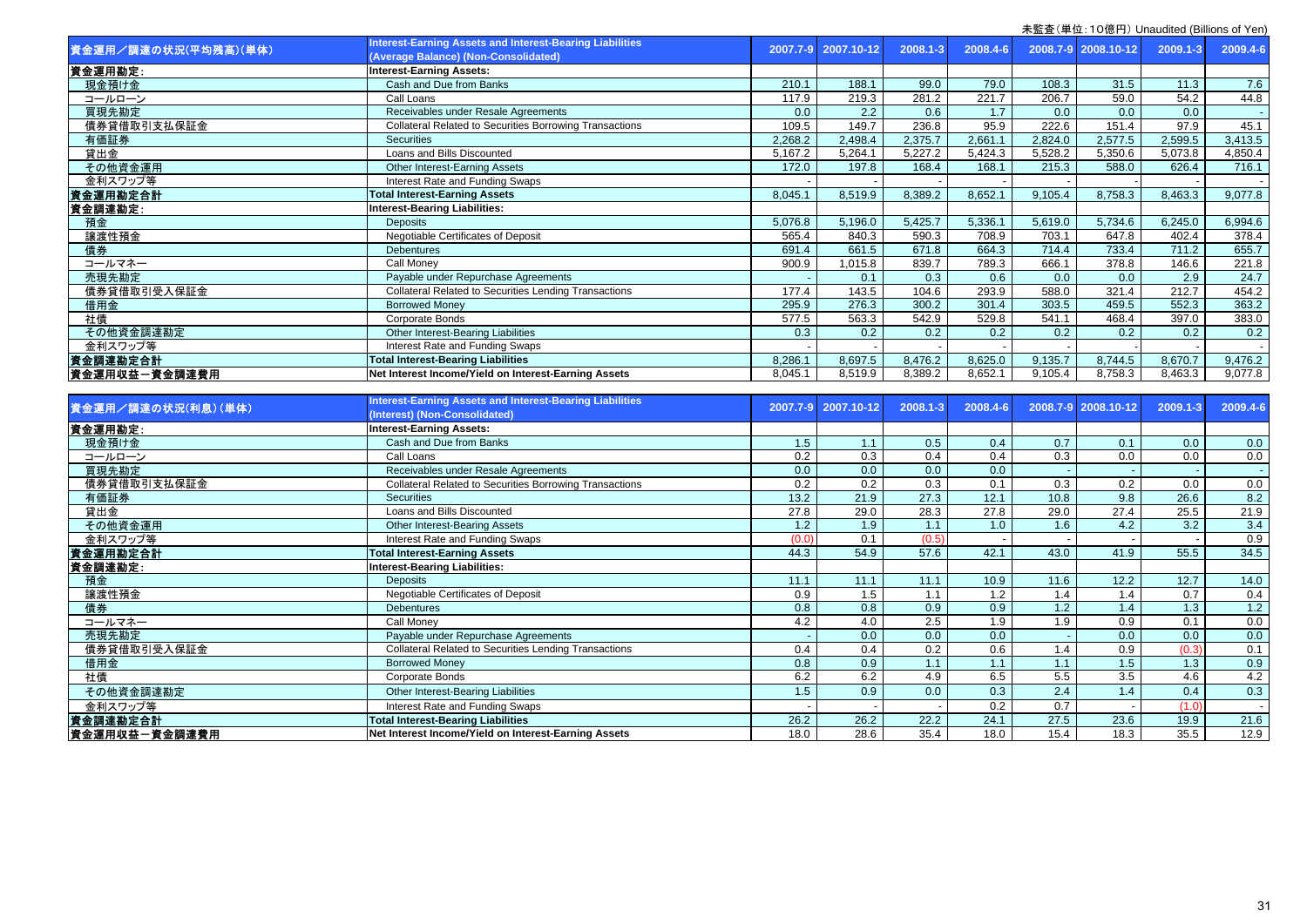| 資金運用/調達の状況(利回り(%)) (単体) | <b>Interest-Earning Assets and Interest-Bearing Liabilities</b><br>(Yield/Rate (%)) (Non-Consolidated) |      | 2007.7-9 2007.10-12 | 2008.1-3 | 2008.4-6 |       | 2008.7-9 2008.10-12 | $2009.1 - 3$ | 2009.4-6 |
|-------------------------|--------------------------------------------------------------------------------------------------------|------|---------------------|----------|----------|-------|---------------------|--------------|----------|
| 資金運用勘定:                 | <b>Interest-Earning Assets:</b>                                                                        |      |                     |          |          |       |                     |              |          |
| 現金預け金                   | Cash and Due from Banks                                                                                | 2.98 | 2.45                | 2.21     | 2.45     | 2.85  | 2.29                | 1.54         | 1.16     |
| コールローン                  | Call Loans                                                                                             | 0.67 | 0.62                | 0.60     | 0.73     | 0.69  | 0.54                | 0.24         | 0.18     |
| 買現先勘定                   | Receivables under Resale Agreements                                                                    | 5.21 | 3.62                | 2.00     | 1.67     | 0.00  | 0.00                | 0.00         |          |
| 債券貸借取引支払保証金             | <b>Collateral Related to Securities Borrowing Transactions</b>                                         | 0.77 | 0.59                | 0.62     | 0.64     | 0.58  | 0.52                | 0.18         | 0.14     |
| 有価証券                    | Securities                                                                                             | 2.32 | 3.49                | 4.63     | 1.83     | 1.51  | 1.51                | 4.16         | 0.96     |
| 貸出金                     | Loans and Bills Discounted                                                                             | 2.14 | 2.19                | 2.17     | 2.05     | 2.08  | 2.03                | 2.04         | 1.81     |
| その他資金運用                 | Other Interest-Bearing Assets                                                                          | 2.83 | 3.91                | 2.77     | 2.62     | 3.08  | 2.88                | 2.09         | 1.91     |
| 金利スワップ等                 | Interest Rate and Funding Swaps                                                                        |      |                     |          |          |       |                     |              |          |
| 資金運用勘定合計                | <b>Total Interest-Earning Assets</b>                                                                   | 2.19 | 2.56                | 2.76     | 1.95     | 1.87  | 1.90                | 2.66         | 1.52     |
| 資金調達勘定:                 | <b>Interest-Bearing Liabilities:</b>                                                                   |      |                     |          |          |       |                     |              |          |
| 預金                      | <b>Deposits</b>                                                                                        | 0.86 | 0.85                | 0.83     | 0.82     | 0.81  | 0.85                | 0.82         | 0.80     |
| 讓渡性預金                   | Negotiable Certificates of Deposit                                                                     | 0.65 | 0.73                | 0.78     | 0.73     | 0.79  | 0.88                | 0.73         | 0.47     |
| 債券                      | <b>Debentures</b>                                                                                      | 0.46 | 0.51                | 0.57     | 0.59     | 0.69  | 0.76                | 0.78         | 0.77     |
| コールマネー                  | Call Monev                                                                                             | 1.88 | 1.59                | 1.20     | 0.98     | 1.14  | 0.96                | 0.29         | 0.15     |
| 売現先勘定                   | Payable under Repurchase Agreements                                                                    |      | 3.73                | 3.64     | 2.29     | 0.00  | 0.43                | 0.18         | 0.13     |
| 債券貸借取引受入保証金             | <b>Collateral Related to Securities Lending Transactions</b>                                           | 1.03 | 1.14                | 0.87     | 0.85     | 0.96  | 1.14                | (0.61)       | 0.14     |
| 借用金                     | <b>Borrowed Money</b>                                                                                  | 1.20 | 1.43                | 1.60     | 1.55     | 1.54  | 1.36                | 0.97         | 1.10     |
| 社債                      | Corporate Bonds                                                                                        | 4.27 | 4.42                | 3.64     | 4.95     | 4.04  | 3.02                | 4.73         | 4.45     |
| その他資金調達勘定               | Other Interest-Bearing Liabilities                                                                     | ***  | ***                 | ***      | ***      | $***$ | ***                 | ***          | ***      |
| 金利スワップ等                 | Interest Rate and Funding Swaps                                                                        |      |                     |          |          |       |                     |              |          |
| 資金調達勘定合計                | <b>Total Interest-Bearing Liabilities</b>                                                              | 1.25 | 1.20                | 1.05     | 1.12     | 1.19  | 1.07                | 0.93         | 0.91     |
| 資金運用収益一資金調達費用           | Net Interest Income/Yield on Interest-Earning Assets                                                   | 0.89 | 1.33                | 1.69     | 0.83     | 0.67  | 0.83                | 1.70         | 0.57     |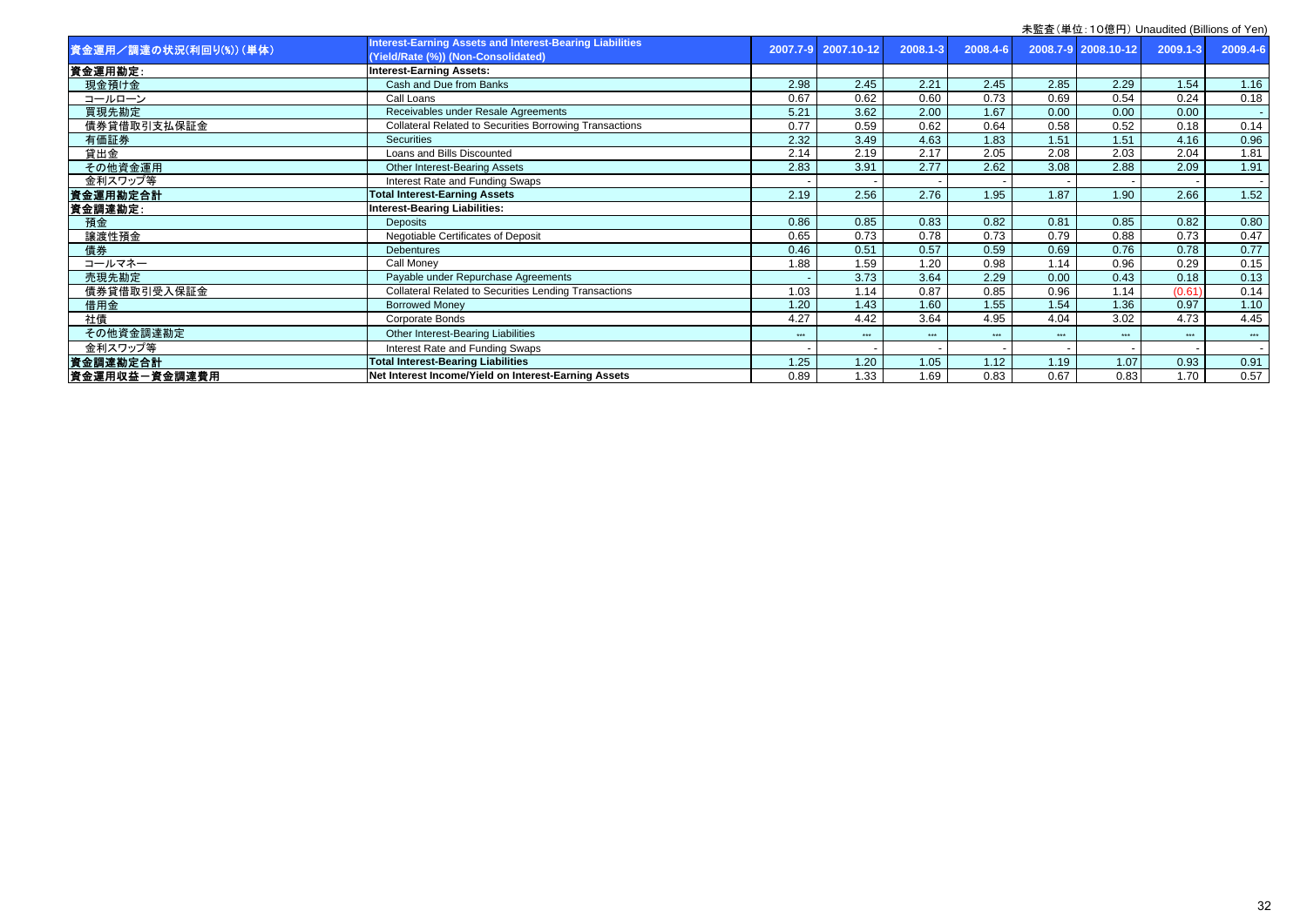| 単体貸借対照表             | <b>Non-Consolidated Balance Sheets</b>                         | 2007.9   | 2007.12 | 2008.3                   | 2008.6   | 2008.9   | 2008.12  | 2009.3   | 2009.6   |
|---------------------|----------------------------------------------------------------|----------|---------|--------------------------|----------|----------|----------|----------|----------|
| 資産の部:               | Assets:                                                        |          |         |                          |          |          |          |          |          |
| 現金預け金               | Cash and Due from Banks                                        | 238.0    | 161.9   | 272.9                    | 353.2    | 94.9     | 157.0    | 411.9    | 97.4     |
| コールローン              | Call Loans                                                     | 736.1    | 544.7   |                          | 315.3    | 199.0    | 49.0     |          | 19.6     |
| 買現先勘定               | Receivables under Resale Agreements                            |          | 3.5     | 2.0                      |          |          |          |          |          |
| 債券貸借取引支払保証金         | <b>Collateral Related to Securities Borrowing Transactions</b> | 73.4     | 92.5    | 13.8                     | 99.6     | 16.9     | 240.6    | 0.1      | 235.0    |
| 買入金銭債権              | Other Monetary Claims Purchased                                | 171.1    | 151.0   | 161.3                    | 159.2    | 559.1    | 599.4    | 666.1    | 766.8    |
| 特定取引資産              | <b>Trading Assets</b>                                          | 207.3    | 199.5   | 275.1                    | 215.0    | 240.3    | 342.1    | 326.0    | 253.6    |
| 金銭の信託               | Monetary Assets Held in Trust                                  | 603.5    | 625.3   | 606.0                    | 630.6    | 621.3    | 593.6    | 573.0    | 579.6    |
| 有価証券                | Securities                                                     | 2,590.9  | 2,300.4 | 2,300.3                  | 2,897.7  | 2,426.1  | 2,346.6  | 2,626.0  | 3,711.7  |
| 投資損失引当金             | Valuation Allowance for Investments                            |          |         | (3.3)                    | (3.3)    | (3.3)    | (3.3)    | (3.3)    | (3.3)    |
| 貸出金                 | Loans and Bills Discounted                                     | 5,335.1  | 5,273.4 | 5,356.3                  | 5,447.1  | 5,660.1  | 5,122.2  | 5,168.0  | 4,737.3  |
| 外国為替                | Foreign Exchanges                                              | 26.7     | 18.8    | 17.8                     | 13.5     | 22.4     | 22.2     | 37.1     | 11.9     |
| その他資産               | <b>Other Assets</b>                                            | 437.7    | 429.7   | 577.8                    | 516.9    | 514.0    | 940.4    | 977.9    | 745.0    |
| 有形固定資産              | Premises and Equipment                                         | 21.0     | 21.9    | 20.8                     | 20.3     | 19.7     | 19.8     | 18.8     | 18.3     |
| 無形固定資産              | <b>Intangible Assets</b>                                       | 14.1     | 14.7    | 14.5                     | 14.2     | 14.1     | 14.1     | 13.4     | 13.2     |
| 債券繰延資産              | Deferred Issuance Expenses for Debentures                      | 0.1      | 0.1     | 0.1                      | 0.1      | 0.1      | 0.1      | 0.1      | 0.1      |
| 繰延税金資産              | Deferred Tax Assets                                            | 30.9     | 28.6    | 14.6                     | 20.9     | 18.1     | 9.7      | 4.3      | 7.1      |
| 支払承諾見返              | Customers' Liabilities for Acceptances and Guarantees          | 19.4     | 16.5    | 11.7                     | 18.1     | 11.3     | 15.8     | 12.5     | $10.7$   |
| 貸倒引当金               | Reserve for Credit Losses                                      | 100.5    | (99.6)  | (93.6)                   | (81.0)   | (83.2)   | (107.5)  | (118.9)  | (113.9)  |
|                     | <b>Total Assets</b>                                            | 10,405.3 | 9,783.5 | 9,548.6                  | 10,637.8 | 10,331.4 | 10,362.3 | 10,713.4 | 11,090.8 |
| 資産の部合計<br>負債及び純資産の部 | <b>Liabilities and Equity</b>                                  |          |         |                          |          |          |          |          |          |
| 負債の部:               | Liabilities:                                                   |          |         |                          |          |          |          |          |          |
| 預金                  | Deposits                                                       | 5,192.8  | 5,300.8 | 5,287.9                  | 5,479.8  | 5,764.9  | 5,807.8  | 6,637.8  | 7,123.8  |
| 讓渡性預金               | Negotiable Certificates of Deposit                             | 719.3    | 935.7   | 577.1                    | 685.0    | 744.4    | 461.3    | 259.6    | 395.4    |
| 債券                  | Debentures                                                     | 687.8    | 671.6   | 663.1                    | 685.3    | 748.9    | 722.6    | 676.7    | 622.2    |
| コールマネー              | <b>Call Money</b>                                              | 1,377.4  | 751.3   | 632.1                    | 773.8    | 480.8    | 159.1    | 281.5    | 155.5    |
| 売現先勘定               | Payables under Repurchase Agreements                           |          |         |                          |          |          |          | 53.8     | 60.9     |
| 債券貸借取引受入担保金         | <b>Collateral Related to Securities Lending Transactions</b>   | 287.6    | 157.6   | 148.4                    | 863.5    | 485.2    | 303.1    | 569.5    | 598.8    |
| 特定取引負債              | <b>Trading Liabilities</b>                                     | 99.5     | 124.6   | 203.7                    | 161.9    | 181.9    | 328.9    | 316.0    | 237.0    |
| 借用金                 | <b>Borrowed Money</b>                                          | 293.2    | 294.0   | 304.0                    | 302.1    | 317.5    | 772.3    | 425.3    | 328.9    |
| 外国為替                | Foreign Exchanges                                              | 0.2      | 0.3     | 0.2                      | 0.2      | 0.2      | 0.2      | 0.2      | 0.2      |
| 社債                  | <b>Corporate Bonds</b>                                         | 566.5    | 561.0   | 519.9                    | 543.8    | 513.3    | 406.6    | 402.4    | 376.3    |
| その他負債               | <b>Other Liabilities</b>                                       | 510.3    | 303.4   | 450.6                    | 394.2    | 406.0    | 739.8    | 495.0    | 567.9    |
| 未払法人税等              | Income Taxes Payable                                           |          |         | 0.7                      |          | 0.4      | 0.0      | 0.0      | 0.1      |
| リース債務               | Lease Debt                                                     |          | $\sim$  | $\overline{\phantom{a}}$ |          | 0.0      | 0.0      | 0.0      | 0.0      |
| その他の負債              | <b>Other Liabilities</b>                                       |          |         |                          |          | 405.5    | 739.7    | 494.9    | 567.8    |
| 賞与引当金               | <b>Accrued Employees' Bonuses</b>                              | 5.8      | 8.5     | 10.3                     | 4.2      | 2.9      | 6.2      | 7.1      | 2.2      |
| 退職給付引当金             | <b>Reserve for Retirement Benefits</b>                         | 0.4      | 0.3     | 1.5                      | 1.4      | 1.0      | 0.6      | 0.0      | 0.0      |
| 固定資産処分損失引当金         | Reserve for Losses on Disposal of Premises and Equipment       |          | $\sim$  | 4.9                      | 7.8      | 7.1      | 7.0      | 6.9      | 6.8      |
| 訴訟損失引当金             | Reserve for Losses on Litigation                               |          |         |                          |          |          | 3.6      | 3.6      | 3.6      |
| 支払承諾                | Acceptances and Guarantees                                     | 19.4     | 16.5    | 11.7                     | 18.1     | 11.3     | 15.8     | 12.5     | 10.7     |
| 負債の部合計              | <b>Total Liabilities</b>                                       | 9,760.8  | 9,126.3 | 8,815.9                  | 9,921.5  | 9,666.1  | 9,735.6  | 10,148.6 | 10,491.0 |
| 純資産の部:              | Equity:                                                        |          |         |                          |          |          |          |          |          |
| 株主資本合計              | <b>Total Shareholders' Equity</b>                              | 659.6    | 678.9   | 764.5                    | 760.6    | 722.4    | 671.5    | 601.7    | 612.2    |
| 資本金                 | <b>Capital Stock</b>                                           | 451.2    | 451.2   | 476.2                    | 476.2    | 476.2    | 476.2    | 476.2    | 476.2    |
| 資本剰余金               | Capital Surplus                                                | 18.5     | 18.5    | 43.5                     | 43.5     | 43.5     | 43.5     | 43.5     | 43.5     |
| 資本準備金               | Additional Paid-in Capital                                     | 18.5     | 18.5    | 43.5                     | 43.5     | 43.5     | 43.5     | 43.5     | 43.5     |
| 利益剰余金               | <b>Retained Earnings</b>                                       | 262.4    | 281.6   | 317.2                    | 313.3    | 275.1    | 224.2    | 154.4    | 164.9    |
| 利益準備金               | Legal Reserve                                                  | 9.7      | 9.8     | 9.8                      | 11.0     | 11.0     | 11.0     | 11.0     | 11.0     |
| その他利益剰余金            | <b>Other Retained Earnings</b>                                 | 252.6    | 271.7   | 307.3                    | 302.3    | 264.0    | 213.1    | 143.4    | 153.8    |
| 繰越利益剰余金             | <b>Unappropriated Retained Earnings</b>                        | 252.6    | 271.7   | 307.3                    | 302.3    | 264.0    | 213.1    | 143.4    | 153.8    |
| 自己株式                | Treasury Stock, at Cost                                        | (72.5)   | (72.5)  | (72.5)                   | (72.5)   | (72.5)   | (72.5)   | (72.5)   | (72.5)   |
| 評価・換算差額等合計          | Total Net Unrealized Gain (Loss)                               | (16.0)   | (22.6)  | (33.1)                   | (45.7)   | (58.6)   | (46.5)   | (38.7)   | (14.0)   |
| その他有価証券評価差額金        | Unrealized Gain (Loss) on Available-for-Sale Securities        | (4.4)    | (13.4)  | (35.0)                   | (36.4)   | (58.4)   | (51.2)   | (38.0)   | (12.5)   |
| 繰延ヘッジ損益             | Deferred Gain (Loss) on Derivatives under Hedge Accounting     | (11.6)   | (9.2)   | 1.8                      | (9.2)    | (0.1)    | 4.7      | (0.6)    | (1.5)    |
| 新株予約権               | <b>Stock Acquisition Rights</b>                                | 0.8      | 1.0     | 1.2                      | 1.4      | 1.5      | 1.7      | 1.8      | 1.6      |
| 純資産の部合計             | <b>Total Equity</b>                                            | 644.5    | 657.2   | 732.7                    | 716.3    | 665.2    | 626.6    | 564.8    | 599.7    |
| 負債及び純資産の部合計         | <b>Total Liabilities and Equity</b>                            | 10,405.3 | 9,783.5 | 9,548.6                  | 10,637.8 | 10,331.4 | 10,362.3 | 10,713.4 | 11,090.8 |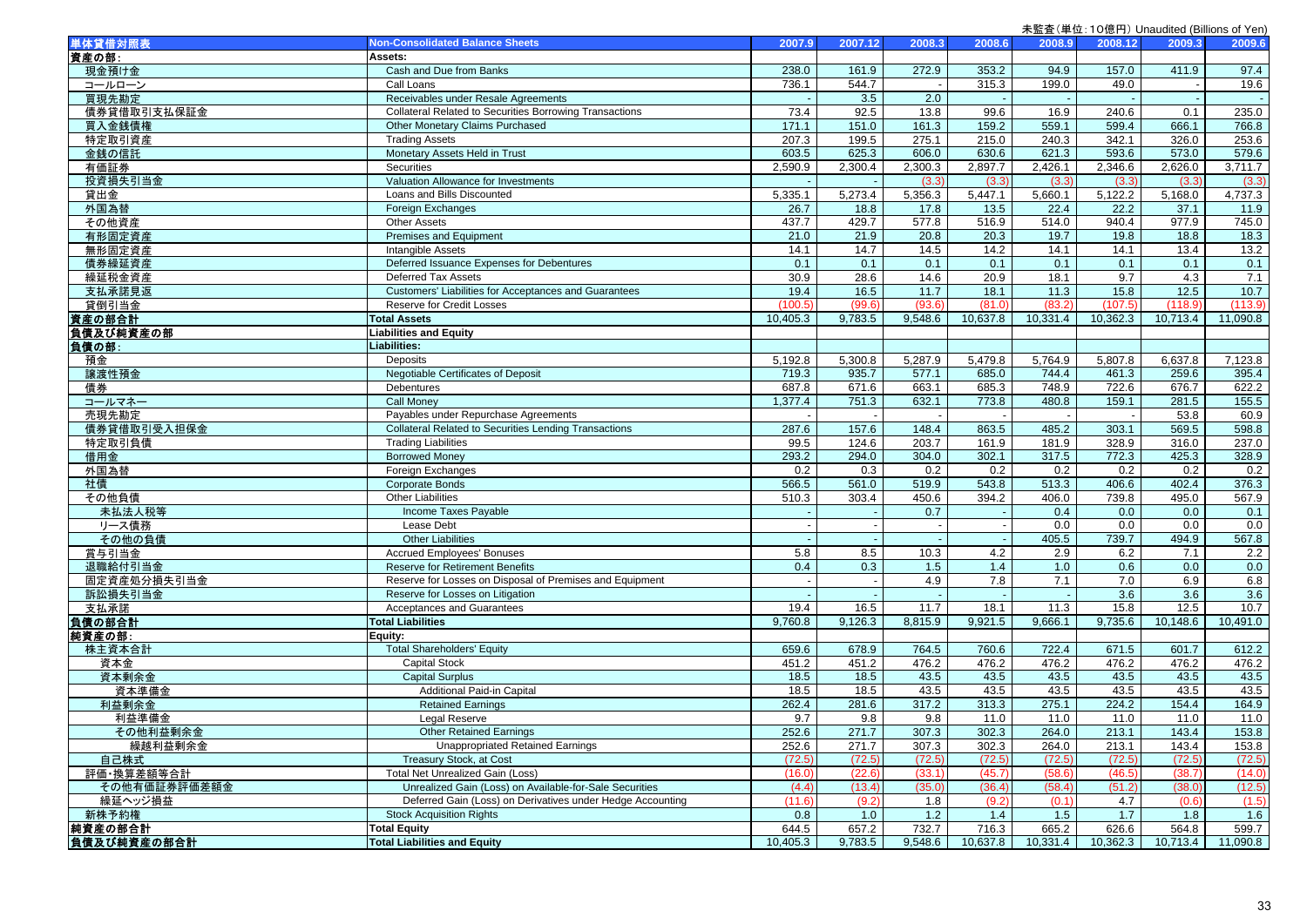| 未監査(単位:10億円) Unaudited (Billions of Yen) |  |  |  |
|------------------------------------------|--|--|--|
|------------------------------------------|--|--|--|

| 貸出金の残存期間別残高(単体)    | <b>Loan Maturity (Non-consolidated)</b>                      | 2007.9           | 2007.12 | 2008.3            | 2008.6           | 2008.9           | 2008.12 | 2009.3           | 2009.6  |
|--------------------|--------------------------------------------------------------|------------------|---------|-------------------|------------------|------------------|---------|------------------|---------|
| 1年以下               | One year or less                                             | 1,584.1          | n/a     | 1,599.1           | n/a              | 1,848.0          | n/a     | 1,701.6          | n/a     |
| 1年超3年以下            | Over one year to three years                                 | 1,441.6          | n/a     | 1,501.8           | n/a              | 1,535.0          | n/a     | 1,370.0          | n/a     |
| 3年超5年以下            | Over three years to five years                               | 810.8            | n/a     | 677.5             | n/a              | 591.8            | n/a     | 480.9            | n/a     |
| 5年超7年以下            | Over five years to seven years                               | 326.5            | n/a     | 323.3             | n/a              | 344.4            | n/a     | 284.3            | n/a     |
| 7年超                | Over seven years                                             | 1,155.5          | n/a     | 1,223.6           | n/a              | 1,301.7          | n/a     | 1,201.0          | n/a     |
| 期間の定めのないもの         | Indefinite term                                              | 16.4             | n/a     | 30.8              | n/a              | 38.8             | n/a     | 129.9            | n/a     |
| 合計                 | <b>Total</b>                                                 | 5,335.1          | 5,273.4 | 5,356.3           | 5,447.1          | 5,660.1          | 5,122.2 | 5.168.0          | 4,737.3 |
|                    |                                                              |                  |         |                   |                  |                  |         |                  |         |
| リスク管理債権(単体)        | <b>Risk Monitored Loans (Non-Consolidated)</b>               | 2007.9           | 2007.12 | 2008.3            | 2008.6           | 2008.9           | 2008.12 | 2009.3           | 2009.6  |
| 破綻先債権額             | Loans to Bankrupt Obligors                                   | 0.3              | 0.3     | 0.5               | 0.0              | 18.4             | 22.4    | 23.9             | 23.0    |
| 延滞債権額              | Non-Accrual Delinquent Loans                                 | 32.7             | 32.4    | 22.8              | 30.7             | 16.1             | 57.4    | 110.2            | 146.9   |
| 3ヵ月以上延滞債権額         | Loans Past Due Three Months or More                          | 6.0              | 0.0     | 0.1               | 0.0              | 0.0              | 10.3    | $\overline{3.7}$ | 10.7    |
| 貸出条件緩和債権額          | <b>Restructured Loans</b>                                    | 6.4              | 6.0     | 29.4              | 5.2              | 17.7             | 7.1     | 3.1              | 2.6     |
| 合計(A)              | Total (A)                                                    | 45.6             | 38.8    | 53.0              | 36.0             | 52.4             | 97.4    | 141.0            | 183.4   |
| 貸出金残高 (B)          | Loans and Bills Discounted (B)                               | 5.335.1          | 5,273.4 | 5,356.3           | 5,447.1          | 5,660.1          | 5,122.2 | 5,168.0          | 4,737.3 |
| 貸出残高比 (A)/(B)      | (A)/(B)                                                      | 0.86%            | 0.74%   | 0.99%             | 0.66%            | 0.93%            | 1.90%   | 2.73%            | 3.87%   |
| 貸倒引当金 (C)          | Reserve for Credit Losses (C)                                | 100.5            | 99.6    | 93.6              | 81.0             | 83.2             | 107.5   | 118.9            | 113.9   |
| 引当率 (C)/(A)        | Reserve Ratios (C)/(A)                                       | 220.4%           | 256.4%  | 176.5%            | 225.0%           | 158.8%           | 110.4%  | 84.3%            | 62.1%   |
|                    |                                                              |                  |         |                   |                  |                  |         |                  |         |
| 業種別貸出残高(単体)        | <b>Loans by Borrower Industry (Non-Consolidated)</b>         | 2007.9           | 2007.12 | 2008.3            | 2008.6           | 2008.9           | 2008.12 | 2009.3           | 2009.6  |
| 国内(除く特別国際金融取引勘定分): | Domestic offices (excluding Japan offshore market accounts): |                  |         |                   |                  |                  |         |                  |         |
| 製造業                | Manufacturing                                                | 277.8            | n/a     | 187.9             | 199.2            | 219.9            | 242.9   | 239.3            | 248.9   |
| 農業、林業              | Agriculture, forestry                                        |                  | n/a     |                   |                  |                  |         |                  |         |
| 漁業                 | Fisherv                                                      | $\overline{0.8}$ | n/a     | 2.9               | $\overline{2.8}$ | $\overline{2.8}$ | 2.7     | 2.7              | 2.6     |
| 鉱業、砕石業、砂利採取業       | Mining, quarrying, gravel extraction                         | 5.6              | n/a     | 4.5               | 4.5              | 4.6              | 4.6     | 3.6              | 3.5     |
| 建設業                | Construction                                                 | 15.0             | n/a     | $\overline{18.5}$ | 16.8             | 14.3             | 19.0    | 12.2             | 7.9     |
| 電気・ガス・熱供給・水道業      | Electric power, gas, heat supply and water supply            | 77.8             | n/a     | 74.6              | 75.7             | 66.8             | 53.2    | 45.4             | 43.6    |
| 情報通信業              | Information and communications                               | 56.5             | n/a     | 49.1              | 48.0             | 46.5             | 48.1    | 47.3             | 29.4    |
| 運輸業、郵便業            | Transportation, postal service                               | 380.5            | n/a     | 377.6             | 366.3            | 359.2            | 346.3   | 331.6            | 319.5   |
| 卸売業、小売業            | Wholesale and retail                                         | 98.7             | n/a     | 127.6             | 124.1            | 119.5            | 124.7   | 123.0            | 118.3   |
| 金融業、保険業            | Finance and insurance                                        | 1,204.6          | n/a     | 1,446.5           | 1,293.8          | 1,470.1          | 1,288.2 | 1,521.2          | 1,203.9 |
| 不動産業               | Real estate                                                  | 1,463.8          | n/a     | 1,234.8           | 1,210.5          | 1,211.2          | 1,052.6 | 966.4            | 950.3   |
| 各種サービス業            | Services                                                     | 350.4            | n/a     | 357.4             | 344.2            | 340.5            | 346.3   | 352.0            | 321.4   |
| 地方公共団体             | Local government                                             | 60.8             | n/a     | 118.1             | 283.2            | 301.1            | 182.7   | 156.5            | 172.4   |
| 個人                 | Individual                                                   | 750.6            | n/a     | 865.8             | 931.0            | 962.6            | 943.4   | 905.3            | 876.8   |
| 海外円借款、国内店名義現地貸     | Overseas yen loan and overseas loans booked domestically     | 493.1            | n/a     | 408.6             | 459.5            | 450.4            | 395.0   | 389.7            | 377.4   |
| 国内店計               | <b>Total domestic</b>                                        | 5,236.6          | n/a     | 5,274.3           | 5,360.2          | 5,570.1          | 5,050.3 | 5,096.7          | 4,676.5 |
| 海外及び特別国際金融取引勘定分:   | Overseas offices (including Japan offshore market accounts): |                  |         |                   |                  |                  |         |                  |         |
| 政府等                | Governments                                                  | 0.8              | n/a     | 1.1               | 1.3              | 1.2              | 1.3     | 1.4              | 1.6     |
| 金融機関               | <b>Financial institutions</b>                                |                  | n/a     |                   |                  |                  |         |                  | $\sim$  |
| 商工業                | Commerce and industry                                        | 97.6             | n/a     | 80.7              | 85.5             | 88.6             | 70.5    | 69.7             | 59.1    |
| その他                | Others                                                       |                  | n/a     |                   |                  |                  |         |                  | $\sim$  |
| 海外合計               | Total overseas                                               | 98.5             | n/a     | 81.9              | 86.8             | 89.9             | 71.8    | 71.2             | 60.7    |
| 合計                 | <b>Total</b>                                                 | 5,335.1          | n/a     | 5,356.3           | 5,447.1          | 5,660.1          | 5,122.2 | 5,168.0          | 4,737.3 |
|                    |                                                              |                  |         |                   |                  |                  |         |                  |         |

注記:項目名については2009.6の表示区分の変更に沿って表示しておりますが、重要性に鑑み、2009.3以前につきましては、従来の開示計数を表示しております。

Note: While names of items reflect changes made for the 2009.6 period, figures for periods before 2009.3 are disclosed under the previous format from a view of materiality.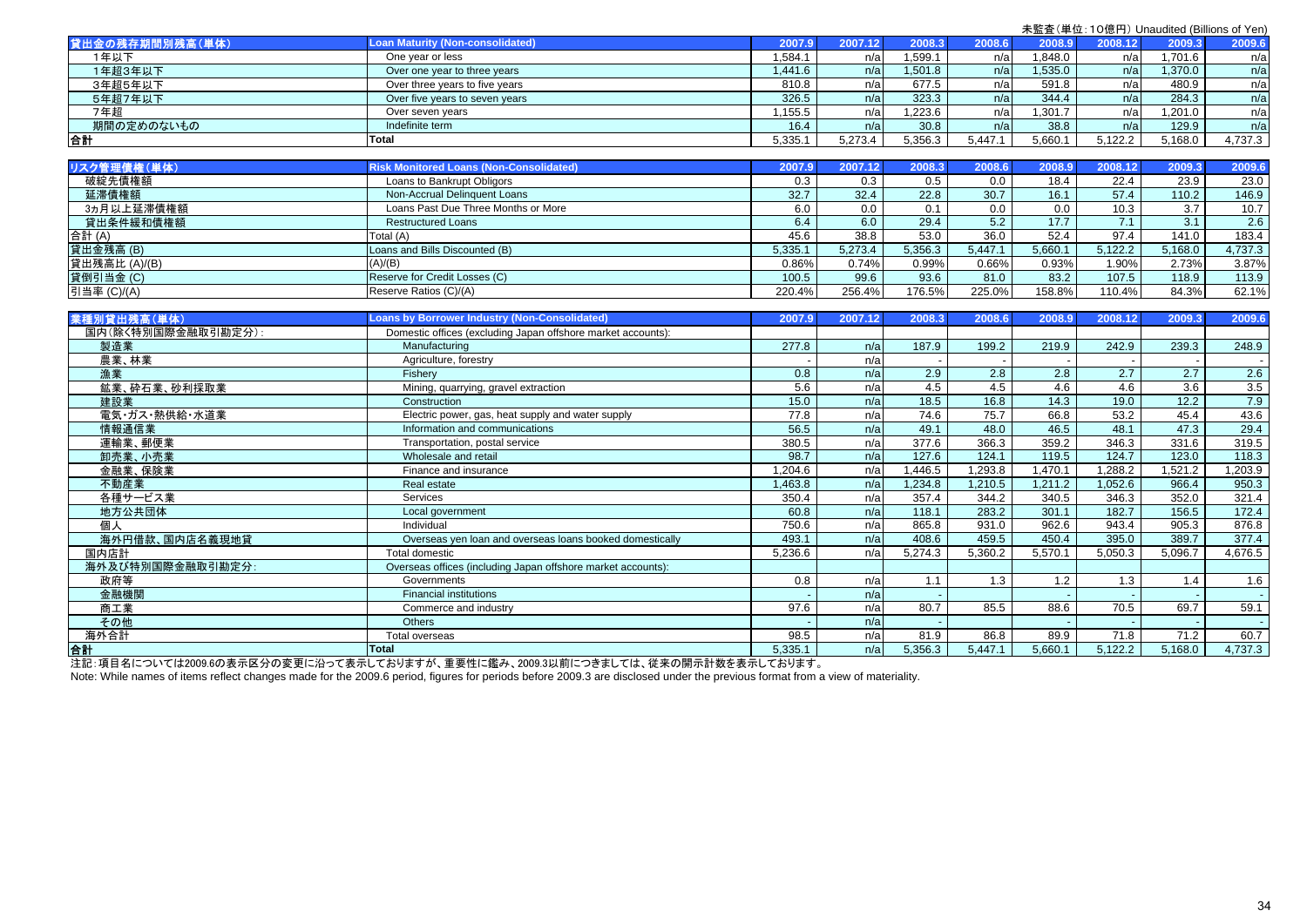|                    |                                                                     |        |         |        |        |        |         | 木血且\丰世. TVi忘门/ Urladdited (Dillions of Ten. |                |
|--------------------|---------------------------------------------------------------------|--------|---------|--------|--------|--------|---------|---------------------------------------------|----------------|
| 業種別リスク管理債権残高(単体)   | <b>Risk Monitored Loans by Borrower Industry (Non-Consolidated)</b> | 2007.9 | 2007.12 | 2008.3 | 2008.6 | 2008.9 | 2008.12 | 2009.3                                      | 2009.6         |
| 国内(除く特別国際金融取引勘定分): | Domestic offices (excluding Japan offshore market accounts):        |        |         |        |        |        |         |                                             |                |
| 製造業                | Manufacturing                                                       | n/a    | n/a     | 3.0    | 2.0    | 1.8    | 1.8     | 1.6                                         | 1.6            |
| 農業、林業              | Agriculture, forestry                                               | n/a    | n/a     |        |        |        |         |                                             |                |
| 漁業                 | Fishery                                                             | n/a    | n/a     |        |        |        |         |                                             |                |
| 鉱業、砕石業、砂利採取業       | Mining, quarrying, gravel extraction                                | n/a    | n/a     |        |        |        |         |                                             |                |
| 建設業                | Construction                                                        | n/a    | n/a     | 3.1    | 3.0    | 3.0    | 4.0     | 1.0                                         | $\overline{a}$ |
| 電気・ガス・熱供給・水道業      | Electric power, gas, heat supply and water supply                   | n/a    | n/a     |        |        |        |         |                                             |                |
| 情報通信業              | Information and communications                                      | n/a    | n/a     |        |        | 0.6    | 0.7     | 0.5                                         | 0.5            |
| 運輸業、郵便業            | Transportation, postal service                                      | n/a    | n/a     | 7.6    | 7.2    | 6.6    | 6.4     | 6.0                                         | 5.8            |
| 卸売業、小売業            | Wholesale and retail                                                | n/a    | n/a     | 3.5    | 0.0    | 0.0    | 0.0     | 0.0                                         | 0.0            |
| 金融業、保険業            | Finance and insurance                                               | n/a    | n/a     | 0.4    | 0.4    | 6.7    | 6.8     | 51.1                                        | 53.8           |
| 不動産業               | Real estate                                                         | n/a    | n/a     | 1.0    | 1.0    | 1.9    | 23.4    | 32.0                                        | 85.9           |
| 各種サービス業            | Services                                                            | n/a    | n/a     | 6.5    | 3.9    | 4.0    | 4.9     | 3.4                                         | 1.1            |
| 地方公共団体             | Local government                                                    | n/a    | n/a     |        |        |        |         |                                             |                |
| 個人                 | Individual                                                          | n/a    | n/a     | 1.2    | 1.1    | 4.2    | 4.3     | 5.3                                         | 5.4            |
| 海外円借款、国内店名義現地貸     | Overseas yen loan and overseas loans booked domestically            | n/a    | n/a     | 26.4   | 17.1   | 23.2   | 44.6    | 39.8                                        | 25.3           |
| 国内店計               | Total domestic                                                      | n/a    | n/a     | 53.0   | 36.0   | 52.4   | 97.4    | 141.0                                       | 179.8          |
| 海外及び特別国際金融取引勘定分:   | Overseas offices (including Japan offshore market accounts):        |        |         |        |        |        |         |                                             |                |
| 政府等                | Governments                                                         | n/a    | n/a     |        |        |        |         | $\overline{\phantom{a}}$                    |                |
| 金融機関               | <b>Financial institutions</b>                                       | n/a    | n/a     |        |        |        |         |                                             |                |
| 商工業                | Commerce and industry                                               | n/a    | n/a     |        |        |        |         |                                             | 3.5            |
| その他                | <b>Others</b>                                                       | n/a    | n/a     |        |        |        |         |                                             |                |
| 海外合計               | Total overseas                                                      | n/a    | n/a     |        |        |        |         |                                             | 3.5            |
| 合計                 | <b>Total</b>                                                        | n/a    | n/a     | 53.0   | 36.0   | 52.4   | 97.4    | 141.0                                       | 183.4          |
|                    |                                                                     |        |         |        |        |        |         |                                             |                |

注記:項目名については2009.6の表示区分の変更に沿って表示しておりますが、重要性に鑑み、2009.3以前につきましては、従来の開示計数を表示しております。

Note: While names of items reflect changes made for the 2009.6 period, figures for periods before 2009.3 are disclosed under the previous format from a view of materiality.

| 地域別 海外・オフショアローン残高<br>(単体) | <b>Overseas and Offshore Loans by Region</b><br>(Non-Consolidated) | 2007.9 | 2007.12 | 2008.3 | 2008.6           | 2008.9 | 2008.12 | 2009.3 | 2009.6 |
|---------------------------|--------------------------------------------------------------------|--------|---------|--------|------------------|--------|---------|--------|--------|
| 米国                        | US                                                                 | n/al   | n/al    | 76.8   | 85.5             | 103.0  | 106.8   | 103.1  | 92.5   |
| 米国アセットバック投資               | Asset-Backed Investment in US                                      | n/a    | n/a     | 6.0    | 4.7 <sup>1</sup> | 5.3    | 5.9     | 5.4    | 4.4    |
| 欧州                        | Europe                                                             | n/a    | n/a     | 235.5  | 251.4            | 235.9  | 174.3   | 166.   | 156.9  |
| 欧州アセットバック投資               | Asset-Backed Investment in Europe                                  | n/a    | n/a     | 187.2  | 198.0            | 175.4  | 127.1   | 122.2  | 113.4  |
| その他                       | <b>Others</b>                                                      | n/al   | n/a     | 178.2  | 209.4            | 201.3  | 185.7   | 191.7  | 188.7  |
| 海外・オフショアローン合計             | Total                                                              | 591.6  | n/a     | 490.6  | 546.4            | 540.4  | 466.8   | 460.9  | 438.2  |
| アセットバック投資合計               | <b>Total Asset-Backed Investment</b>                               | n/a    | n/a     | 193.2  | 202.8            | 180.8  | 133.1   | 127.7  | 117.9  |

| 地域別 海外・オフショアローン リスク管理債権残高<br>(単体) | Risk Monitored Loans of Overseas and Offshore Loans by Region<br>(Non-Consolidated) | 2007.9 | 2007.12 | 2008.3            | 2008.6 | 2008.9 | 2008.12          | 2009.3 | 2009.6 |
|-----------------------------------|-------------------------------------------------------------------------------------|--------|---------|-------------------|--------|--------|------------------|--------|--------|
| 米国                                | US                                                                                  |        | n/al    | 6.0               | 4.7    |        | 1.2              | 0.7    | 9.2    |
| 米国アセットバック投資                       | Asset-Backed Investment in US                                                       | n/al   | n/a     | 6.0               | 4.7    |        | 1.2 <sub>2</sub> | 0.7    | 0.6    |
| 欧州                                | Europe                                                                              |        | n/al    | 20.3 <sub>1</sub> | 12.2   | 23.1   | 43.3             | 38.9   | 19.6   |
| 欧州アセットバック投資                       | Asset-Backed Investment in Europe                                                   | n/a    | n/a     | 20.3              | 12.2   | 23.1   | 39.0             | 37.0   | 17.8   |
| その他                               | Others                                                                              |        | n/a     | 0.0               | 0.0    | 0.0    | 0.0              | 0.0    | 0.0    |
| 海外・オフショアローン合計                     | Total                                                                               | n/a    | n/a     | 26.4              | 17.1   | 23.2   | 44.6             | 39.8   | 28.9   |
| アセットバック投資合計                       | Total Risk Monitored Loans of Asset-Backed Investment                               | า/a    | n/a     | 26.3              | 17.0   | 23.1   | 40.2             | 37.8   | 18.4   |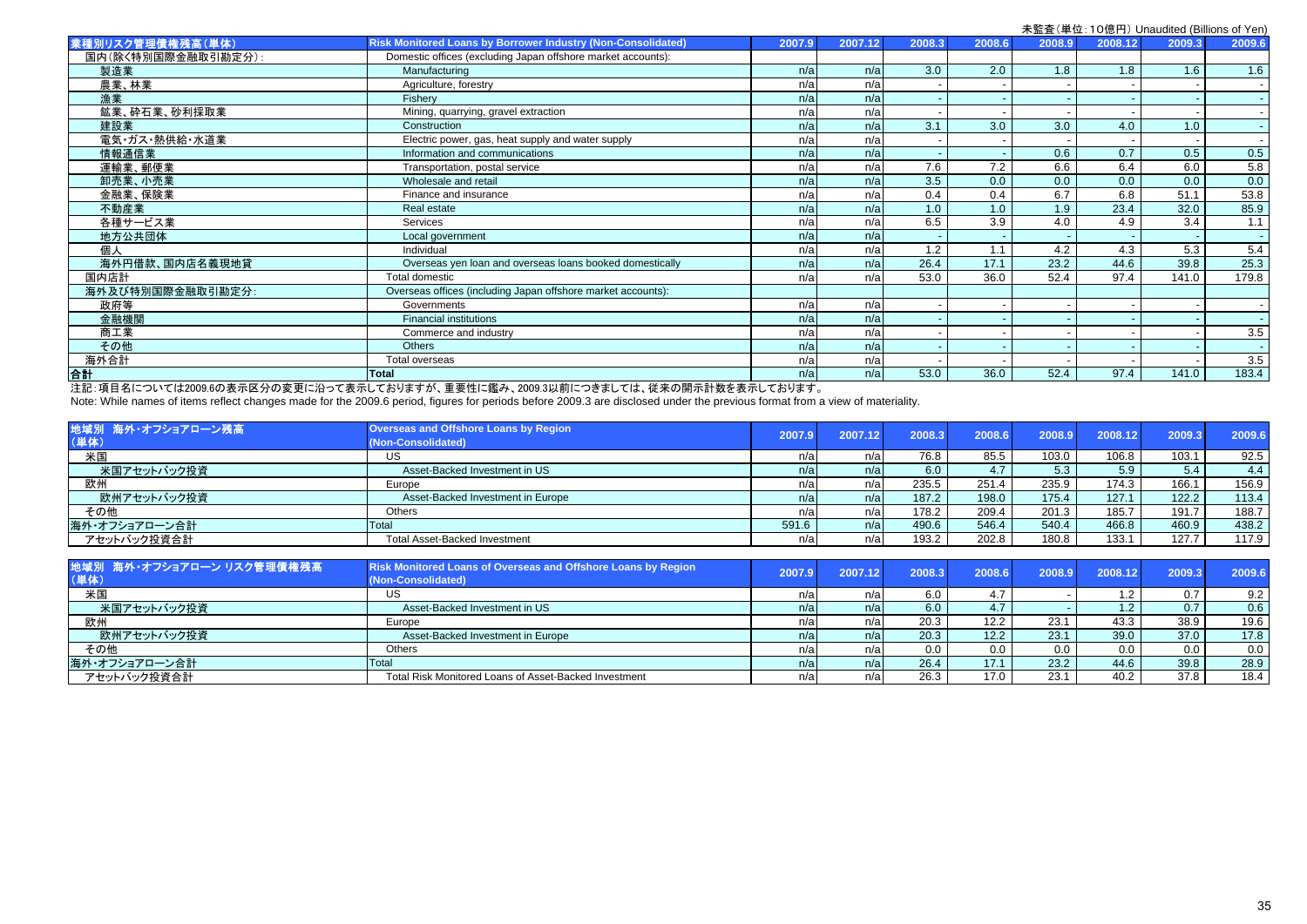|                          | <b>Claims Classified under the Financial Revitalization Law</b>  |         |         |         |         |         |         |         |         |
|--------------------------|------------------------------------------------------------------|---------|---------|---------|---------|---------|---------|---------|---------|
| 金融再生法の開示基準に基づく債権(単体)     | (Non-Consolidated)                                               | 2007.9  | 2007.12 | 2008.3  | 2008.6  | 2008.9  | 2008.12 | 2009.3  | 2009.6  |
| 破産更生債権及びこれらに準ずる債権        | Claims Against Bankrupt and Quasi-Bankrupt Obligors              | 9.9     | 9.9     | 8.0     | 17.1    | 26.4    | 31.9    | 83.3    | 116.2   |
| 危険債権                     | <b>Doubtful Claims</b>                                           | 23.5    | 23.2    | 15.5    | 13.7    | 8.2     | 48.0    | 55.7    | 58.1    |
| 要管理債権                    | <b>Substandard Claims</b>                                        | 12.6    | 6.2     | 29.6    | 5.3     | 17.8    | 17.5    | 6.9     | 13.4    |
| 合計 (A)                   | Total (A)                                                        | 45.9    | 39.3    | 53.1    | 36.1    | 52.5    | 97.5    | 145.8   | 187.8   |
| 総与信残高(B)                 | Total Claims (B)                                                 | 5,630.1 | 5,546.1 | 5,566.0 | 5,677.2 | 5,840.2 | 5,453.0 | 5,815.6 | 5,145.8 |
| 総与信残高比 (A)/(B)           | (A)/(B)                                                          | 0.82%   | 0.71%   | 0.95%   | 0.64%   | 0.90%   | 1.79%   | 2.51%   | 3.65%   |
| 貸倒引当金 (C)                | Reserve for Credit Losses (C)                                    | 100.5   | 99.6    | 93.6    | 81.0    | 83.2    | 107.5   | 118.9   | 113.9   |
| 引当率 (C)/(A)              | Reserve Ratios (C)/(A)                                           | 219.1%  | 253.9%  | 176.3%  | 224.6%  | 158.6%  | 110.3%  | 81.6%   | 60.7%   |
| (参考1)部分直接償却実施額           | (Ref.) Amount of Write-Off                                       | 15.8    | 15.7    | 34.6    | 45.4    | 58.4    | 54.6    | 71.3    | 65.8    |
| (参考2)要注意債権以下             | (Ref.) Below Need Caution Level                                  | 148.4   | 130.2   | 159.3   | 145.7   | 185.2   | 448.9   | 485.3   | 474.1   |
|                          |                                                                  |         |         |         |         |         |         |         |         |
|                          | <b>Coverage Ratios for Non-Performing Claims Disclosed</b>       |         |         |         |         |         |         |         |         |
| 金融再生法に基づく開示債権の保全率(単体)    | under the Financial Revitalization Law (Non-Consolidated)        | 2007.9  | 2007.12 | 2008.3  | 2008.6  | 2008.9  | 2008.12 | 2009.3  | 2009.6  |
| 破産更生債権及びこれらに準ずる債権        | Claims Against Bankrupt and Quasi-Bankrupt Obligors              | 100.0%  | n/a     | 100.0%  | n/a     | 100.0%  | n/a     | 100.0%  | n/a     |
| 危険債権                     | <b>Doubtful Claims</b>                                           | 76.0%   | n/a     | 87.1%   | n/a     | 77.5%   | n/a     | 90.7%   | n/a     |
| 要管理債権                    | <b>Substandard Claims</b>                                        | 89.2%   | n/a     | 38.9%   | n/a     | 42.7%   | n/a     | 90.0%   | n/a     |
| 合計                       | <b>Total</b>                                                     | 84.8%   | n/a     | 62.2%   | n/a     | 77.0%   | n/a     | 96.0%   | n/a     |
|                          |                                                                  |         |         |         |         |         |         |         |         |
| 貸倒引当金(単体)                | <b>Reserve for Credit Losses (Non-Consolidated)</b>              | 2007.9  | 2007.12 | 2008.3  | 2008.6  | 2008.9  | 2008.12 | 2009.3  | 2009.6  |
| 貸倒引当金(貸出関連)(A)           | Reserve for Loan Losses (A)                                      | 67.1    | n/a     | 67.6    | 55.2    | 59.4    | n/a     | 97.6    | 92.8    |
| 一般貸倒引当金                  | General Reserve for Loan Losses                                  | 48.0    | n/a     | 57.9    | 46.0    | 51.1    | n/a     | 65.5    | 56.2    |
| 個別貸倒引当金                  | Specific Reserve for Loan Losses                                 | 19.0    | n/a     | 9.6     | 9.2     | 8.2     | n/a     | 32.1    | 36.5    |
| 特定海外債権引当勘定               | Reserve for Loans to Restructuring Countries                     | 0.0     | n/a     | 0.0     | 0.0     | 0.0     | n/a     | 0.0     | 0.0     |
| その他個別貸倒引当金               | Specific Reserve for Other Credit Losses                         | 33.4    | n/a     | 26.0    | 25.8    | 23.7    | n/a     | 21.2    | 21.1    |
| 貸倒引当金合計(B)               | Total Reserve for Credit Losses (B)                              | 100.5   | 99.6    | 93.6    | 81.0    | 83.2    | 107.5   | 118.9   | 113.9   |
| 総与信残高 (C)                | Total Claims (C)                                                 | 5,630.0 | n/a     | 5,566.0 | 5,677.2 | 5,840.2 | n/a     | 5,815.6 | 5,145.8 |
| 総与信残高比貸倒引当金(貸出関連)(A)/(C) | Ratio of Total Reserve for Loan Losses to Total Claims (A)/(C)   | 1.2%    | n/a     | 1.2%    | 1.0%    | 1.0%    | n/a     | 1.7%    | 1.8%    |
| 総与信残高比貸倒引当金 (B)/(C)      | Ratio of Total Reserve for Credit Losses to Total Claims (B)/(C) | 1.8%    | n/a     | 1.7%    | 1.4%    | 1.4%    | n/a     | 2.0%    | 2.2%    |
|                          |                                                                  |         |         |         |         |         |         |         |         |
| 債務者区分別の引当率(単体)           | <b>Reserve Ratios for Borrowers' Category (Non-Consolidated)</b> | 2007.9  | 2007.12 | 2008.3  | 2008.6  | 2008.9  | 2008.12 | 2009.3  | 2009.6  |
| 実質破綻·破綻先 (無担保部分)         | Legally and Virtually Bankrupt (unsecured portion)               | 100.00% | n/a     | 100.00% | n/a     | 100.00% | n/a     | 100.00% | n/a     |
| 破綻懸念先 (無担保部分)            | Possibly Bankrupt (unsecured portion)                            | 74.97%  | n/a     | 79.25%  | n/a     | 75.16%  | n/a     | 81.89%  | n/a     |
| 要管理先 (無担保部分)             | Substandard (unsecured portion)                                  | 73.23%  | n/a     | 34.17%  | n/a     | 34.99%  | n/a     | 83.41%  | n/a     |
| その他要注意先(債権額)             | Need Caution (total claims)                                      | 7.31%   | n/a     | 8.95%   | n/a     | 7.14%   | n/a     | 6.85%   | n/a     |
| その他要注意先 (無担保部分)          | Need Caution (unsecured portion)                                 | 27.93%  | n/a     | 26.70%  | n/a     | 34.04%  | n/a     | 46.26%  | n/a     |
| 正常先 (債権額)                | Normal (total claims)                                            | 0.31%   | n/a     | 0.31%   | n/a     | 0.33%   | n/a     | 0.37%   | n/a     |
|                          |                                                                  |         |         |         |         |         |         |         |         |
| 住宅ローン残高(単体)              | <b>Housing Loans (Non-Consolidated)</b>                          | 2007.9  | 2007.12 | 2008.3  | 2008.6  | 2008.9  | 2008.12 | 2009.3  | 2009.6  |
| 住宅ローン残高                  | Housing Loans                                                    | 692.4   | 730.8   | 811.1   | 876.9   | 909.2   | 894.6   | 860.0   | 835.7   |
|                          |                                                                  |         |         |         |         |         |         |         |         |
| 中小企業等に対する貸出金及び比率(単体)     | <b>Loans to Small and Medium Sized Entities (SME)</b>            | 2007.9  | 2007.12 | 2008.3  | 2008.6  | 2008.9  | 2008.12 | 2009.3  | 2009.6  |
|                          | (Non-Consolidated)                                               |         |         |         |         |         |         |         |         |
| 中小企業等貸出金                 | Loans to Small- and Medium-Sized Entities (SMEs)                 | 3.046.6 | n/a     | 3,001.6 | n/a     | 3,107.2 | n/a     | 2,937.8 | n/a     |
| 中小企業等貸出金比率               | % of Loans to Small- and Medium-Sized Entities                   | 58.2%   | n/a     | 56.9%   | n/a     | 55.8%   | n/a     | 57.6%   | n/a     |
|                          |                                                                  |         |         |         |         |         |         |         |         |
| 預金残高(単体)                 | <b>Balance of Deposits (Non-Consolidated)</b>                    | 2007.9  | 2007.12 | 2008.3  | 2008.6  | 2008.9  | 2008.12 | 2009.3  | 2009.6  |
| 預金残高(譲渡性預金を含む)           | Balance of Deposits (Including NCDs)                             | 5,912.1 | 6,236.6 | 5,865.1 | 6,164.8 | 6,509.4 | 6,269.2 | 6,897.4 | 7,519.2 |
| 個人預金残高                   | Balance of Deposits from Individuals                             | 3,537.2 | 3,798.2 | 3,960.1 | 4,081.8 | 4,216.4 | 4,496.5 | 5,045.8 | 5,662.3 |